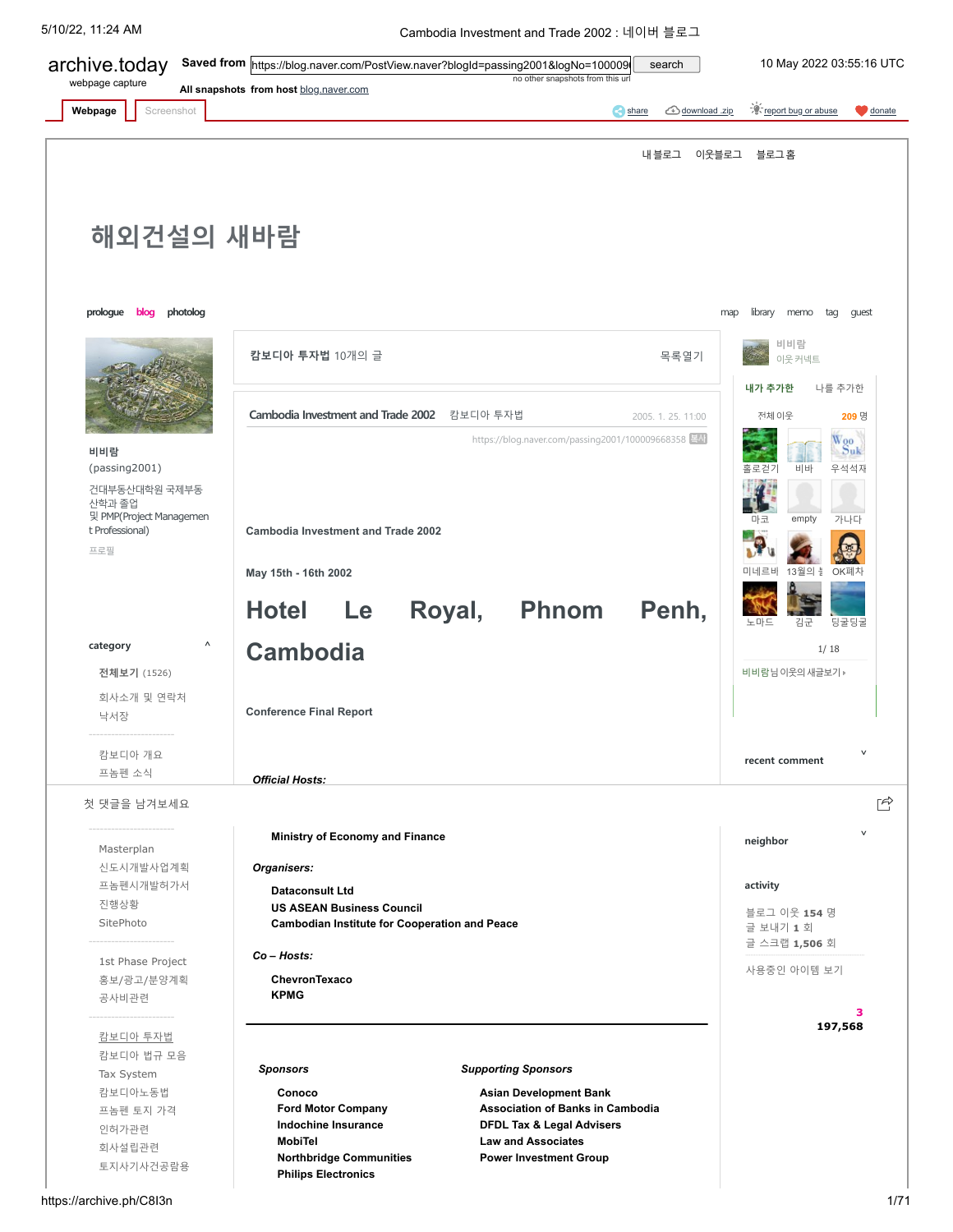[국내부동산소식](https://archive.ph/o/C8I3n/https://blog.naver.com/PostList.naver?blogId=passing2001&from=postList&categoryNo=21) [해외부동산소식](https://archive.ph/o/C8I3n/https://blog.naver.com/PostList.naver?blogId=passing2001&from=postList&categoryNo=22&parentCategoryNo=22) [미얀마](https://archive.ph/o/C8I3n/https://blog.naver.com/PostList.naver?blogId=passing2001&from=postList&categoryNo=74) [국내건설소식](https://archive.ph/o/C8I3n/https://blog.naver.com/PostList.naver?blogId=passing2001&from=postList&categoryNo=23) [해외건설정보란](https://archive.ph/o/C8I3n/https://blog.naver.com/PostList.naver?blogId=passing2001&from=postList&categoryNo=10) [Urban Development](https://archive.ph/o/C8I3n/https://blog.naver.com/PostList.naver?blogId=passing2001&from=postList&categoryNo=16)

-----------------------

[참고자료](https://archive.ph/o/C8I3n/https://blog.naver.com/PostList.naver?blogId=passing2001&from=postList&categoryNo=26)

[앙골라](https://archive.ph/o/C8I3n/https://blog.naver.com/PostList.naver?blogId=passing2001&from=postList&categoryNo=43) [photolog](https://archive.ph/o/C8I3n/https://blog.naver.com/PostList.naver?blogId=passing2001&from=postList&categoryNo=44&parentCategoryNo=44)

[해외발전사업](https://archive.ph/o/C8I3n/https://blog.naver.com/PostList.naver?blogId=passing2001&from=postList&categoryNo=71&parentCategoryNo=71)

-----------------------

-----------------------

**0**

황

[해외발전프로젝트현](https://archive.ph/o/C8I3n/https://blog.naver.com/PostList.naver?blogId=passing2001&from=postList&categoryNo=72)

[전력산업](https://archive.ph/o/C8I3n/https://blog.naver.com/PostList.naver?blogId=passing2001&from=postList&categoryNo=75) 교육자료

투자유치 [프로젝트](https://archive.ph/o/C8I3n/https://blog.naver.com/PostList.naver?blogId=passing2001&from=postList&categoryNo=30) P/F [관련자료](https://archive.ph/o/C8I3n/https://blog.naver.com/PostList.naver?blogId=passing2001&from=postList&categoryNo=31) [EDCF](https://archive.ph/o/C8I3n/https://blog.naver.com/PostList.naver?blogId=passing2001&from=postList&categoryNo=33)관련

-----------------------

베트남[\(Viet Nam\)](https://archive.ph/o/C8I3n/https://blog.naver.com/PostList.naver?blogId=passing2001&from=postList&categoryNo=41)

-----------------------

5/10/22, 11:24 AM Cambodia Investment and Trade 2002 : 네이버 블로그

**RM Asia Tilleke & Gibbins and Associat es**

**Unocal**

**Bangkok Airways**

*Media Sponsors*

*Official Airline*

**Bates Advertising, 141 Cambodia Interquess Phnom Penh Post**

### **Contents**

| Agenda                                                                                                   | 6        |
|----------------------------------------------------------------------------------------------------------|----------|
| Inauguration                                                                                             | 12       |
| "My Vision for Cambodia"                                                                                 |          |
| HE Samdech Hun Sen, Prime Minister of Cambodia                                                           | 12       |
| <b>Lunchtime Presentation</b>                                                                            |          |
| "Mekong Heritage Tour"                                                                                   |          |
| Mr. Peter Wiesner, Vice President, Marketing, Bangkok Airways                                            | 17       |
| <b>Economic and Financial Outlook</b>                                                                    | 18       |
| "Creating a Viable Cambodia"                                                                             |          |
| HE Senior Minister Keat Chhon, Minister of Economy and Finance                                           |          |
| "Cambodian Development Outlook: Issues, Challenges and Opportunities"                                    |          |
| Mr. Urooj Malik, Country Director, Asian Development Bank                                                | 20       |
| <b>Investment: Cambodia Opportunity and Challenge</b>                                                    | 21       |
| "Investment and Business Opportunities in Cambodia"                                                      |          |
| HE Sok Chenda, Secretary - General                                                                       |          |
| Council for the Development of Cambodia                                                                  | 21       |
| "Investment: the Investors' Viewpoint"                                                                   |          |
| Robert P. Hagemann, IMF Resident, Representative in Cambodia                                             | 23       |
| Bretton Sciaroni, Managing Director Tilleke & Gibbins and Associates                                     |          |
| Van Sou Ieng, President, Garment Manufacturers' Association in Cambodia                                  |          |
| Trade                                                                                                    | 26       |
| "Cambodia's fast-moving game on a more level playing field"<br>HE Cham Prasidh, Minister of Commerce     |          |
| Vice-Chairmen of the Council for the Development of Cambodia                                             | 26       |
| <b>Official Development Assistance for Cambodia</b>                                                      | 31       |
| "Making effective use of foreign aid for national development"<br>HE Chhieng Yanara, Secretary - General |          |
| Cambodia Rehabilitation and Development Board                                                            | 31       |
| The Summing Up                                                                                           | 32       |
| "Public Sector Reform, the Governance Action Plan and                                                    |          |
| creation of a transparent environment for investment and trade in Cambodia"                              |          |
| HE Sok An, Senior Minister, Office of the Council of Ministers                                           | 32       |
| "Cambodia's Progress in Democracy and Transparency"                                                      |          |
| HRH Samdech Krom Preah Norodom Ranariddh                                                                 |          |
| President of the National Assembly of the Kingdom of Cambodia                                            | 34       |
| <b>Industry Sessions, Series I</b>                                                                       | 37       |
| Export of Manufactured Products and Commodities                                                          | 37       |
| Banking, Insurance and Financial Services                                                                | 38<br>39 |
| Energy, Oil and Gas                                                                                      | 48       |
| ASEAN, AFTA, WTO, GMS and Cambodia's Competitive Advantage                                               |          |
| <b>Industry Sessions, Series II</b>                                                                      | 49       |
| Construction, Infrastructure and Telecommunications                                                      | 49       |
| Consumer Environment Manufacturing and Assembly for the local market                                     | 50       |
| Tourism, Hotels, Transport and Recreational Industries<br>Law, Tax and Good Governance                   | 51       |
| <b>Lunchtime Presentation</b>                                                                            | 52       |
|                                                                                                          |          |

[2015년 04월](https://archive.ph/o/C8I3n/https://blog.naver.com/PostList.naver?blogId=passing2001&viewdate=2015-04&from=postList) [2015년 02월](https://archive.ph/o/C8I3n/https://blog.naver.com/PostList.naver?blogId=passing2001&viewdate=2015-02&from=postList) [2014년 12월](https://archive.ph/o/C8I3n/https://blog.naver.com/PostList.naver?blogId=passing2001&viewdate=2014-12&from=postList) [2013년 03월](https://archive.ph/o/C8I3n/https://blog.naver.com/PostList.naver?blogId=passing2001&viewdate=2013-03&from=postList) [2012년 01월](https://archive.ph/o/C8I3n/https://blog.naver.com/PostList.naver?blogId=passing2001&viewdate=2012-01&from=postList) [2011년 01월](https://archive.ph/o/C8I3n/https://blog.naver.com/PostList.naver?blogId=passing2001&viewdate=2011-01&from=postList) [2010년 12월](https://archive.ph/o/C8I3n/https://blog.naver.com/PostList.naver?blogId=passing2001&viewdate=2010-12&from=postList)

**[비즈니스](https://archive.ph/o/C8I3n/https://blog.naver.com/PostListByTagName.naver?blogId=passing2001&logType=mylog&tagName=%EB%B9%84%EC%A6%88%EB%8B%88%EC%8A%A4%C2%B7%EA%B2%BD%EC%A0%9C)·경제** , **[취미](https://archive.ph/o/C8I3n/https://blog.naver.com/PostListByTagName.naver?blogId=passing2001&logType=mylog&tagName=%EC%B7%A8%EB%AF%B8)** , 교육· [학문 , 해외건설용어](https://archive.ph/o/C8I3n/https://blog.naver.com/PostListByTagName.naver?blogId=passing2001&logType=mylog&tagName=%EA%B5%90%EC%9C%A1%C2%B7%ED%95%99%EB%AC%B8)

**tags** 최근 | **인기**

서재 안에 글이 없습니다.

**0**

2 post 14 post 1 post 1 post 2 post 3 post 8 post

달력보기

▶모두보기

[전체보기](https://archive.ph/o/C8I3n/https://blog.naver.com/library/LibraryView.naver?blogId=passing2001)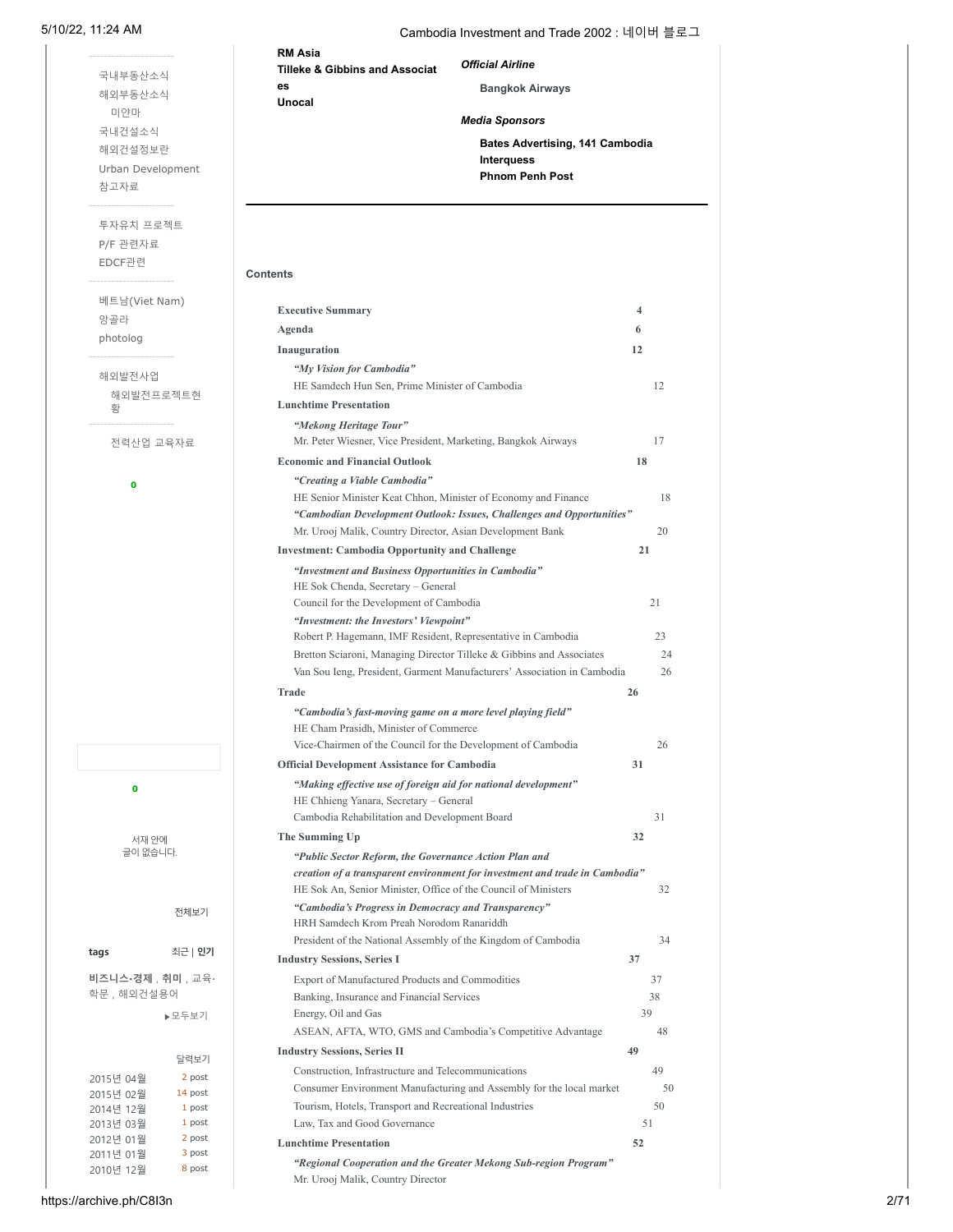| 2010년 07월              | 12 post           | Asian Development Bank, Cambodia Resident Mission              | 52           |
|------------------------|-------------------|----------------------------------------------------------------|--------------|
| 2010년 06월              | 1 post            | <b>Afternoon Presentation at Northbridge Communities</b>       | 54           |
| 2010년 05월              | 1 post            |                                                                |              |
| 2010년 04월              | 3 post            | "Phnom Penh City Development"                                  |              |
| 2010년 02월              | 4 post            | Mr. Chhay Rithisen, Director                                   |              |
| 2009년 12월              | 4 post            | Bureau of Urban Affairs, Municipality of Phnom Penh            | 54           |
| 2009년 11월              | 20 post           | <b>Official Hosts</b>                                          | 55           |
| 2009년 10월              | 2 post            | Council for the Development of Cambodia                        | 55           |
| 2009년 09월              | 6 post<br>18 post | Ministry of Commerce                                           | 56           |
| 2009년 07월              | 1 post            |                                                                |              |
| 2009년 06월<br>2009년 04월 | 2 post            | <b>Organizers</b>                                              | 58           |
| 2009년 03월              | 3 post            | Dataconsult Ltd.                                               | 58           |
| 2009년 02월              | 2 post            | <b>US ASEAN Business Council</b>                               | 58           |
| 2009년 01월              | 1 post            | Cambodian Institute for Cooperation and Peace                  | 59           |
| 2008년 12월              | 18 post           | Co-hosts                                                       | 60           |
| 2008년 11월              | 18 post           | ChevronTexaco                                                  | 60           |
| 2008년 10월              | 1 post            |                                                                |              |
| 2008년 09월              | 3 post            | <b>KPMG</b>                                                    | 61           |
| 2008년 08월              | 2 post            | <b>Sponsors</b>                                                | 62           |
| 2008년 07월              | 9 post            | Conoco                                                         | 62           |
| 2008년 06월              | 8 post            | Ford Motor Company / RM Asia                                   | 62           |
| 2008년 05월              | 4 post            | Indochine Insurance                                            | 62           |
| 2008년 04월              | 2 post            | MobiTel                                                        | 64           |
| 2008년 03월              | 2 post            | Northbridge Communities                                        | 65           |
| 2008년 02월              | 1 post            | Philips Electronics                                            | 66           |
| 2008년 01월              | 4 post            |                                                                |              |
| 2007년 12월              | 10 post<br>1 post | Tilleke & Gibbins and Associates                               | 66           |
| 2007년 11월              | 20 post           | Unocal                                                         | 67           |
| 2007년 10월<br>2007년 09월 | 59 post           | <b>Supporting Sponsors</b>                                     | 68           |
| 2007년 08월              | 2 post            | Asian Development Bank                                         | 68           |
| 2007년 06월              | 3 post            | Association of Banks in Cambodia                               | 68           |
| 2007년 04월              | 3 post            | DFDL Legal Advisers                                            | 68           |
| 2007년 03월              | 31 post           | Power Investment Group / Law & Associates                      | 69           |
| 2007년 02월              | 1 post            |                                                                |              |
| 2006년 11월              | 1 post            | <b>Official Airline</b>                                        | 71           |
| 2006년 10월              | 17 post           | <b>Bangkok Airways</b>                                         | 71           |
| 2006년 09월              | 2 post            | <b>Media Sponsors</b>                                          | 70           |
| 2006년 08월              | 10 post           | Bates Advertising, 141 Cambodia                                | 70           |
| 2006년 06월              | 4 post            | <b>Interquess Enterprises</b>                                  | 70           |
| 2006년 05월              | 28 post           | Phnom Penh Post                                                | 70           |
| 2006년 04월              | 2 post            |                                                                |              |
| 2006년 03월              | 8 post<br>3 post  | <b>Ministerial and Official Participants</b>                   | 72           |
| 2006년 02월              | 14 post           | <b>Participant List</b>                                        | 73           |
| 2006년 01월<br>2005년 12월 | 37 post           | Selected audio-visual material and extracts from presentations | (Appendices) |
| 2005년 11월              | 28 post           | HE Sok Chenda                                                  | Appendix A   |
| 2005년 10월              | 67 post           | HE Cham Prasidh                                                |              |
| 2005년 09월              | 69 post           |                                                                | Appendix B   |
| 2005년 08월              | 60 post           | Mr. Urooj Malik                                                | Appendix C   |
| 2005년 07월              | 162 post          | Mr. Chhay Rithisen                                             | Appendix D   |
| 2005년 05월              | 2 post            |                                                                |              |
| 2005년 04월              | 25 post           | <b>Executive Summary</b>                                       |              |
| 2005년 03월              | 1 post            |                                                                |              |
| 2005년 02월              | 79 post           |                                                                |              |
| 2005년 01월              | 301 post          | Cambodia Investment and Trade 2002 May 15th to 16th 2002       |              |
| 2004년 12월              | 98 post           |                                                                |              |

### *Hotel Le Royal, Phnom Penh, Cambodia*

On behalf of the US ASEAN Business Council of Washington DC, USA and Dataconsult Ltd, of Bangkok, we are pleased to extend our sincere thanks to our local counterparts, the Cambodian Institute for Cooperation and Peace and to our official hosts, the Council for the Development of Cambodia, the Ministry of Commerce, and the Ministry of Economy and Finance. All these organizations contributed significantly towards the success of "Cambodia Investment and Trade 2002", held May 15<sup>th</sup> to 16<sup>th</sup> 2002 at Hotel Le Royal, Phnom Penh.

The conference was attended by more than 250 delegates from Cambodia, other countries of ASEAN, the Asia Pacific Region, Europe, North America and Australia. These included governmental and multilateral representatives, senior executives from major multinational corporations, as well as individual business people representing a wide variety of professional and industrial backgrounds.

Our sponsor group, led by co-hosts ChevronTexaco and KPMG, together with sponsors Conoco, Ford Motor Company, RM Asia, Indochine Insurance, MobiTel, Northbridge Communities, Philips Electronics, Tilleke & Gibbins and Associates, Unocal, and supporting

[2004년 11월](https://archive.ph/o/C8I3n/https://blog.naver.com/PostList.naver?blogId=passing2001&viewdate=2004-11&from=postList) [2004년 10월](https://archive.ph/o/C8I3n/https://blog.naver.com/PostList.naver?blogId=passing2001&viewdate=2004-10&from=postList)

91 post 109 post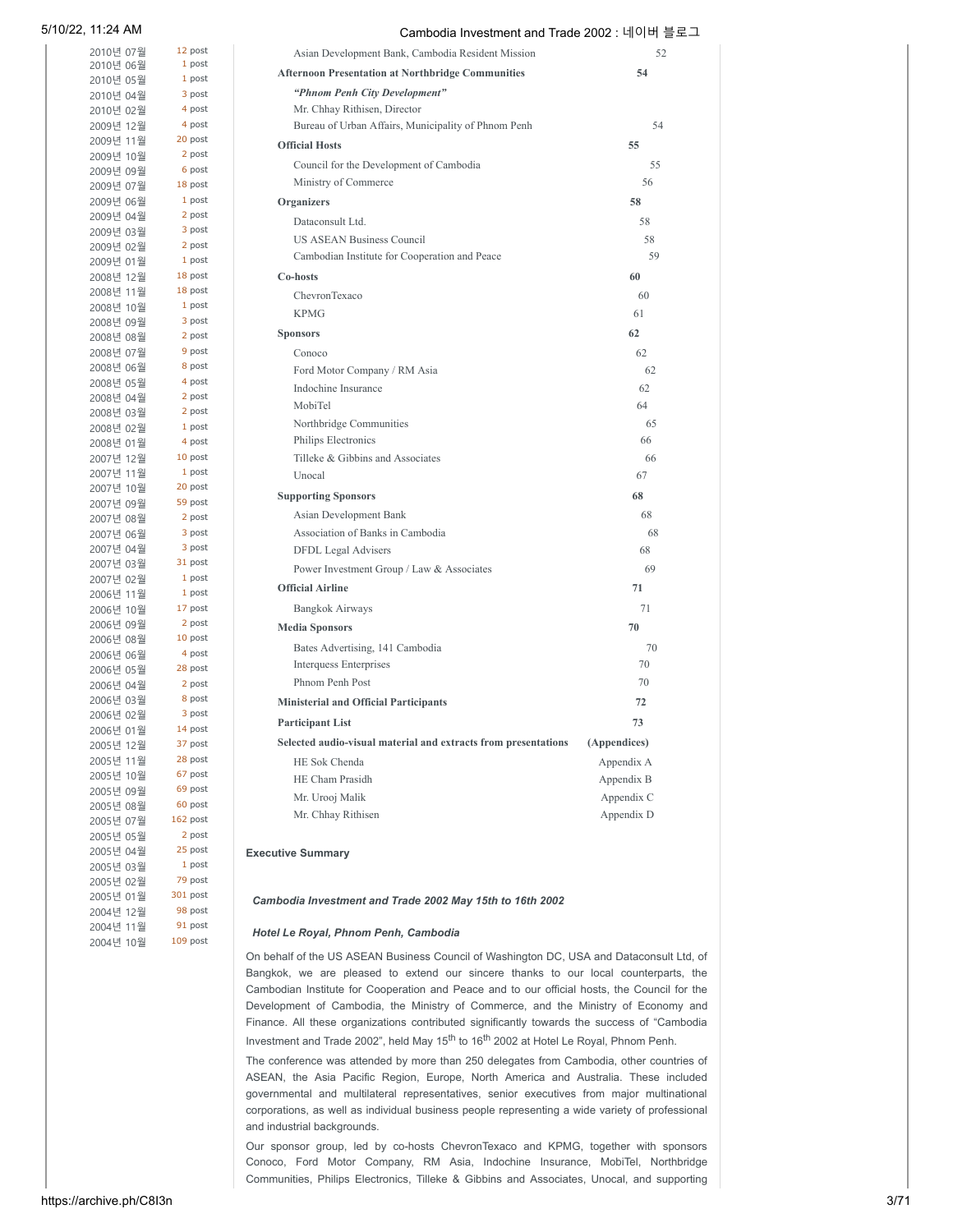sponsors Asian Development Bank, Association of Banks in Cambodia, DFDL, and Power Investment Group, all gave us outstanding support essential for the holding of the conference. Our media supporters Bates Advertising 141 Cambodia, Interquess Enterprises and Phnom Penh Post, together with official airline Bangkok Airways, provided excellent support in their different ways.

Our first day commenced with an inaugural session entitled "My vision for Cambodia", featuring HE Samdech Hun Sen, Prime Minister of Cambodia, wherein the three pillars of Cambodian development were presented: private sector investment, overseas development assistance, and domestic resource mobilization. The other basic policy objectives are social development with poverty reduction, and strengthening of human resource capacity.

The Prime Minister then proceeded to outline ten key policies to attract and facilitate private investment. These include promotion of social stability, streamlined investment procedures, public/private sector consultation, price competitiveness, a reformed legal framework, improved physical infrastructure, electric power development, accession to full ASEAN/AFTA protocols followed by WTO, and GSP/MFN privileges, and finally implementation of full investment protection protocols.

Six industrial sectors have been accorded priority, these being agriculture, infrastructure, electrical power, labor intensive and export oriented industries, tourism and human resource development.

Industrial promotion will concentrate on such industries as garments, toys and footwear, agribusiness, natural resource processing, SMEs, export industries, industrial and export processing zones, import substitution, and the tourism industry.

Following the morning session and a lunchtime presentation on Mekong tourism by Peter Wiesner, Vice – President Marketing for Bangkok Airways, Finance Minister HE Keat Chhon gave his views on "Creating a viable Cambodia", with strategies to ensure economic growth of 6% to 7% and a per capita GDP of US\$800 to US\$1,000 by 2010. These included improved competitiveness, a diversified economy, private sector promotion, international aid, and higher national savings.

HE Keat Chhon was followed by Mr. Urooj Malik, Country Director of Asian Development Bank, who highlighted public administration reform, financial management, lowered transaction costs, and an improved financing system. Mr. Malik identified as strengths Cambodia's good resources, tourism potential, willingness to learn, reform-minded government and strategic location.

Reviewing investment and business opportunities, Council for the Development of Cambodia Secretary - General HE Sok Chenda reviewed key indicators, growth prospects, and major investment potential. He was followed by an analysis from an investor point of view. IMF Resident Representative Robert Hagemann identified some of the challenges for investment, including hidden costs, high operating costs, lack of transparency, weak human capital, and poor healthcare.

Bretton Sciaroni of Tilleke & Gibbins and Associates, discussed such plus points as political stability, and economic progress, and also described the working of the Private Sector Forum.

Finally Mr. Van Sou Ieng, Chairman of the Garment Manufacturers Association, described his personal experiences while operating business in Cambodia.

Regarding the trade environment, Commerce Minister HE Cham Prasidh discussed Cambodia's trade policies, especially trade liberalization and removal of restrictions and licensing requirements. He then proceeded to describe accelerated tariff reduction, and commitment to regional development cooperation.

Official Development Assistance for Cambodia was presented by Cambodia Rehabilitation and Development Board Secretary - General HE Chhieng Yanara, while the summing up for the day's proceedings was made by Office of the Council of Ministers Senior Minister HE Sok An.

Senior Minister Sok An concentrated on Public Sector Reform, the Governance Action Plan and creation of a transparent environment for investment and trade in Cambodia.

Proceedings on the Second Day were commenced by HRH Samdech Krom Preah Norodom Ranariddh, President of the National Assembly, who discussed "Cambodia's Progress in Democracy and Transparency" Reviewing the achievements, Cambodia was depicted as an open society, with a vibrant private sector, a civil society with growing pluralism and active media. Parliament played an ever greater role, while Cambodia was also integrating into the region and the world. There were stronger public institutions and a better rule of law. Labor conditions and human rights were improving and democratic governance was emerging.

On the other hand, reform needed to be accelerated, as well as judicial reform. Among other challenges were human resource development, national revenue generation, attraction of private sector investment, mobilization of internal resources, poverty reduction, and meeting the demands of globalisation.

Following these plenary sessions, industry sessions were held to discuss export of manufactured products and commodities; banking, insurance, and financial services; energy, oil, and gas; ASEAN, AFTA, WTO, GMS and competitive advantage; construction,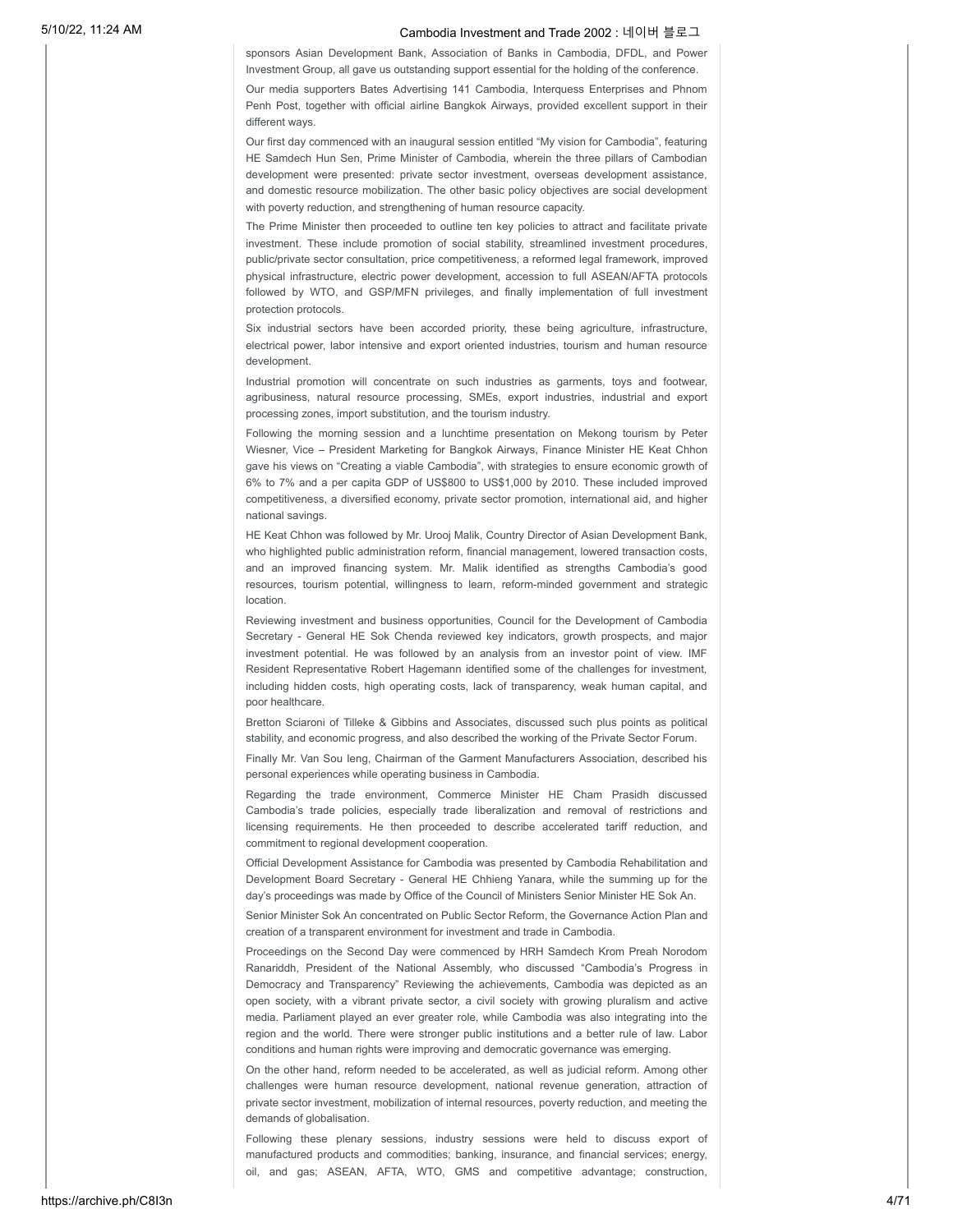infrastructure, and telecommunications; consumer environment, manufacturing and assembly for the local market; tourism, hotels, transport and recreational industries; and finally law, tax, and good governance.

During the second day lunch, Asian Development Bank Country Director Urooj Malik discussed regional cooperation and globalisation, the role of the Asian Development Bank, the Greater Mekong Sub-Region, and then proceeded to outline progress in transport, environment, trade and investment facilitation, tourism, and the overall success of the scheme.

During the afternoon, participants visited the Northbridge Communities School and housing project as well as the New Island Clothing Factory. At Northbridge, Mr. Chhay Rithisen, Director of the Bureau of Urban Affairs, Municipality of Phnom Penh, **discussed various aspects of the Phnom Penh City Development and Management Plan**.

### We earnestly hope that this conference will have presented a true and fair picture of the strengths and weaknesses, opportunities and challenges of Cambodia. We further hope that the public and private, local and international dialogues, within and outside the conference hall, will create lasting benefits for Cambodia and for the international investment and trading community.

Frances Zwenig Christopher F. Bruton Senior Country Director **Director** Director, Indochina, US ASEAN Business Council **Dataconsult Ltd.** Washington DC, USA Bangkok, Thailand

#### **Agenda**

### *Conference Moderators:*

Mr. Christopher F. Bruton, Director, Dataconsult Ltd. Ms. Frances Zwenig, Senior Country Director, US ASEAN Business Council

#### **Wednesday 15th May 2002**

### *10:30 "My vision for Cambodia" keynote address by HE Samdech Hun Sen, Prime Minister of Cambodia*

This session presented the policies and viewpoints of the Prime Minister on Cambodia's development achievements to date, the directions of future strategies, and the role of foreign investment

HE Samdech Hun Sen, Prime Minister of Cambodia

### **Session co-chairmen**

Mr. David King, Director, KPMG, Cambodia Mr. Isikeli Taureka, Managing Director, ChevronTexaco Asia South

#### *12:00 Lunch*

Presentation by Mr. Peter Wiesner, Vice-President, Marketing, Bangkok Airways

### *13:00 Economic and Financial Outlook:*

### *Creating a viable Cambodia*

This session analysed Cambodia's economic and financial situation, and suggested how the funding of future development could be achieved. Both governmental and multilateral viewpoints were presented

HE Keat Chhon, Senior Minister, Ministry of Economy and Finance

Mr. Urooj Malik, Country Director, Asian Development Bank

#### **Session Co-chairman**

Mr. Marlin Jiranek, Vice-President, Business Development, Unocal New Ventures

Mr. Philippe Lenain, Managing Director, Indochine Insurance

#### *14:00 Investment:*

### *Cambodia's Opportunities and Challenges*

This session detailed Cambodia's achievements in attracting foreign investment to date, and indicated the opportunities and challenges for the future

HE Sok Chenda, Secretary-General, Council for the Development of Cambodia

### **Session Co-Chairman**

Mr. Bretton Sciaroni, Managing Director, Tilleke & Gibbins and Associates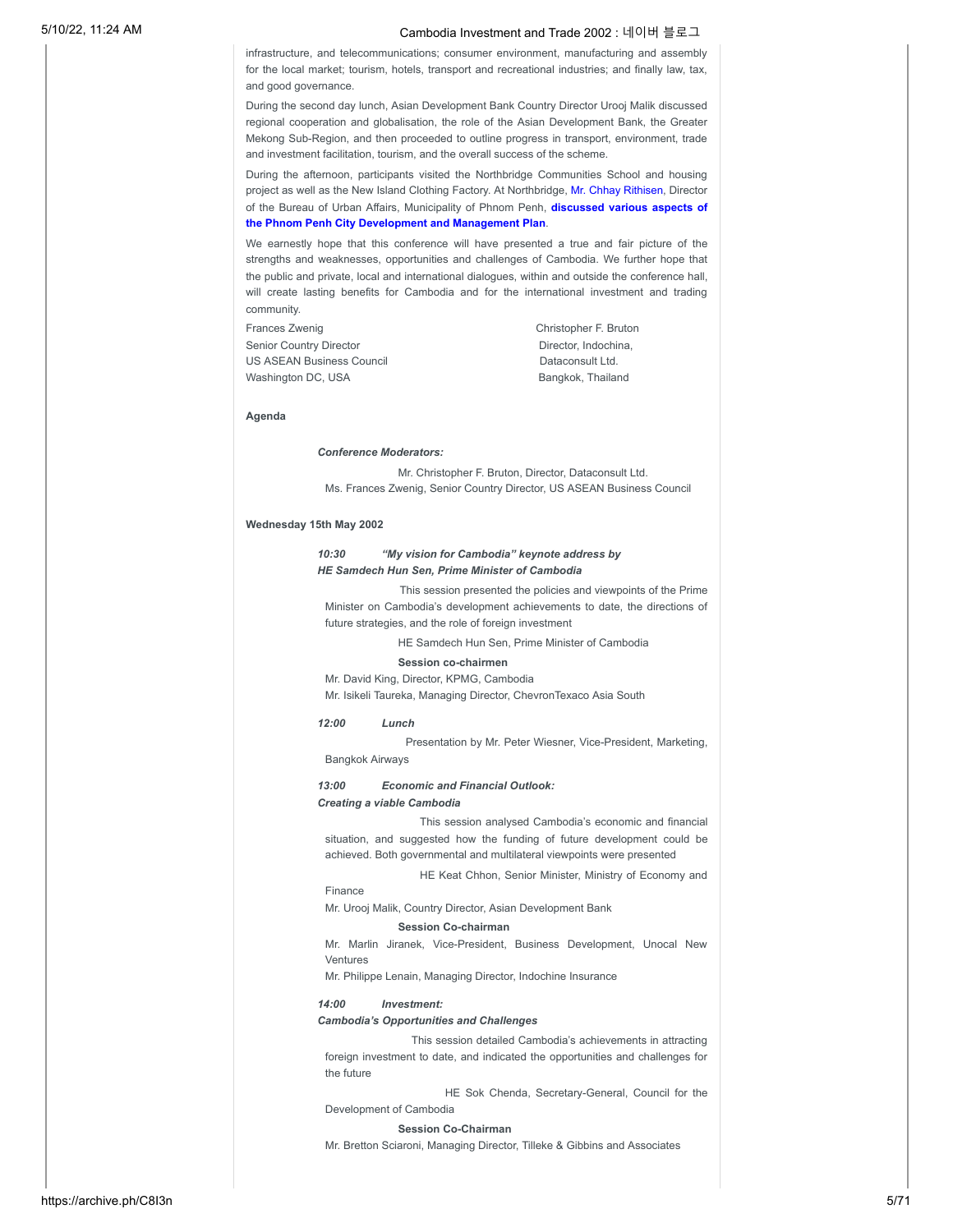### *14:45 Investment: The investors' viewpoint*

This session identified investor experiences and suggested what needed to be done to improve the environment

Mr. Robert Hagemann, Resident Representative, International Monetary Fund

Mr. Bretton G. Sciaroni, Managing Director, Tilleke & Gibbins and Associates Mr. Van Sou Ieng, President, Garment Manufacturers' Association in Cambodia

### **Session Co-chairmen**

Mr. David Doran, Partner, DFDL Mr. Vic Tee, Managing Director, Philips Electronics

#### *15:45 Coffee break*

### *16:15 Trade:*

### *Cambodia's fast moving game on a more level playing field*

This session presented the reforms underway in the trade sector, including accession to AFTA, moves towards WTO, and bilateral trade agreements

HE Cham Prasidh, Minister, Ministry of Commerce

#### **Session Co-chairmen**

Mr. Khov Boun Chhay, Chairman, Association of Banks in Cambodia Mr. Kevin Whitcraft, Director, RM Asia Cambodia

### *17:00 Official Development Assistance for Cambodia: Making effective use of foreign aid for national development*

Official Development Assistance remains the essential basis for infrastructure development. It also offers opportunities for foreign investment, contracting and trade services. This session presented the situation and identified these opportunities

HE Chhieng Yanara, Secretary-General of the Cambodia Rehabilitation and Development Board

### **Session Co-Chairs**

Dr. Robert Brewitt, Managing Director, Northbridge Communities

Dr. Kao Kim Hourn, Director, Cambodian Institute for Cooperation and Peace.

### *17:45 The Summing Up:*

### *Public Sector Reform, the Governance Action Plan and Creation of a transparent environment for investment and trade in Cambodia*

This closing session represented a personal viewpoint on how the reform process would enhance the foreign assistance, investment and trade environment in Cambodia

> HE Sok An, Senior Minister, Office of the Council of Ministers **Session Co-chairs:**

Mr. William Lafferrandre, President, Conoco New Ventures Pte Ltd Mr. Rithivit Tep, Chairman and CEO, Power Investment Group

*18:30 End of Day 1 proceedings*

### **Thursday 16th May 2002**

### *08:30 "Cambodia's Progress in Democracy and Transparency"*

This session presented a personal viewpoint of HRH Krom Preah Norodom Ranariddh,

President of the National Assembly of Cambodia, regarding the reality of democracy and transparency in Cambodia, and a vision of the way ahead.

HRH Krom Preah Norodom Ranariddh, President of the National Assembly of Cambodia

#### **Session Chair:**

Ms. Frances Zwenig, Senior Country Director, US ASEAN Business Council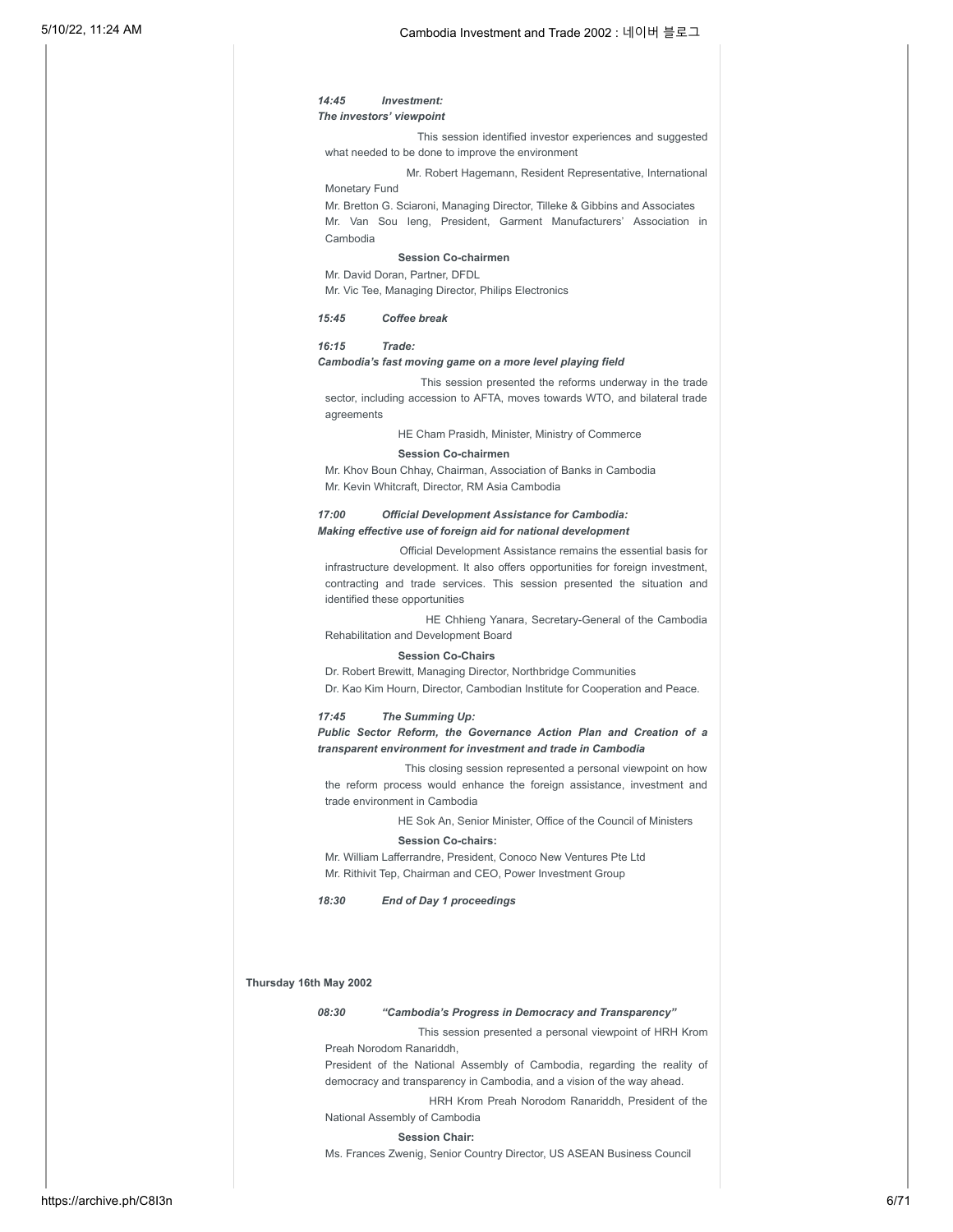### *09:30 Industry Sessions, Series I*

#### **Session I**

#### **Export of Manufactured Products and Commodities**

Apart from tourism, Cambodia's main sources of external revenues are derived from export of garments and agricultural commodities. This session examined what traditional, and what innovative opportunities may exist to develop and diversify the export pattern.

HE Khek Ravy, Secretary of State, Ministry of Commerce Mr. Van Sou Ieng, Chairman, Garment Manufactures Association in Cambodia Mr. Adrian Ross, General Manager, New Island Clothing (Cambodia) Ltd Ms Elain Young, Director, European Trend Fashion (Cambodia) Ltd

### **Session Chairman**

Mr. Jimmy Leow, Partner, KPMG Malaysia

#### **Session II**

### **Banking, Insurance and Financial Services**

Cambodia's banking, insurance and financial services sectors are in the early stages of development, with few major international players in the market. This session evaluated to what extent the present structure serves Cambodia's current and future needs, and what could be done to ensure effective development for the future.

Mr. Khov Boun Chhay, Chairman, Association of Banks in Cambodia

Executive Vice – President, Cambodia Mekong Bank

Mr. Chan Kok Choy, Vice – Chairman Association of Banks in Cambodia General Manager, Cambodia Public Bank

Mr. Philippe Lenain, Managing Director, Indochine Insurance

Mr. Piseth Long, Programmes Analyst, Asian Development Bank

Mr. Ry Ouk, Lawyer, Mekong Law Office

Mr. Greg Beirne, Council, Tilleke & Gibbins and Associates

#### **Session Chairman**

Mr. John Brinsden, Vice – Chairman, Acleda Bank Ltd

### **Session III Energy, Oil and Gas**

In the energy sector, Cambodia remains deficient in domestic electricity production and distribution. Its resources in offshore oil and gas have hitherto been hampered by resolution of border demarcation issues, but the future now looks more promising. This session reviewed the current status and outlook for this vital new sector.

HE Ith Prang, Secretary of State, Ministry of Industry, Mines and Energy

HE Te Duong Tara, Director General, Cambodian National Petroleum Authority Mr. Ng Peng Seong, General Manager Caltex Cambodia Ltd

Mr. Gavin Maclaren, Legal Adviser, Allens, Arthur Robinson

Mr. David King, Director, KPMG Cambodia

#### **Session Chairman**

Mr. Trem Smith, Director Reservoir Management, New Ventures and Technology, Asia South Business Unit, Chevron offshore (Thailand) Ltd.

#### **Session IV**

### **ASEAN, AFTA, WTO, GMS and Cambodia's Competitive Advantage**

Cambodia is the latest of ten members of ASEAN and AFTA, but is seeking to move ahead as quickly possible to WTO accession, as well as being an active Greater Mekong Sub-region member. This session evaluated the advantages and downside risks of globalisation for Cambodia.

HE Sok Siphana, Secretary of State, Ministry of Commerce

Mr. Adam Sack, Regional Manager, Mekong Project Development Facility Dr. Chap Sotharith, Assistant Director, Cambodia Institute for Cooperation and Peace

Mr. Stuart Cioccarelli, Partner, KPMG Indochina

**Session Chairman**

Mr. David Doran, Managing Partner, DFDL Legal Advisers

*11:15 Industry Sessions, Series II*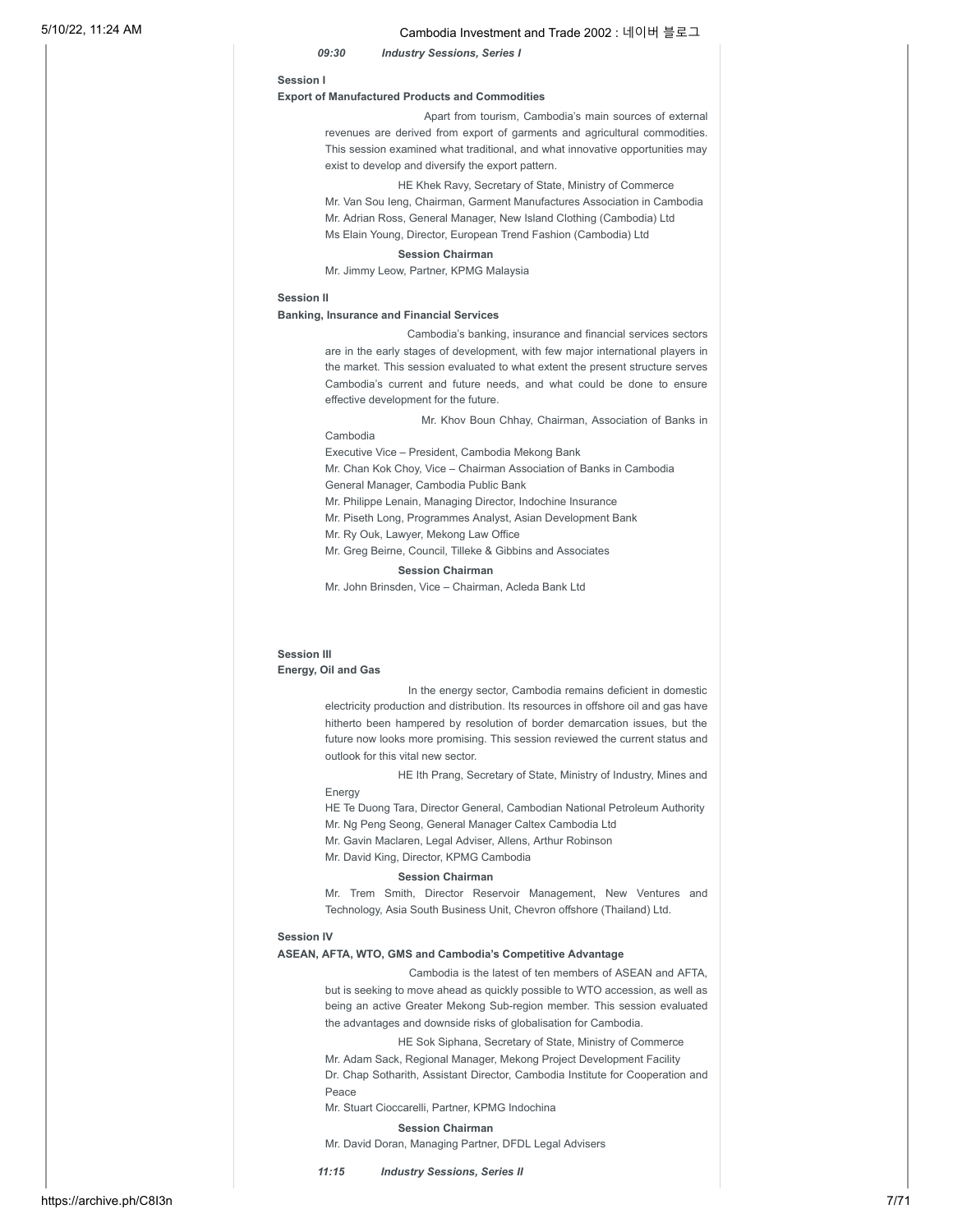### **Session V**

### **Construction, Infrastructure and Telecommunications**

One of the principal concerns of prospective investors is the relatively low level of infrastructure development in Cambodia. However this is a major focus of official development assistance, Meanwhile rapid progress has been made in the telecommunications sector. This session presented progress to date and identified opportunities and challenges for the future.

Mr. Chhin Kong Hean, General Director, Public Works, Ministry of Public Works and Transport

Mr. Dominique Catry, Managing Director, Comin Khmere

- Mr. Khaou Pallaboth, Managing Director, Khaou Chuly Group of Companies
- Mr. Wolfgang Kitz, Managing Director, Siemens AG Representation
- Mr. Stuart Cioccarelli, Partner, KPMG Indochina
- Mr. Nida Ouk, National Officer, Asian Development Bank

### **Session Chairman**

Mr. Anthony Jude, Deputy Head of Mission, Asian Development Bank

### **Session VI**

#### **Consumer Environment, manufacturing and assembly for the local market.**

Cambodia has a buoyant local consumer market. However, the smallness of the overall scale of this market, and the porous nature of the borders, has limited the scale of local manufacture. This session examined market dynamics and identified the potential for the future.

HE Khek Ravy, Secretary of State, Ministry of Commerce Mr. Kevin Whitcraft, Managing Director, RM Asia Cambodia Mr. Tim Smyth, Managing Director, Indochina Research Ltd. Mr. Jimmy Leow, KPMG Malaysia

### **Session Chairman**

Mr. John Brinsden, Vice-Chairman, ACLEDA Bank Ltd.

#### **Session VII**

#### **Tourism, hotels, transport and recreational industries**

Tourism represents Cambodia's greatest hope for sustainable development. However there are many challenges as well as opportunities, especially in respect of infrastructural deficiencies. This session evaluated the role of tourism in overall development, and defined paths of suitable growth

HE Nuth Nin Doeun, Secretary of State, Ministry of Tourism

Mr. Thavatvong Thanasumitra, Senior Vice-President, Bangkok Airways Mr. Thomas Meier, General Manager, Hotel Le Royal, Raffles International Group

Mr. Meng Hieng, President, Cambodian Association of Travel Agents

Ms. Tui Rutten, Managing Director, First Travel Cambodia, Representative, Lufthansa

Mr. Ry Ouk, Legal Advisor, Mekong Law Office

Mr. Nida Ouk, National Officer, Asian Development Bank

Dr. Tip Jahnvibol, Legal Adviser, Tilleke & Gibbins and Associates

### **Session Chairman**

Mr. Cameron McCullough, Partner, KPMG

### **Session VIII**

### **Law, Tax, and Good Governance**

Cambodia has experienced a troubled past, and law, order and good governance have not always characterized the local environment. This session evaluated current efforts to strengthen the rule of law, develop the concept of good governance, and expand the tax base to make the country self-sufficient from a fiscal standpoint, in anticipation of the time when the aid stream finally runs dry.

HE Sok Siphana, Secretary of State, Ministry of Commerce

Mr. David Doran, Partner, DFDL

Mr. David King, Director, Tax and Consulting Services KPMG Cambodia

Dr. Chap Sotharith, Assistant Director, Cambodian Institute for Cooperation and Peace

Mr. Rottanak Keo, National Officer, Asian Development Bank **Session Chairman**

Mr. Bretton Sciaroni, Partner, Tilleke & Gibbins and Associates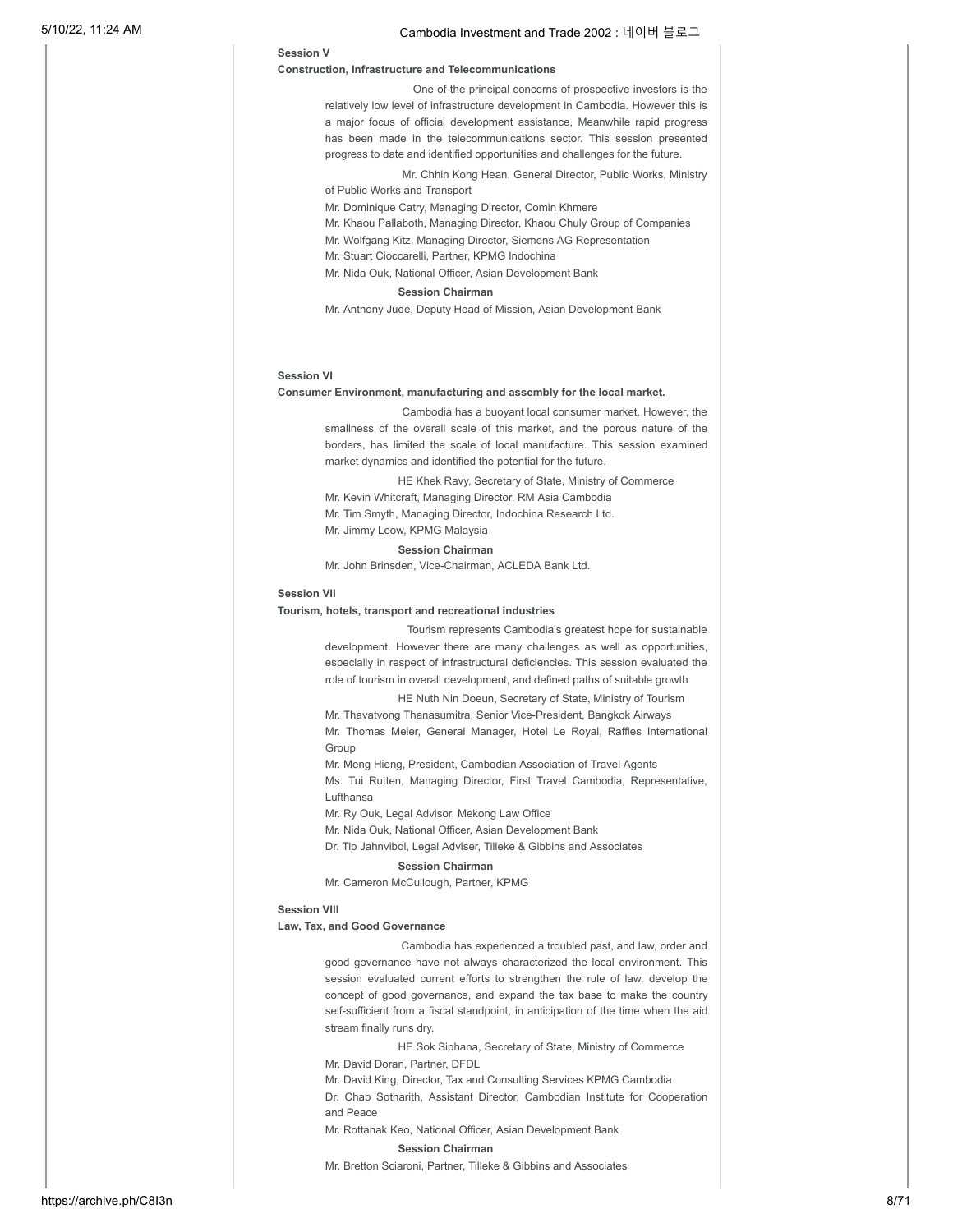*12:00 Lunchtime Presentation:*

The Greater Mekong Sub-Region: a new powerhouse of development in the making

Mr. Urooj Malik, Country Director, Asian Development Bank

### *13:30 Departure for Northbridge Communities International School*

### *14:30 Phnom Penh City Development*

This presentation discussed the overall development of Phnom Penh City and its impact on urban environment, infrastructure and industry.

Mr. Chhay Rithisen, Director, Bureau of Urban Affairs,

Municipality of Phnom Penh

### **Session co-chairs**

Dr. Robert Brewitt, Managing Director, Northbridge

Mr. Adrian Ross, General Manager, New Island Clothing

#### *15:15 Factory visit*

Communities

During the visit to New Island Clothing, participants experienced an opportunity to observe factory working conditions, and industrial practices in Phnom Penh.

Mr. Adrian Ross, General Manager, New Island Clothing.

**Inauguration: (Day one: 10:30 – 12:00)**

#### **"My vision for Cambodia"**

### **HE Hun Sen, Prime Minister of Cambodia**

As you are aware, three years ago, Cambodia finally turned a corner of history, putting firmly behind the darkness of its recent past history and emerged into a new dawn of its future. Following the July 1998 elections, which external and internal observer teams described as the "miracle on the Mekong", we conducted a "win-win" policy leading to genuine national reconciliation without external influences. This policy resulted in the dismantling of the political and military organization of the Khmer Rouge and the unification of our territory for the first time during the last four centuries. Cambodia therefore has marched into the new century with a vibrant peace, ample national reconciliation and strengthened democracy.

Soon after the 1998 elections, we worked out a new political platform and formulated a "Triangular Strategy", which has underpinned our domestic and foreign policy. The first side of this strategic triangle is building peace, restoring stability and maintaining security for the nation. The second side is Cambodia's rapid integration into the international community, especially into the comity of regional nations, and normalization of our relationships with the international financial institutions. The third side of the strategic triangle is to promote development based on favorable conditions created by the implementation of key reform programs: military demobilization, public sector, judiciary and economic reforms including fiscal and banking reforms, land reform, fisheries reform and stringent measures taken to crack down on illegal logging and to promote environmental protection.

The commune elections that we have conducted recently represent a forward step for democracy. The newly established commune councils represent a form of power delegated to local communities and become one of the main internal organizing principles of local governance in order to improve the delivery of public goods and services to Cambodians from all walks of life including the transfer of resources to the grassroots communities. These systems of power devolution and resource allocation will structure the process of change, which has become now "the blood and bone of the Cambodian", in order to achieve the anticipated progress. It is my conviction that this process will not only unleash the powerful force of financial devolution and engender a far-reaching stimulus for strengthening grassroots democracy, but also significantly structure the social capital of local communities and promote further political stability and security in the country, which is vital for the country's march toward improvement in the living standards of our people, better respect for human rights and sustainable development.

Hence, after going through untold sufferings, the Cambodian people, with the support and generous assistance from international development partners, have risen from the ashes as a truly free nation to rebuild a socially connected, educationally advanced, and culturally vibrant society in Cambodia. Once a small and backward country shattered by genocide, internal strife and armed conflicts, Cambodia has entered an era of globalization, information and communication technology (ICT) and would like to become a real partner in regional and global affairs on par with many countries in the region.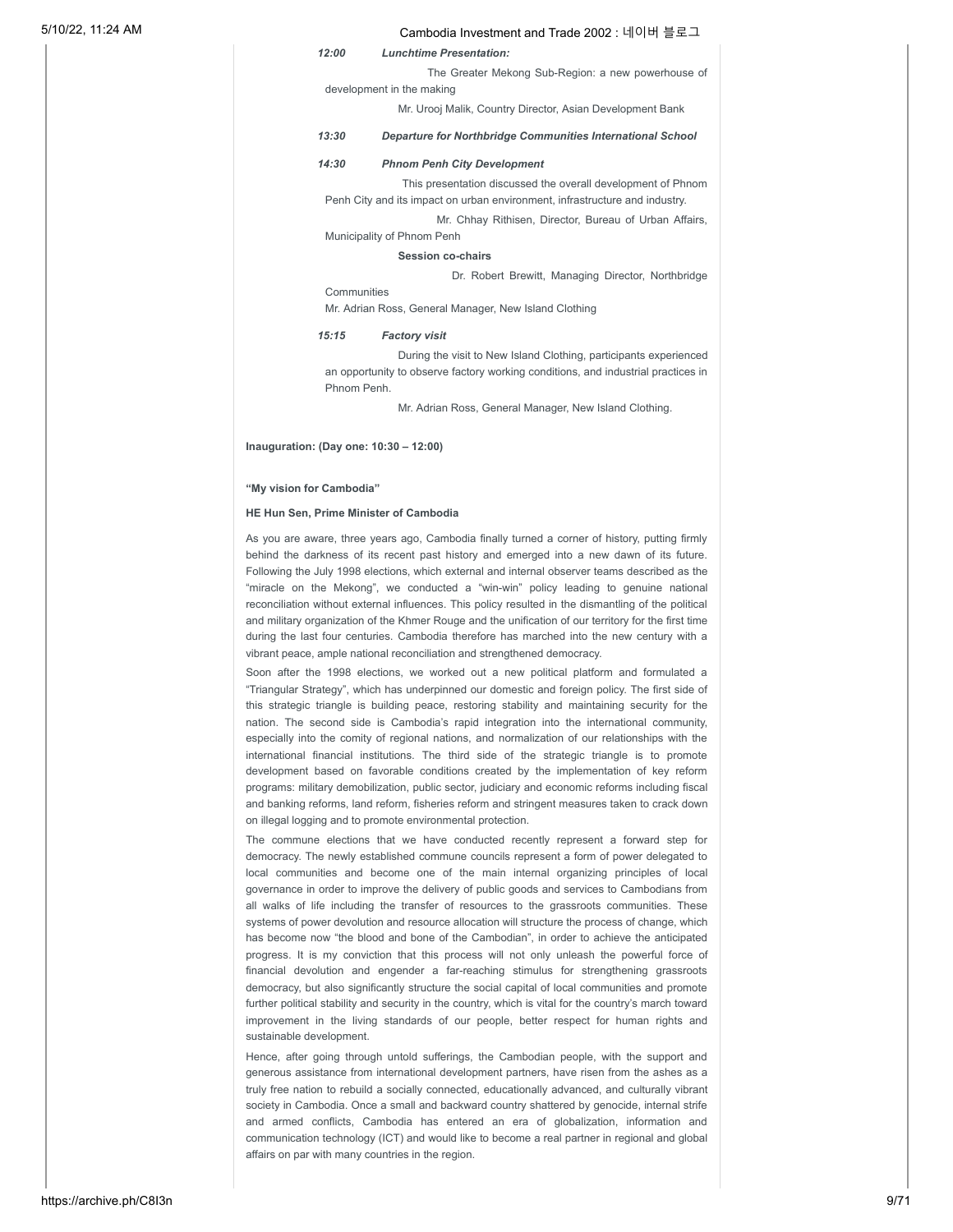What I have stated earlier is not just happening by accident, but was a tremendous effort to carry out agendas, which are crucial for materializing my vision for rebuilding Cambodia.

My vision for Cambodia is to turn the first decade of the new millennium into the decade of economic growth, combating poverty, social progress and prosperity for Cambodia and Cambodians from all walks of life.

My vision for Cambodia is to create a socially connected, educationally advanced, and culturally vibrant society in Cambodia.

My vision for Cambodia is to bolster up a once strong and proud nation to become a truly free and independent nation, which can fully reclaim its own destiny, be a real partner in regional and global affairs.

My vision for Cambodia is to have democracy deeply rooted in the Cambodian society by strengthening the rule of law and good governance, as well as promoting respect for the rights and dignity of Cambodians from all walk of life, religion or social strata.

To make this vision come true as the Head of the Royal Government of Cambodia (RGC) I proposed some ideas, which have been used to prepare strategies and policies for Cambodia's development. May I raise some key issues, which are critical for realizing these visions:

**First**, Cambodia's development should be anchored on three pillars:

- 1. Development of the private sector by helping local investors to prosper and attracting foreign direct investment (FDI);
- 2. Attracting overseas development assistance (ODA);
- 3. Mobilizing domestic resources to fuel economic growth, create employment and improve the living standards of the population

The government's philosophy considers the private sector as a catalyst of development and the engine of economic growth. The government is a strategist and manager of development. In this role the government sets out visions and creates a favorable environment conducive to private sectors activities. In this sense, the health of the private sector is the key to development. Therefore, the government has given special attention to establish a proper legal framework that ensures fair competition, transparency, accountability of the private sector and its relations with the public sector. That is why the Royal Government has enacted laws and regulations to set proper and rigorous rules for the market.

**Second**, to create a socially connected, educationally advanced, and culturally vibrant society in Cambodia requires that the Royal Government should rigorously implement its strategy to reduce poverty and promote equitable economic development, which should be inextricably linked to social development.

As I have highlighted on many occasions, our government's strategy for poverty reduction consist of three key elements:

- 1. Ensuring a long-term economic growth rate of 6 to 7 percent per annum;
- Promoting equitable distribution of the fruits of economic growth between the rich and the poor, urban and rural areas, and men and women and
- 3. Maintaining sustainable management and use of environmental and natural resources.

Economic growth is the most powerful weapon in the fight against poverty. Faster growth will require government policies that encourage macroeconomic stability, shift resources to more efficient economic and social sectors, and integrate our national economy with the regional and global economy to ensure economies of scale. However, the poor may not be able to fully benefit from economic growth if the distribution of income is not equitable. In this sense, the Royal Government of Cambodia (RGC) has adopted concrete measures that target interventions to improve health and education outcomes. At the top of the list are female education to ensure gender equality, safe water and sanitation, child immunization, as well as social safety nets to protect the most vulnerable. Attention is also given to the social structures and institutions, which affect development, otherwise called social capital. In the spirit of this objective, the government's pro-poor policy is being geared toward establishing a favorable environment to promote and generate economic growth without environmental degradation, while ensuring equitable distribution of resources.

**Third**, Human resource development and strengthening institutional capacity is crucial for Cambodia's development. In the  $21<sup>st</sup>$  century, the age of knowledge and information, economic growth and most of comparative advantage are generated by creativity, innovation and knowhow, much more than traditional production factors, such as land and labor. Further advance in information technology has created a new momentum for this development. The new era, which is characterized by the increase in the importance of intellectual energy and human factors, the intelligence of human capital plays a determining role in transforming economic potential and comparative advantages of each and every nation into the reality and competitiveness.

Moreover, institutions such as code of conduct, laws and regulations, determine the rules of the game, which shape human interactions in a society. In this sense, institutional reforms and strengthening government's institutional capacity is a sine qua non condition for long-term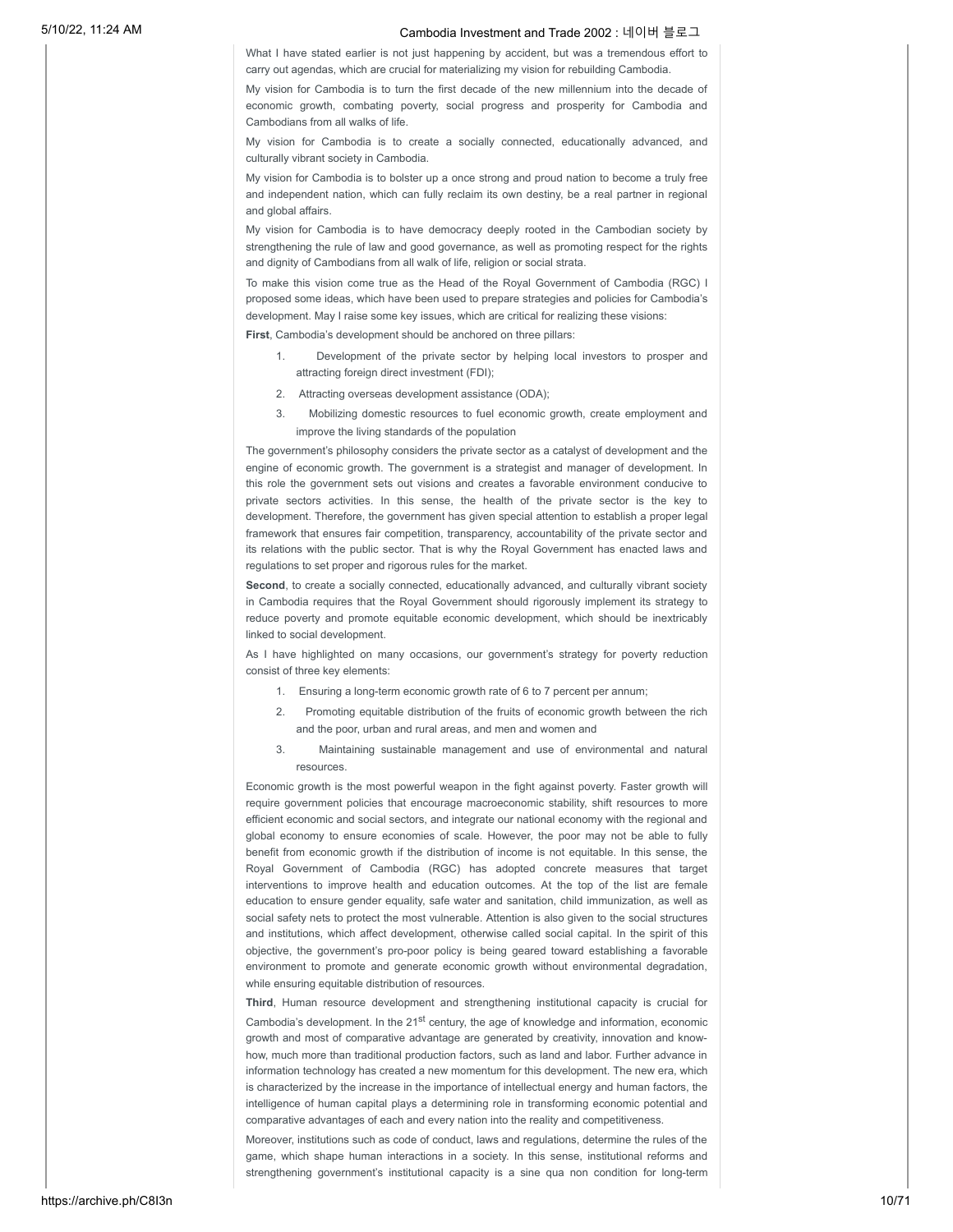economic growth. Institutional reform reduces uncertainty and transaction costs. This would promote the increased inflows of capital and technology into Cambodia, which in turn fuel economic growth. Based on this philosophy, the Royal Government has embarked on reforms of the public sector, including implementing institutional reform and strengthening institutional capacity, and good governance has become the backbone of our government's reform program.

After making general comments, I would like to spend some time to make a brief overview and assessment of the political and economic developments in Cambodia, while highlighting our government's strategies and policies to promote private sector development and especially to attract foreign direct investment.

The commune elections that we have conducted recently testified to the fact that the political situation in Cambodia is solid and stable, since the big political parties in Cambodia have displayed their political maturity by putting national interests ahead of their own. Developments before and after the elections have shown that Cambodians from all walks of life have clearly understood democratic values, reflected in the dramatic decline in violence and the resilience and stability of the Cambodian economy. Moreover, the art of compromise between the two big parties-the Cambodian People's Party (CPP) and the FUNCINPEC- for our common national cause constitutes the main factor to ensure political stability during the second term of the current government. This has built up public confidence in peace, security and political stability in Cambodia, thus creating a solid, favorable condition for Cambodia's march towards sustainable economic growth over the long-term. The Royal Government is resolved and strongly committed to enhancing, in a systemic manner this democratic process. In this sense, the forthcoming 2003 general elections will further confirm this irrevocable determination of the government and further consolidation of political and economic stability in the Kingdom of Cambodia.

Cambodia has marched with resolve in rigorously implementing its economic and financial reform programs, aimed at sustaining macro-economic stability, strengthening banking and financial institutions, pursuing fiscal reforms, strengthening budget management, ensuring sound management of state property and increasing investments in physical and social infrastructure to promote human resource development and improving the living standards of our people. I am pleased to inform you that the National Institute of Statistics, Ministry of Planning, with technical assistance of the Asian Development Bank (ADB), has revised the macroeconomic data for Cambodia and released an encouraging report on economic performance over recent years. According to this report, the real GDP grew 7.7 percent in 2000 against 5.4 percent as previously estimated. In 2001 the Cambodian economy grew 6.3 percent, against 5.3 percent estimated. The three-month averaged inflation declined from 0.5 percent in December 2000 to –0.5 percent during the same period in 2001. The Riel/US dollar exchange rate was broadly stable. The latest figures show that the Royal Government has achieve the target of 6 to 7 percent of economic growth per annum over the long run. This would substantially contribute to our efforts to promote rapid poverty reduction. Indeed, the revised macroeconomic indicators will result in some quantitative changes in economic data of other sectors, including the budget framework. In this context, I wish to emphasize that the quantitative change in statistics will not affect our government's strong determination and commitment to ensure qualitative changes, especially in fiscal and budget reforms. The Royal Government will continue to proactively honor all qualitative benchmarks aimed at enhancing revenue and rationalizing expenditure.

To strengthen the banking system and promote corporate governance, the National Bank of Cambodia (NBC) has rigorously implemented the Law on Banking and Financial Institutions by re-licensing all commercial banks. To this end, non-viable, insolvent and badly managed banks are closed down through voluntary liquidation or legal process. The objectives of this bankrestructuring program are to build up a strong banking system, which mobilizes savings and enhance public confidence in the national financial system. Despite shrinkage of the total number of banks, liquidity of the banking sector recorded a robust growth of 20 percent in 2001 and 10 percent in the first quarter of 2002. Foreign currency deposits recorded an increase of 8 percent and credit to private sector rose by 4 percent. Gross official reserves continued to grow by 6 percent in the first half of 2001, reflecting strong export performance and sustained tourist arrivals.

From my earlier comment you can see that political and economic developments in Cambodia have created favorable conditions for development. As I have stated on many occasions the current government is an "economic government", which gives special attention to development and poverty reduction. Normalization of its relationship with the international community allows Cambodia to receive a substantial amount of international assistance for the rehabilitation and development of the country. However, to achieve sustainable development it is important to encourage the maximum inflow in private investment. An increase in private investment would allow us to reduce the reliance on ODA for a survival strategy and use this assistance to fuel economic growth. It is my confidence that Cambodia will be able to achieve this objective.

Private investment will not only increase budget revenue, but also reduce the gap between the rich and the poor, once these investments are brought under the legal framework. A private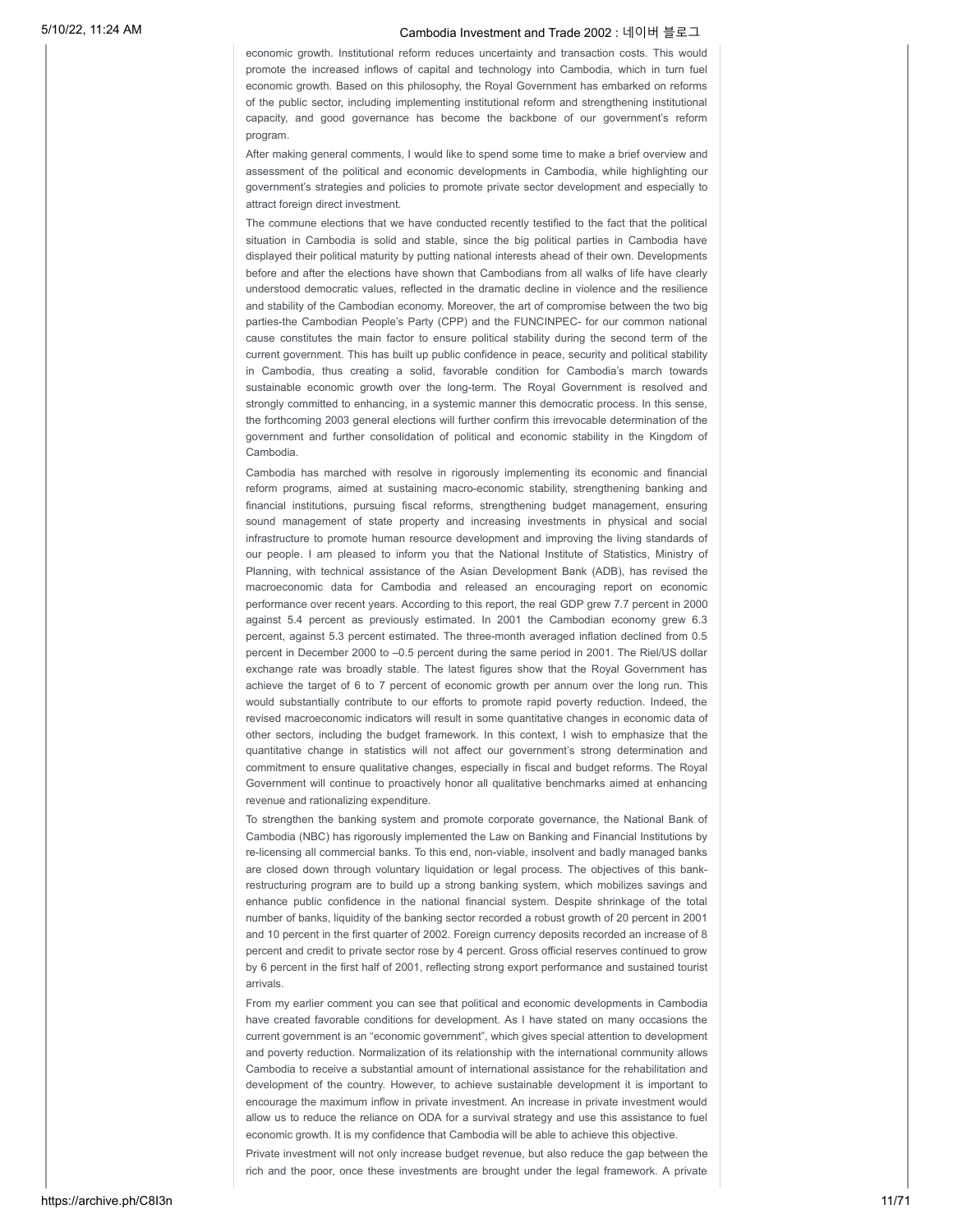investment will not only bring profit to investors, but also help the people to keep up dynamism through employment creation. The government collects revenue using the tax system, which is an important mechanism for income distribution. The revenue is used for common national cause, especially to increase public investment in physical and social infrastructure and public utilities, whose development in turn facilitate private investment. Therefore, if we fail to attract private investment, we will not be able to create a dynamic and prosperous Cambodia, but also we will not be able to pull Cambodia from the shackles of poverty. In such conditions, we would have to rely forever on foreign aid.

Recognizing the crucial role of investment for progress and poverty reduction, I have made tremendous efforts to remove the impediments to investment in Cambodia. In this regard, allow me to elaborate on the following measures undertaken by the Royal Government to attract and facilitate private investment in Cambodia:

**First**, The RGC will continue to give top priority to ensure and promote social environment for peace, security and stability in all parts of the country.

**Second,** The RGC has developed and strengthened the legal and regulatory framework, conductive to private investment and business activities in Cambodia. To further improve and enhance investment climate in Cambodia, the Royal Government has recently adopted the amendment to the law on Investment of the Kingdom of Cambodia. This was done in a transparent manner with intensive consultation with the private sector and the donor community in order to ensure that the interests of investors, the government and the people of Cambodia are protected. As part of this amendment, I proposed that attention should be given to additional measures to facilitate investors by streamlining procedures and paperwork in applying for investment approval, imports and exports of goods and equipment within the framework of the investment project. The main objective is to simplify the paperwork, promote transparency and predictability of the approval, monitoring and implementation of investment projects. My colleagues in charge of investment will provide you with the details.

**Third,** I have initiated a mechanism for consultation between the government and the private sector. This is an open consultation forum chaired by myself, held once every six months to bring together both government officials and the private sector to sort out together any problem and to take measures to facilitate and promote investment in Cambodia. In between 7 sectoral working groups were established to allow investors an avenue to raise their concerns and address the difficult issues through the promotion of sectoral discussion of technical aspects of each and every issue. Overall, the consultation mechanism between the government and the private sector proves to be efficient in facilitating and promoting investment in Cambodia.

**Fourth,** To ensure equal treatment regarding price competitiveness between domestic products and smuggled goods, I myself decided to established an inter-agency cooperation to combat smuggling, detailing requirements and arrangements for the participation of the Royal Cambodian Armed Forces (RCAF), the Military Police, the Police and the local authorities at all levels to assist the Customs and Excise Department in preventing and cracking down on smuggling in Phnom Penh and in the provinces.

**Fifth,** The RGC recognizes that there is a significant correlation between sound institutions, especially effective legal and judicial systems and sustainable economic growth. Legal and judicial change is necessary to support the evolutionary process of social and economic change. Our efforts therefore are being concentrated on strengthening the legal framework to underpin the development of a vibrant economy, laws on property, especially the Land Law, the creation and winding-up of business entities, contract and a fair marketplace, banking, tax, investment, corporate accounting and audit. In this spirit, the Council of Ministers has drafted a Joint Master Plan for Legal and Judicial Reforms, which will become our national agenda for reforms in the next few years.

**Sixth,** To facilitate investment the Royal Government has given priority to the development of physical infrastructure by increasing government budget and mobilizing external assistance to improve physical infrastructure, especially roads and bridges in strategic areas of the country, which constitute the lifeblood of our economy. I name this campaign to build road and bridge infrastructure, the "Locomotive Strategy" for economic growth. In the near future Cambodia will have a sophisticated road network that helps to open up and link Cambodia's economic and tourism opportunities within the country and between Cambodia and other countries in the region. With adequately developed physical infrastructure, such as roads and bridges, the transportation of goods and services will be facilitated, further facilitating your investment and releasing the potential of other economic factors.

Seventh, To achieve gradual reduction in electricity tariffs, the Royal Government has carried out a Strategic Plan for the Development of the Power Sector, which envisages step-by-step installation of a national power transmission grid and initiate negotiations to link Cambodia's power transmission system with those of our neighbors. Moreover, the construction of the first Kirirom Hydro-Power Station under the "Build-Operate-Transfer (BOT)" contract will be finished and operational in the near future. The construction of such a hydro power station is capable of supplying low-cost and reliable electricity. At the same time, the government is preparing for the implementation of the rural electrification project, beginning with the installation of a power network in eight provinces.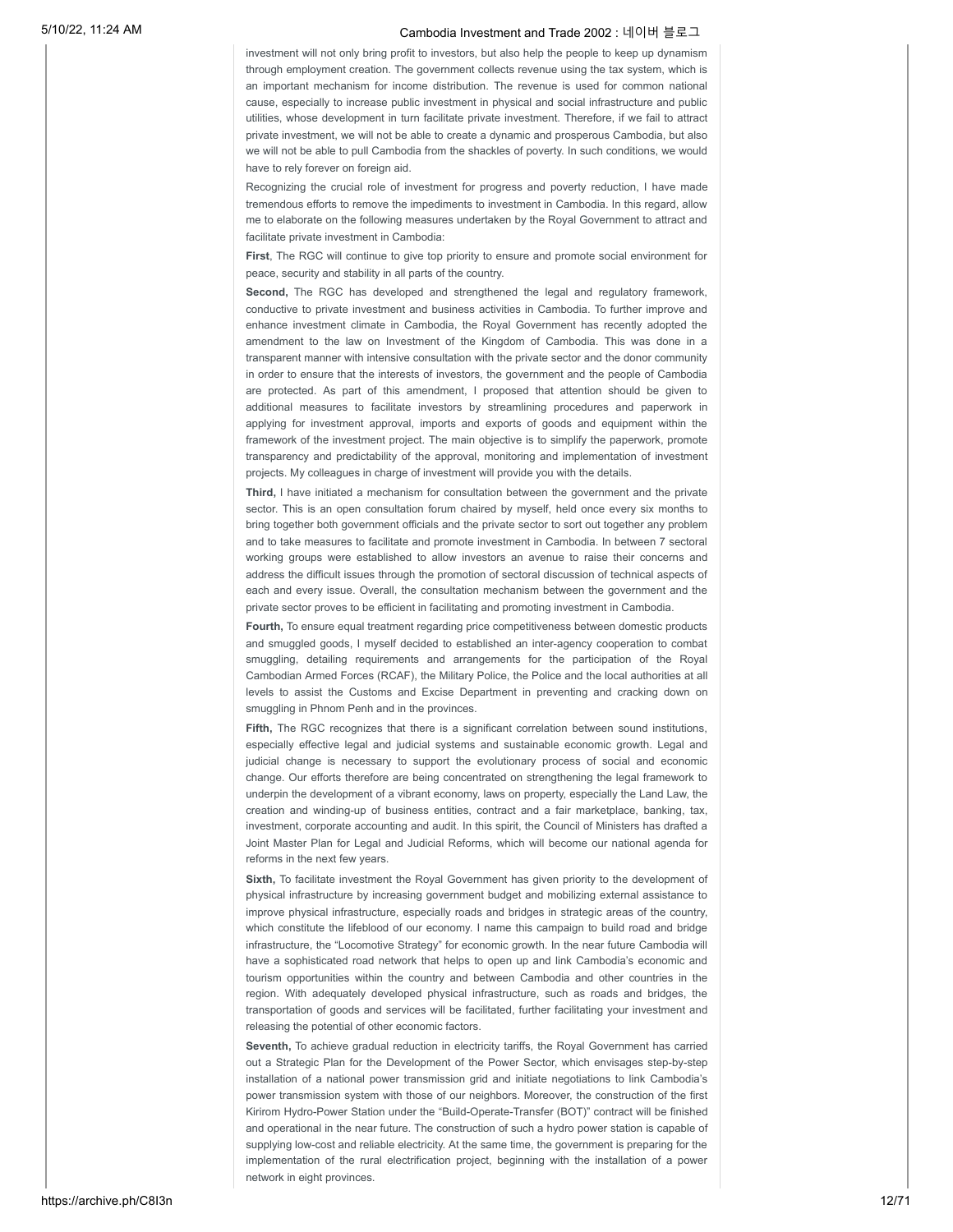**Eight,** To prepare for Cambodia's participation in various regional and sub-regional initiatives, such as the ASEAN Free Trade Area (AFTA), the ASEAN Investment Area (AIA), the ASEAN Industrial Cooperation Scheme (AICO), the Greater Mekong Sub-Region (GMS), as well as for accession to the World Trade Organization (WTO), the Royal Government has taken many measures to reform the investment and foreign trade regime by focusing on the liberalization and decentralization of decision the making process, reducing bureaucratic red tape, removing impediments to investment in Cambodia, implementing reform programs and initiating modernization of the national economy and upgrade its competitiveness to regional and international standards.

**Ninth,** While efforts have been deployed to reform the domestic trade regime, Cambodia has ready access to various international markets, including those through the "Generalized System of Preferences (GSP)" and the "Most Favored Nation (MFN)" status with its major trading partners, including the European Union, the US, Japan, Canada and Australia.

**Tenth,** The Royal Government has given due attention to the protection and insurance of investment in Cambodia. In this sense, Cambodia signed Agreements on Investment Protection and Promotion with a number of countries, including ASEAN members and other bilateral partners, such as China, Korea, Germany and Switzerland. We continue to work with many other bilateral and multilateral partners in this area. Cambodia has recently joined the Multilateral Investment Guarantee Agency (MIGA) of the World Bank, which provides the guarantee of political risks for investors. Furthermore, following strenuous efforts of the RGC, Cambodia was admitted to the International Centre for Settlement of Investment Disputes (ICSID). I believe that in conjunction with the efforts mentioned earlier, these agreements will further improve the conditions and climate your investments.

Cambodia has some important comparative advantages and is endowed with great potential in agriculture, agro-industry, labor-intensive industry, processing industry, tourism and in some other production and services, due to its endowment in land area, soil, climate, natural resources, low cost labor, historical heritage and beautiful scenery of its beaches, rivers, lakes and forests. This potential is awaiting investment and sustainable development.

Taking into account this potential and the need for building up a solid foundation for economic growth and for ensuring Cambodia's long-term competitiveness, the Royal Government has given priority to develop the following six sectors:

- 1. Agriculture;
- 2. Physical infrastructure, transport and telecommunications;
- 3. Electrical power supply;
- 4. Labor-intensive and export-oriented industries;
- 5. Tourism industry; and
- 6. Human resource development

In this context, the Royal Government prepared a list of priority BOT and other forms of project related to physical and social infrastructure to be made available to investors for their participation, in particular in the following support sectors, such as roads and bridges, power and telecommunications.

In the near future, apart from developing the garment industry the RGC will give priority to the development of other labor-intensive industries, such as toys, footwear assembly of electrical and electronics appliances for domestic and industrial use. The RGC will continue to attract technology and management transfer. In this sense, the RGC has set out policies to increase Cambodia's international competitiveness by focusing on development and improvement in physical infrastructure to effectively respond to the increasing needs for basic services, such as low-cost water and power supply, financial, information and telecommunications services.

Overall, our industrial policy will be concentrated on seven main points:

**First**, continue to develop labor-intensive industry, such as garments, toys and footwear industries;

**Second**, promote the development of agribusiness by strengthening the legal framework for long-term land management. Moreover, the government will provide incentives to establish factories to process agricultural products, such as cotton, jute, sugar, palm oil, cashew nuts, rubber, cassava and fruits;

**Third**, develop industries based on the utilization of basic natural resources, mainly by processing existing natural resources in the country such as fish, meat, cement production, bricks and tiles;

**Fourth**, promote small and medium enterprise (SMEs), micro-enterprises and handicraft. The critical issue for SMEs is to provide micro-finance, streamlining procedures, providing marketing services and supplying information on sectoral development;

**Fifth**, encourage the transfer of technology and diversification of export products by promoting the assembly of electrical appliances and electronics products for domestic and industrial use and improving product quality. It is necessary to establish a system of quality control for export products to meet international standards, and enforce intellectual property laws.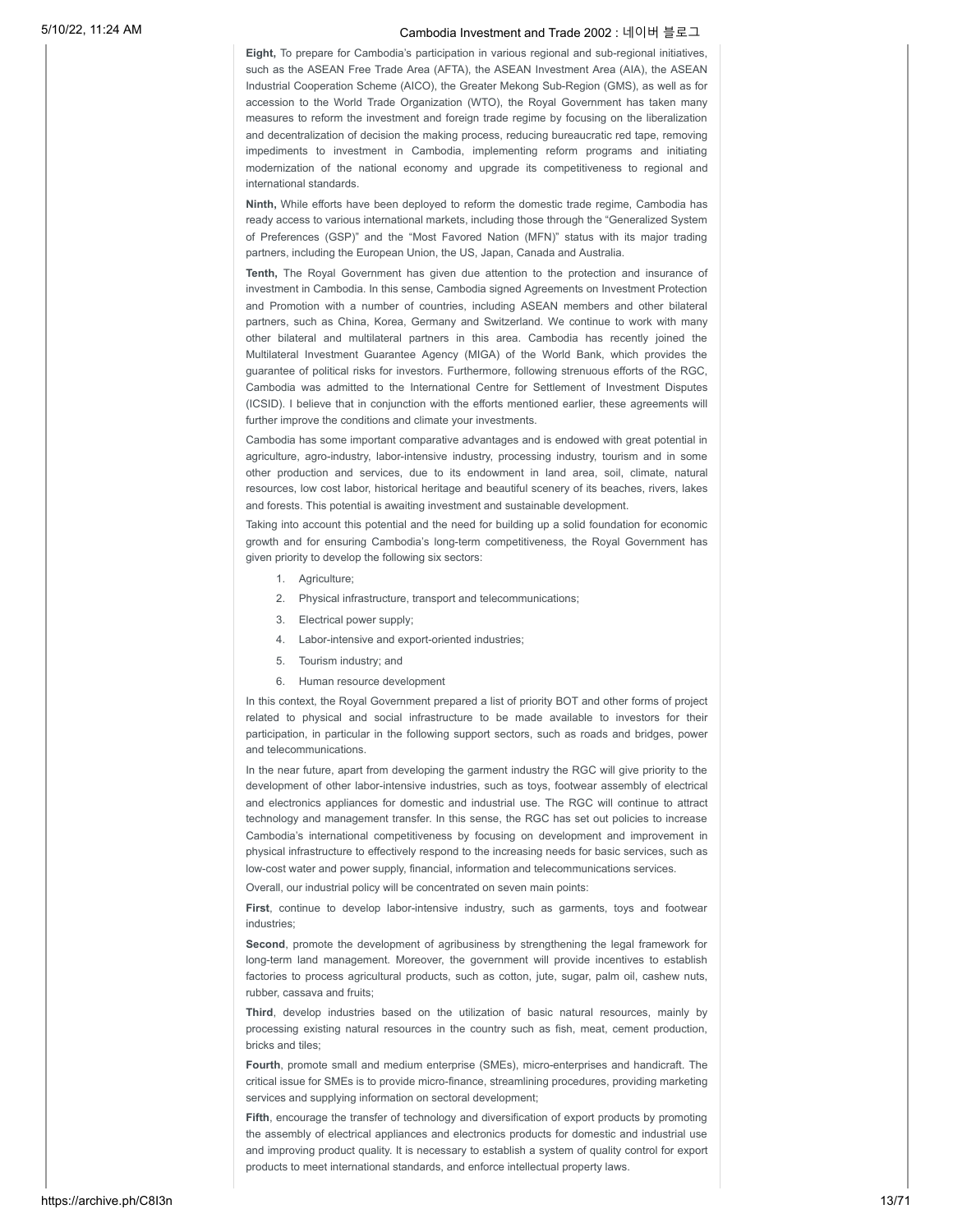**Sixth**, establish industrial and export processing zones by developing infrastructure, improving service quality and encouraging investments. These zones can be established on the outskirt of Phnom Penh, Sihanoukville, Banteay Meanchey or Koh Kong. The RGC will take action to build the road network, develop power and water supply, ensure waste management and environmental protection, provide education and vocational training, upgrade health services, establish warehouses and reduce customs procedures, etc.

**Seventh**, increase the production of goods for import substitution to some extent by encouraging the development of paper, chemical industries, such as the production of fertilizers, acid, as well as daily consumption goods such as soap, paint, electrical appliance, water pumps and agricultural inputs etc.

Let me elaborate on the importance of the tourism sector. Cambodia's geography provides a variety of rare natural attractions, which complement our unique cultural sites. These favorable conditions prompt the government to promote "cultural and natural tourism" development in Cambodia. These potentials will be crucial for Cambodia's economic take-off. That is why the Royal Government has included tourism as one of the six priority sectors in our strategy to fuel economic growth and reduce poverty in Cambodia. The government's open skies policy and other facilitation measures have already brought substantial benefits to the Cambodian people. It is my conviction that Cambodia's open skies policy, coupled with measures to open road and waterway transport will further facilitate tourism inflows and further promote economic development in Cambodia in general, and develop tourism in particular.

Based on this concept, the Royal Government has made tremendous efforts to rehabilitate and develop road and bridge infrastructure, airports, seaports and other physical facilities, such as water supply and power distribution systems, as well as telecommunications network, which form the foundation and play a key role in turning the above great potentials and comparative advantages into reality.

Apart from the efforts deployed to open up domestic tourist markets, we are conscious that there is a great potential to link up the ASEAN and GMS tourist markets. Liberalization of regional tourism markets by linking many countries into a single tourism destination would provide the economies of scale for the tourism sector and allow all participating countries to share the "win-win" situation. In this sense, Cambodia has been working so that we could reach a Framework Agreement on Tourism in the near future (T-ASEAN).

I have spent a lot of time briefing you on the policies, strategies and measures set out by the RGC to establish a favorable environment conducive to private investments. Cambodia is endowed with great potential in many areas, which await investment. Cambodia needs financial resources to expand production and create employment. We are also in dire need for technology, knowledge and know – how to improve our capacity and productivity. These factors mentioned lately constitute the private sector's strength. This is the cornerstone of the government's policy, which regards the private sector as an engine of growth and its development partner. We clearly understand that in the world of globalization, capital and technology will flow into business and investment-friendly countries. As a government, we can guarantee to all investors a favorable environment conducive to investment, especially peace, security, political and macroeconomic stability, efficient legal and institutional framework, transparency, accountability and predictability.

As I mentioned earlier the Royal Government has goodwill and strong commitment to build up a foundation for genuine cooperation with the private sector, both domestic and foreign with the view of improving the living standards of the Cambodian people, so that they are assured by improved welfare and life in harmony and may, become masters of their own destiny and Cambodia's development. In this spirit, I invite all of you to join us to address these challenges in a more proactive manner.

I would like to sincerely thank you all for your kind attention. My colleagues and I will be happy to answer your questions and provide comments or make clarification on any issues of interest to investors and business people.

**Lunchtime Presentation: (Day one: 12:00 – 13:00)**

#### **"Mekong Heritage Tour"**

### **Mr. Peter Wiesner, Vice President, Marketing, Bangkok Airways**

Mr. Wiesner presented the Mekong World Heritage Tour being inaugurated by Bangkok Airways in Summer 2002.

This circuit included Bangkok, Sukhothai (a former capital of Siam), Luang Prabang (former capital of the Lan Xang Kingdom) Hue (previously capital of the Nguyen Dynasty of Vietnam) and Siem Reap (former capital of the Khmer Empire). Sukhothai, Luang Prabang and Hue have all been accredited as UNESCO World Heritage sites.

Apart from inaugurating air routes between major tourism sites not previously available to tour operations and individual travelers, this new initiative marked a major step forward in bringing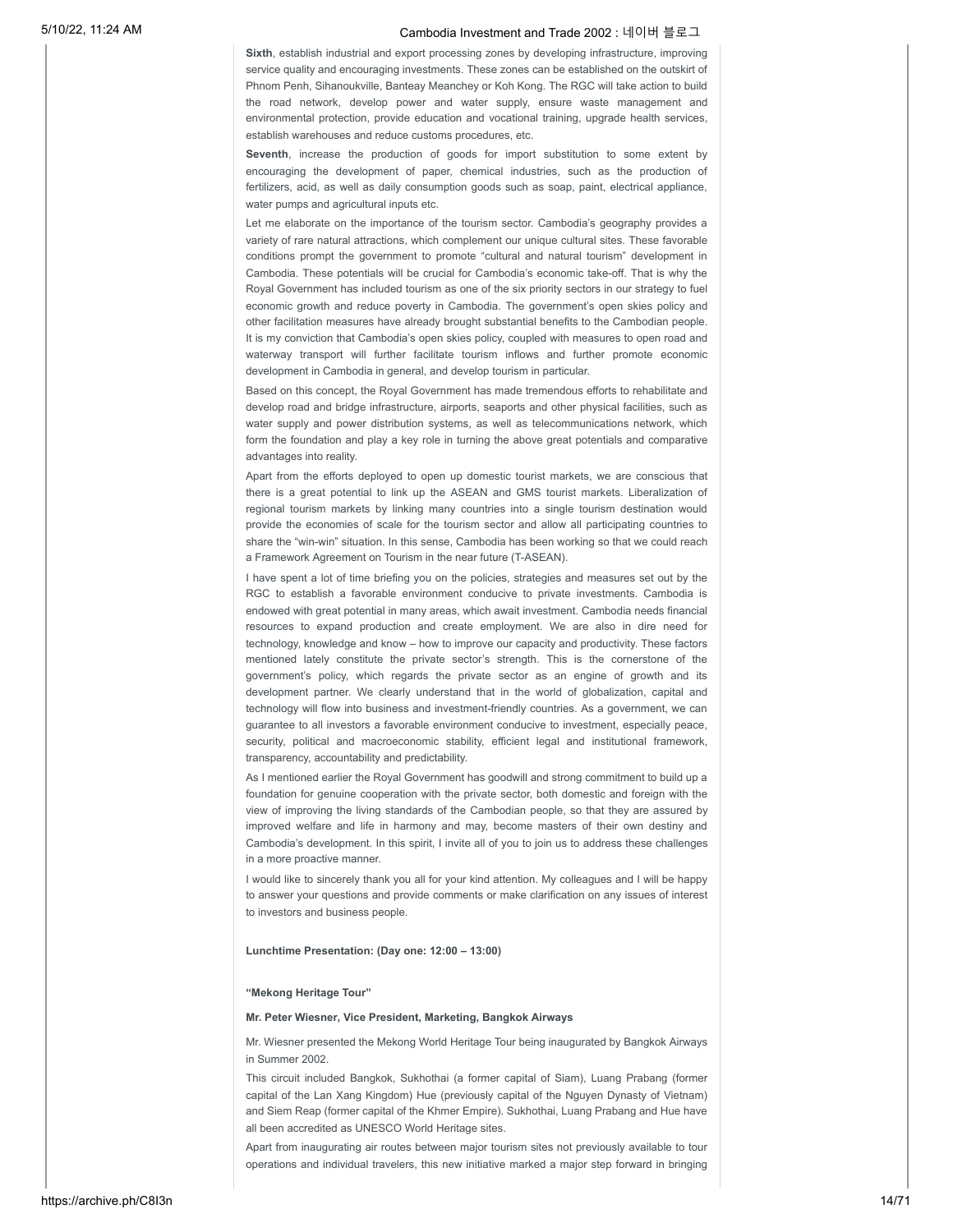together the individual Mekong countries, parallel with existing Bangkok Airways and its affiliated Siem Reap Airways flight schedules. Special composite airfares were available for round trips, and packages were also offered to tourists including hotel accommodation.

This new initiative, along with other planned route expansions would do much to increase access to the Mekong Region, including Cambodia, and assist in the development of the tourist industry.

### **Economic and Financial Outlook: (Day one: 13:00 – 14:00)**

### **"Creating a viable Cambodia"**

#### **HE Senior Minister Keat Chhon, Minister of Economy and Finance**

Cambodia aspires to become a middle-income nation in the next 10-15 years. As Prime Minister Hun Sen stated, the long-term Vision of the Royal Government of Cambodia (RGC) is to have a socially cohesive, educationally advanced, and culturally vibrant Cambodia without poverty, illiteracy, and disease. It is my conviction that realizing the vision will require continued adherence to the principles of the market economy, the values of democracy and social justice, human welfare, and the formulation and implementation of policies to reduce poverty by promoting sustainable economic growth and social development.

Cambodia has become a peaceful and united country, and aims to develop a strong economic and social foundation, garnering the full commitment and support of the people. It aspires to raise the quality of life of the people, build a cohesive nation; foster democracy; and enhance the quality of life of the people. This calls for transparency in the decision-making process by strengthening good governance. Provision of basic social services and amenities as well as physical infrastructure should be the starting points towards enhancing the standard of living of the people. We are committed to maintaining a stable macroeconomic environment by ensuring economic growth of 6-7 percent per year, maintaining modest inflation, containing the external account deficit to a level consistent with concessional financing and foreign direct investment flows, limiting external debt to a manageable level and increasing gross official reserves to about 3.5-4 months of import coverage. With such high growth, it is our ambition to increase per capita income to the range of USD800-USD1,000 by 2010. To achieve this goal, we will implement our second Socioeconomic Development Plan for 2001-2006 (SEDPH) and Interim Poverty Reduction Strategy Paper (PRSP), which articulates the national economic growth and poverty reduction strategy by taking actions to achieve the following objective.

First, Improving the efficiency and competitiveness of the economy;

**Second**, Diversifying the economy and expanding the export base;

**Third**, Promoting the private sector as the engine of growth by improving the environment, conducive to private sector development;

**Fourth**, Mobilizing international assistance to finance essential social and economic infrastructure;

**Fifth**, Increasing the national saving rate, including maintaining current budget surplus, so as to finance investment;

To achieve the above objectives, reforming all aspects of our life is only way to go.

Therefore, the years 1998-2003 represent a period of deepening the implementation of Cambodia's wide-ranging reforms and the decisive year for the Royal Government's development agenda. To facilitate the reform, we have received technical assistance (TA), funded by international financial institutions and bilateral donors, such as IMF, ADB, UNDP, the UK and the Netherlands in all principal areas of reforms related to macroeconomic policy, including fiscal reform (tax administration and policy, customs administration, and budget management), banking reform statistics, and the legal framework through the Technical Cooperation Assistance Project (TCAP).

Comprehensive fiscal reform will be implemented with priority assigned to: (i) rigorously implementing the anti-smuggling programs; (ii) establishing a single treasury account and strengthening the budgetary accounting framework; (iii) improving the operations of the cash management unit; and (iv) allowing for direct payment of taxes to the National Treasury account at the NBC by transfer or check, especially for the largest taxpayers.

The RGC recognize that transparency is essential to fight corruption, which takes a toll on economic performance, undermines the efforts to reduce poverty and hinders the development of the private sector. To this end, streamlining bureaucratic procedures, simplifying and modernizing the tax system, eliminating excessive regulations, and motivating public servants by giving them a decent level of salary can help reduce the opportunities for corruption.

Sustainable growth requires that resources are utilized in an efficient and effective manner and growth is balanced with equity considerations. In order to accelerate growth with equity and maintain the poverty reduction momentum, we have introduced a « New Social Policy Agenda » for Cambodia. To implement this agenda, we are pouring a massive proportion of our budget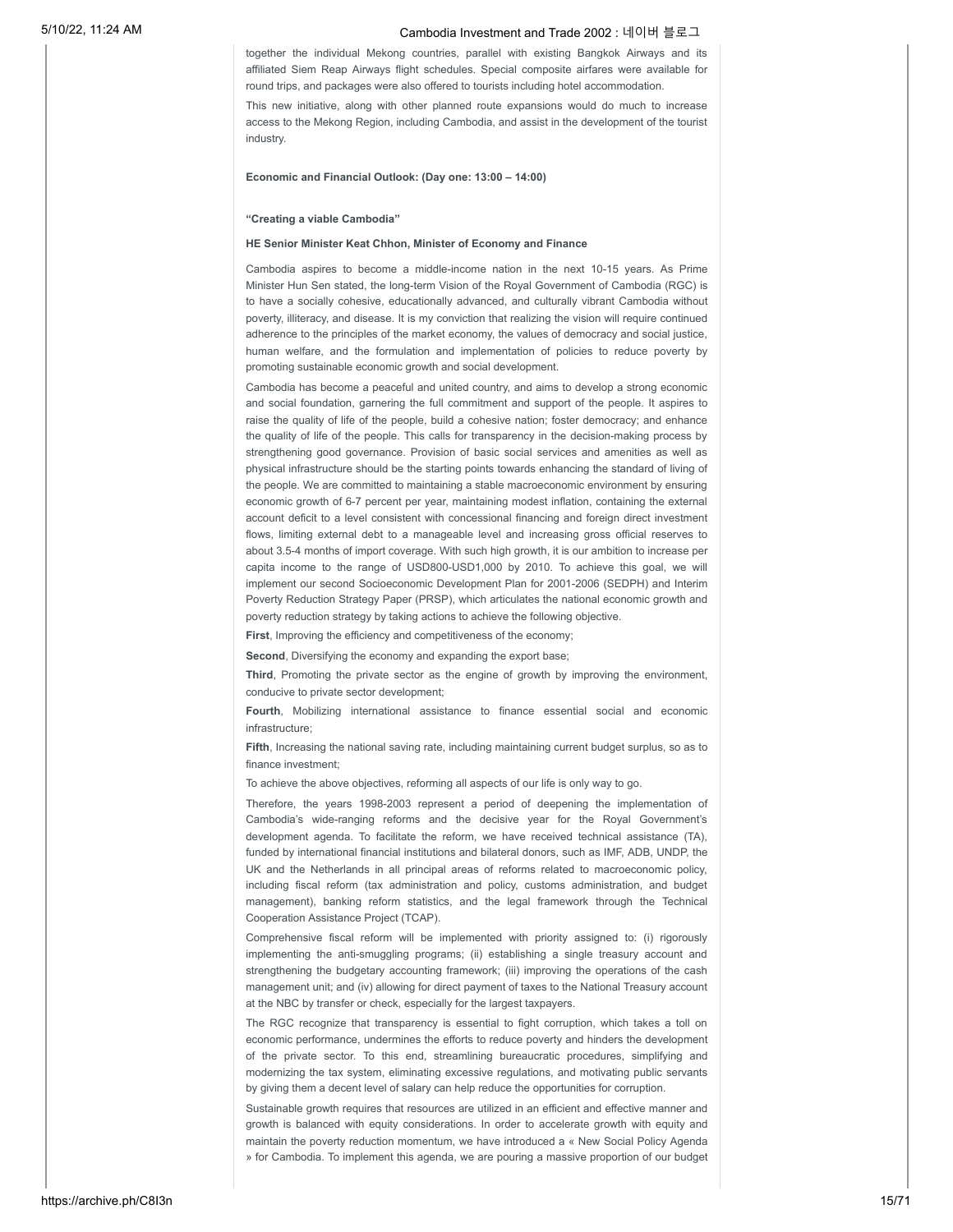into the priority sectors – education, health, agriculture and rural development -, which provide foundations for future growth, equity and progress.

Progress has been made in restructuring the banking sector by reducing the number and improving the quality of commercial banks in an effort to instill public confidence.

Recapitalization, strengthened banking supervision, and privatization of the Foreign Trade Bank of Cambodia are designed to build a healthy banking sector. Moreover, these reforms are aimed at promoting a strong and well-functioning financial sector that can overcome the problem of self-financing and to mobilize idle financial resources for productive investment. To this end, the Royal Government adopted the "Vision and Financial Sector Development Plan for 2001-2010", which outlines a long-term vision and a strategy for sequencing policy reforms to develop the financial system over the next ten years.

We hope that by rigorously implementing this strategy over the next 10 years, Cambodia will be able to establish a vibrant, efficient and modern financial sector based on international standards, an insurance sector that protects businesses and individuals from catastrophic events and a pension system that provides a secure retirement, diverse non-banking financial products and institutions that create more balanced financial structure, a money market that enables an inter-bank market that provides banks, companies, and individuals with the means for effective liquidity management, an efficient and transparent capital market with a critical mass of issuers that mobilizes funds for long-term investment and legal infrastructure and accounting systems that promote the rule of law in commercial and financial transactions and support good corporate governance.

Having implemented the above reform programs, we have achieved good macroeconomic and fiscal performance. Moreover, global and regional economic developments have prompted greater optimism about economic prospects in 2002. Reflecting these overall improvements, the Ministry of Economy and Finance has revised upwards its macroeconomic outlook for 2002. Under the revised macroeconomic framework for 2002, GDP is expected to grow 5.5 percent, compared to 5 percent previously projected. The anticipated higher economic growth is attributable to the dynamism of garment exports and the vibrant tourism sector. Tourist arrivals increased by 25 percent during the first quarter of 2002. This is also reflected in revenue collection during the first quarter of 2002. Agriculture will rebound after last year's devastating floods and drought. Inflation is expected to remain low and the exchange rate stable. Sometimes, the Riel has appreciated against the US dollars. More employment will be created in the services sector.

As projected in our 2002 Financial Law, the current budget surplus will be maintained at about 1½ percent of GDP, while the overall fiscal deficit (excluding grants) will be contained at less than 6 percent of GDP and financed by external concessional resources and grants. The external current account deficit is projected to widen to 11 percent of GDP. Also taking into account the position international environment, the increase in gross international reserves in 2002 is targeted to grow further to cover about 3 months of imports.

I am pleased to inform you that the National Institute of Statistics, Ministry of Planning, with technical assistance of the ADB, has revised the economic growth figures for 2000. The Cambodia economy continued its strong of 6.9 percent in 1999, 7.7 percent in 2000 and 6.3 percent in 2001, against 5.3 percent estimated. This remarkable performance is buoyed by continued robust growth of garment manufacturing and tourism activity.

Textiles, garments and footwear manufacturing posted a 27-percent growth in 2001, following increase of 41-percent in 2000.

The RGC considers the private sector, both domestic and foreign, as the major source of investment, and an engine of growth. It offers know-how, training, investment and tax revenue, which is crucial for development and employment creation. In addition to these tangible contributions, it is an important source of openness to ideas, innovation, opportunity and empowerment. FDI is an important contributor, particularly in promoting the transfer of technology, skills and management expertise.

However, a vibrant private sector requires that crucial elements of structural policy are in place. These include tariff policy, tax policies, trade policy, competition and regulatory policy, and corporate governance. Therefore, the RGC has doubled efforts to create conditions for a climate of investor confidence by establishing seven sectoral joint Working Group with the private sector, both domestic and foreign, to address a wide range of issues pertaining to private sector development. As the Chair for the government side of the Working Group D on Law, Taxation, Governance and SME, I have secured a good cooperation with the private sector in order to strengthen governance. Indeed, the Working Group D as a whole meets every first Tuesday of the month.

We have a considerable potential for obtaining a higher rate of sustainable economic growth and durable poverty reduction. To realize that potential we will make every effort to revitalize and attract more private investment both foreign and local, which is vital to the achievement of our national development objectives. We will not waver in our commitments to make our public expenditure more appropriate, effective and efficient and to reduce gender inequalities, as these are key elements in unleashing the productive potential of our country. We will continue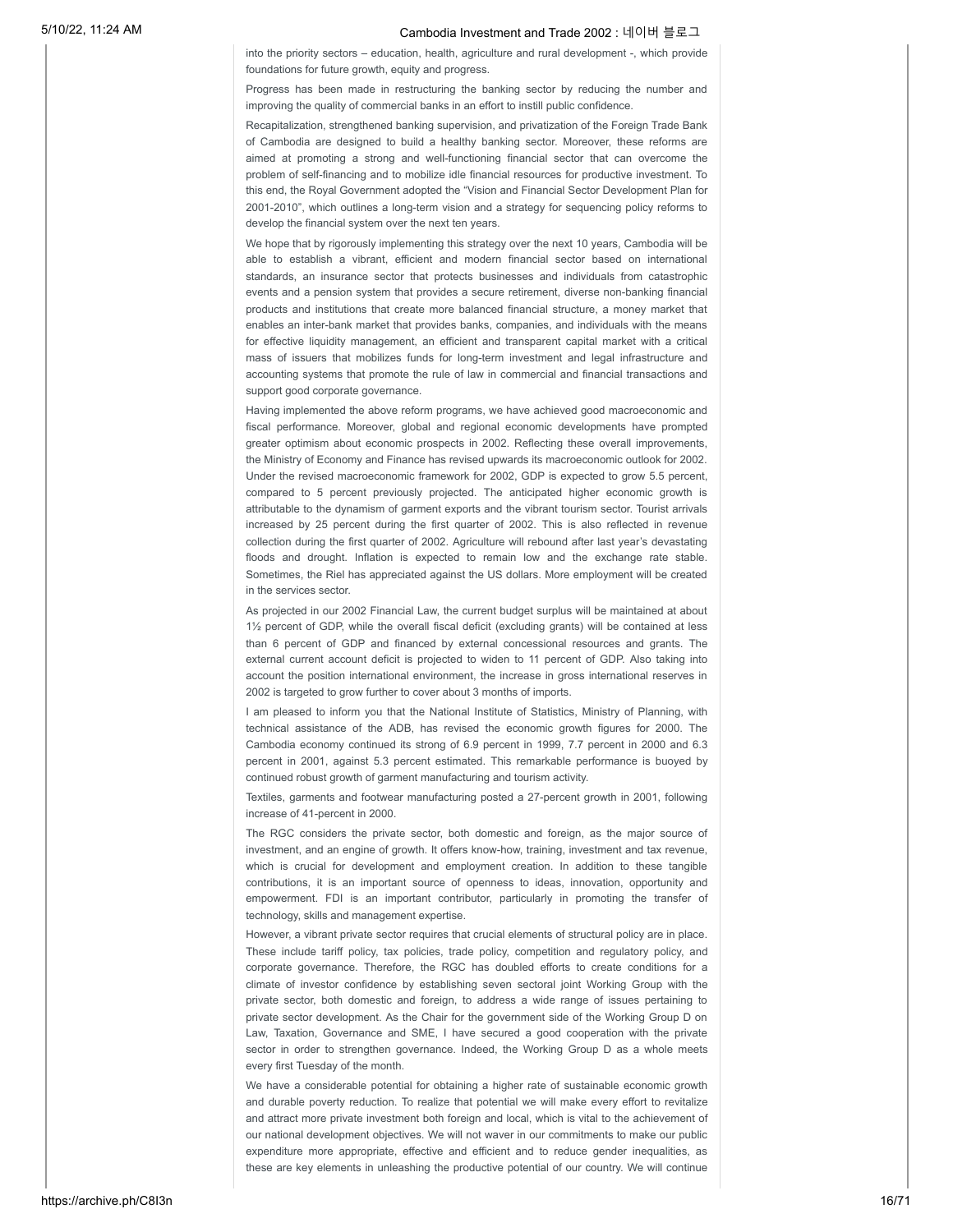our efforts to promote better governance so that our chosen policies will have the desired development effect including careful consideration of any environmental consequences of our actions, so that we will not undermine our sustainable growth objective.

### **"Cambodian Development Outlook: Issues, Challenges and Opportunities"**

### **Urooj Malik, Country Director, Asian Development Bank**

It has now been just over 10 years since the signing of the Paris Peace Accords in October 1991. The UN-sponsored national election of1993 brought new hope to a country isolated by the international community for over two decades. Peace and reconciliation began in earnest and a coalition Government was formed. The national election of 1998 brought renewed hope for peace and development. **Cambodia today enjoys peace and stability that it has not seen over almost three decades.**

However, political disruptions in 1994 were not without cost. Economic growth, which is a lethal weapon to fight against pervasive poverty in the country, dropped significantly and was below the target set out the Government's first Five-Year Plan. The lessons learned from the evolution of the political situation points to the vital need for maintaining peace and political stability of growth and development has to be pursued in a sustained manner. **Hence, it is paramount that the next national elections planned for 2003 be held in a peaceful and fair atmosphere, and political stability upheld.**

There are many positive signs on the horizon which augur well for Cambodia's economic development. The country regained its seat in the UN and it has become a member of the ASEAN family. Cambodia successfully conducted its commune elections earlier this year, which will facilitate a gradual process of decentralilzation and change the manner in which development projects are designed and implemented, i.e, with greater empowerment to the local authorities commensurate with their capacity to manage resources effectively. **It is important however that, as decentralization initiatives will undoubtedly increase expectations, these expectations are managed carefully and there is no danger posed to political and macroeconomic stability.**

The Government should be commended for having managed the economy well in the midst of recent domestic, regional and global challenges. Despite severe flooding that hit the country in the last quarter of 2000, and again in 2001, Cambodia still managed to grow and maintain sound macroeconomic indicators. A recent revision of the GDP numbers by the National Institute of Statistics of the Ministry of Planning suggests that the economy may have grown by as much as 6.3% in 2001. The Government has also managed both the fiscal and monetary policies and, as a result, both prices and the exchange rate remained stable.

Moreover, after many years of war and internal strife in Cambodia, culture is being rediscovered, tourist arrivals have multiplied, the countries' major road network is being rehabilitated, there is a semblance of critical mass in various key line ministries to handle implementation of development projects, social development needs are being addressed, and the Government is making deliberate efforts to introduce market reforms in key economic sector. However, underlying these developments are some harsh realities.

- Cambodia's per capita GDP remains one of the lowest in Asia. About 36% of Cambodians still live below the poverty line and poverty remains concentrated in rural areas, where an estimated 90% of poor people live. Yet in recent years, growth remains sluggish in the agricultural sector, where greater economic activity has the potential of making the biggest contribution in improving the quality of life of the rural poor.
- Cambodia's social indicators are poorer than those in most other Southeast Asian countries. Only 65 percent of Cambodian adults are literate (compared to 94 percent in Vietnam and 95 percent in Philippines. Women are relatively disadvantaged in Cambodia compared with other countries in the region.
- Tax effort, or taxes as percent of GDP, remains one of the lowest in the region, estimated at 8.9% in 2001. As a result, Cambodia is not able to address the investment necessary to restore and improve physical infrastructure and to improve the quality and quantity of the country's human capital.

Further, as a result of past legacy, **Cambodia's governance environment requires substantial improvements despite some major efforts that the Government has been undertaking in recent years.** In this context, key public sector and economic governance initiatives, some of which have been included in the Governance Action Plan of the Government, that need to be taken to address the fundamental weaknesses include the following:

### *Implementing the Second Socioeconomic Development Plan, 2001-2005 (SEDPII):*

The Government needs to prudently implement the SEDP II, which enunciates the Government's *National Economic and Poverty Reduction Strategy.* This will require closer links between planning and budgeting and a clear delineation of investments to be undertaken by the public and the private sectors.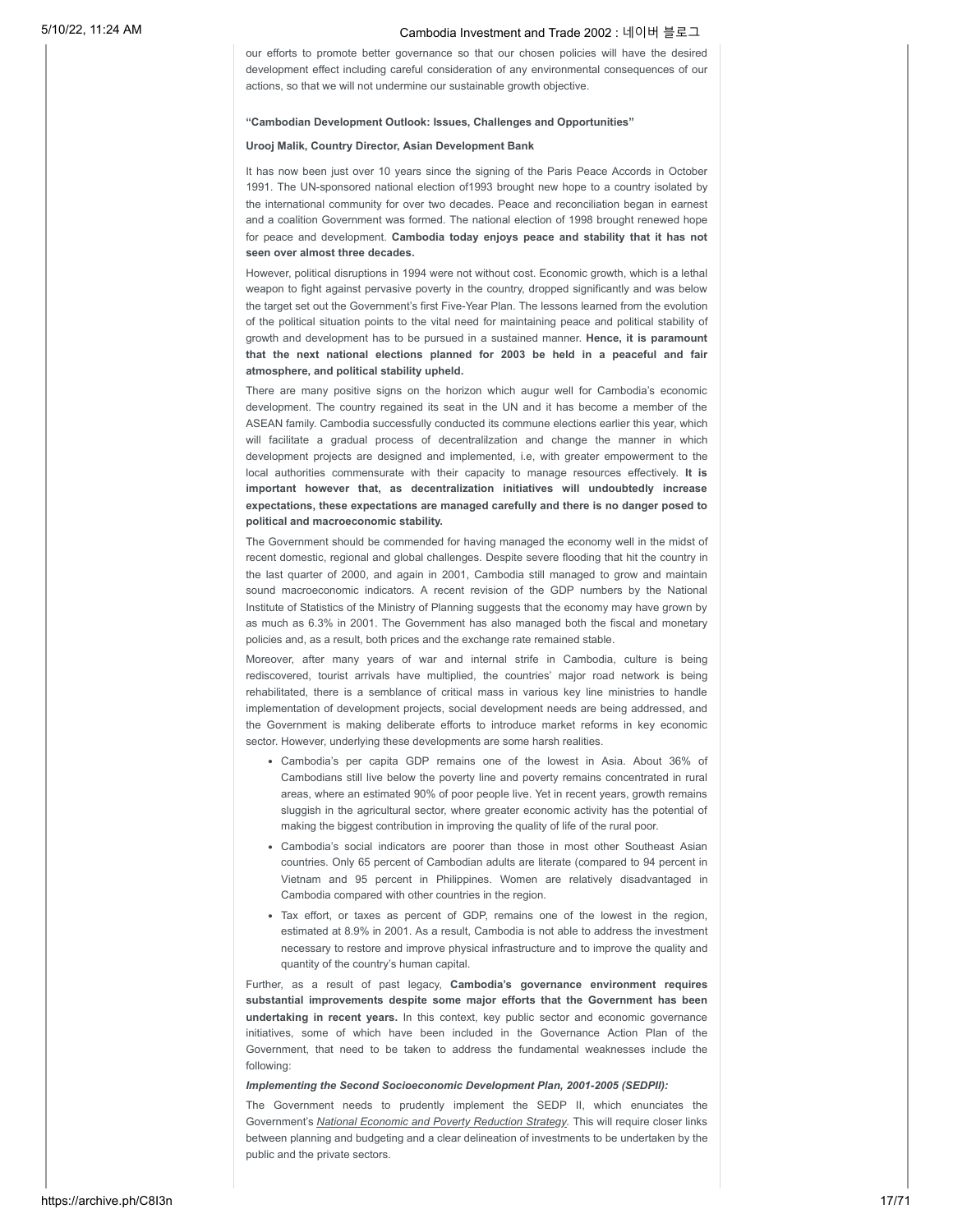*Pressing Forward with Public Administration Reform:* The Government needs to push forward with the establishment of *Priority Mission Groups* (PMGs) to foster the strengthening of the civil service and to develop a core group of civil servants to help spearhead economic and governance reforms.

*Undertaking Financial Management:* The Government needs to prudently implement its agenda for Fiscal Reform Higher revenues are needed for enhancing domestic investment and debt repayments, and this should be achieved by widening the tax base, strengthening tax collection and undertaking customs reform. Similarly, public expenditures should be aligned with pro-poor policies and strategies in priority sectors.

*Lowering the Transaction Costs for Doing Business:* This means reducing the cost of infrastructure and eliminating corruption. It requires operationalizing the National Audit Authority, establishing the discipline for external audit and strengthening internal audit function in key line ministries, as well as strengthening of the judiciary.

*Raising Trust in the Financial System:* This is a key element in Cambodia's pursuit of accelerated economic growth and development. The ADB's *Financial Sector Program Loan* is indeed intended for this purpose and a Blue Print for Financial Sector Development has recently been prepared.

Addressing the social and economic issues will continue to remain a major challenge for the country and will require concerted efforts with a strong political will, and resources from both the public and privates sectors. There is however the **Good News,** and indeed there are many good reasons to believe that the prospects for Cambodia's development are bright:

*Resource Endowment:* Cambodia is well endowed with rich forestry, fisheries, land and water resources. There is also great potential for development of small-and medium- scale agroprocessing industry, as well as in mini hydro schemes. However, it must be emphasized that there is the need to ensure transparency in the manner in which private sector transactions are undertaken to develop various businesses.

*Tourism Potential:* Cambodia has good prospects for developing both ecotourism and cultural tourism. The Angkor Temples and pristine environments of Cardamom Mountains, and other protected forest and wildlife areas offer good potential for development. However, this ought to be pursued on a sustainable basis.

*Willingness to Learn:* The Cambodian has a burning desire to learn and acquire new knowledge. This is a major asset of the new generation, and today, information and communication technology has brought the acquisition of knowledge closer to home.

*Reform Minded Government:* The pursuance of economic and political reform warrants a strong political will. Based on the number of initiatives being taken by the Government, there is reason to believe that the Government is committed in its resolve to establishing a wellfunctioning market economy. The leadership of the country is strong.

*Strategic Location and Links to Other Countries:* Cambodia is located at the heart of the Greater Mekong Sub-region (GMS). It provides for links to the People's Republic of China in the north, India and the West and other ASEAN brothers and sisters in the East.

In summary, the ADB is committed to helping the Government in its efforts for promoting growth and eradicating poverty in Cambodia. We are happy to work in close partnership with all development partners, including the private sector to make a difference in the lives of the Cambodian people.

### **Investment: (Day one: 14:00 – 14:45)**

**"Investment and business opportunities in Cambodia"**

**Presentation by HE Sok Chenda, Secretary General, Council for the Development of**

### **Cambodia**

#### 1. **Key Indicators:**

Cambodia has a land area of 181,000 Square kilometres and a population of 12 million. GDP growth has averaged 5.6% per annum, giving a GDP per capita of around US\$300. Inflation has averaged 2.1% and the exchange rate is currently US\$ 1 = Riels 3,935.

### 2. **Annual Investment:**

From 1994 to 2001, some 927 projects have been approved, with investment of US\$ 6,370 million. The peak year was in 1995, with 125 projects worth US\$ 2,379 million.

Project implementation during the period from 1994 through 1997 averaged only 26%, but there has been a steady improvement from 1998 and in 2000/2001 the average implementation has reached 92%.

Company registrations from 1994 to 2001 have totalled 6,265, an average of 783 per year.

Considering investment by sector, from 1994 to 2001, industry has accounted for 38%, tourism for 36%, services for 21% and agriculture for only 5%.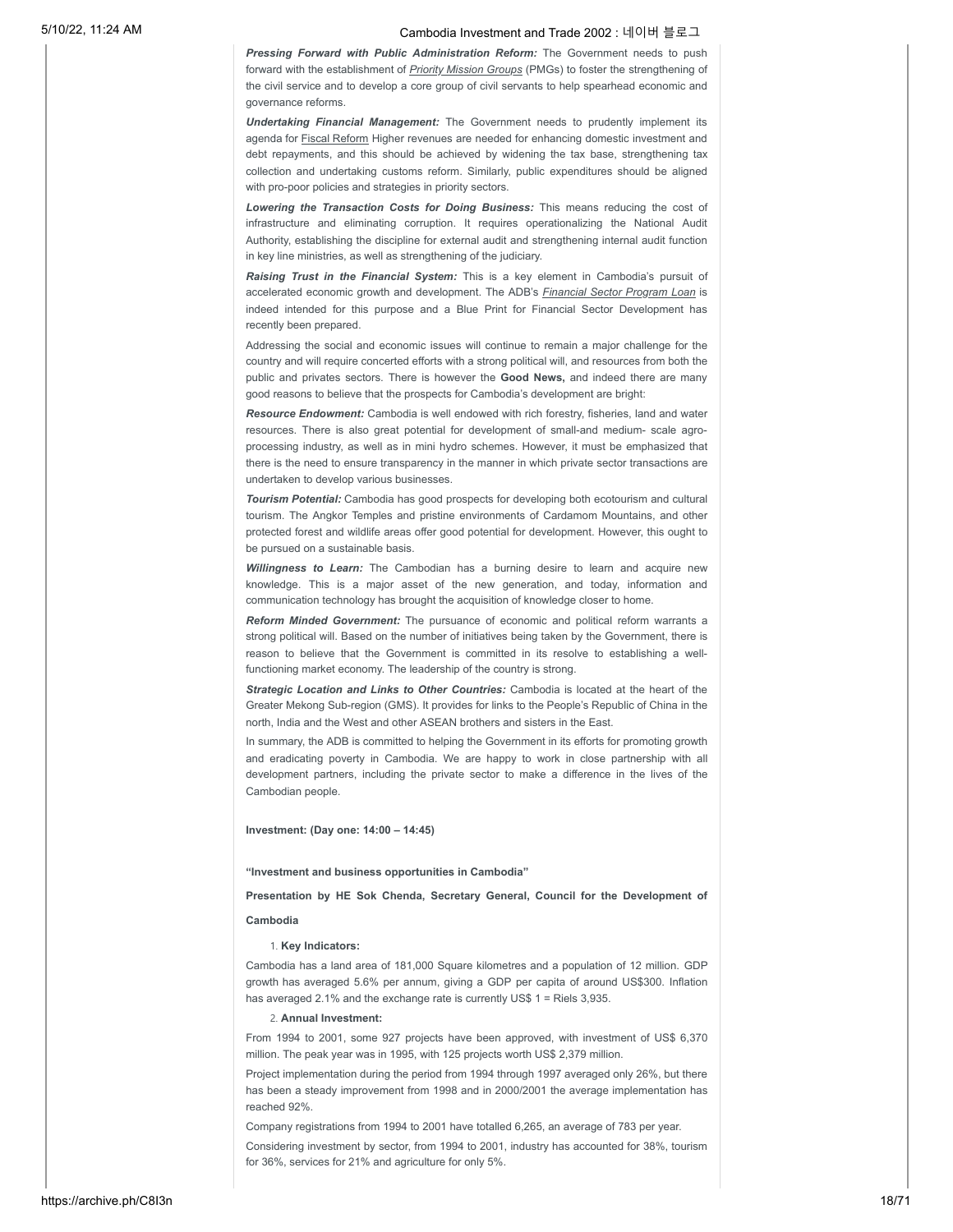Regarding source of investment, ASEAN has represented some US\$ 2.25 billion, Cambodia itself some US\$ 1.5 billion, with the Americas US\$ 500 million and Europe only around US\$ 250 million, the remainder coming from elsewhere in Asia. The leading individual foreign country is Malaysia, with US\$ 1.8 billion, Taiwan with around US\$ 500 million, USA with US\$ 400 million, followed by China, Hong Kong, Singapore, Korea, Thailand and France each with around US\$ 200 million.

### 3. **Prospects for growth:**

Cambodia offers political and macro-economic stability, systematic reforms, access to key markets, and trade preferences in terms of MFN/GSP.

The country is going full speed ahead in its integration into the world trading system, including membership in the WTO, and as part of the Greater Mekong Sub-Region (GMS) development, is implementing AFTA/CEPT, AIA and WIPO membership, as well as adherence to International Accounting standards.

Cambodia has signed bilateral investment protection agreements with China, Croatia, Cuba, France, Germany, Indonesia, Korea, Malaysia, OPEC, Philippines, Singapore, Switzerland, Thailand, US (OPIC) and Vietnam.

### 4. **Infrastructure:**

Infrastructure is a priority, with emphasis on rehabilitation.

Multilateral aid is available, with decentralization of implementation, good regionalized opportunities through ASEAN and GMS. There are opportunities for private participation in infrastructure through various building, ownership and transfer mechanisms. There are potential linkages with Thailand, Laos and Vietnam, with Phnom Penh as the hub plus regional centers in Sihanoukville, Koh Kong, Sisophon and Siem Reap.

Physical infrastructure work in progress includes the Asian Highway (AI), with building and rehabilitation of the route Bangkok – Phnom Penh – Vung Tao. In addition, work is proceeding on RN7 from Southern Laos to Sihanoukville Deep Sea Port, which is itself being upgraded and expanded. In addition there are projects to upgrade and expand Phnom Penh, Siem Reap and Sihanoukville airports.

### 5. **Tourism:**

Cambodia has natural beauty, world heritage monuments, an open sky policy to Siem Reap, ability to attract "add on" trips, and a novelty value for international travelers.

Visitor arrivals grew from almost zero in 1992 to 250,000 in 1996, and after falling away in 1997/8, recommenced growth in 1999 to reach 600,000 in 2001. Of these arrivals, 38% come from Asia beyond ASEAN, 25% from Europe, 21% from ASEAN and 16% from the Americas.

#### 6. **Agri-business**

Cambodia has a basic agrarian economy, with natural endowments such as abundant land, rich fishery resources, and timber resources. There is potential for organic crops, value-added emphasis by food processing, and potential for new product development.

### 7. **Banking, finance and insurance:**

Cambodia offers a liberal legal and regulatory environment, free exchange convertibility, central bank independence, and privatization prospects for the Foreign Trade Bank of Cambodia.

### 8. **Trade and distribution:**

Cambodia has a young population, offers a strong consumer market, a regional location, a dollarized economy, openness and free trade tendencies.

#### 9. **Manufacturing and export:**

Cambodia offers competitive labour cost, tax incentives, market access and potential for regional arrangements.

There are altogether 28 countries offering MFN/GSP privileges for Cambodia exports.

Of total exports, 69% go to the USA, 28% to the EU and 3% elsewhere. Garment exports began in 1995 and have grown steadily ever since, reaching US\$ 1.1 billion in 2001, of which US\$ 800 million to the USA and US\$ 300 million to the EU.

#### 10. **Investment potential:**

Cambodia has a pro-business government, a sound macroeconomic environment, generous investment incentives, competitive labour costs, access to ASEAN and World markets, preferential trading status, and a strategic location at the centrepoint of ASEAN. There are 500 million consumers on the doorstep of any potential investor starting business in Cambodia.

### **Investment: (Day one: 14:45 – 15:45)**

#### **"The Investors' Viewpoint"**

### **Presentation by Robert P. Hagemann, IMF Resident Representative in Cambodia**

I am delighted to have the opportunity to participate in this conference, notably on this particular panel. Interestingly, the panel is entitled *Investors' Viewpoint.* I am not an investor, but rather an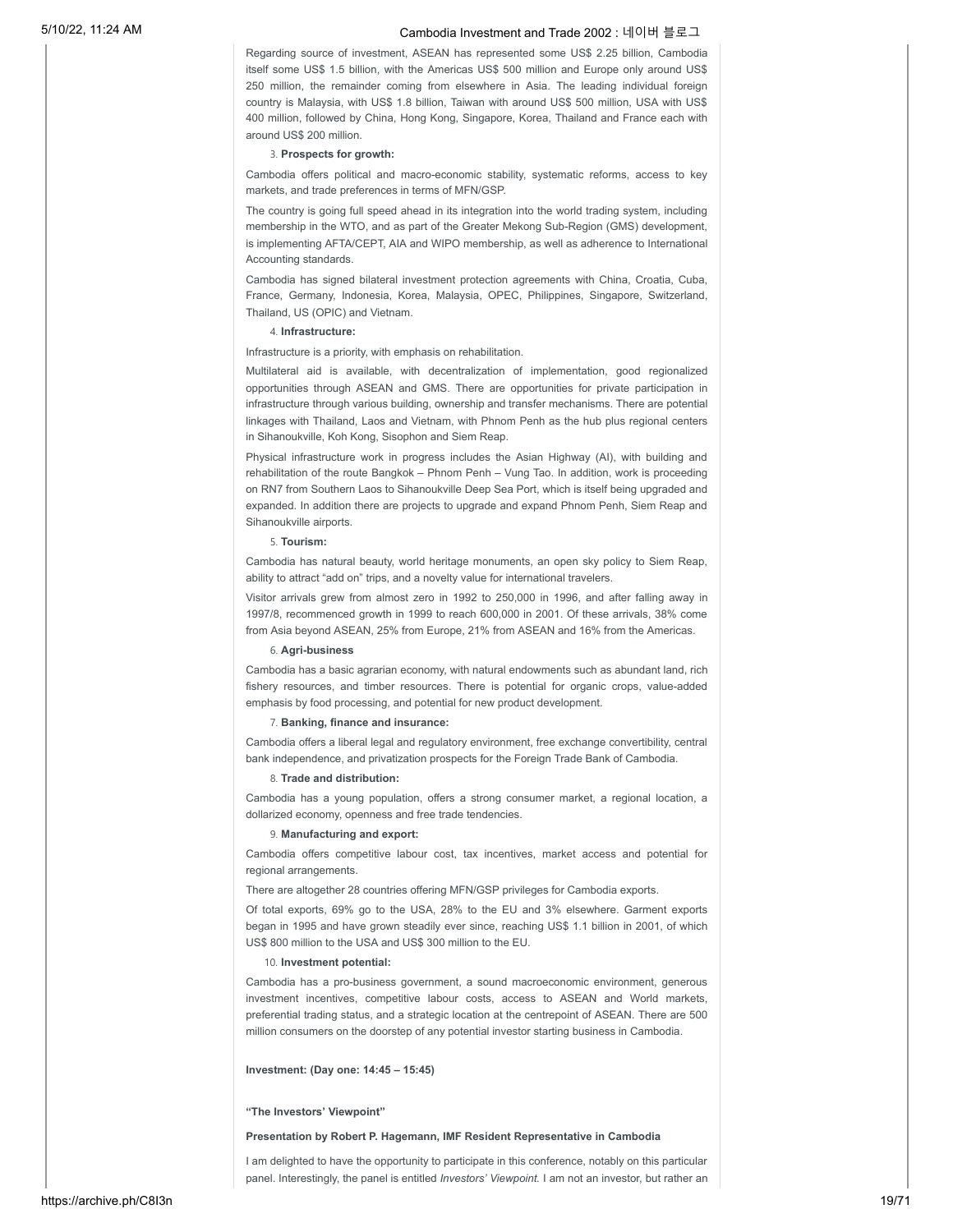economist by training and an international civil servant by employment. But my viewpoint and that of the International Monetary Fund are not fundamentally different from that of an investment *community,* taken as a whole.

I obviously cannot share with you any experiences as an investor. But I will take a few moments to describe what I think are the ingredients of an investment-favoring environment, be it investment from abroad (otherwise known as *foreign direct investment (FDI)*), or home-grown investment, relating these to Cambodia and its reform agenda.

As we all know, investment is undertaken in a context of uncertainty. In an already uncertain world, the government has a responsibility to avoid adding to those inherent risks. To this end, the government plays a very important role, especially in a country recovering from years of internal strife and devastation. Probably the most important precondition for favoring investment is **macroeconomic stability,** for which the government has the major responsibility. Relatedly, investors require broad **policy stability**; they need to know that the policy levers over which the authorities have control—monetary policy, tax and public spending decisions, import and export policies, regulation, etc.—will not be pulled and pushed without proper and sufficiently advanced warning. Investors also require certainty about their **legal rights and obligations**, and confidence in the **impartiality of the judiciary** when contract or other disputes require recourse to the judicial system.

I would contend that these are **preconditions**; without macroeconomic and policy stability, a well-defined legal framework, and an impartial judiciary, investment will always be anemic, well below levels it could otherwise reach. I think that it is fair to say that the Cambodian authorities have been very successful in recent years in securing and maintaining macroeconomic stability. In isolation, macro stability has surely been a positive force in attracting foreign investment, other things being equal. But other things are not equal, and progress on legal and judicial reform has been slower than envisaged, certainly slower than necessary to make Cambodia an attractive destination for FDI. It is my conviction that failing significant and rapid progress in these areas, there is unlikely to be the surge that is needed in FDI.

As the Prime Minister said this morning, changes to the LOI are designed to improve the investment climate. First, the changes aim at reducing uncertainty for potential investors by providing a three-year tax holiday for all qualifying investments as per the published schedules. Removing the discretionary element in investment approvals can be only a good thing. Witness, for instance, that between 1996 and 2000, only three firms were granted a zero profit tax concession, not a very impressive track record for what some claim cannot and should not be changed lest Cambodia be prepared to lose huge amounts of FDI.

Second, the changes reflect a need to balance investment promotion against revenue mobilization. But this has to be viewed in a broader context. Not only do the revenue increases implied by reforms to the LOI need to be judged against other aspects of the reforms which *lower* investment costs in Cambodia, but they have to be judged in their broader context. With respect to the former, reduced uncertainty about approval and "one-stop shopping" hold the promise of reducing the scope for facilitation payments and lowering costs by accelerating dramatically the approval process. Whether or not these offset the higher taxation envisaged in the LOI is perhaps an open question. But they are unambiguously good things to do. And here I would like to make a clear statement. I often hear that tax rates have to be lower because *hidden* costs of doing business are so high. Well, I, for one, believe that one should address a problem *directly.* Using the tax system to offset hidden costs in no way addresses the problem and, indeed, perpetuates it by deflecting attention.

This brings me to the broader context that I mentioned a moment ago. There are obstacles to investment in Cambodia, and challenges for everyone, and these are interlinked and interconnected in ways that make the sequencing of reforms a real challenge. Reasonable people can disagree on where to break into this very vicious circle. I think the government's approach is broadly the right one, even if more rapid progress in some areas would accelerate the improvement in the investment environment. I think we can all agree that:

*Hidden costs need to be lowered*. This requires systemic reforms and, in particular, a better paid and competent civil service. This requires not just political will but financial resources.

*Operating costs need to be reduced*. This requires, inter alia, improved infrastructure; roads and bridges have to be paid for.

We unfortunately can't "have our proverbial cake and eat it too," or, for the francophones in the audience, "nous ne pouvons pas avoir le beurre et l'argent du beurre." If you want a more transparent and motivated public sector, it has to be paid for. If you want improved roads to reduce transportation costs, this has to be paid for too. This seems to me to be pretty straightforward. So, yes, in my opinion, the government will be making continued efforts to improve its revenue performance so as to be able to meet the large expenditure needs of the country.

I know many here think that revenue improvements are centered solely on the so-called "legitimate private sector". But this is not correct. The government has a very specific action plan for broadening the revenue base by extending the collection reach to the less formal sector that presently falls under the estimated regime.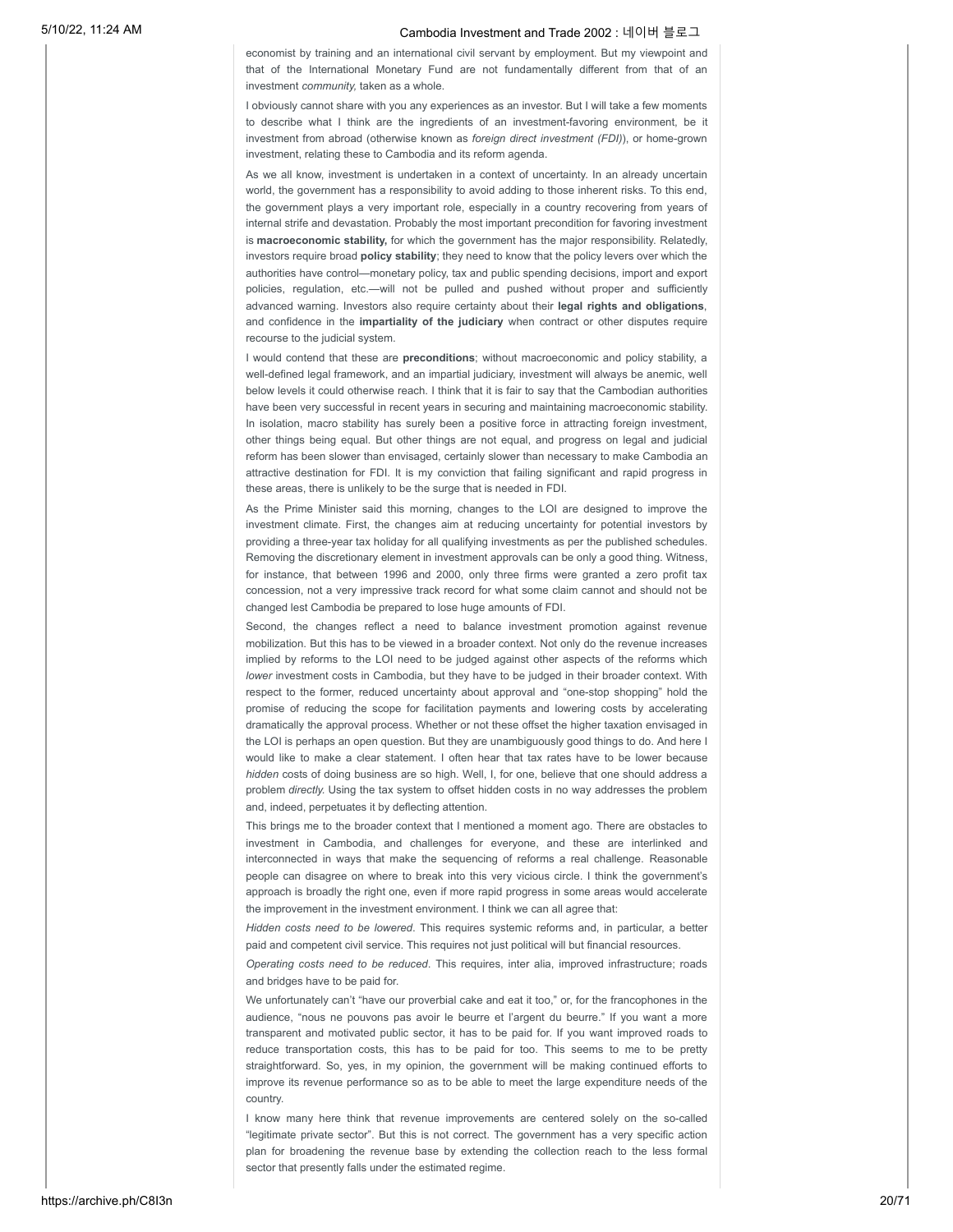Of course, we all know that smuggling is a major impediment to investment, in at least two ways. First, it causes a loss of revenue, such that other taxes have to remain higher than otherwise and/or the government must cut back on spending. The foregone revenue could help reduce poverty and improve the nation's infrastructure. Second, smuggled goods erode the market share of legitimate producers, with clearly adverse impacts on investor attitudes. Thus, it is critical and urgent that anti-smuggling efforts be effectively reinforced. Of course, one of the most effective means of reducing smuggling is to lower tariffs, as will unavoidably be done in the context of Cambodia's ASEAN membership. Obviously, we have to be vigilant as to the revenue implications of this tariff restructuring, and on this score, I would point once again to the need to broaden the domestic tax base to offset revenue losses from lowering tariffs.

But taxation is simply not the deterrent to investment in Cambodia. I think reasonable people would welcome paying taxes if they saw what they get for their money. The problem in Cambodia is that a huge share of taxation never makes it into the public coffers. We can point to other significant obstacles to investment in Cambodia, many of which can only be fixed once there is a broad-based shared vision of what is needed to rebuild this magnificent nation.

- There is a pervasive lack of transparency. Transparency is fundamental in a market economy to enable investors to assess the true total cost of operations and rate of return on investment. Transparency keeps everyone honest.
- The human capital base is very slim, due in large part to Cambodia's recent tragic history, but due also to the lack of financial resources in the public sector. It is a very broadly shared view among economists and policymakers that education is a key ingredient to sustainable growth and, thus, to durable poverty reduction.
- The health care system in Cambodia needs to be improved. Clearly, a healthy population is a more productive population. Moreover, the absence of an adequate health care system makes it difficult for foreign investors to establish complete health care plans and to provide the support most family units seek in a secure environment.

These, then, are just a few thoughts on what I think are obstacles to investment in Cambodia. Improving the environment requires that everyone contribute to improving institutions and relationships, to accelerating reforms.

### **Presentation by Mr. Bretton Sciaroni, Managing Director, Tilleke & Gibbins and Associates**

When one looks at the investment environment of a country, there are a number of criteria that need to be considered. In some cases, the indicators are favorable. These include the following criteria:

- Political Stability: The first issue that favors investment in Cambodia is that today there is political stability. This has not always been the case, as the first government was marred by political infighting and tension. However, one of the hallmarks of the second government is its stability, although this point does not seem to be widely recognized overseas.
- Coalition Government: Another criteria by which one can judge the political stability today is that there has been a successful coalition government. There is a perception of instability, but the reality is that under the second government, there is far greater stability in Cambodia. It is a fact that the coalition government has worked well.
- Commune Elections: Yet another criteria by which one can judge political stability in Cambodia is the fact that in February of this year Cambodia successfully held commune elections. This is the third election held in the past nine years, and the first time that there has been such an election at local levels. This election was widely viewed as a success of democracy, as it represents power sharing at the local level for the first time. But it also signifies increasing political stability, as each successive election is better than the previous election. Not only has voter participation remained high, but the level of violence and the technical problems associated with the elections have declined over time. This is another sign of a maturing political system. As Cambodia looks toward the national elections next year, the experience of this past February augers well for the successful holding of national polling.
- Optimism about the Cambodian Economy: In addition to political stability, another important consideration for any potential investor is the state of the Cambodian economy. One will want to know if the economy is improving. There is some macro-economic data that indicates that the economy continues to grow. But considering where this economy started from – one decade ago – one can say that great progress has been accomplished. And while the economic data may not always be reliable, there is no doubt that the Cambodian public remains optimistic about the future. Polling by organizations such as the Asia Foundation indicates that the average Cambodian believes things are getting better here. And why shouldn't they? Anyone over the age of 10 has seen dramatic changes in his lifetime. There is an expectation that economic progress and development will continue.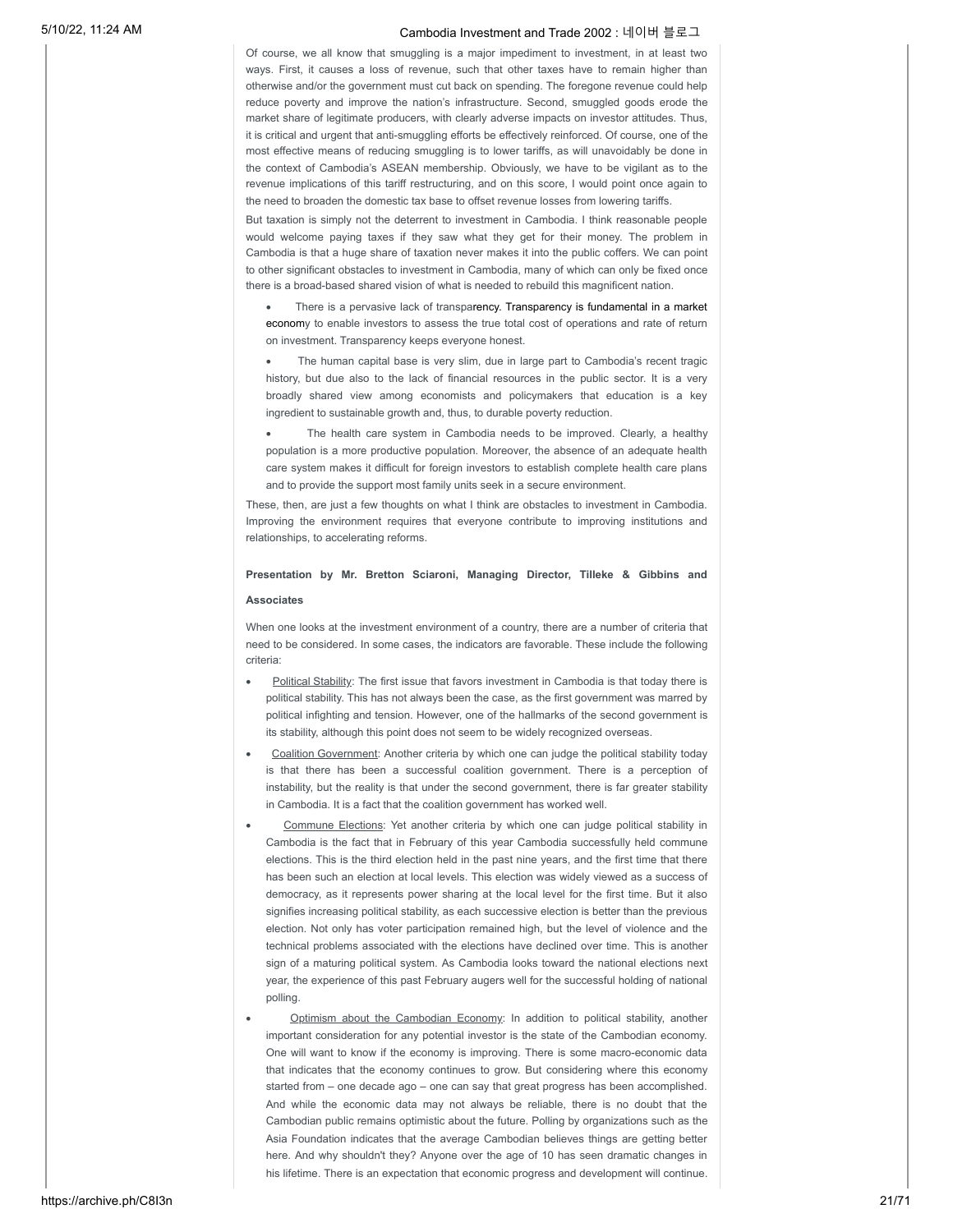- Regional Economic Integration & WTO: Furthermore, after decades of isolation, Cambodia is joining the mainstream of the regional and international economic system. Thus, discussion of ASEAN, AFTA, and WTO all will contribute to the potential investors vision of Cambodia as being on the path to normalization of its trade and economic relations with other countries. Indeed, as you will hear from the Minister of Commerce, dramatic changes are occurring in order to prepare Cambodia for acceptance into WTO. Many laws are being prepared for passage, including legislation in key areas such as intellectual property rights, commercial code, legal and judicial reform, etc.
- Infrastructure Improvements: One other area of improvement concerns infrastructure. Costs remain high, but there have been improvements in the past decade. Areas of improvement include telecommunications, transportation, and power generation and distribution. As noted, the costs associated with these components of infrastructure are high, but the service one can expect has improved over the last decade, and should continue to get better.
- Government-Private Sector Relations: One other positive development in recent years has been the development of relations between the Royal Government and the business community. Under the leadership of the Prime Minister, dramatic steps have been taken in the last two years to improve the business climate through dialogue. The creation of the Government-Private Sector Forum and the system of Working Groups were accomplished under the direction of the Prime Minister, and these fora have improved relations between the Royal Government and the private sector. The private sector now has the means to have its views known to the government officials on a regular basis.

Some detail is required in order so that you understand how impressive this rapid development has been. There is no tradition in Cambodia of dialogue between the public and private sectors. Yet, on his own initiative, the Prime Minister held the first Government-Private Sector Forum in December 1999. This forum was created to give the private sector the ability to have dialogue, discussion, and debate with the Royal Government. Prime Minister Hun Sen convened the entire government, and devoted a full day for discussion with the business community.

Subsequently, at the Private Sector Forum held on July 5, 2000, the Prime Minister announced another new initiative. Samdech Hun Sen announced that working groups would be created between the members of the Royal Government and the private sector. These working groups were to be organized on a sectoral basis and were to be held on a regular basis between the Private Sector Fora, which were to be held every six months.

By direction of the Prime Minister, Senior Minister Keat Chhon convened an initial meeting between the Royal Government and the private sector on August 4, 2000. It was decided that seven working groups be formed. Six of these groups were formed on the basis of sectors and include:

- · Manufacturing and Distribution;
- **Export Processing;**
- · Energy and Infrastructure;
- · Tourism;
- Finance and Banking; and
- Agriculture and Food Processing.

A seventh working group was formed on a non-sectoral basis. The Working Group on Law, Tax and Good Governance deals with issues that cut across all of the other groups. It has been my pleasure to serve as Co-Chair of this working group, which is ably represented on the government side by Senior Minister Keat Chhon.

For the remainder of the year 2000, the private sector met to identify issues for discussion with the Royal Government. By January, 2001, the Prime Minister issued a Resolution Establishing the Working Groups, and the process of dialogue between the private sector and the Royal Government began in earnest.

To date, members of the business community are pleased with the results of the working group process. Speaking for myself and on behalf of my working group, I am very happy with the collegial working atmosphere that has been established by Senior Minister Keat Chhon. At our meetings, we have a frank exchange of views. Even if we cannot reach agreement on all issues, we in the private sector feel that we have had a fair hearing. But in a number of cases, we not only understand the position of the other side better, but also can agree on a solution to a given problem.

A special word should be said about the revision of the Law On Investment. Coincidental with the initiation of the Working Group process was the review of the Law on Investment. Mandated by a condition of the World Bank for release of a Structural Adjustment Credit, the Royal Government invited the views of the business community concerning a proposed revision of the investment law. This sort of consultation was unprecedented, but the private sector became heavily involved in discussions with the Royal Government concerning amendments to the investment law. What started as an ad hoc group from the private sector, organized to review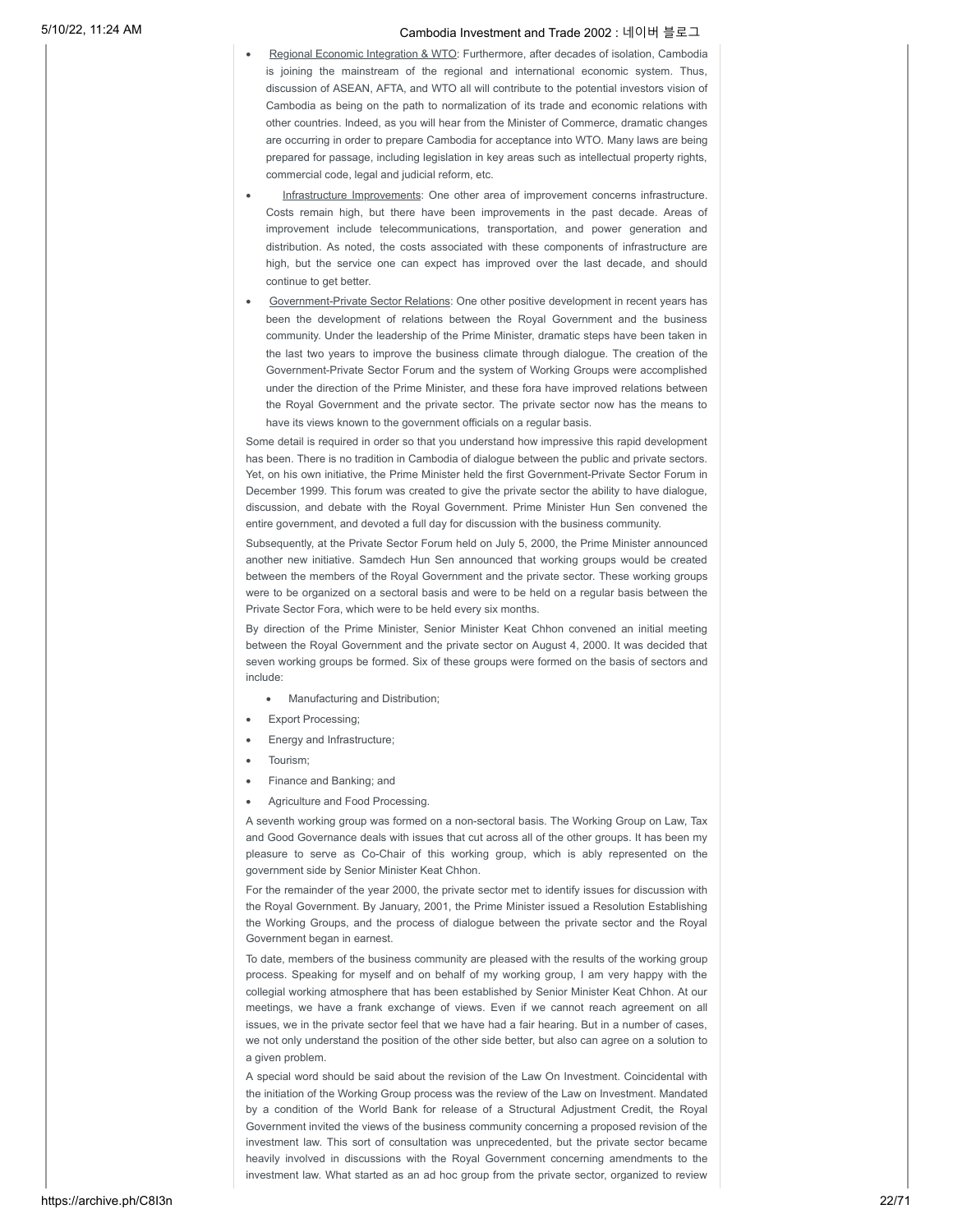the draft law, analyze it, and, when necessary, make counter-proposals, later merged into the Working Group on Law, Tax and Good Governance. But the important point is that a process of consultation was initiated on legislation of considerable importance to the business community. This would have been unheard of, even five years ago.

# **Presentation by Van Sou Ieng, President, Garment Manufacturers' Association in**

### **Cambodia**

The purpose of this presentation was to recount personal experience in investing in Cambodia.

After leaving banking in 1995, Mr. Van Sou Ieng started a garment factory in 1996, with help from the Council for the Development of Cambodia, gaining paperwork completion within two days. Later on, documentation became more difficult, and bureaucracy increased.

The period from 1997 to 1999 was especially difficult, until the Prime Minister started the Private Sector Forum. Different ministries realized that they had to change their practices.

Within 1996, 35 garment factories had started up. However, export procedures became more difficult, with more bureaucracy involved. In one case, a directive was promulgated required labeling "made in Cambodia". When factory owners complained that their own overseas customers did not want to have such labels, the order was rescinded.

Exports to the USA required increasing monitoring, and delays were often caused because of permits and paperwork. The Ministry of Commerce intervened to require that all documentation should be completed within 48 hours, and this helped to ensure that exports could grow rapidly.

At the present time, there were 190,000 workers in the garment industry, with garments representing 90% of total exports. The industry made a US\$400 million contribution to the national budget. Recognising the need for prompt completion of procedures, the Ministry of Commerce had allowed garment factories to locate representatives in the Ministry to monitor paperwork and completion of procedures.

Recently there had been a ban on the entry of heavy trucks into Phnom Penh. This resulted in container trucks being stranded and many factories almost had to close. The concerned ministers personally helped to intervene and release the containers.

Certainly problems did still arise in Cambodia, but it was possible to raise issues with concerned ministers and gain workable solutions. It was also always possible to raise issues with private sector representative groups and gain solution.

### **Trade: (Day one: 16:15 - 17:00)**

### **"Cambodia's fast moving game on a more level playing field"**

**HE Mr. Cham Prasidh, Minister of Commerce, Vice-Chairman of the Council for the Development of Cambodia**

I wish to highlight today to the Conference's participants 3 main points:

- Past performance of our trade sector
- Development of our trade policies in context of the global economy
- Current strengths and weaknesses, and opportunities for the sector

While I believe that trade and investment should go together as a package, and indeed, on a personal level, I am also responsible for both portfolios, and since my colleague HE Mr. Sok Chenda has already just covered the investment component, my focus will primarily remain on the trade sector.

Cambodia has made great progress in establishing a modern trade regime. The process of **market-oriented liberalization** which began way back in the late 1980s have been dramatically accelerated in recent years, culminating in the establishment of a very conducive business environment, which resulted in **Cambodia's export performance exceeding the US\$1 billion mark for already 2 consecutive years.**

Some of the key policy reforms include the **abolition of the state monopoly for foreign trade; trade policies liberalization: removal of restrictions limiting the ability of firms and individuals to engage in international trade; elimination of binding quantitative restrictions and rationalizing the rates of taxes on imports and exports so that they are for the most part not prohibitive.**

The Royal Government of Cambodia continues to reform its tariff rate system. In April 2001 the number of tariff bands was reduced from 12 to 4 with the maximum tariff rate falling from 120 to 35 percent. There are currently some attempts by the Ministry of Economy and Finance and IMF to lower them furthermore.

**Licensing** requirements are for the most part abolished and those remaining on certain imported goods are typically in place for public health and security reasons as well as to implement specific arrangements with some trading partners, concerning notably textile and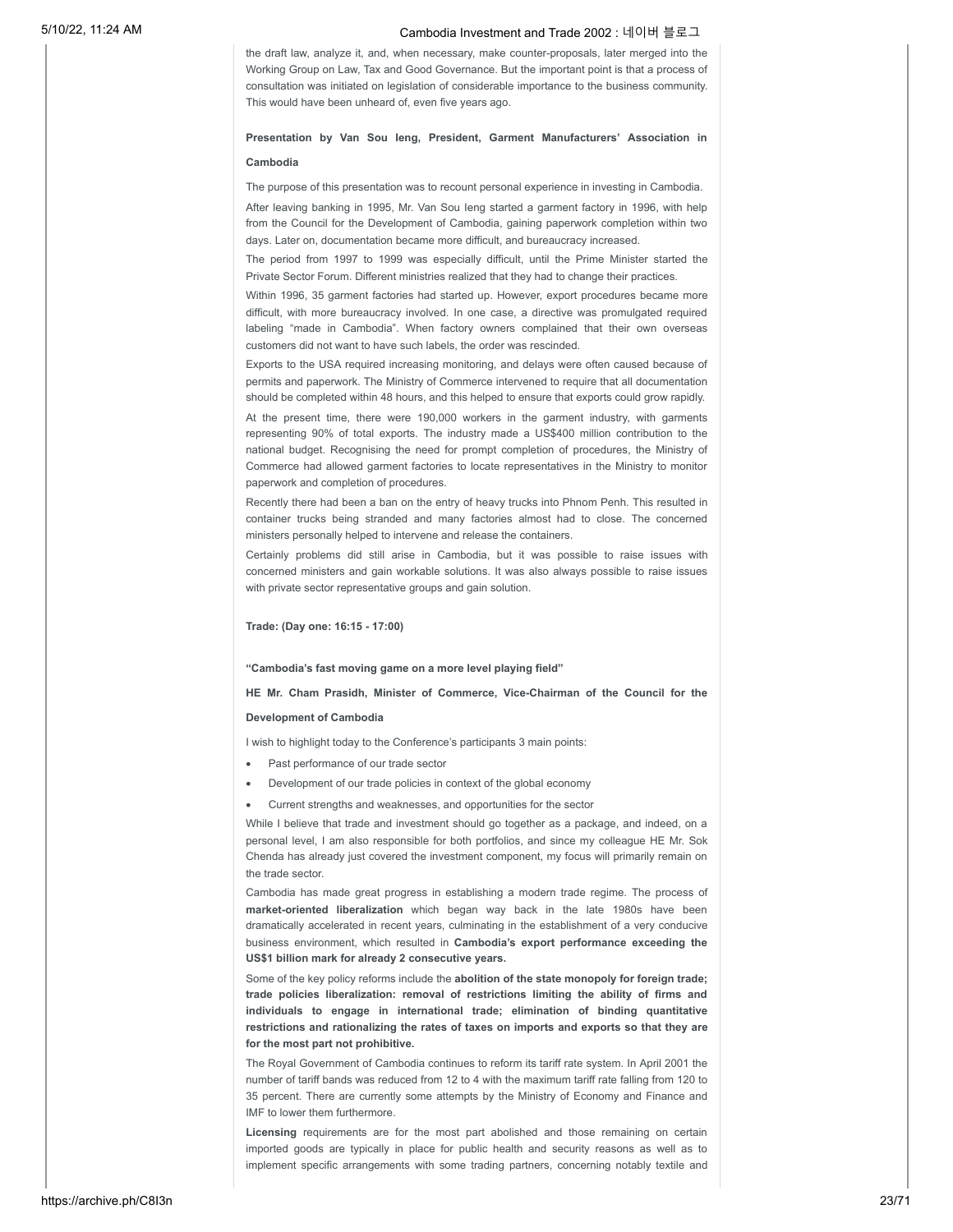clothing to the US and the European Union (EU). Currently, Cambodia has an absolute ban on exports of logs, and garments quotas. There are few items that are still subject to the export or import licensing requirements; processed wood products (including furniture, wooden handicrafts etc), weapons, all vehicles and machinery for military purposes, pharmaceuticals and medical materials, chemical fertilizers, pesticides and insecticides. Ministerial authorizations are required for exporting or importing these items.

On the matter of **economic integration**, Cambodia became the 10<sup>th</sup> member of ASEAN when it joined the regional grouping in April 1999 and has committed itself to a gradual reduction in almost all of its tariff rates to 0-5 percent on imported goods from other ASEAN members by the year 2010. The Common Effective Preferential Trade Area (CEPT) process requires Cambodia to allocate all tariff lines or categories into one of four lists. Inclusion List, Temporary Exclusion List, Sensitive List, and General Exclusion List.

The main features of Cambodia's reduction of tariff rates under the Agreement on the CEPT show that, first, only 46 percent of all tariff lines are in the Inclusion List. The bulk of goods are in the Temporary Exclusion List while the remaining 1.95 percent of lines remain are in the restricted lists. The second feature is the slow pace in reduction in tariff rates. Goods in the Inclusion List will not be fully liberalized to the 0-5 percent range until 2007. Moreover, goods in the Temporary List will be phased into the Inclusion List only between 200 and 2010 with the commitment that their tariff rates will be between 0-5 percent by 2010.

In light of intense international and regional competition, **I am of the view that Cambodia should choose to accelerate its tariff reductions by transferring virtually all goods from the Temporary Exclusion List to the Inclusion List immediately and accelerate tariff reductions to 0-5 percent in 2003 at same time as the 6 original members of ASEAN are going to do.** This is what I call the **"Super Fast Track for Cambodia's implementation of AFTA / CEPT"** The reasons are clear and obvious First, by accelerating tariff reductions, this will make Cambodia a viable base for exports to ASEAN. But Cambodia will be a potential site for ASEAN oriented investment only for those goods that can be exported to member countries at the lower CEPT tariff rates. For this to happen, goods must be on the Inclusion List and the transitional CEPT rate must be 15 percent or less. A more effective way to establish Cambodia's place a potential investment site would be to ensure that most tariff liens are immediately placed in the Inclusion List, and that the maximum rates are reduced to no more than 15 percent, preferably less. I do intend to submit very soon this "**Super Fast Track" approach** to the consideration of our Prime Minister Samdech Hun Sen. **It used to be our unofficial stance during the past years but I think time has come to make it our formal stance vis-à-vis CEPT/AFTA. Time is of essence for Cambodia. We intend to join the WTO as soon as we can, and this approach shall form the core of our competitive edge in this fast changing world.**

On a **Regional development front,** Cambodia is currently cooperating with Thailand to develop the so-called "**Crescent of Opportunities".** We have completed the Thailand-Cambodia Joint Development Study (TCJDS), which altogether identifies 6 development strategies on promotion of trade and investment defined through the assessment of comparative and competitive advantages of Cambodia and Thailand namely:

- · Integration of production base and developing strategic partnerships in marketing;
- Establishing the concept of "two Kingdoms one destination" and "two countries one coastline";
- · Import substitution for Cambodia;
- Reallocation of Thai industries to Cambodia;
- Strengthening competitiveness; and
- Utilization of existing infrastructure in TCJDS area. I invited all the participants to have a look to the various projects that Cambodia and Thailand would like to have investment from the private sector.

A last point on the **regional front:** Cambodia intends to take advantage of the recent revitalizing of the **Bangkok Agreement** by becoming its member in the near future.

With China's recent membership, the Bangkok Agreement, which is a regional trade preferences arrangement, is now offering great potential for us to maximize Cambodia's "**complementarities"** in exports with the major Bangkok Agreement countries. Trade "complementarities" between two countries is the extent to which one country's export structure matches another country's import structure more closely than it matches the pattern of world imports. This accession to the Bangkok Agreement will be soon submitted to our Council of Ministers' decision. This accession is an **intermediate step of Cambodia joining the ASEAN-China Free Trade Area,** which is looming in the horizon.

**On the WTO front,** Cambodia is quite advanced in its accession process. We have just completed our second working party meeting last February and we are now preparing to return to Geneva again this coming **June or July for the third round of negotiations.** Of great interest to you is the fact that, through this accession process, Cambodia is tackling several issues concerning trade liberalization policies and mainstreaming trade strategy for national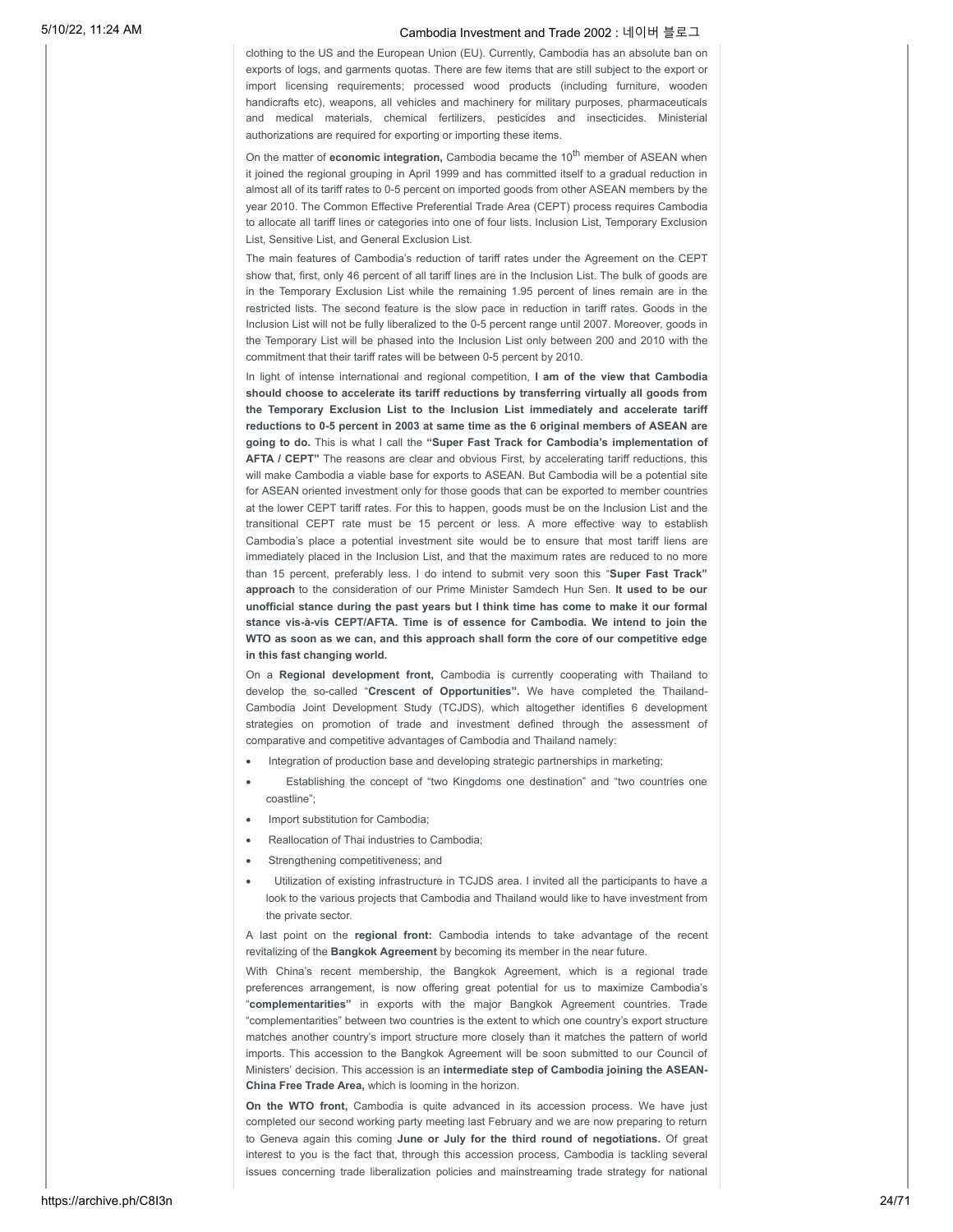development policies aimed at poverty reduction in Cambodia. Several actions would be taken, namely: the use of fixed of specific duties to overcome Customs valuation issues; devising a strategy for Cambodia's binding tariff offers to other WTO member countries; and building institutional capacity to implement WTO rules.

Crucially important as in the AFTA/CEPT, low binding tariff rates would provide stability and certainty in the country's trade policy framework. Investors like a policy framework that is transparent and predictable. Setting bound rates close to current applied rates would also help achieve this predictability.

As part of the accession process, Cambodia has also set out a very ambitious legislative agenda to implement the WTO requirements. Examples include various intellectual property laws, competition law, insolvency, law, law on business enterprises, commercial contracts law, secured transaction law, law on rules of origin and various laws on antidumping and countervailing duties. Equally important are a series of legislation pertaining to the good functioning of the court system.

Last on my topic are my thoughts on the **strengths and indeed the weakness of our market.** Cambodia offers a strong consumer market and a growing young population. The country abounds of natural resources, and adaptable workforce, and a business community eager and willing to do business. Every businessman or investor coming to Cambodia will need at least to see the occurrence of **4 key factors:**

- Political stability
- Macro-economic stability
	- Sound, Transparent and Predictable Legal Framework
	- · Special and Differential LDC Trade Preferences (GSP and **MFN Treatment)**

These 4 key factors do exist in Cambodia for already 3 years and everything points out that this is the type of sustainable growth that Cambodia is going to enjoy during the next decades.

With a dollarized economy coupled with an open and free trade tendency, the cost of entry may be high but the profit recovery is also fast. But what really is going to make a difference between Cambodia and other countries in the short and medium term is the fact that Cambodia was the first country in the world to link trade with labor standards. Such a policy is now bearing fruits with the influx of foreign buyers eager to source their products from a country known as free from child labor, free from forced labor, a country where the major world famous brands names would feel secure to source their products from. (Since we do not have enough time to explain to you the pros and cons of such a policy, I attach to this speech a copy of a speech I have delivered at the Asia Global Sourcing Conference in March 2002 in Jakarta, Indonesia)

**On the weakness side,** Cambodia still suffers from a small domestic market, price sensitivity, still high hidden costs, still heavy red tape, slow and imperfect marketing mechanisms, inaccessibility of rural population, lack of quality retail outlets, counterfeit products, and smuggling. Tremendous efforts have been deployed by the Royal Government of Cambodia in order to mitigate and erase those weaknesses through frequent deliberations between the various ministries concerned and members of the private sector and civil society within 7 specific Working Groups, culminating with a bi-annual forum between the RGC and the Private Sector chaired by Samdech Prime Minister. Many forthcoming seminars on trade facilitation combined by proper technical assistance from the major donor countries would provide a new impetus to get rid of those weaknesses. What is important is that in Cambodia you will always find top government officials with receptive ears and easily accessible.

On the issue of smuggling, Cambodia has launched a major anti-smuggling initiative under the provision of Government Order No. 02 issued by Samdech Prime Minister Hun Sen on December 19, 2001. This Government Order directs the military, the police and local authorities to co-operate with and assist the Customs and Excise Department in anti-smuggling operations. An Inter-Ministerial Commission has also set up under the direction of the Minister of Economy and Finance to plan, co-ordinate, and to monitor this initiative. Steps are being taken through the UNDP / IMF Technical Co-operation Assistance Plan (TCAP) to strengthen the capacity of the Customs and Excise Department and to improve its level of integrity. For instance, the new anti-smuggling initiative provides generous financial rewards to Customs officials who participate in successful anti-smuggling operations. Under the TCAP the enforcement strategy has been developed. Technical assistance is being sought to equip enforcement teams with appropriate tools and facilities.

Opportunities still exist for brand loyalty, foreign competition, and localized products and packaging. Market access wise, Cambodia is one of the two remaining LDCs in the region (the other being Lao PDR) which still benefits from the GSP scheme of major developed trading partners like the US, EU, Canada, Australia and Japan. The "Everything But Arms) (EBA) Initiative of the EU for the LDCs shall be used to the maximum extent through many innovative projects such as those in the "Crescent of Opportunities" between Cambodia and Thailand.

**Addendum:**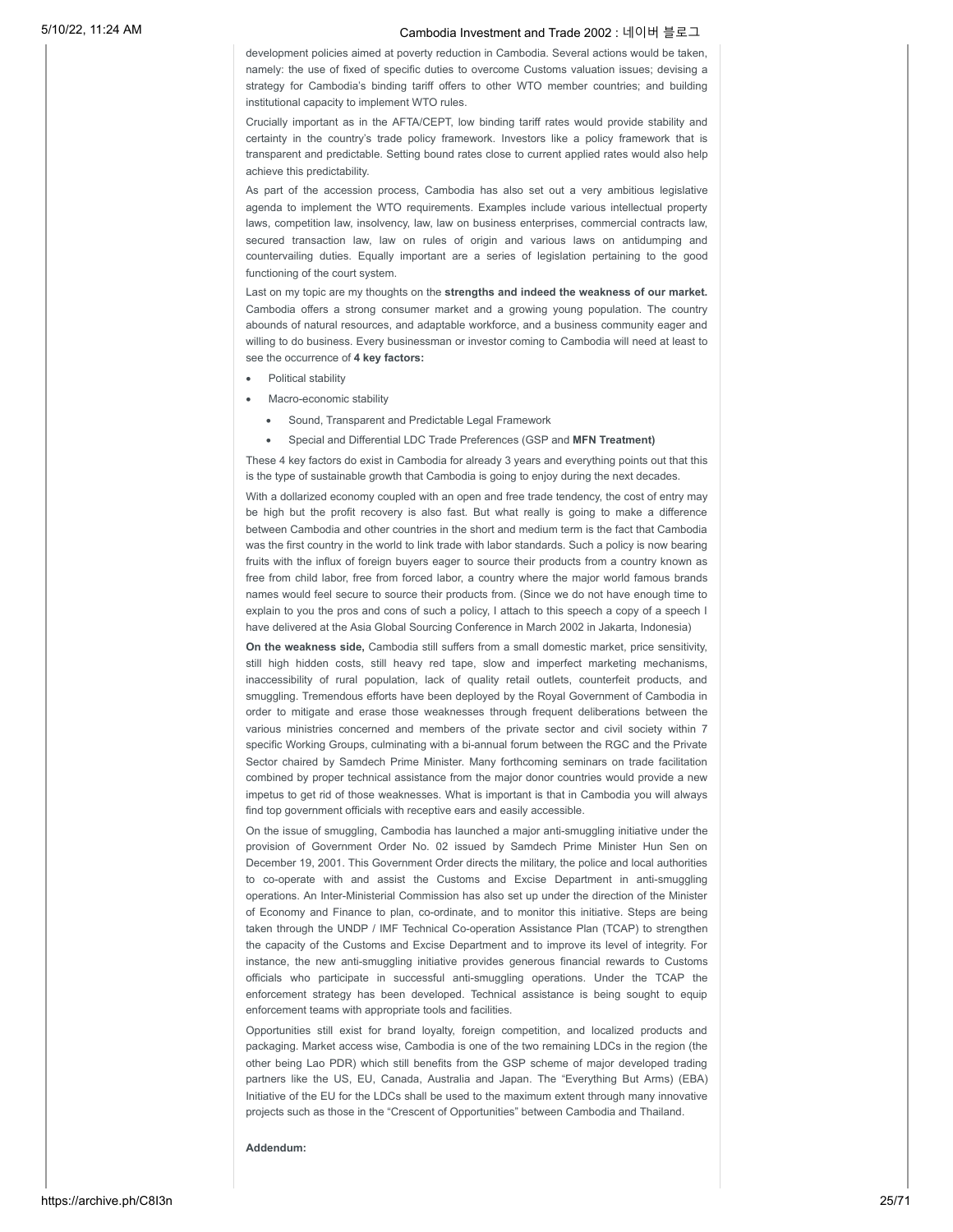### **"Towards Building Cambodia as a Sound and Safe Sourcing Place for World Textile and Apparel- Experience of Cambodia in the linkage between trade and labor standards**

10 years ago, there were only some small handicraft workshops and factories that are obsolete, non-competitive, producing low quality goods. There was not even a single garment factory. The sole textile factory in Kompong Cham, which was built in the 1960s, was not operational because nobody grows cotton anymore in the surroundings.

In 1996, I signed with the USA a bilateral Trade Agreement in which a permanent MFN status was granted to Cambodia. The same year, I concluded another Textile Agreement with the European Union. With these 2 agreements being concluded, we started to see the appearance of garment factories in Cambodia. Without many obstacles, and seeing that the type of MFN status Cambodia got from the USA was on a permanent basis rather than based on a annual review through the Jackson-Vanick Amendment, many investors started to build their garment factories and to export in the most intensive way. Our garment export towards the US market was very impressive: 70% increase in 1997 (US\$1.5 million to US\$106 millions), 270% in 1998 (US\$106 millions to US\$287 millions). The numbers might not be high enough to be comparable to those of Indonesia, Bangladesh or Hong Kong, or even Mainland China, which have done more than 30 years of textile trade with the USA. Starting from small numbers and growing at a rate of 2,000 to 5,000 % per year might be hair-raising but the total value and quantity were still low. Anyway, the USA did not wait long enough and in 1998 they started to impose quantitative restrictions on Cambodia's garment exports. Negotiations lasted almost a year with the US attempting to incorporate in a textile agreement a linkage between trade and labor standards. The negotiations were not easy. All of you know perfectly well that, in those days, no country in the world has ever agreed with the US position regarding the linkage between trade and labor standards. The reason is very clear: no one trusted the US altruism, some people might agree that there could be some genuine interests from the US aimed at protecting the workers rights in sourcing places but everybody sees this linkage as a clear attempt to create another technical barrier to trade.

Nevertheless, Cambodia did agree to the linkage. Why had we set up such a precedent in the annals of textile negotiations? How?

First and foremost, I would like to recall the circumstances that led to the signing of the US-Cambodia Bilateral Textile Agreement on January 20, 1999. It is not a secret that the United States was looking to promote its goal of incorporating labor standards in trade agreements and it was also not a secret that this initiative had always been opposed and rejected in many international trade fora, because of fear that it would constitute another hidden obstacle to trade. As negotiator on behalf of the Royal Cambodian Government, I was aware of that attempt. I was also aware that, as a non-WTO member, we could not have any recourse to the review process of the WTO Textiles Monitoring Body, and that our leverage would be very limited. But the main reasons that pushed us to accept the terms and conditions of the above Textile Agreement were very obvious:

- · We believe that linking trade with the implementation of labor standards will going to be the most efficient internal mechanism for a developing country to secure that foreign investors are not exploiting our local workers. Effectively, the power of the Minister of Commerce to deny the issuance of export documents to any manufacturer because of his/her violation of the Cambodian Labor Law has so far never failed to force him/her to take corrective measures. Without that intervention, the implementation of the Labor law would be ignored by the foreign investors who would prefer paying \$100 or \$200 penalties and continue to infringe the Law by firing any worker he/ she disliked.
- · The linkage of trade issues with labor issues was not a "stick" which the USA could use to bar entry of Cambodian exports to the US market. It was a "carrot" to reward Cambodia when working conditions improved in the textile and apparel sector. There have been enough assurances and re-assurances from the US side that this carrot is a "real" one and not a "virtual" one.
- The monitoring system using ILO offered enough assurances that it would not be biased or used for hidden political agendas.
- We were also very confident that American buyers would certainly set up their own rules (Vendors' Code of Conduct) to ensure that they were not buying from any "sweatshop" and thus, would help the Royal Government of Cambodia enforcing its Labor Law in the most appropriate manner.

As you know, in accordance with the U.S.-Cambodia bilateral textile and apparel agreement dated January 20, 1999, the U.S. shall make a determination by December

One of each agreement period whether working conditions in the Cambodia textile and apparel sector substantially comply with the labor law and internationally recognized core labor standards. If the U.S. makes a positive determination, the quotas will be increased by 14 percent for the following agreement year. During the last 3 years of implementation of the 1999 Textile Agreement, rewards granted to Cambodia were consecutively only up to 9% out of the 14% goal, despite many substantial improvements in labor conditions have been made. This is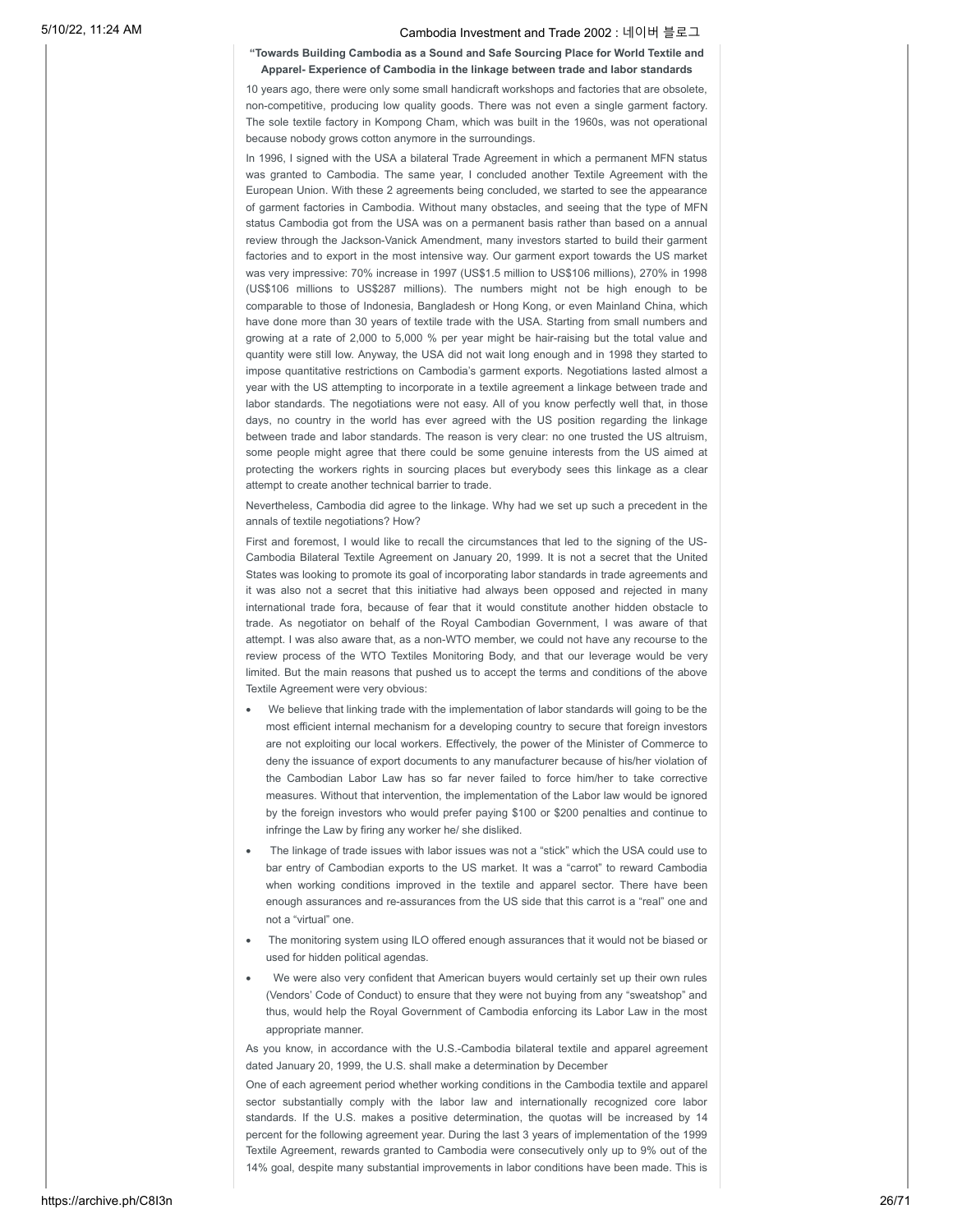a situation that raised eyebrows. People may wonder why there is only a 9% quota increase reward? Was the US really sincere in its commitments?

To be true and fair to the US, the economic situation in the USA has never been very favorable for the implementation of this linkage. While there is certainly some genuine intention to help Cambodia improve its labor conditions, there were also bad intentions from some circles in the USA, which tried hard to prevent any additional increase of quotas for fear of creating more hardships to the textile industry in the USA, which anyway is no more competitive. The changing of the guard and the changing of policy in the USA with the Bush administration replacing the Clinton Administration has created uncertainty for almost a year because the new administration has not been able to take a clear-cut policy towards the linkage. This may also be because of tug-of-war lobbying efforts for a Trade Promotion Authority in the USA. It seems that they have now been able to forget some kind of consensus on continuing the linkage.

Nevertheless, the Royal Government of Cambodia as well as other US friends of Cambodia are still trying to secure the support of **both** Democrats and Republicans for better US market access for Cambodian textiles and textile products.

What we set up as a precedent cannot be duplicated nor copied into another country because :

- · Cambodia started from scratch, with little vested interests from any sphere of influence
- Cambodia's current leaders have the political will and the gut to link trade to labor standards because, whatever people say, the Cambodian Labor Law shall be enforced by the Cambodians, and with some foreign "carrots" (the incentives) plus some local "sticks" (our measure to deny issuance of export documents to labor law violators), this Labor Law would be certainly better implemented and enforced
- Cambodian society is still very open to democratization. Strikes and street demonstration occurred frequently and were not repressed even most of them are illegal by law. Governments other than the RGC would take tougher stances in the case of illegal strikes
- · The linkage with labor standards is a double-edged sword: theoretically, it shall encourage American buyers to place orders in Cambodia (no sweatshops, no child labor, no forced overtime…), but in practice, the occurrence of too many strikes sometimes agitated by RGC's political opponents, or sometimes for petty reasons—deter also the American buyers (disturb production and delivery time). But when time passes by, the unions would grow more educated, more mature and more responsible towards the workers.
- RGC does not involved those garment factories exporting only to the USA but all garment factories (even if they are only exporting to the European Union): that is why 183 factories were registered with the ILO monitoring mechanism (including their subcontractors).
- The RGC wants this rewards incentive because it constitutes Cambodia's competitive edge vis-à-vis textile exporting countries.
- While quotas shall be phased out by end of 2004, there shall be some larger and more generous quota levels being given to exemplary LDCs like Cambodia, in order to build up a stronger private sector, and provide jobs to more Cambodians (So far over \$12 million per month were spent for wages of over 180,000 garment workers).

In the current extension of the Textile Agreement between Cambodia and the USA for the period from 2002 to 2004, there have not been substantial changes provided by the US Administration. The precedent in Cambodia will be hard to be duplicated in another country if the same unfavorable context is prevailing.

If you take into consideration the possible situation that would emerge in early 2005 where there were no more quotas imposed on WTO members, there will certainly be more reluctance for other countries to follow the Cambodian model. No other country would be willing to do the same, because those countries which are WTO members despite the fact that they are still subject to quota levels till the end of 2004 will never try to bind themselves with things that would be phased out: linkage of labor standards in a quota-free environment? That's nonsense! The linkage can be exercised only on current non-WTO members until or after end of 2004-and only if they are willing to do such a linkage.

What is important is not really the linkage between trade and labor standards, but securing larger market access for Cambodian products so that more FDI s flow into Cambodia and create more job opportunities for Cambodians: that's the best way to reduce poverty in Cambodia.

In sum, the RGC does encounter difficulties in the implementation of this linkage but they are not insurmountable nor could they deter it to move forward.

The above experience with the linkage has proven that it might be desirable for a non-WTO member to secure some additional access to the US market, but it is not without danger : irresponsible labor activists might scare away both the buyers and the investors. Cambodia has come out of this 3-years period of implementation of the Cambodia-US Textile Agreement with substantial success but with a lot of wounds and bruises. 250 factories registered in Cambodia during this period and over 60 factories shut down for various reasons. But new factories are still coming to open their doors, existing factories are expanding their output capacity, because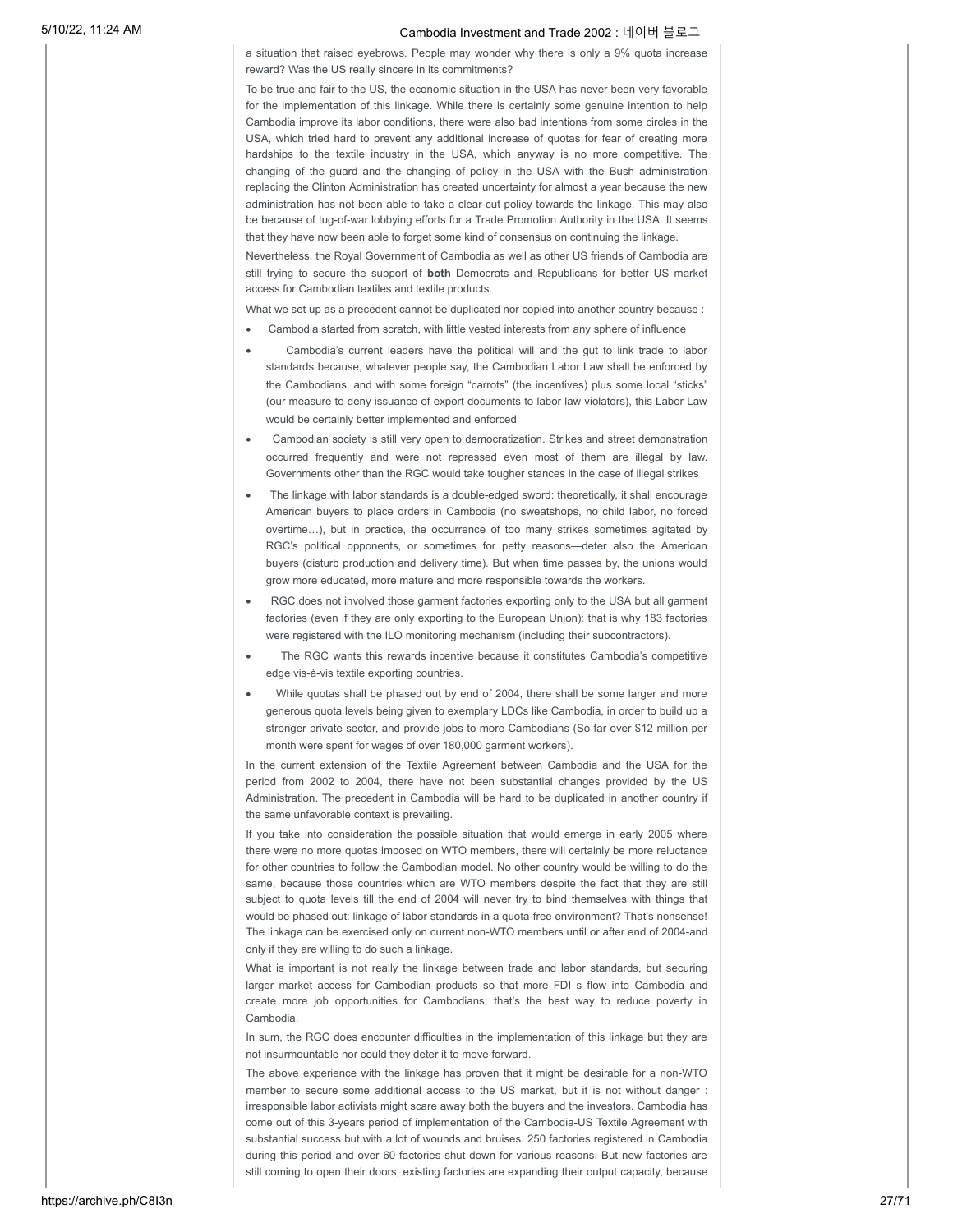a maturation process is now going on among the workers, the managers, the labor unions… Prospects are much better for a quieter labor environment.

But, all in all, what is more important, Cambodia has been able to develop a new image: that of a country free from sweatshop, free from child labor, a stable country…. In a nutshell, **Cambodia is now providing a safe haven for all the world's famous brand names: a safe and sound sourcing place.**

**Official Development Assistance for Cambodia:**

**(Day one: 17:00 – 17:45)**

# **HE Chhieng Yanara, Secretary-General, Cambodia Rehabilitation and Development**

### **Board**

Official development assistance is of vital importance, not only for encouraging national development, but also for encouraging foreign investment.

They key issues are reform of the legislative and regulatory infrastructure, good governance, sustainable poverty reduction, and private sector development. The private sector is recognized as the main engine of growth. With improved information, private investor confidence can also be improved.

The review of the new investment law has now been completed by government. This represents a balance between needs for revenues by government and maintaining competitiveness for Cambodia in relation to other countries. With peace and security now assured, 2002 is a decisive year for the reform and development of all major sectors. GDP growth is projected at 6-7%.

To ensure the necessary level of growth, Cambodia needs US\$ 1 billion in investment, public and private. But this target has never yet been attained. In 2001, total investment attained US\$769 million, with nearly 70% represented by local sources.

However, when one analyses public investment, 80% of this is funded from external sources.

The key issues are to improve the business environment, which is essential for growth, bring about poverty reduction, and create sustainable development.

Inadequate infrastructure has led to high cost of essential services. There are many bottlenecks impeding throughputs. Public investment is needed to support basic infrastructure both social and physical, with greater private sector participation in development of such infrastructure.

To realize these objectives, government is engaged in two basic initiatives, namely

- (1) Development of a human resource strategy
- (2) Support for governance, environment and state reform

Foreign aid has been generous. From 1992 to 2001, donor aid reached over US\$5 billion. Of this, US\$4.1 billion was already disbursed through end 2001. Of the US\$4.1 billion, 45% can be defined as investment. The June 2002 Donor Meeting will discuss a three-year public investment program.

In the short term, funds of US\$1.4 billion per year will be needed, with high dependence on external assistance.

However the availability of aid is diminishing, and few donor nations can achieve the target of 0.1% of GDP given as an external assistance benchmark by the OECD.

### **The Summing Up: (Day one: 17:45 – 18:30)**

**Public Sector Reform, the Governance Action Plan and creation of a transparent environment for investment and trade in Cambodia**

### **HE Sok An, Senior Minister in charge of the Office of the Council of Ministers, Chairman**

### **of the Council for Administrative Reform**

Today, we have talked extensively about the RGC vision for Cambodia, the country's economic outlook and opportunities, the needs of investors and entrepreneurs for a level playing field (a fair and predictable environment). Foremost we have talked about integrating the Cambodian economy into the world (through investment, trade and commerce). As a country, we cannot afford to stand by and watch the train of globalization go by. Globalization is a reality that Cambodia must deal with.

Our topic of discussion, this late afternoon is: how can the State best create en environment conducive to investment, trade and commerce in Cambodia and directly contribute to sustainable development, social justice and poverty alleviation? How can the State be an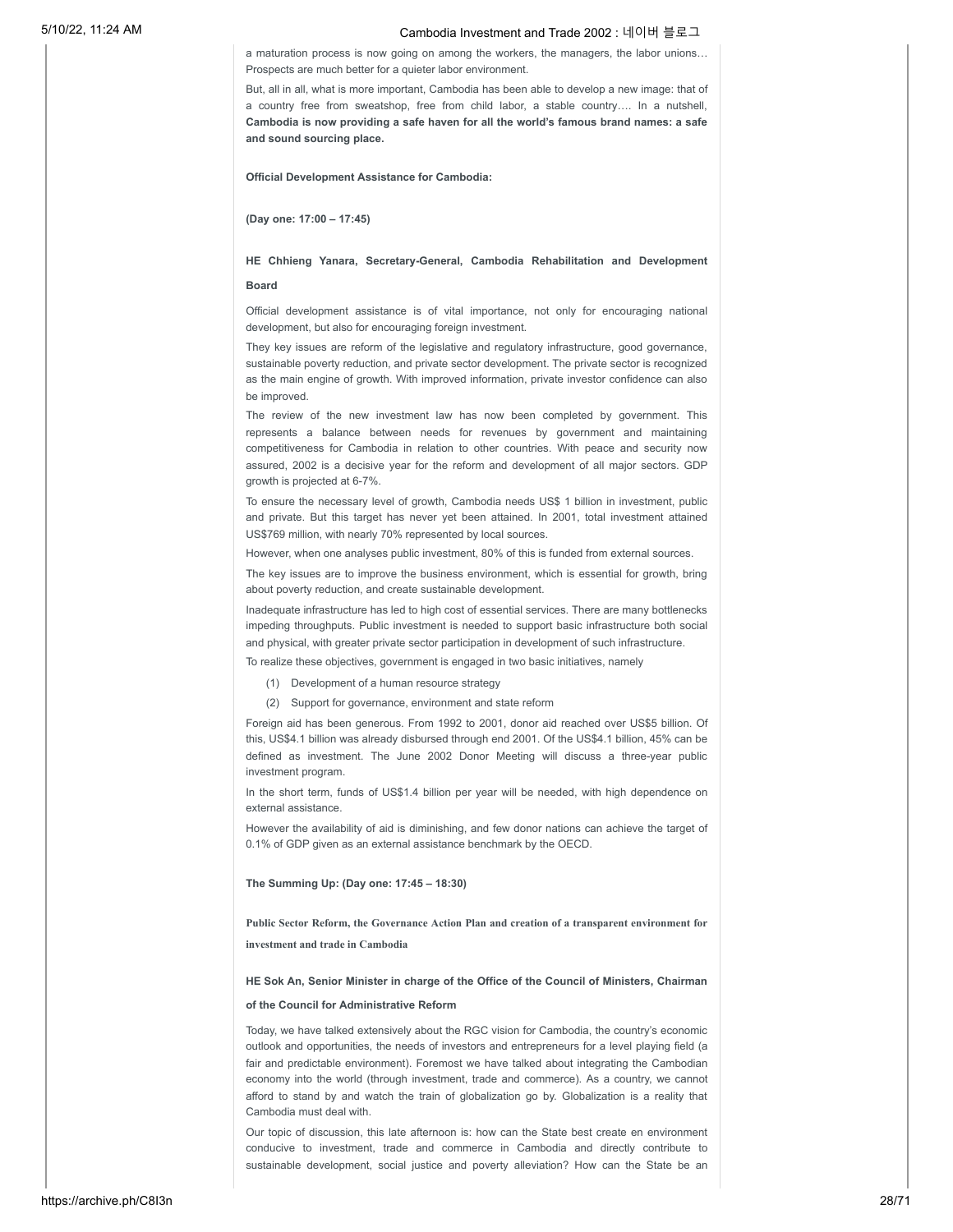effective regulator and provider of public services? In this context, where do good governance and an effective public sector fit? My colleagues on the panel will talk about needs of the private sector,. They will make suggestions. For my part, I will talk about what we are doing (and intend to do) to address needs within available means.

In my presentation, I will outline the vision behind all those efforts to bring about good governance and to reform the Administration. I will highlight where we are at, and the progress made since the Royal Government presented its political agenda to the National Assembly and Senate in November 1998. I will focus on key points and will conclude my remarks by pointing out priority initiatives we are now pursing in governance mattes and the Administrative Reform.

What are we trying to do? And why?

First, please allow me to give you some perspective. Following the Paris Peace Agreement and 1993 election we entered a period of national reconciliation and of developing the levers of government. Peace and security, a pluralist democracy, a market economy, a country open to the world, and the reform of State institutions were the keys.

The focus was on implementing the Constitution, on stabilizing the economy and launching it on a path of growth, on rehabilitating the country's infrastructure, on updating the legal framework (thousands of legal texts were promulgated), on reforming processes that were central to government (revenue collection, budgeting, expenditures management….) the amalgamation of the administrations of the various factions party to the Paris Peace Agreement into a unified Public Administration and adapting the legal framework within which this Administration would operate. And so on, throughout the whole range of government responsibilities.

From the formation of the present government in 1998, in addition to consolidating progress, our attention turned to putting in place necessary conditions for realizing the Government's political agenda as approved by the National Assembly and the Senate. Success entails the pursuit of Good Governance by State institutions and the reform of these institutions. Form follows function.

As the Prime Minister has said on numerous occasions: "Good Governance is the backbone of development, social justice and poverty alleviation". Transparency, accountability, participation, predictability are principles we are all familiar with. They define good governance. They also define the partnerships that are necessary for Cambodia to marshal the resources at its disposal.

The Royal Government has often said that the State and its Administration must become strategists and partners in development. They must become catalysts and facilitators. But foremost, they must set the stage for others to take advantage of opportunities. The Government undertook the development of a Governance Action Plan to better coordinate efforts and provide a road map to all concerned.

The GAP is an umbrella for governance related initiatives. It is a dynamic rolling plan. In effect, it is the blueprint for the reform of the State. You are all familiar with it by now. The objective is to bring about the Rule of Law in Cambodia, a necessary condition for a vibrant business community. But also, and perhaps more importantly, the Rule of Law is the enabler for society to attain its objectives.

Allow me to recall the major elements of the GAP. There are five cross-cutting areas: (1) judicial and legal reform. – through which basic rules of fairness and predictability are established; (2) public finance- which provides the financial underpinnings through which all government activities must take place; (3) public administration- which relates to the effectiveness of government and its employees in carrying out public programs; (4) anti-corruption – which establishes the framework of behavioral rules that set standards of probity in economic, social and political life; (5) gender equity- an area critical to the Government's objectives of poverty alleviation and social justice.

In addition to these crosscutting initiatives, the Government has identified two specific policy issues on which governance reforms must be implemented in order to ensure sustainable national development and poverty reduction. One such initiative is the demobilization of the armed forces to secure peace and stability and to free up resources fro economic and social development. The other initiative is the reform of natural resources management, including land, forestry and fisheries management. It addresses issues relating to social peace, environmental sustainability, poverty alleviation and economic development.

Already, a majority of the first year's priority initiatives have either been completed or are well underway. Witness the communal elections. The demobilization of the armed forces, economic and fiscal reforms, reform of financial sector, strengthening of natural resources management, the strategy to rationalize the Civil Service-to cite a few of the very significant strides we are making.

Allow me to stress three points, First, we are making good progress on a wide front but we need to accelerate the pace of change particularly in areas relating to the preparation adoption and implementation of laws and regulations (a primary function of the State). Second, in one way or another, each and every GAP initiative addresses root causes of social justice, sustainability and poverty alleviation. I may add that each GAP initiative also addresses root causes of corruption. Last, but not least, our success as a country depends on available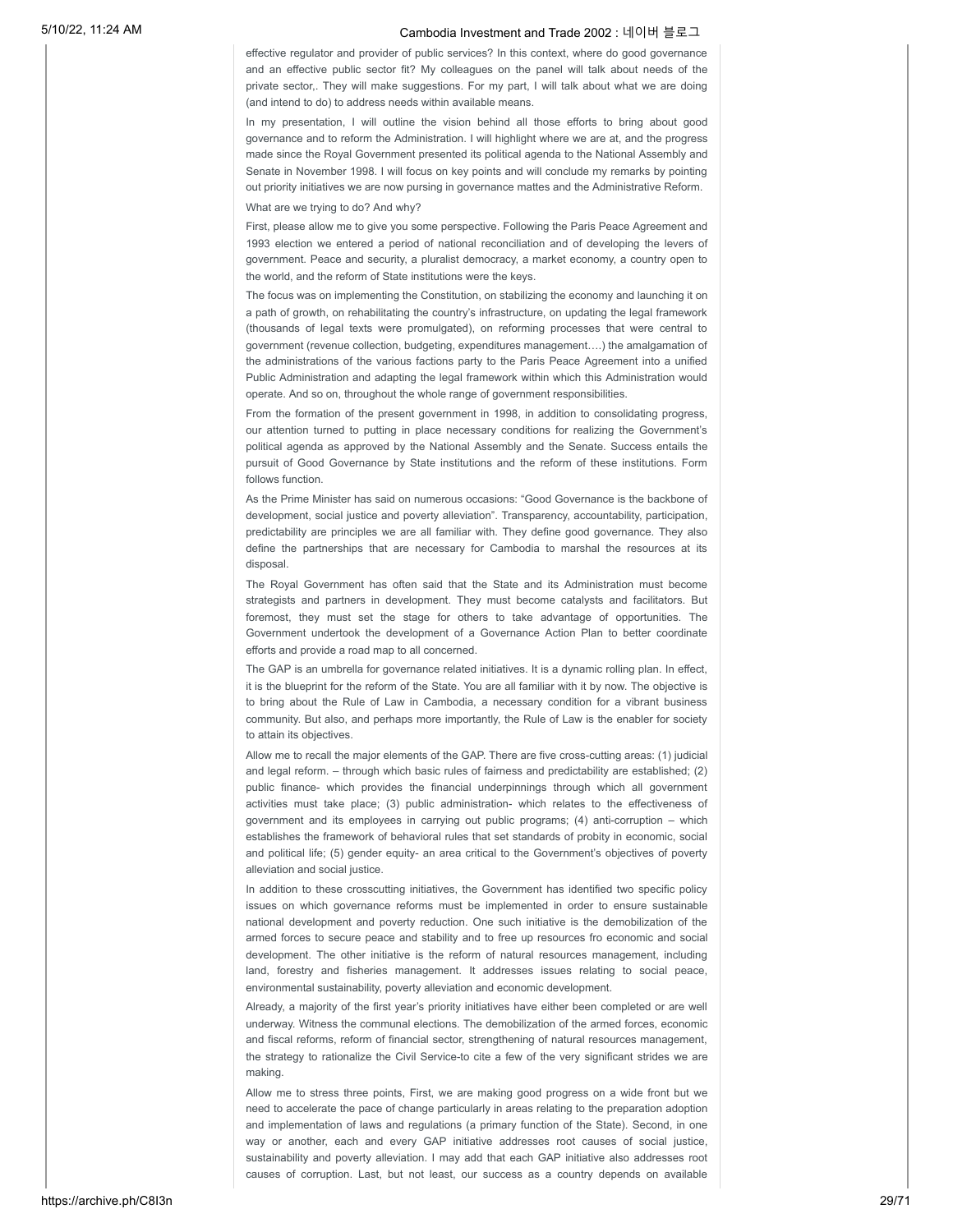means. As I have said on many occasions, without means the best of plan remains a dream, a fairy tale. This is where ODA has a key role--, in addition to helping rehabilitate the country's infrastructure, it must help build the capacity of our institutions so they become effective partners.

To succeed, the Government needs the cooperation of all its partners, the legislative and judicial branches of the State, the private sector, the civil society, donors, and, especially, the Administration (the Public Service) must be an effective partner to all. Cambodia is lucky. Thousands of Civil Servants in every corner of the Administration—officials, teachers, doctors, nurses, are fully dedicated, proud individuals. Our job in the Council for Administrative Reform is to give all of them the means they need to do a good job. To do that, we need to set direction, design and implement a realistic change agenda, to coordinate efforts, to provide an enabling environment. In one word, we need to manage.

We envision that, in a few years, the Civil Service and the Administration will be made of men and women, and of institutions that have a clear sense of purpose, that have tools and resources adequate for the tasks at hand, that operate in an environment conducive to professionalism and productivity, and that respect principles of good governance. By the way, the list is not in decreasing priorities nor it is exhaustive. Their focus is to provide quality public services where they are needed.

Before I go on, please allow me to make a brief digression. Yes, adequate pay is also a key to success. But the design and implementation of a reasonable and sustainable regime is elusive. Ideas abound but means are dramatically wanting. There are those arguing that unless the Civil Service is competitive, it will not be able to attract, retain and motivate the talent it needs to realize the change program and become a respected partner. Competitiveness is a two-way street. When talent leaves the Administration for the private sector, I personally think it is not a total loss, but can have also a positive impact over time. I am not talking about salary supplement practices which is a rather different matter.

What have we achieved?

It is, at the same time, gratifying, encouraging, and disappointing.

Gratifying. Because with rather limited financial and human resources, we are succeeding at doing what we set out to do and said we will.

Encouraging. Like building a house much preparation is required to build sound foundations. To illustrate: for the most part, GAP year-one initiatives have been completed; phase one of the National Program for Administrative Reform is for all practical purposes completed. They set the stage for visible change.

Disappointing. So much needs to be done for the sake of the people and time is of the essence. There is too much of a time lag from conception to implementation.

Let me illustrate my point with examples from the Administrative Reform. Suffice to say that from a governance perspective, we are preparing GAPII to follow-up on the initial GAP. I hope that the new GAP will include sections targeted at social development and investments, trade and commerce. Work is underway to that effect.

At the Tokyo Consultative Group meeting in 1999, (a mere four months into its mandate) the Royal Government presented its National Program for Administrative Reform. To this day, this is the program that guides our action.

By Tokyo 2001, we were on the verge of completing phase 1 of the program. It was designed to achieve five major outcomes; to document and control the composition and distribution of the workforce, to develop essential instruments to manage and motivate personnel. To assess needs of ministries relating to corporate service (back office), to complete preparatory work to move the Administration closer to citizens, and strengthen the capacity to plan and manage the reform.

We are not in the process of updating the GAP in consultation with concerned ministries. We intend to use the upcoming Consultative Group meeting as a stepping-stone to launch extensive consultations with external partners to complete the GAP. We will also take the opportunity to fine-tune the GAP monitoring and coordination mechanism.

On the Administrative Reform front, we are now fleshing out a strategy to rationalize the Civil Service to guide our actions during phases two and three of the reform. It covers such issues as the size, composition and distribution of the workforce, classification and remuneration, Priority Mission Groups, deconcentration, Human Resource Development, the introduction of information technology within the Administration. Last October, the Royal Government agreed to the thrust of the strategy and to the early implementation of three of its core components: a new classification regime, a new pay policy and the PMG program.

While the size of the Civil Service will remain at current levels over the next five years (some 163 000 employees), the composition and distribution of the workforce will change dramatically. Thousands of public servants will be redeployed from the back office to the front office and from non-education and non-health sectors to meet anticipated needs in those two sectors. Such redeployment will require a careful analysis of human resources needs to optimize the organization of work within the Administration. We will need to introduce innovative measures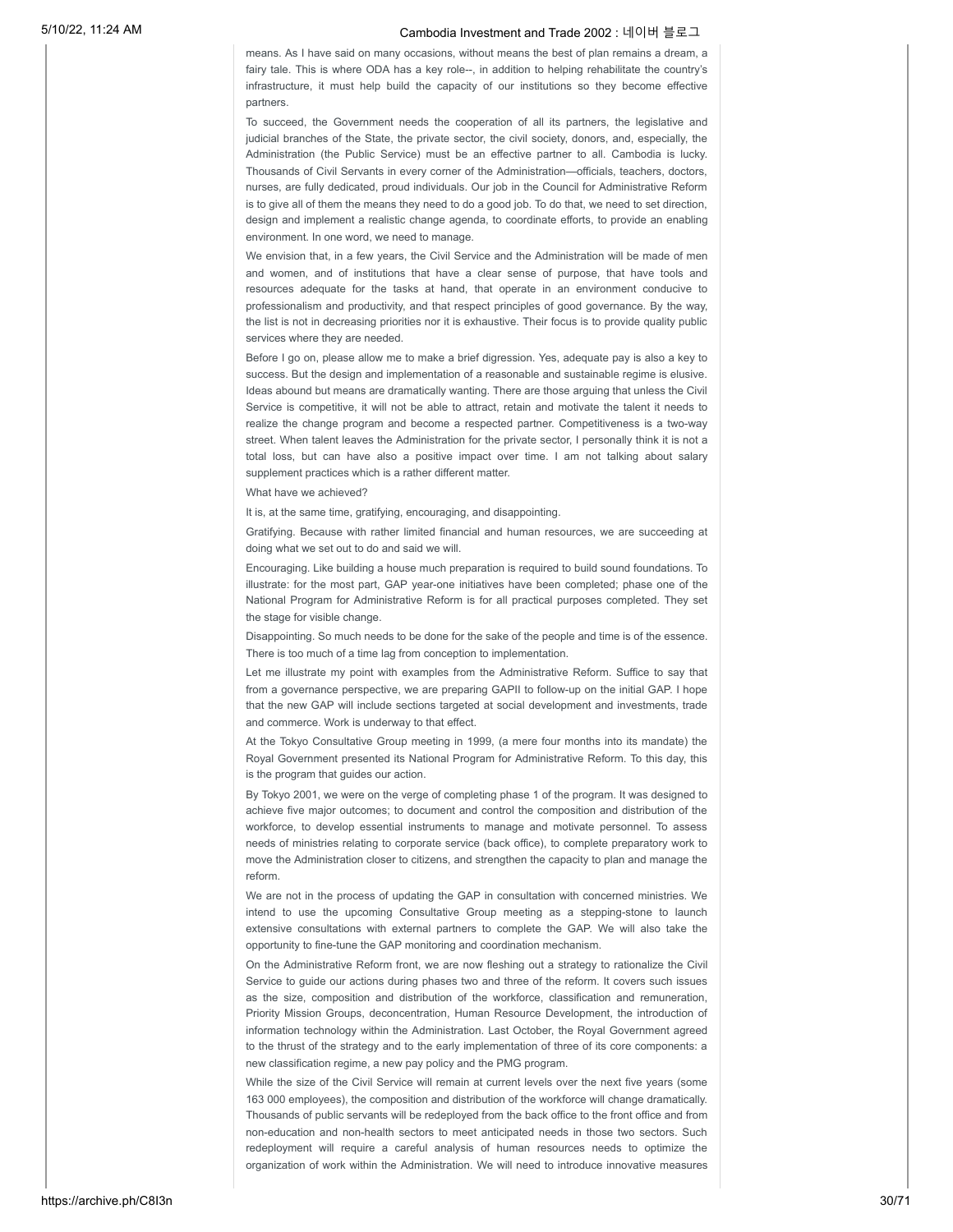to facilitate the redeployment of the workforce. The CAR Secretariat has approached the UNDP and the World Bank for assistance to articulate such programs.

The new remuneration regime now being introduced will satisfy, over time, the needs of those working outside major centers, the majority of the workforce. Already, starting in 2002, average base salaries increased by about 38% with take home pay more than doubling in some instances. This increase in salary is taking place within the existing fiscal framework and is being financed out of savings achieved through the application of good governance within HR management. The Government is also introducing performance-inducing elements that, over the years, will become more important. The basic pay based on one's classification will be complemented by a set of allowances to account for such things as risks associated with a job, remoteness and difficulties. The Royal Government is looking forward to be able to pay decent living wages for all civil servants but in the context of an overhaul of remuneration within State institutions (including the Legislative, Judicial and Security apparatus) and within available means. The change must be sustainable.

Naturally, we will want to push the envelopes as much as we can. Again it is a matter of means and sustainability. Better pay will not only bring about increased productivity, it will also allow for the enforcement of such codes as the existing Manual on Civil Service Obligations and the Code of Ethics now under preparations.

I have just given you a preview of two of the Aide Memoires we are preparing for the upcoming Consultative Group meeting to be held from June 19 to 2, here in Phnom Penh. The first is on Good Governance and the other is on Administrative Reform. Change is a matter of vision and means. There is nothing like the urgency of the situation and the plight of the people to force a better focus on how best to use available means and to what purpose. Our reforms are profound and all encompassing, and they are intended to lay the foundations and create a favourable environment for future investment and trade relationship with all parts of the world.

For the Royal Government, there is no doubt that the Civil Service must become a full-fledged and effective partner in the pursuit of our societal objectives. It must facilitate the work of investors, entrepreneurs, merchants and businessmen and provide them with the tools and environment they require to apply their trade effectively. It must also help meet the needs and rights of the individuals.

The Royal Government has embarked on a long road to reform the country's institutions. It needs the support of all its partners in development. It also needs to mobilize necessary resources. I have asked that documentation be circulated to inform you better on specific aspects of our effort.

### **"Cambodia's Progress in Democracy and Transparency"**

### **(Day two: 8:30 – 9:30)**

### **H.R.H. Samdech Krom Preah Norodom Ranariddh, President of the National Assembly of**

### **the Kingdom of Cambodia**

I have been asked by the organizers of this conference to speak on " Cambodia's Progress in Democracy and Transparency", a topic that I believe has much relevance to the overall theme of the conference-investment and trade in Cambodia. Certainly, I would not be able to talk about democracy without touching on economic development and the role of private sector investment. Neither would I be able to talk about transparency without discussing the current process of reform and the important of the role of the power of enforcement or the courts. Every issue is interrelated; there is always a nexus between democracy and economic development and between transparency and investment. I will share with you my views and insights on the achievements, the challenges and the way ahead for Cambodia's democracy, economic development and transparency.

#### **I. The Achievements**

As you all are well aware, Cambodia has been through almost three decades of painful experiences, setbacks, then changes and transformation. Peace and national reconciliation have finally been re-established with the grace, determination, and constant efforts of His Majesty King Norodom Sihanouk. Now Cambodia has made significant progress in the consolidation of peace and stability, democracy building, economic development and transparency. Whether we are happy with the current development and the economic reality, we must strive to improve them in the future by building what had been achieved thus far. Now, I wish to single out some of the most notable achievements that we must acknowledge.

First, Cambodia is an open society today. No one can deny the fact that Cambodia is an open society today; it is a society that has come a long way, despite its difficult past. Cambodia has been embracing liberal democracy, market economy and globalization. Without political pluralism, market economy, and an integrationist foreign policy, Cambodia could not be where it is today. And I might add, it has been the National Assembly that has been at the forefront of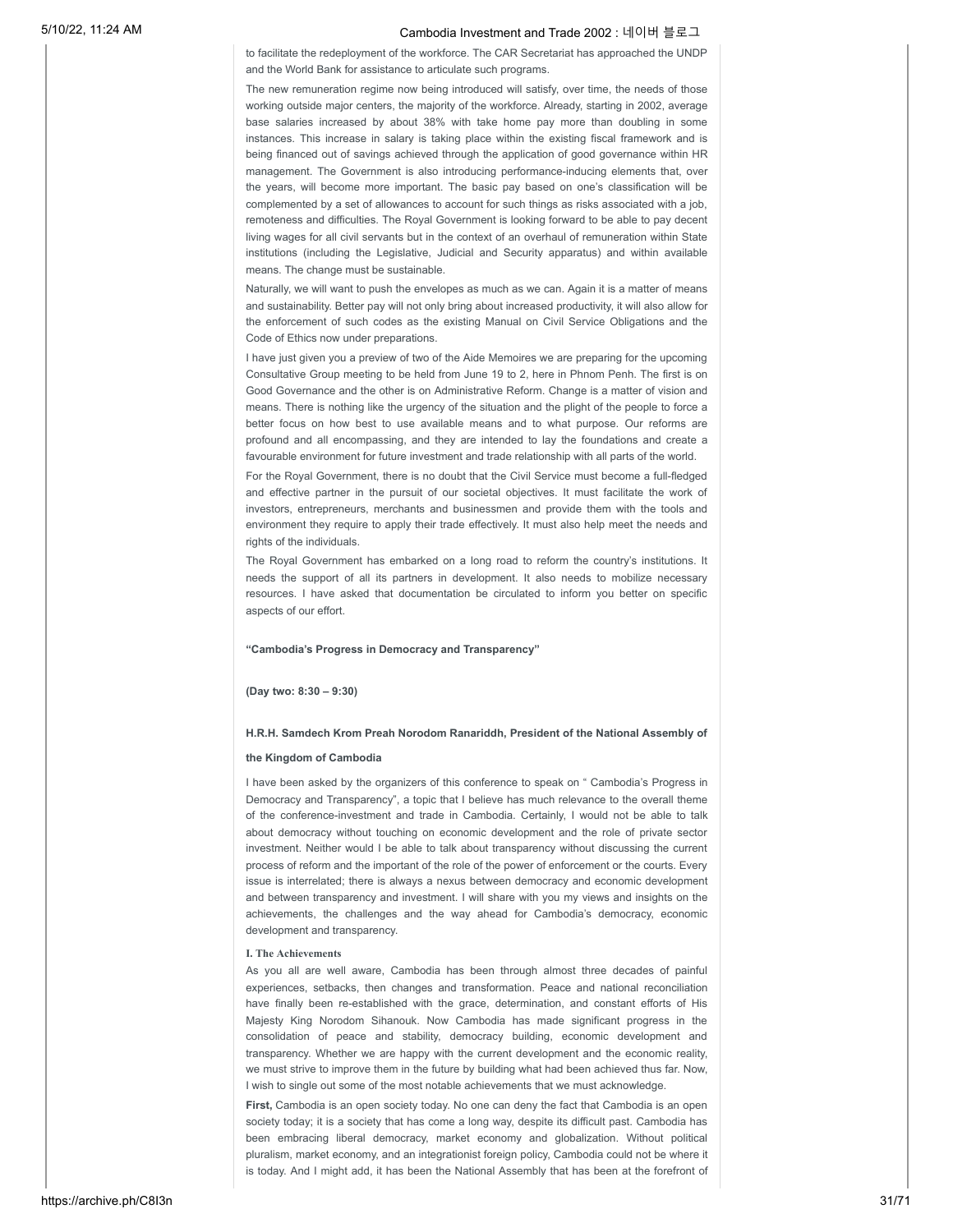encouraging a new culture of open debate, and through constitutional guarantees of freedom of expression and press as well as the strengthening of the parliament members in the performance, of their functions that a culture of democracy has been established. The growth of democracy, the expansion of freedom and the advancement of human rights is a living testimony of the progress that this society has been able to make in a short period of time.

Second, the important role of the private sector. The private sector has been instrumental contributing to Cambodia's national reconstruction and economic development, alongside the donor community. As recognized by the Royal Government of Cambodia in the National Programme to Rehabilitate and Develop Cambodia (NPRD) and the most liberal investment law of 1994, and through the Council for the Development of Cambodia (CDC), Cambodia designated the private sector as the "*engine of economic growth"* and an important "*"partnership in development"*. Despite various challenges, the development of the private sector is undoubtedly an important pillar of democracy and national development.

**Third,** is the emergence of civil society. As I mentioned earlier, the emergence and proliferation of a civil society movement in Cambodia is another positive change in Cambodian society. As a force of social change, civil society-I believe- represents another dynamic force for a growing democracy in Cambodia. Today, Cambodia has no less than 1,000 civil society organizations, NGOs and trade unions operating in the country.

**Fourth,** is the growing pluralism in politics and the vibrant role of media. Furthermore, over the past decade there has been a growing pluralism through multiparty system and liberal democracy. In particular, since 1998 Cambodia has a strong functional opposition party. At the same time, press freedom has been expanding and thriving through a liberal press law. I wish to underline that Cambodia's press freedom today is by far more liberal than other countries in the region, despite its lack of certain professionalism, ethics, and experience. Political pluralism and the media freedom are the other key pillars of democracy and transparency.

Fifth, is the strengthening of the role of parliament. In addition, I am very proud to say that the role of parliament, especially the national assembly, has been further enhanced and strengthened since I took over office of the National Assembly as the President in 1998. As legislative branch, the national assembly has an important role and function to play in a democratic and open society, where the rule of law is the order of the day. Despite the shortcomings, the new culture of open debate and dialogue within the national assembly has taken roots in the society. Certainly, the parliament-not just the national assembly-will need to continue strengthening its role and mandate not only as an important law-making body but also as pole guardian, monitoring the Government activities.

Sixth, the deepening and expansion of Cambodia's integration into the region and the world. Another major achievement for Cambodia is the active integration of the country into regional and international arenas. Since 1993, Cambodia has no longer been isolated from the international community. Besides renormalizing relations with various countries and reestablishing relations with the international financial institutions, Cambodia has been very active in regional and international organizations, including ASEAN. At the same time, Cambodia has been seeking to join the Asia-Pacific Economic Cooperation (APEC), the Asia-Europe Meeting (ASEM), and the World Trade Organization (WTO). The deepening and expansion of Cambodia's integration is vital for the future of Cambodia.

**Seventh,** the strengthening of public institutions and the improvement in the rule of law. Another area of progress is the development and strengthening of public institutions as well as the improvement in the rule law, at least in certain sectors. We should keep in mind of where Cambodia was and where it is today. To be sure, we will need to continue to improve the functionality and role of the public institutions through training, capacity building and institutionalization. The rule of law has gained important momentum and support by the government, the parliament and the people. I am sure that this is a vital area where we will need to work on in the coming years.

**Eight**, the improvement of labor conditions and human rights. Cambodia also has been able to improve labor conditions for its workers as well as overall human rights in the country. Through its liberal labor code and through the active human rights approach, various issues related to labor situation and human rights abuses had been addressed or dealt with. As a developing country making an important transition, Cambodia is not free from problems associated with labor and human rights. Nevertheless, Cambodia could be happy with the progress and positive change over the recent years.

**Ninth**, the importance of democratic governance as a prerequisite for economic development and democracy building.

Finally, I believe that there has been a significant recognition of the importance of democratic governance by the Cambodian government as a prerequisite for reform and change in the society. There can be no substantive reform without genuine democratic governance where transparency, moral leadership accountability should take center stage. Cambodian leadership has become increasingly aware of the importance of democratic governance and reform.

I am proud to say that FUNCINPEC Party has made significant contributions to these achievements.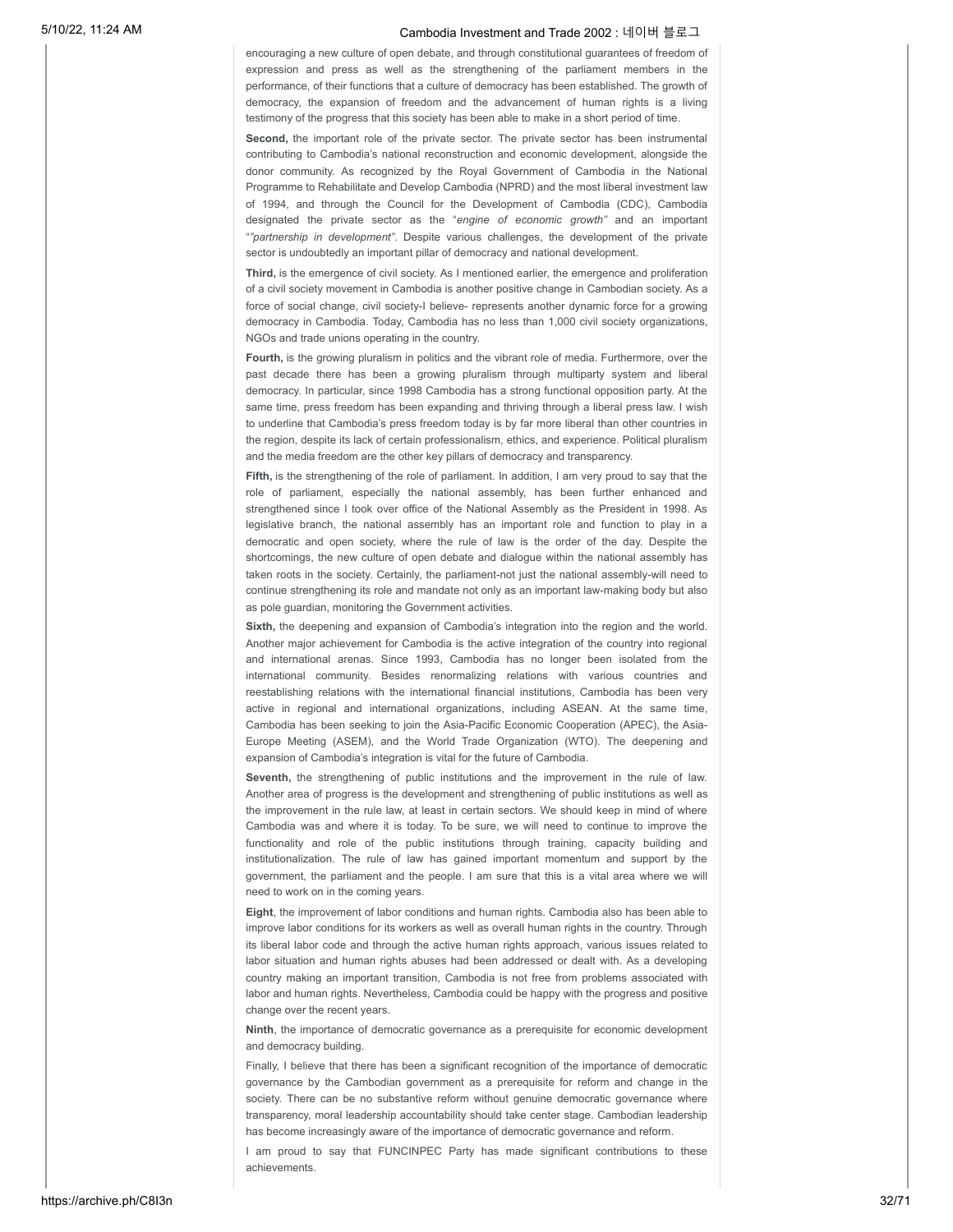### **II. The Challenges**

Now, I wish to share with you what I consider to be the key nine key challenges that Cambodia must overcome or manage between now and in the medium and long terms. Economic development and the reform agenda are the twin factors propelling Cambodia's democracy and prosperity. Cambodia can either choose to move ahead or to continue to lag behind other countries in the region. However, in order for Cambodia to move ahead strategically or for the country to make further advances in democracy and transparency, we need to address some, if not all, of the following challenges:

First is the acceleration of reform. I am convinced that Cambodia should accelerate the pace of reform in order to sustain the current momentum, public confidence and the support of the donor community, and improve the investment climate in the country. Substantive reform with cumulative results can help boost the investors' confidence and assist the investors to reassess Cambodia's investment environment.

**Second** is the imperative of success of judicial reform. As part of the overall reform agenda, I believe the most important priority area is judicial reform. The success of judicial reform will be the key to unlock the door of major investment projects for Cambodia. In this respect, the role of the third party's power of enforcement or the role of the court is absolutely essential. I believe that Cambodia will continue to do its best to make judicial reform a success because without it Cambodia will not be able to attract key investors to the country. In essence, the challenge is to ensure the successful reform of the courts.

**Third** is the challenge of human resource development and manpower planning. In both short and medium terms, Cambodia will need to continue to invest more resources in human resource development. The new economy essentially focuses on new skills, access to information and appropriate technology. In addition, Cambodia will need to know how many people will work in certain sectors in order to have proper manpower planning for the coming years. In other words, Cambodia will need to assess the labor market and future directions where people will need to be trained in order to meet the changing markets.

**Fourth** is the challenge of raising the national revenue. Another critical challenge facing Cambodia is the problem of raising the national revenue to an appropriate level, given the growing expenditures, In the next five years or so, Cambodia may need to raise its own national revenue to somewhere around US\$1 billion per year through diversification of tax sources and non-tax sources. However, raising national revenue to US\$1 billion will depend on a number of factors, including economic growth, the state of economy, and significant improvement in good governance.

**Fifth** is the challenging of attracting private sector investment and the promotion of job creation. One of the greatest challenges for Cambodia is to attract private sector investments into the country and to promote employment creation in order to contribute to social stability. While the official development assistance to Cambodia is crucial, the share of private sector investments is imperative if the national economy is to make substantial growth. Private sector investment is absolutely essential for generating new employment for people. Nonetheless, Cambodia will have to compete with other countries and at the same time faces external challenges. But the external challenges are mainly those from Vietnam because of US-Vietnam trade relations and China because of the recent admission of China into WTO and shifting of private sector investments to China. In this respect, there is a concern that Cambodia's textile industry may lose out in the medium term, if investors choose to move to other countries. Therefore, the challenge is not only to attract new investors but also to maintain those investors who are already investing in the country.

**Sixth** is the challenge of mobilizing internal resources. I am of the view that Cambodia may have to do more to mobilize internal resources and invest them in the appropriate sectors of the economy. We must make use of the resources inside the country as a magnet to attract external resources or investments. In this context, the challenge is to mobilize internal resources to help boost the investment situation in the country. Cambodia, in my view, cannot and should not only wait for outside investments.

**Seventh** is the challenging of reducing poverty and the increasing gap between the rich and the poor. Certainly, we will need to put a lid on the growing poverty and narrow the widening development gaps between the rich and the poor. Democracy and development cannot move ahead if a certain percentage of the population is living in dire poverty. Thus, the challenge here is to continue reducing the number of people who live in abject poverty and to make sense of development by closing the gap between the rich and the poor through various approaches, such progressive taxes. Otherwise, there is a growing social instability in the long term.

**Eight** is the challenge of integrating Cambodia into regional and global community. While Cambodia has made significant progress in its integration into sub-regional, regional and international community, the country will ensure that continuing integration will bring greater opportunities and benefits, both tangible and intangible to Cambodia. Integration can be viewed as either an investment or as a cost or as a cost and an investment. Meaningful and substantive integration must work in favor of Cambodia's interests in both medium and long terms, if not in the short run. The challenge is that Cambodia's membership in regional and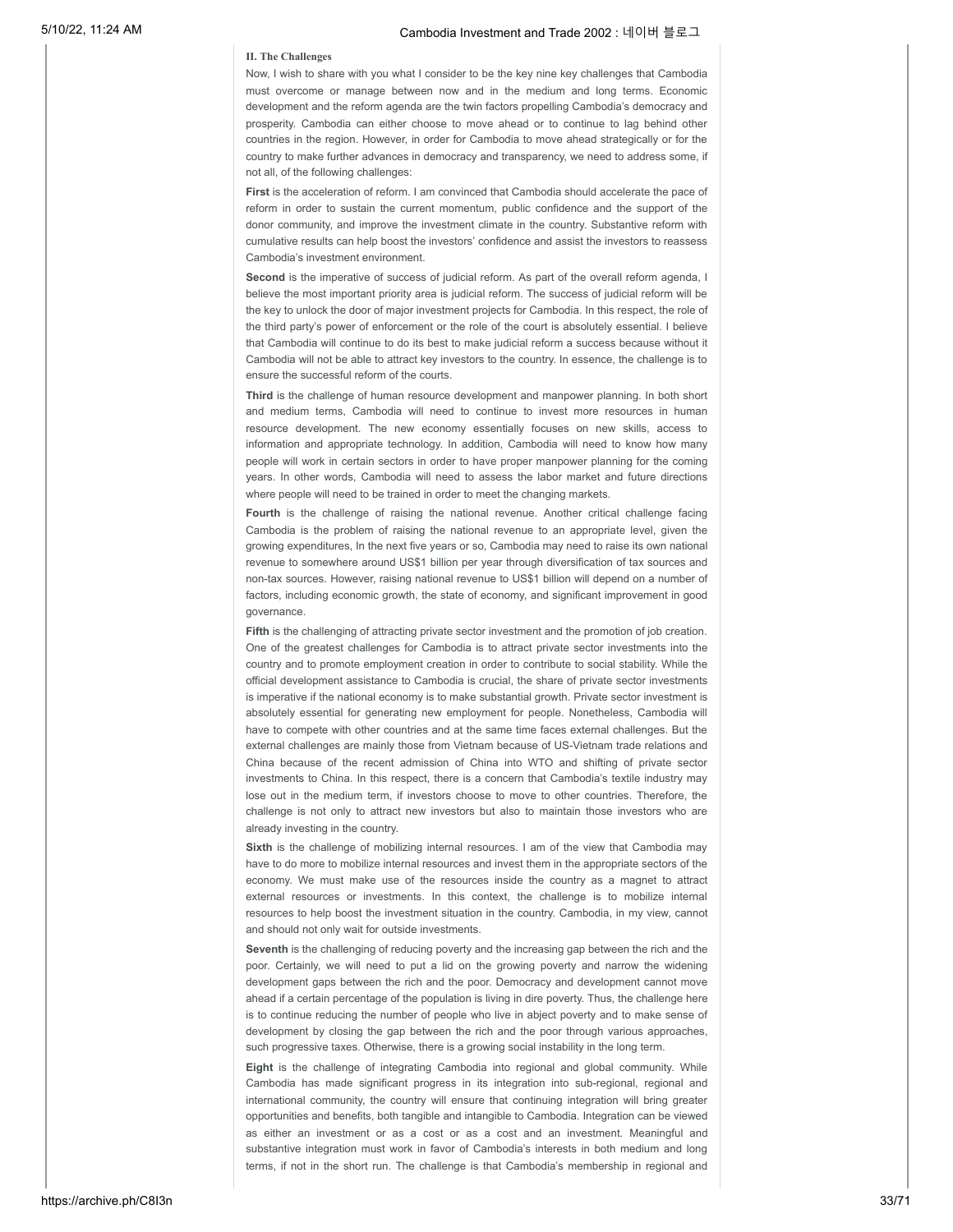international organizations will help promote Cambodia's democracy, development and prosperity. I believe that Cambodia's integration will help expedite not only the reform agenda but also the development process and democracy in the country.

**Ninth** is the impact of the external challenge. Finally, Cambodia needs to manage the external challenges brought about by the negative effects of globalization. For example, the widespread incidence of HIV / Aids and other infectious diseases has affected Cambodia's labor forces and human resource development. Illegal immigration could also negatively affect Cambodia's economy. Cambodia will have to find ways to transform the negative external impact into positive externalities.

### **III. The Way Ahead**

These are some of the challenges that Cambodia will need to deal with in the coming months and years in order to improve the overall conditions inside the country. Some issues will require Cambodia to work with other countries and through the multilateral framework. Other issues will require political commitment, resources and greater attention and priority. Although I have raised these challenging issues, I remain optimistic for the future of Cambodia.

Democracy and transparency have taken roots in Cambodia for good. They can help contribute to the building of a conducive political and economy environment for economic development and economic growth in the country. While there are many daunting tasks ahead, Cambodia has achieved much already only in the past decade.

I am convinced that we need to look at Cambodia's economy not in isolation of itself but as an integral part of both region and global economies. Any investment made in Cambodia will have to be viewed within this context.

I encourage all of you, the investors from overseas and those are already inside the country, to look at all sectors of Cambodia's economy and find the sectors, which interested you. Then, you should work closely with our respective governmental institutions, in particular the Council for the Development of Cambodia (CDC), to help you to invest in our country. Your investment is important to us. I hope that you will seriously consider Cambodia for your future investments. **Industry Sessions: Series I**

### **Session I**

#### **Export of Manufactured Products and Commodities**

### **(Day two: 9:45 – 11:15)**

As chairman, Mr. Jimmy Leow of KPMG introduced the session by remarking that over 90% of Cambodia's manufactured exports were garments, mostly to the USA, and therefore vulnerable. Other exports included shoes and rubber.

Cambodia's main assets were abundance of cheap labour, and developable land, with good soil and irrigation.

Secretary of State Khek Ravy explained that one had to move forward from the garment orientation, but where? One had to be realistic. Cambodian labour was not ready to move to high tech assembly.

Although 80% of labour force was in agriculture, only 5% of exports were from the agricultural sector, despite the fact that Cambodia once used to be a successful agricultural country.

There was poor organization of agricultural crop markets. Markets needed to be near rivers, for strategic distribution.

There was a pilot EU market project, 80 kilometres south of Phnom Penh, with a well – appointed market, designed for export to Vietnam. Rentals were low, and vendors were trained in proper presentation. Warehousing had been reorganized, along with wholesale distribution. However the long-term goal was diversification of exports.

Mr. Adrian Ross explained that he was a shirt manufacturer for Marks and Spencer. His factory in Cambodia attained world class, and he was impressed with the quality of workforce.

However anyone who invested in Cambodia needed to do all the necessary investigation before setting up.

Language skills and good location were important.

Elain Young had grown up in Australia but returned six years ago to start up a family garment business, manufacturing for overseas brands. Her Cambodian partner took responsibility for administration, including handling of customs procedures. Cambodia's main advantage was access to GSP quotas.

Van Sou Ieng drew attention to the rapid growth of the garment industry, which now had US\$1 billion export value. The main reason for rapid growth was that the manufacturers already had their established markets, and Cambodia was just a manufacturing base.

Other products were not successful.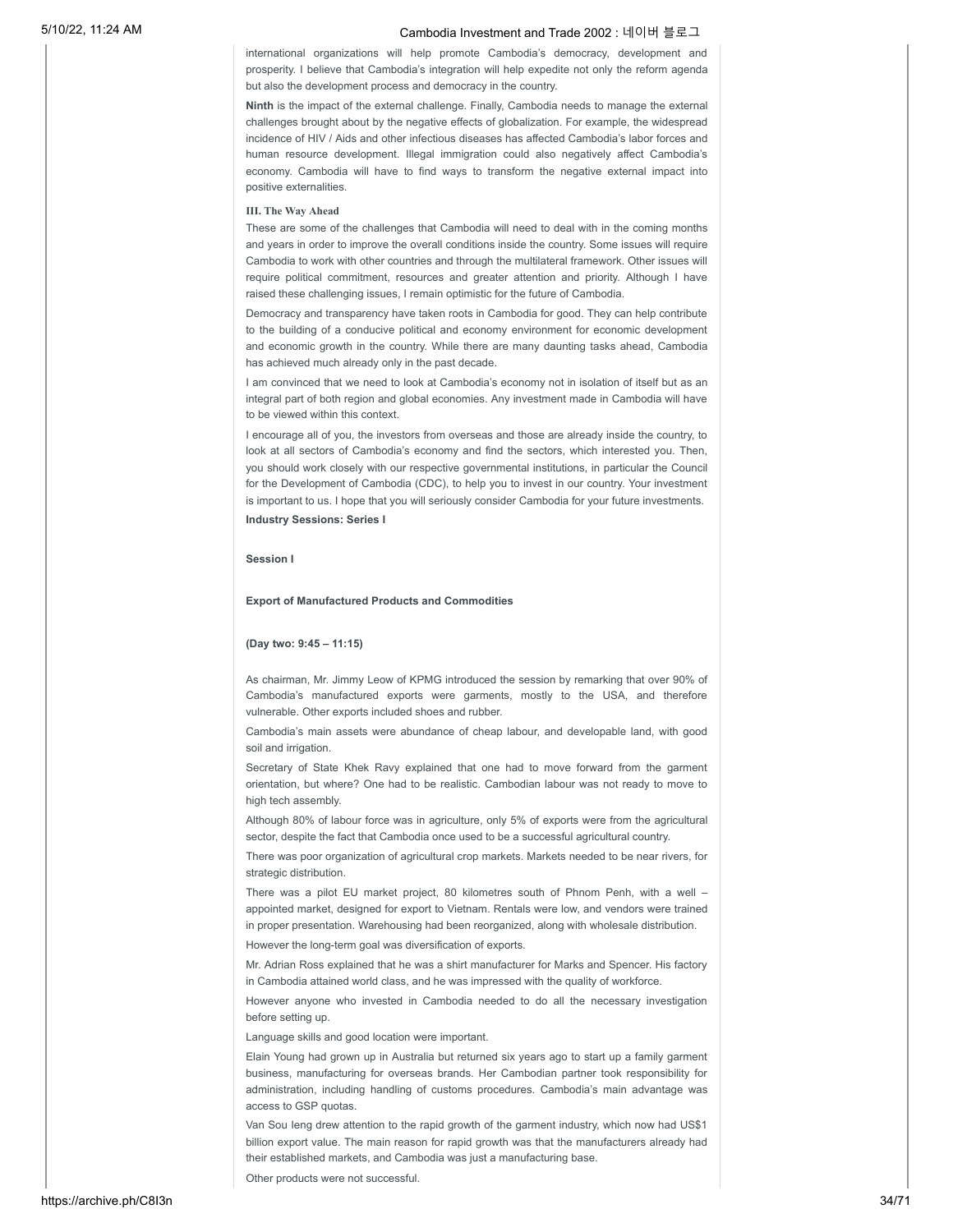The shoe industry was hampered by control of chemicals import.

For toys, the problem was that locally there were no marketing skills. One needed an assured market access before investing in Cambodia.

The main problem about the garment industry was sourcing. Supply and support industries such as weaving, knitting, buttons, thread were all needed in order to reduce manufacturing costs.

Labour regulations were also burdensome. Dealing with government was possible only on the basis of working with an industry association. If one tried to deal on an individual basis, there were demands for facilitation payments.

The mental damage from the Khmer Rouge era required another era to repair.

Cambodians were good as garment workers because they had small hands and fingers, were eager to learn, and were more diligent than, for example, African labour.

A question was asked about the potential for Cambodia to move away from basic production.

This had been done in other places. Seagate had produced in the IT industry in upcountry areas of Thailand.

The response was that garments were interesting only because of customs tariffs and quotas. The labour force had the potential to be as productive as in Thailand, but all other costs were much higher.

After 2005, half of the garment industry had the potential to move away. The remainder of the industry was in the process of maturing, and would secure a share of orders. This would be helped because transport costs were falling, and China was getting more expensive.

The idea that Cambodia could manufacture in a high technology environment was just a dream. The environment was not conducive for investors, and labour did not have sufficient basic qualifications to be able to acquire high level skills.

Agriculture had more potential than technology. It might be possible to set up joint deals with Thailand. Access to the EU was still difficult because of sanitary standards.

### **Session II: Banking, Insurance, Financial Services**

Introducing the session, panel chairman John Brinsden presented the panel as representing banking, insurance and legal advisory services, all panel members with extensive experience in Cambodia. Big changes were taking place in this sector, with new licensing procedures, better standards and new insurance laws. Previously there had been too many banks, but now numbers had been reduced and quality improved. The new banking law was being better enforced. Two of the banks that had pulled out : Standard Chartered and Credit Agricole Indosuez, had done so more on the basis of worldwide policy than specific Cambodia reasons, although the rate of return on investment was also too low to justify the cost of full branch presence.

On the whole, the Cambodia economy did offer more investment opportunities and more quality risk options, and there were better financial services than before.

Regarding the dollarisation of the economy, HE Keat Chhon, from the audience, observed that the heavy presence of US dollars in the economy had helped in 1997 to save Cambodia from the regional crisis. Cambodia used to have all sorts of currencies circulating including the Vietnamese Dong, the Russian Rouble, the Thai Baht and now also the Ren Min Bi of China. But now the US\$ and the Cambodian Riel were the most stable of all the currencies circulating.

A question was asked about the level of interest rates. Were they too high, and should they be regulated. The point was made that the cost of debt servicing by financial institutions on relatively small loans was very high. Investment capital was expensive and administrative costs were very high. For example, ACLEDA had 80,000 customers spread over 14 provinces, and visiting them resulted in very high costs.

As far as regulation of interest rates was concerned, speaking as a leading private commercial banker, Mr. Khov Boun Chhay felt that regulating interest rates was not a good policy. The market had to determine the level of rates. The main need was to set up an interbank market. The present level of 14% to 15% was rather high. Banks had to turn to the international market and if there were official intervention on local rates, it might bring lending to a halt if the result was too narrow a spread between borrowing and lending rates.

Chan Kok Choy recalled his experience in Vietnam from 1992 to 1997, when the maximum lending rates were regulated. Many banks were state-owned and profit was not the main consideration. In any case, for small borrowers, there was little choice but to take loans at high rates of interest.

Turning to the insurance market, Mr. Philippe Lenain noted that insurance had developed in a very free environment. Over the past 8 years, the market had developed with exposure to the international market. Regulations had now been created, with an Insurance Act and subdecrees, including creation of a supervisory body and classes of compulsory insurance along with defined institutions.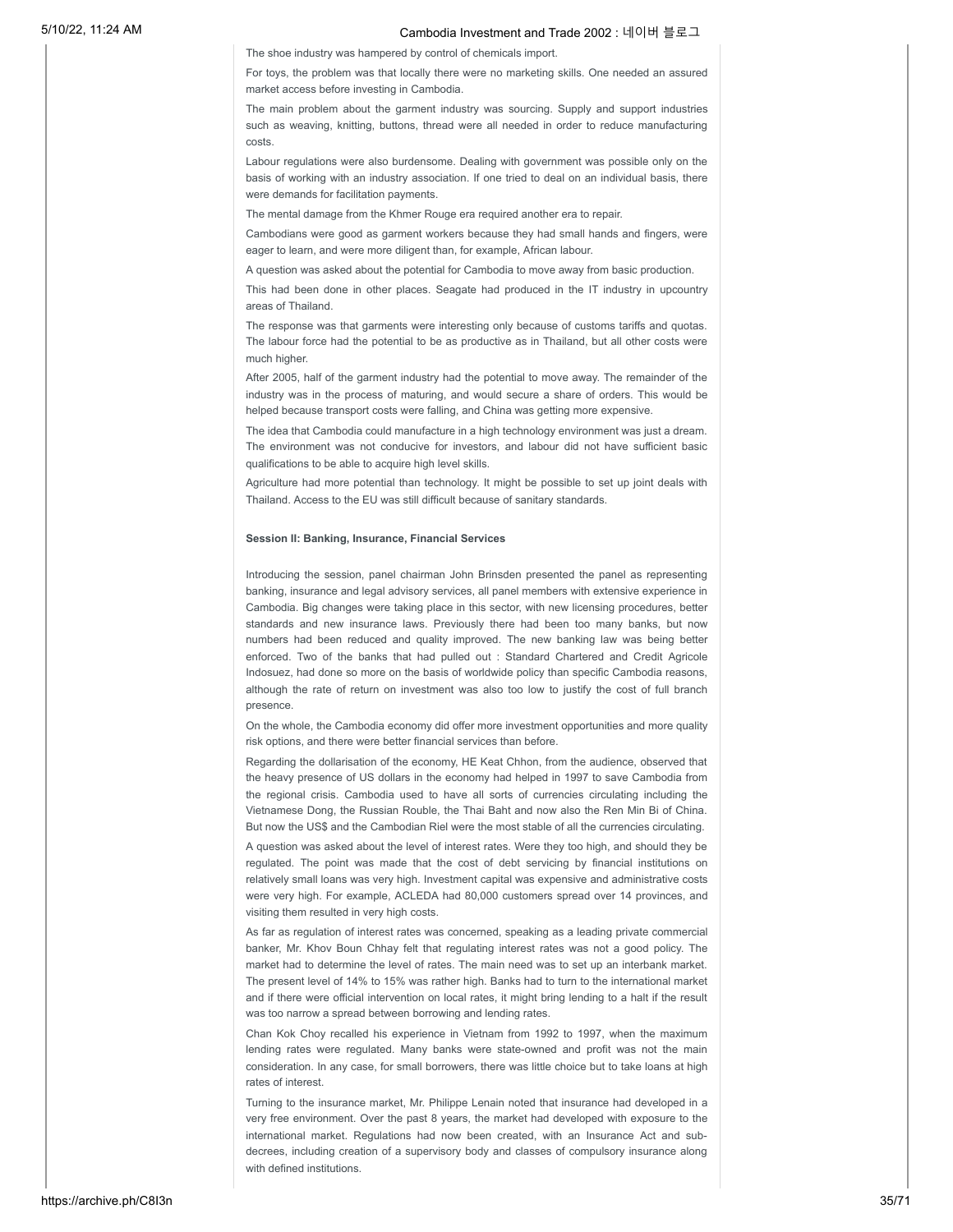An insurance market was considered to develop best in conditions of compulsory requirement for cover. Otherwise not enough people were willing to insure.

The questions at the moment were whether insurance underwriters were willing to undertake required levels of minimum capitalization. This depended on the enforcement of mandatory insurance. If there were enforcement, then the minimum capital levels were not too high.

If the environment remained unregulated, then with low insurance premium rates, activities would not be profitable.

In the case of Vietnam, regulations were issued in 1993, but no licences were given until 1999. Many companies were trying to gain entry. On the life side, Prudential had taken most of the Vietnam market.

There had been no effective action in Cambodia as yet to set up a life assurance industry. Generally, people did not have much trust in banks and, if life assurance were sold on the basis of a longterm savings scheme with an acceptable interest rate return, life assurance had the potential to become a major industry.

In addition to life assurance, SME financing was considered to have major potential. There was plans to expand such activities. The main problem was, however, funding, because it was difficult to obtain finance on reasonable terms. The Cambodian government was now seeking funds from OPEC, and the National Assembly had approved OPEC, to have equal status to IFC. Another agency with which the government was working was the Agence Francaise de Developpement, of the French government.

However, in general external finance was not cheap. People did have savings, and there was much idle capital, but did not want to take risks.

It was noted that generally investors had to introduce external funds into the country. All foreign transactions had to go through the National Bank, and transactional costs were quite excessive. However Cambodia had the advantage that there were no controls on foreign exchange.

Regarding the issue of excessive charges of the National Bank, HE Keat Chhon mentioned that there were plans to privatize the Foreign Trade Bank by the end of 2002, as part of the policy to dispose of state trading organisations. The same was to be the case with Caminco, the state insurance company.

Mr. Piseth Long of Asian Development Bank said that SME development was the main emphasis of the ADB.

But the ADB would make loans to government, which would then have to channel the loan through the Rural Development Bank. There used to be a problem that, with the onward lending from ADB to Ministry of Finance and on to Rural Development Bank, costs rose and interest rates became uncompetitive.

The issue was raised that progress in Cambodia could come about only with wealth creation, but Cambodian regulations remained protective. Greg Beirne of Tilleke & Gibbins and Associates pointed out that in the new investment law, foreigners could own buildings and mortgaging would be possible. However the court system was not well-developed enough to ensure enforcement of mortgages.

The new land law would clarify procedures. There was already a secured transaction law, but there was need for legislation relating to movable property.

### **Session III: Energy, Oil and Gas**

HE Ith Prang, Secretary of State, Ministry of Industry, Mines and Energy ("MIME"), commenced the session with a speech. HE summarized the current energy situation in Cambodia. No national electricity grid exists, and only 12% of the population have access to electricity. The total installed capacity of the country is 150 MW, of which 100 MW is attributed to Phnom Penh. The government, however, has developed a long-term Power Sector Strategy (1999-2016) to make electricity available to the nation. This Strategy includes the development of a power generation and transmission master plan to meet the estimated electric power demand in 2016 of 746 MW.

With regard to electricity generation planning, the government envisions the establishment of a gas power plant in Sihanoukville and hydropower projects located in the western portion of Cambodia. The government also plans to develop a national grid linking the larger generating units to population centers, starting initially in the southern portion of the country (Phnom Penh to the Vietnam border, Takeo, Kampot and Sihanoukville), and later expanding to the northern region, including Banteay Mean Chay, Siem Reap and Battambang. The government has also initiated a rural electrification program that includes the development of renewable energy sources.

The government has commenced power sector reforms such as privatizing its power utility, Electricite du Cambodge, and promulgating an Electricity Law in 2001 to attract private investment. Citing political stability, HE accordingly welcomed foreign investment in the power sector.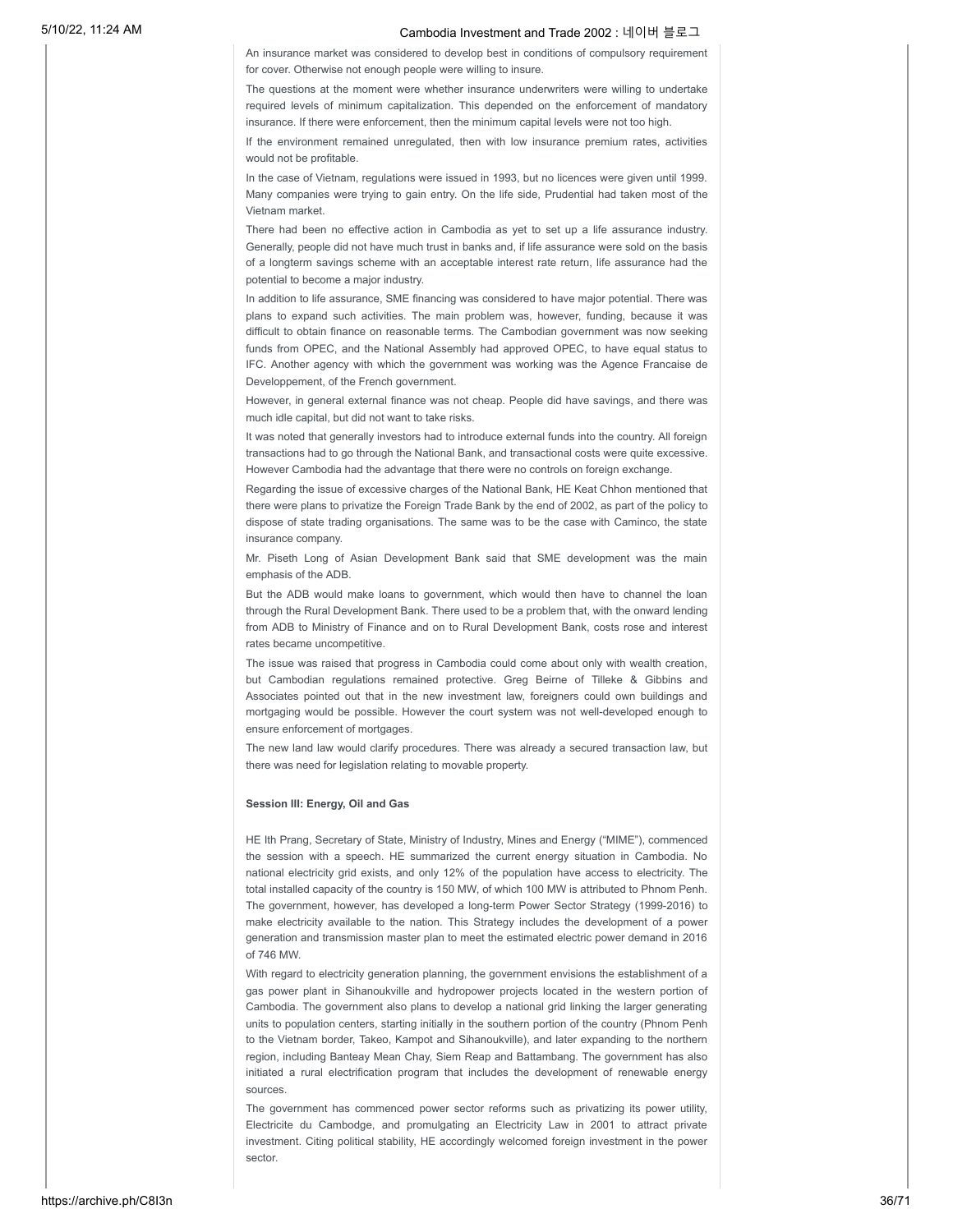The next panelist, HE Te Duong Tara, Director General of the Cambodian National Petroleum Authority ("CNPA"), discussed the development of both offshore and inland petroleum resources. The offshore areas can be divided into two groups: (1) the Overlapping Claims Area ("OCA") (a region of disputed jurisdiction between Cambodia and Thailand); and (2) 100% Cambodian jurisdiction.

Cambodia and Thailand executed an MOU in July, 2001 to resolve the dispute over the OCA. Since that time, the two countries have held numerous discussions on the matter. Cambodia, meanwhile, awarded Block 8 of its offshore area to Chevron/Texaco and its partner, Mitsui.

Most of the interest in Cambodia's inland petroleum potential has been focused on the Tonle Sap region. To date, little data exists, but recent remote sensing has provided good results. HE Te Duong Tara emphasized that the government wants to further develop the inland petroleum resources as well as awarding more offshore blocks.

Lastly, the panelists entertained a Question and Answer session. Addressing inquiries about potential future power shortages, HE Ith Prang explained that power transmission lines to Vietnam may not be completed until 2004, and that captive power outside the electricity grid accounts to 20 to 30 MW. HE also confirmed that the Kirirom hydropower projects are viable in the short-term, while the Kamchay and Battambang hydropower projects are considered midterm. All other potential hydropower projects, including the proposed Mekong River "Sambor" project, are considered long-term.

In response to a query, Chevron/Texaco explained that it and Mitsui plan to commence exploratory drilling by early 2003 and will decide on its future plans based upon the results of the drilling.

Lastly, a member of the audience asked whether the government would provide to power sector investors guarantees and the availability to transfer U.S. dollars offshore. In response, panelists stated that although guarantees would not likely be provided, investors have protection under the Investment Law and U.S. dollars can be converted from Cambodian currency at the retail level.

The power sector of Cambodia, never more than rudimentary and completely destroyed by two decades of conflicts, is making progress on the path to normality. Only 12% of households have access to electricity. There's no national grid, except a 115kV single circuit transmission line of 120km to Phnom Penh from Kirirum mini hydropower station rehabilitated under BOT system by a Chinese company CETIC to be put into operation by end of this month. Power supply is available through small isolated systems using diesel generators with medium and low voltage distribution systems, and as a result the price of power is the highest in the region. The total installed capacity of the country is about 150MW, of this 100MW are in Phnom Penh . Per capita consumption is only about 48kWh per annum. Annual growth of power demand is forecasted at 12%.

The Royal Government of Cambodia formulated policy to provide adequate energy throughout Cambodia at reasonable and affordable price and is determined to take accelerated action and initiative in making available the energy to the disadvantaged group of population. In order to achieve these objectives the Royal Government has developed a long-term (1999-2016) Power Sector Strategy. This Strategy includes the development of Power Generation and Transmission Master Plan to meet growing demand of electric power of 746MW in 2000-2016 planning horizon, the rural electrification, and the power sector reform.

The generation development planning consists of developing in stages a gas power plant in Sihanouk-Ville, and hydropower resources in the western part of the country which are listed as priority projects for private investment. (Please refer to the list of hydropower projects).

The transmission planning includes the development of a national grid linking the larger generation units to population centers in phases. The first phase consists of construction of the southern grid Phnom Penh-border of Vietnam 220kV transmission through Takeo with a branch link from Takeo to Sihanouk-Ville through Kampot, and the northern grid, a 115kV interconnection from Thailand to Banteay Mean Chey, Siem Reap and Battambang provincial towns, to benefit from regional power trade opportunities. The long-term development framework considered in the master plan allows for a better optimization of investment decisions with a view to reduce the cost of electricity to consumers.

The rural electrification program includes the development of renewable and other energy resources. Rural electrification systems involve grid extension and stand-alone systems (concluding mini grid with diesel generator, micro-hydropower plant, or solar-home-system). The Government is promoting rural electrification development with consideration of creating a Rural Electrification Fund to subsidize part of investment of private rural electricity enterprises in order to help lower the cost of electricity for rural households.

The Royal government of Cambodia has also initiated power sector reforms to attract private investment. Electricite du Cambodia (EDC) a state owned power utility has been commercialized and is now working as an autonomous legal entity since 1997. The Electricity Law of Cambodia was promulgated on February 2, 2001 and the Electricity Authority of Cambodia, an independent regulatory body, has been established. The main function of this Authority is to (i) license and regulate the electricity services and (ii) approve the electricity tariff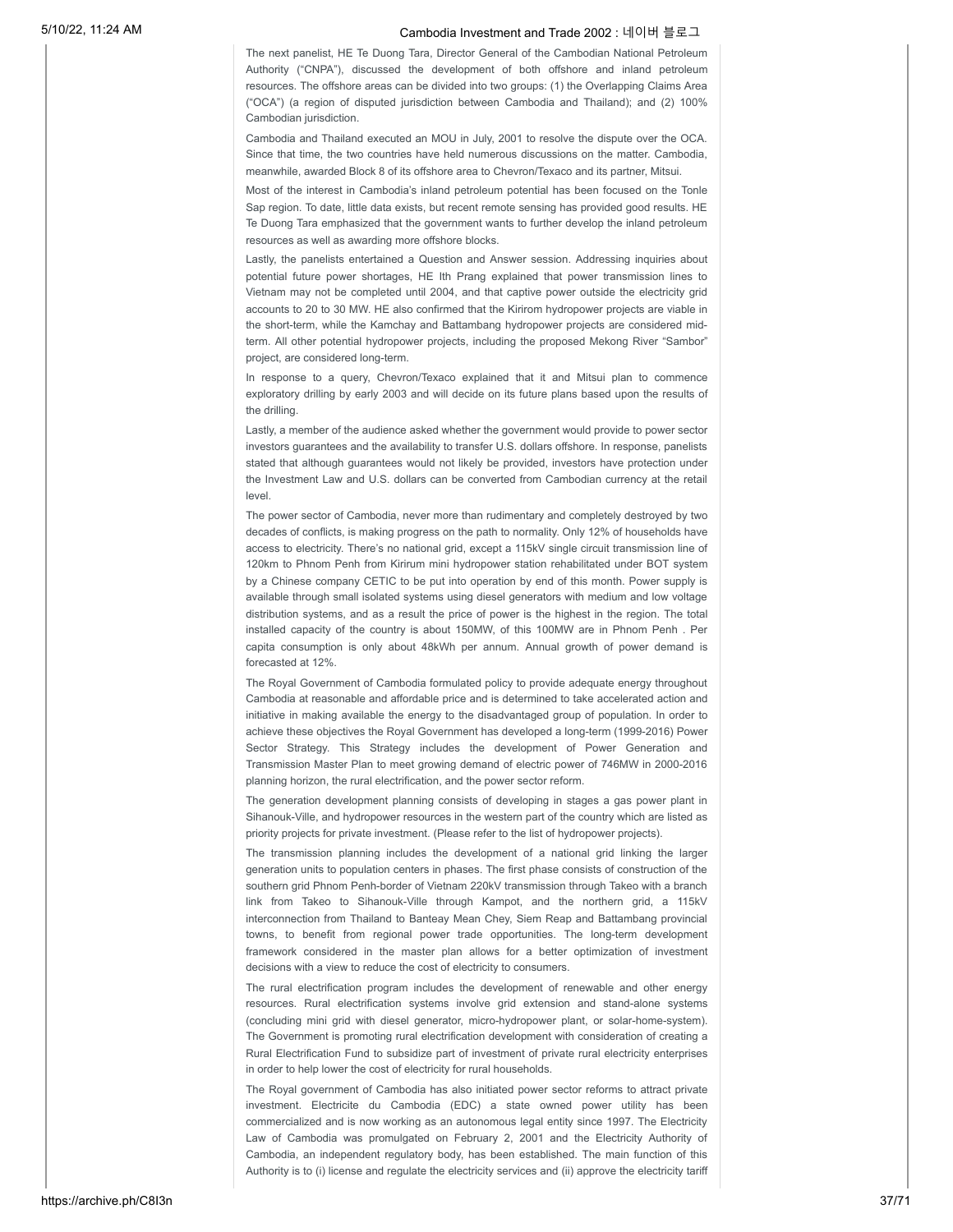on competitive approach. This will create the condition to attract private investment in Cambodia.

Cambodia is peaceful, safe and stable. Cambodia welcomes foreign investment. Peace, political stability, security and the power sector regulatory framework are creating a sound environment favorable for investment in the power sector with minimum risk.

#### **List of the Hydropower Projects for private sector's Participation**

| <b>No</b>      | Project's Name            | Inst. Capaciti | Project's Cost in | Remark          |
|----------------|---------------------------|----------------|-------------------|-----------------|
|                |                           | (MW)Annual     | Mio. US\$         |                 |
|                |                           | Energy (GWH)   |                   |                 |
| $\mathbf{1}$   | Kirirom IV                | 23/102         | 56                | D/S; P          |
| $\overline{2}$ | Kirirom III               | 13/70          | 29                | D/S; P          |
| 3              | Kamchay                   | 127/558        | 250               | D/S; P; I       |
| $\overline{4}$ | Battambang II             | 36/187         | 65                | D/S; P          |
| 5              | Battambang I              | 24/120         | 49                | D/S; P; I       |
| 6              | Stung Atay                | 110/558        | 156               | D/S; P; I       |
| $\overline{7}$ | Middle Stung Russey       | 125/668        | 275               | D/S; P          |
|                | Chrum                     |                |                   |                 |
| 8              | Lower Stung Russey        | 125/656        | 130               | D/S; P          |
|                | Chrum                     |                |                   |                 |
| 9              | <b>Upper Stung Russey</b> | 32/221         | 65                | D/S; P          |
|                | Chrum                     |                |                   |                 |
| 10             | <b>Stung Cheay Areang</b> | 260/1,350      | 502               | D/S; P          |
| 11             | <b>Stung Tatay</b>        | 80/250         | 215               | D/S; P          |
| 12             | Sambor                    | 467/2.800      | 700               | $D/S$ ; $P$ ; I |
|                |                           | 3,300/14,870   | 3,940             |                 |
| 13             | Lower Sre Pok II          | 222/1,174      | 339               | $Pr/S$ ; $P$    |
| 14             | Lower Sesan II            | 207/1,065      | 374               | Pr/S; P         |

### **HE Te Duong Tara Director General of Cambodian National Petroleum Authority (CNPA)**

Cambodia joined ASEAN in 1998 and considers it to be the key regional forum for cooperation amongst South East Asian countries. Cambodia vies its membership and participation in ASCOPE as providing it with an invaluable opportunity to share knowledge and expertise regarding all aspects of planning and developing national energy and petroleum industry policies.

- A chance to share regional experiences and to develop of all aspects of national and regional energy policy;
- An important forum in which to discuss issues of common interest with its regional neighbours.

Accordingly, the Royal Government of Cambodia and the CNPA place a high priority on participating in ASCOPE and supporting its numerous regional activities and projects. In particular, Cambodia supports and encourages ASCOPE's regional project regarding a possible trans-ASEAN pipeline network for natural gas. Cambodia views this project as of great regional importance, particularly with regard to the project's potential to:

- Provide South East Asian domestic consumers with greater access to affordable and secure supplies of energy
- · Facilitate and attract investment in South East Asian countries, by providing:

A regional market for gas, and thereby encouraging exploration, development and production activities; and

- Affordable and secure supplies of energy for commercial activities, and thereby encouraging industrial development; and
- · Encourage regional cooperation and the development of strong neighbourly relations

### **Cambodia's Policy on Energy**

### **Present Access to Energy**

An effective energy policy is considered by the Royal Government of Cambodia to be critical to Cambodia's future economic and industrial development, and to improving the standard of living of its citizens. At present, only between 5% and 10% of Cambodia's population has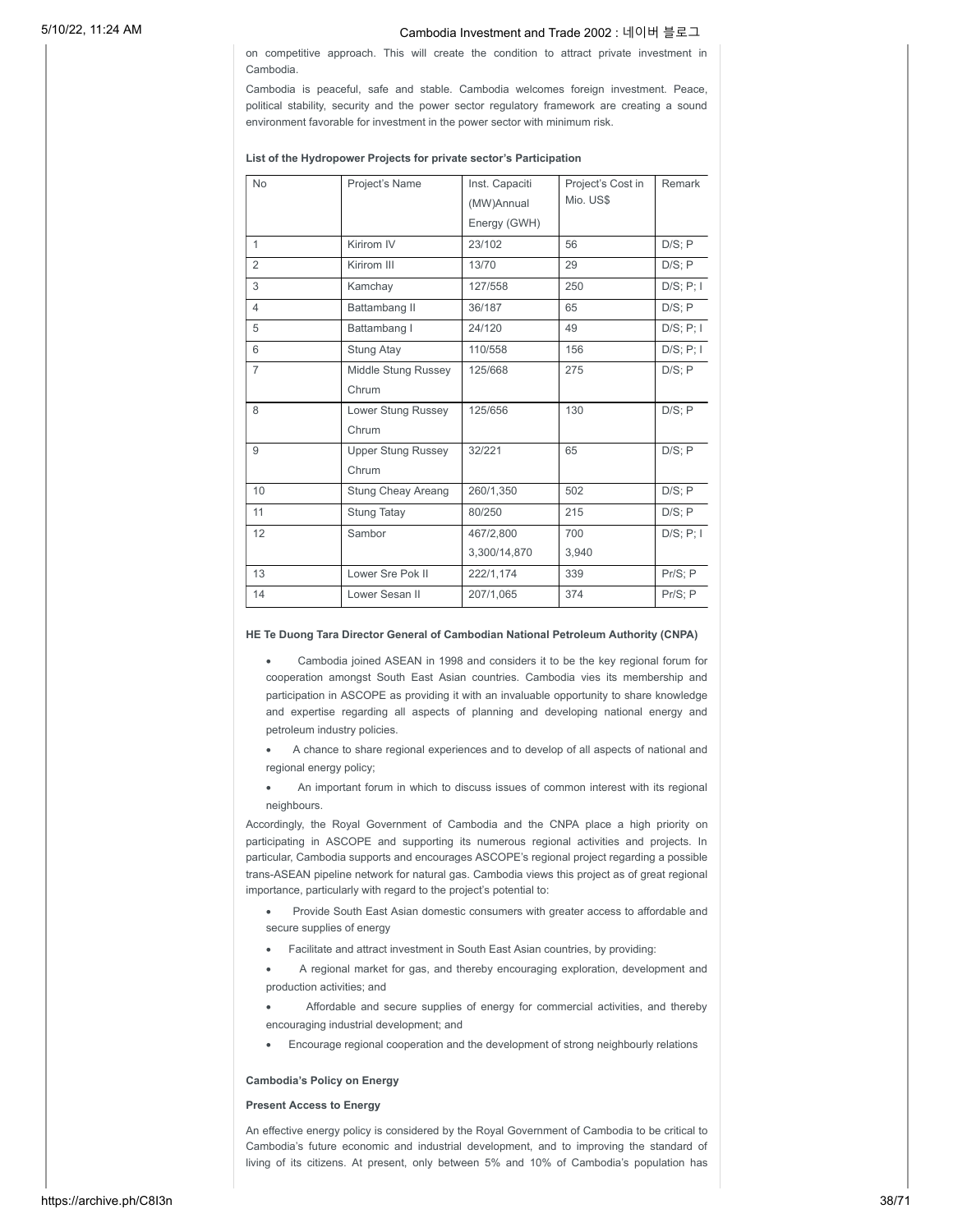access to networked power, and the Government is strongly committed to significantly increasing the percentage of its citizens having access to the electricity distribution network.

### **National Energy and Gas Development Working Group**

The Royal Government of Cambodia has a strong desire to facilitate development of its natural gas resources, and to encourage appropriate international investment in the generation of electricity in Cambodia for both export and domestic consumption. In order to achieve these aims, the Royal Government established a National Energy and Gas Development Working Group on 8 August 2001 and gave it a mandate:

Devise and document and appropriate national policy for the development and operation of Cambodia's energy sector, including electricity and gas:

Co-ordinate consultation on these matters between the Royal Government and the private sector, and facilitate partnership arrangements between the Government and private sector where appropriate;

Evaluate Cambodia's capacity to supply gas to power plant, and to generate and distribute electricity to the southern region of Cambodia by way of the network of transmission lines;

Advise the Government on the appropriate technical, financial, commercial, legal and other arrangements necessary to promote the development of Cambodia's energy sector; and

· Submit reports to the government on the results of each of the above.

The National Energy and Gas Development Working Group is chaired by the Senior Minister in charge of the Offices of Council Ministers and Chairman of the CNPA who report directly to the Prime Minister.

### **Developing National Energy Strategy and Policy for Cambodia**

Cambodia currently has a varied mix of energy sources, with a patchwork of large, medium, and small-scale producers. There is also a growing demand for different fuel because of the widespread use of hydrocarbons from transportation and household needs. In the last five years, growth in energy demand has been rapidly resulting in a mismatch between demand and supply. Therefore it is common practice that the industrial as well as individual users generate their own electricity. The World Bank for example indicated in its study conducted in 1998 that there are estimates of 25,000 small generators in Phnom Penh only with an average capacity between 350W and 6MW. This is mainly caused by a vicious circle of a high tariffs and stagnation in the development of the electricity sector as a whole. As a result of this there is a significant lack of generation capacity, which makes the system unreliable and unattractive to the user. Results from the demand forecasts made by several studies from World Bank, JICA, Siemens, HydroTasmania and other on the same issue, compiling all data from these individual studies to be noted, however that all the study results indicate the same trend.

Since the demand side of the market will be influenced by industrialization, with surely a boost as soon as there will be affordable and reliable power supply it will be correct to assume a demand in the area of 600 to 700 MW in 2010. Adding a spinning reserve of 15 to 20% to the system, crucial in order to secure the reliability of supply, brings the required generation capacity to approximately 750 to 800 MW.

In this context, Cambodia now requires a structured and well-documented energy strategy which can form the basis of a subsequent, detailed, **energy master-plan** that supports an industrialization capability. Such a strategy is essential for several reasons. In the first instance, it calibrated the current energy demand and supply and sets the base case from which to design an appropriate policy environment for the future. And at a second level, it allows competing interests to debate the current energy concerns and reach a consensus on the way forward while addressing the needs of conversation. Objectives of an energy strategy are as follows:

- Develop the base case energy demand and supply scenario
- · Defines fuel and generation mix for the medium and longer-terms
- · Develop the policy framework to support growth in the energy market

The Royal Government of Cambodia, through its National Energy and Gas Development Working Group, is presently in the process of formulating a new energy policy for Cambodia. The key objectives of the policy will be:

- To create a legal, fiscal and regulative environment which encourage and rewards international investment in Cambodia's energy sector, including necessary infrastructure;
- · To facilitate the establishment of export-oriented industries in Cambodia by procuring a reliable supply of electricity at regionally competitive prices; and
- · To increase the scope and coverage of Cambodia's energy distribution network, so that as many Cambodian citizen and businesses as possible can benefit from access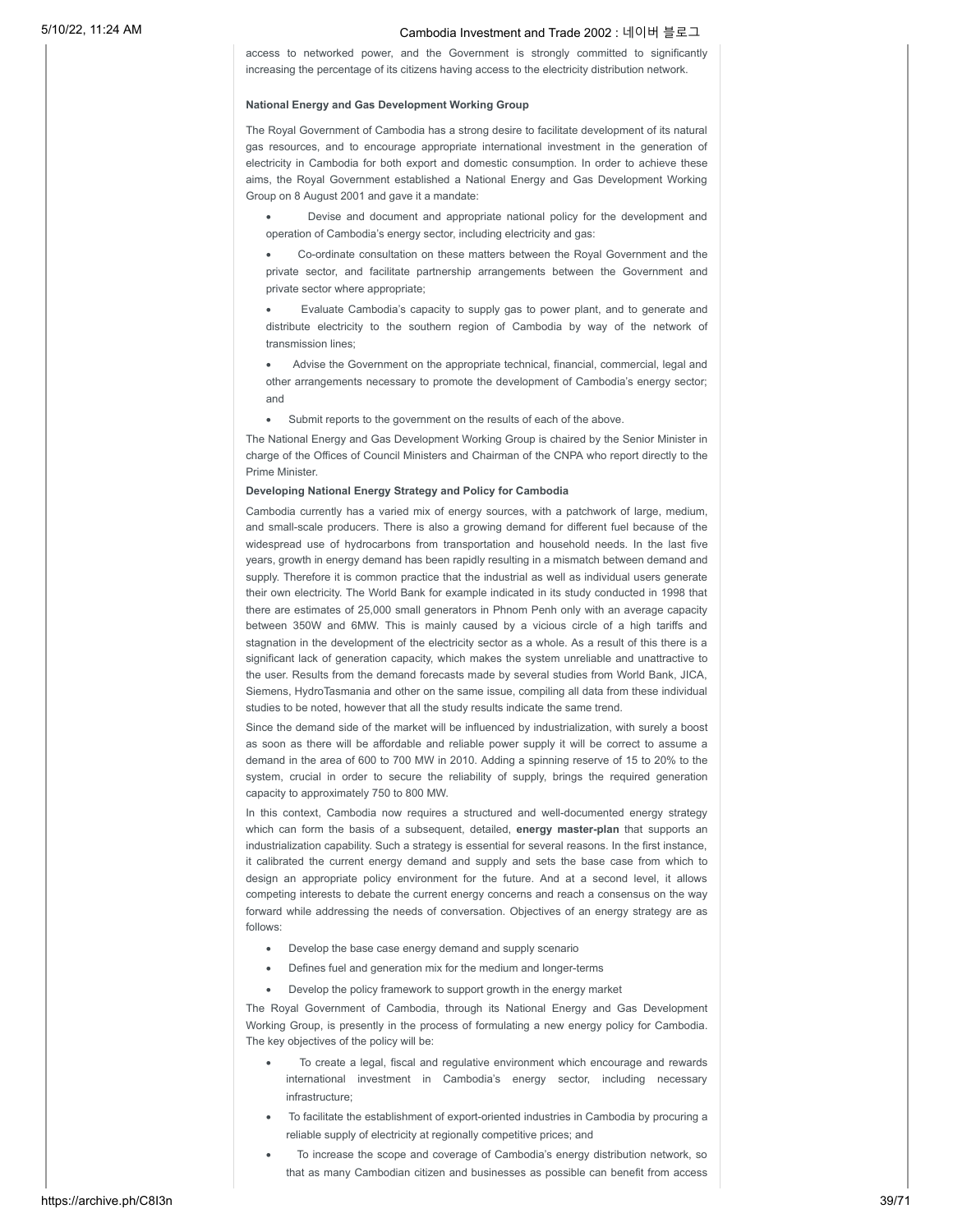to affordable and reliable electricity.

The Royal Government is also in the process of developing appropriate criteria by which it will evaluate proposals for investment in Cambodia's energy sector

### **Overview of Cambodia's Petroleum Industry**

#### **Establishment of CNPA**

In 1998, the Royal Government of Cambodia formed the Cambodian National Petroleum Authority (CNPA). The CNPA is responsible for managing the development of the petroleum industry in Cambodia.

The role, objectives, structure, and profile of the CNPA are discussed in detail below.

For Cambodia, the last few years have been a time of political stabilization, economic growth and social development. While there is still a great deal to be done, the petroleum sector is seeing the benefits of these developments. In December 1998, the Government of Cambodia formed a new governmental authority, the Cambodian National Petroleum Authority ("CNPA"), to supervise both upstream and downstream activities within the petroleum sector.

The CNPA sees the discovery and processing of oil and gas products within Cambodia as a vital step in accelerating the country's economic development. At present, petroleum products for domestic and industrial use are imported, at an ever-increasing rate and at great expense, from Singapore, Vietnam and Thailand. The development of a successful domestic oil and gas industry would benefit the country in a number of ways including;

- Providing Cambodia with a significant, and hopefully cheaper, energy source for both industrial and domestic use;
- Supplying "feed stock" to future petrochemical operations;
- Generating revenue from the export of petroleum products;
- · Generating government revenue;
- Providing the means for achieving the economic and social development objectives of the new Cambodian Government;
- Providing employment opportunities for Cambodian citizens

In order to create a climate where such gains and benefits are possible, the CNPA is committed to putting in place certain regulatory and physical infrastructure. To this end, the CNPA's current development goals and objectives include;

- Providing a comprehensive legislative framework and a fair petroleum policy for the exploration and exploitation of oil and gas, comparable with international standards;
- Putting in place the necessary incentives to promote, encourage and accelerate the exploration and exploitation of oil and gas by the private sector;
- Establishing a National Petroleum Training Center to ensure that sufficient local personnel are trained and skilled in relation to petroleum and minerals potential and production;
- Establishing a local petroleum Laboratory to provide physical and chemical data in support of the supervisory, research, exploration and evaluation activities of the CNPA; and
- Supervising and regulating activities relating to the exploration, production, refinement and sale of crude oil, natural gas and other derivative products.

### **Resource Location**

Exploration activities undertaken in Cambodia to date indicate that the geology of Cambodia is such that it is more likely to be prospective for gas resources than petroleum, although considerable petroleum reserves may exist. The following areas of Cambodia are considered to be the most prospective for hydrocarbons:

The offshore areas in the Gulf of Thailand, being an area of approximately 27,000 square

Kilometers i.e. areas I, II, III and IV (totally 9 blocks), in relation to which Cambodia and Thailand have asserted overlapping claims to sovereign rights;

- Offshore Blocks I to VII located entirely within undisputed Cambodian waters, being an area of approximately 37,000 square kilometers which covers portions of the Khmer Trough; and
- The onshore Tonle Sap basin, which extends for approximately 30,000 square kilometers in the north-west region of Cambodia

### **Overlapping Claims Area (OCA)**

Within the last year, the Royal Governments of Cambodia and Thailand have made considerable progress towards resolving their overlapping claims to sovereign rights covering the OCA. The OCA is considered to be highly prospective for hydrocarbons, with some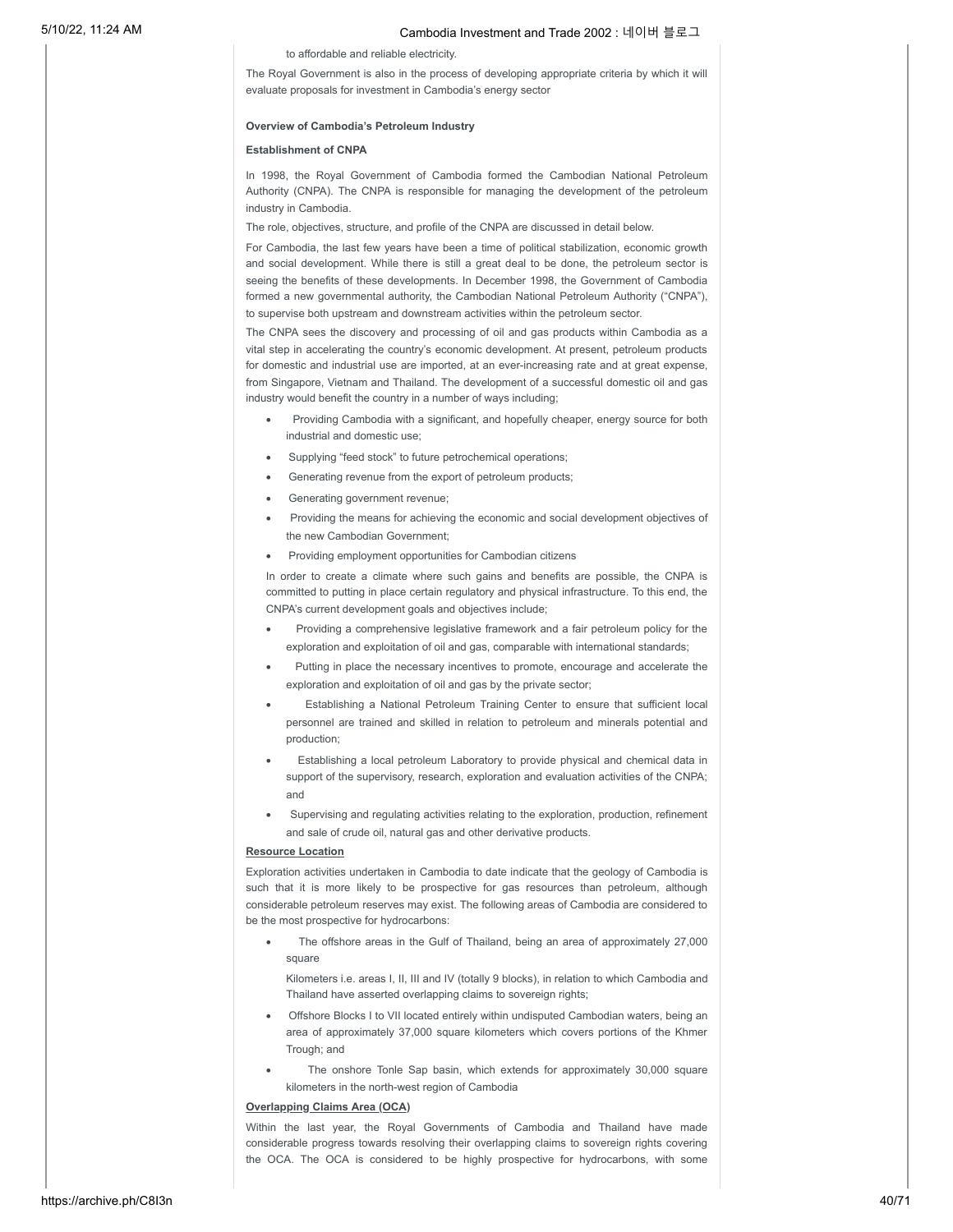estimates of up to 11 trillion cubic feet of natural gas and undetermined quantities of condensate and oil.

In June 18<sup>th</sup> last year, the Royal Governments of Cambodia and Thailand agreed and signed a Memorandum of Understanding regarding the Area of their Overlapping Maritime claims to the Continental Shelf to lay down the foundation for new era of cooperation in relation to the Joint Development of Petroleum Resources which recorded their intention to divide the OCA in to two zones and to attempt, through accelerated negotiation, to agree upon:

- A treaty for the joint development of the hydrocarbon resources located within the Areas II, III and IV of the OCA which have been designated "the Joint Development Area (JDA)"; and
- A defined maritime border for the northern Area I of the OCA, which area has been designated "the Area to be Delimited"

Cambodia has previously proposed to Thailand that the costs and benefits of exploiting the hydrocarbon resources in the Joint Development Area should be shared on a 50:50 basis, and remains convinced that such an outcome would be fair, just and properly reflected the legitimacy of each country's maritime claim.

In 1971. Thailand awarded acreage in the disputed area to a number of foreign oil companies. including Idemitsu, Amoco, British Gas, Chevron, Unocal… etc., Cambodia followed suit in late 1997, awarding four Conditional Petroleum Agreements (CPAs) covering the Joint Development Area to various consortia that included Bhpbilliton, Conoco, Enterprise, Idemitsu, Inpex and Marubeni. However, commencement of exploration is dependent upon satisfactory resolution by Cambodia and Thailand of their overlapping claims to the area.

In accordance with the recent and historical agreement reached under the Memorandum of Understanding, resolution of these claims is likely to be by way of a joint development treaty between the two countries. Cambodia is hopeful that significant progress will be made on these matters within the next 12 months. Following the signing of the MOU, the Joint Technical Committee (JTC) comprising senior officials of Cambodia and Thailand has been promptly and separately set up. The First JTC Meeting was conducted positively on 6-7 December 2001 in Bangkok, Thailand. At the press briefing following the meeting both sides expressed their view that the remaining outstanding issues would be resolved next year. Both sides also agreed and set up a Sub-Committee of JTC, comprising of 12 members from each side which is responsible for working through the detail of the Joint Development Model to be adopted and analysing possible lines of delimitation for northern area. The First Meeting of the Sub-Committee of Cambodian- Thai JTC was then held in Phnom Penh on 18-19 February 2002.

The OCA includes part of the extended Pattani basin, the western side of which has previously yielded impressive results for Thailand. The CNPA is confident that an agreement between Cambodia and Thailand on the appropriate terms for jointly developing the Joint Development Area may have significant economic potential.

### **Offshore Blocks**

In 1987, Soviet and Cambodian geologists performed a geological and geophysical study of areas offshore from the Cambodian coastline. That study identified sedimentary basins containing potential oil and gas reserves lying within undisputed Cambodian territory. During the 1990s, Cambodia licensed a variety of offshore blocks and awarded Production Sharing Contracts to international petroleum companies for offshore Blocks I to IV. Nine wells were drilled between 1991 and 1998 and three discoveries were made with these finds containing varying amounts of gas, condensates and light, waxy crude with low sulphur contents. Test flow rates were less than 5m cubic feet a day (cf/d) and 225 barrels a day (b/d) of oil and condensate. However, by the end of 1997, each of the original holders of the Production Sharing Contracts had relinquished their blocks, at least in part due to collapsing world oil prices.

ChevronTexaco and Mitsuit Oil Exploration have been awarded Block A, Offshore Cambodia for the exploration and production of oil and gas on March 18 $^{\text{th}}$ , 2002. Chevron Overseas Petroleum (Cambodia) Limited which is the Operator, received a 70 percent interest in Block A, which covered 6,278 square kilometers. The remaining 30 percent interest was awarded to Moeco Cambodia Co., Ltd.., as a 100% subsidiary of Mitsui Oil Exploration CO., LTD. (MOECO)

The offshore area includes the Khmer Trough, part of which is located in the OCA. This trough contains all of the offshore wells which have been drilled to date and is considered to shared a geology similar to the highly-productive Pattani Basin in the Gulf of Thailand. However, while it has the potential for further discoveries, exploration will be challenging.

### **The Tonle Sap Basin**

Onshore Cambodian basins are mostly covered by Quaternary, and little is known about the depth to the basement and possible location of older basin beneath it. The Tonle Sap Basin is the largest Quaternary basin and at the center of the basin locates a large Tonle Sap Lake. In the late 1990s, the Japan National Oil Corporation (JNOC) Conducted airborne gravity and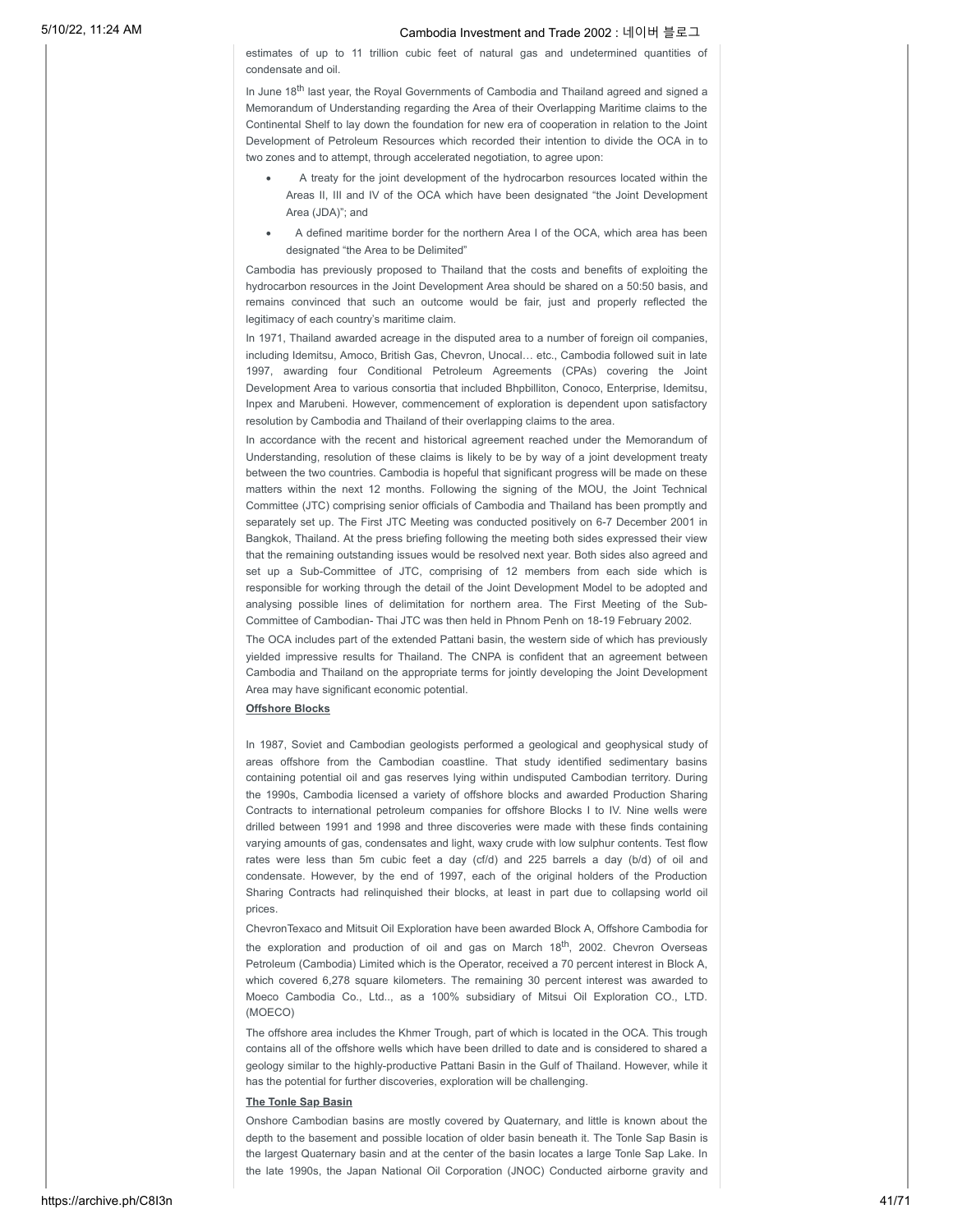magnetic surveys over the onshore Tonle Sap and Mekong Basins in the Kingdom of Cambodia. The survey area covers about 54,000 sq.km, in total, 48,000 sq.km for the Tonle Sap and 6,000 sq.km. for the Mekong Area.

Under such conditions, JNOC has acquired 21,675 line km of airborne gravity and magnetic data with a 3 x 10 km of line grids and a flight altitude of 1,600m above the mean sea level.

Only two deep sedimentary features have been identified. These lie to the north and west of the lake and appear to be related to Tertiary age grabens. Geologically, it is very interesting that the current lake is not centered over the deepest grabens seen on the gravity data.

The CNPA is looking at marketing the data produced by the JNOC studies in order to attract international companies to further explore the area, with a view to eventually awarding licences to explore and develop the potential hydrocarbon resources of the area. The CNPA is particularly interested in facilitating a seismic programme so that it, and companies interested in investing in Cambodia, may further understand and evaluate the geology and potential hydrocarbon resources of the area. It is also considering its options with regard to authorising exploration in the area.

### **Joint Study for Applied Remote sensing Techniques for Geological Evaluation of the Tonle Sap Basins**

According to some geological study reports, it is considered that Tonle Sap Sasin was formed by strike-sip movements associated with the Indian Plate colliding into the Asian continent during the Tertiary age in this study area. Satellite images are one of the appropriate tools to study the Tonle Sap Basin and are expected to detect the strike slip faults around the Tonle Sap Lake.

Petroleum potential assessment work of the sedimentary basin based on images was undertaken in 2000 and 2001 and the work produced the following results:

(1) Two types of sedimentary basins exists in the periphery of Tonle Sap Lake. These sedimentary basins are grouped into Tertiary sedimentary basins with a major axis stretching in a northwest-southeast direction and a Paleozoic basin that lies almost east to west. The basement depth of these basins are between 3,000m to 4,000m. In the case of the case of the former, the depth is barely enough for generation of hydrocarbon from the source rock and it is possible that sufficient hydrocarbon has already been formed therein. Nevertheless, as in the Supanburi Oil Field of Thailand, it is also possible to reasonably assume that intrusive rock has accelerated maturation of the source rock. On the other hand, the same play as that found in the Nam Phong Gas Field in the northeast of Thailand can be expected in this basin.

Promising areas in the periphery of Tonle Sap Lake are listed below:

- Tertiary basin: The entire sedimentary basin are west of Tonle Sap Lake and northern rim of the sedimentary basin along the southern shore of Tonle Sap Lake.
- · Paleozoic basin: The southern and western rims of the basin

It was proved that a possible Paleozoic basin is also located in the study area other than the Tertiary / Mesozoic basin. This suggests that Tonle Sap has much more hydrocarbon potential than ever expected.

### **Infrastructure**

The Government of Cambodia has stated its firm intention to facilitation investment in the onshore infrastructure that is necessary to support the development of its energy and resources sectors. In particular, the Government has stated its commitment to facilitating the establishment of at least one refinery. Cambodia has not had an operational oil or gas refinery since its previous petroleum refinery was destroyed. That refinery, which was commissioned in 1969 and operated in the seaport city of Sihanouk Ville, was the first to operate in the South East Asian region and processed 500,000 tons of crude oil per year. With the recent progress towards unlocking the hydrocarbon resources of the OCA, the CNPA is hopeful that it can offer a sufficiently attractive investment regime to encourage foreign investment in the infrastructure necessary to support Cambodia's petroleum industry.

### **Opportunities for Investment**

There are presently numerous opportunities for investment in Cambodia's petroleum industry. In particular, the CNPA is seeking foreign investment in:

- Renewing offshore hydrocarbon exploration;
- · Further examining the potential of its onshore acreage; and
- Developing the necessary infrastructure to support petroleum operations

Cambodia presently offers an attractive environment for investment in its petroleum industry, assisted by the following factors.

- The political environment in Cambodia has been stable in recent years and is likely to remain so going forward. Cambodia has rejoined the United Nations and has become a member of the Association of South East Asian Nations (ASEAN).
- · Cambodia has been experiencing consistent economic growth of between 4 and 6% per annum, and is the beneficiary of a variety of multilateral assistance programs,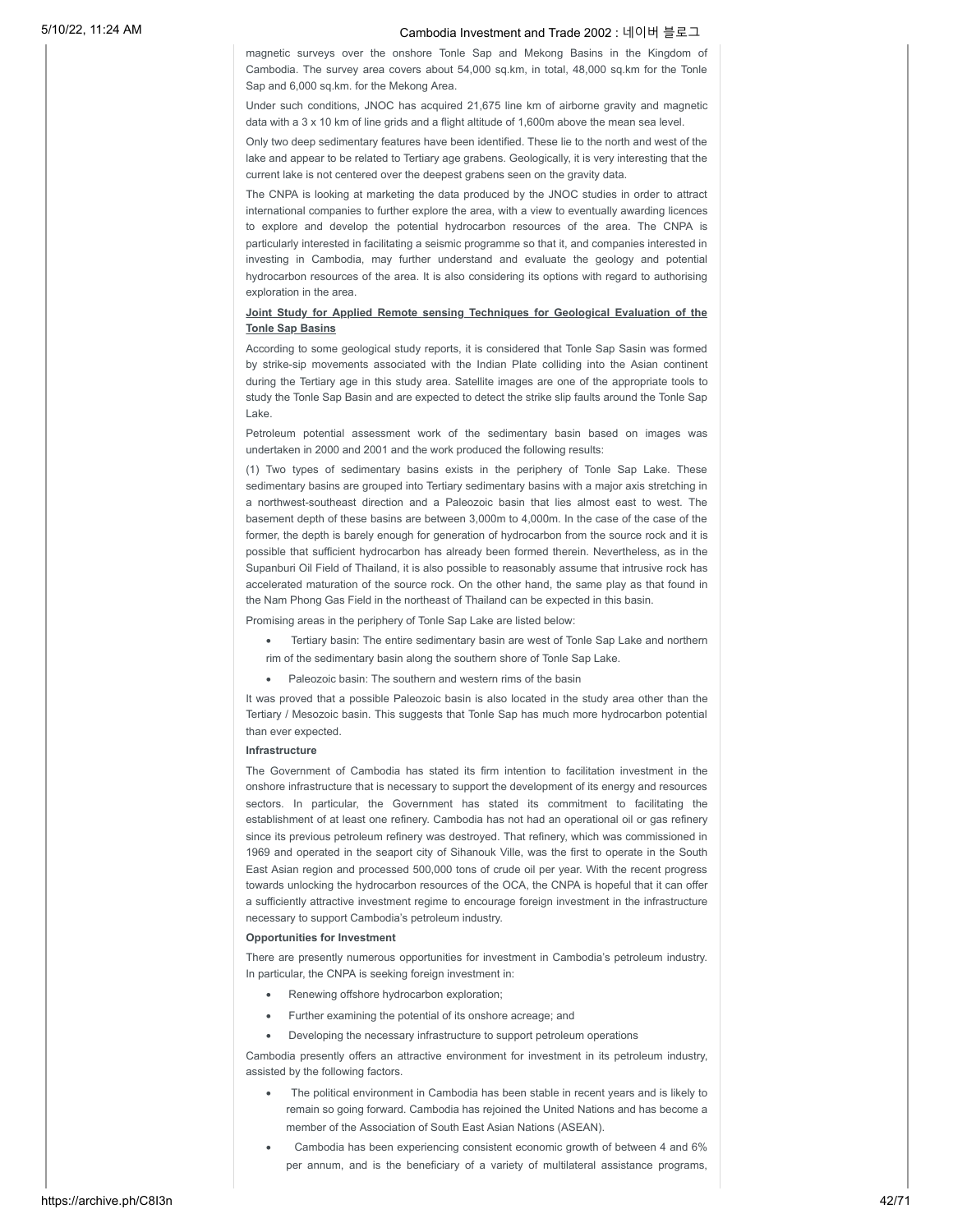including soft loans through international agencies

### The security situation in Cambodia has dramatically improved in recent years

The Government has made it clear that one of its highest priorities is to encourage and facilitate the development of Cambodia's petroleum industry, recognizing that development of this industry may be critical to Cambodia's future prosperity and economic development. The CNPA has indicated its willingness to be flexible and proactive when considering any proposals for investment in the petroleum sector.

The present investment regime for proposed exploration and infrastructure projects in Cambodia is based on regulations and Production Sharing Contracts. Each project is considered by the CMPA on a case-by-case basis, and the terms on which investment proceeds are flexible and may be negotiated with the CNPA. To date, all exploration arrangement have proposed production share terms between investors and the Government.

The CNPA has data covering most of its available acreage and is willing to share this information with companies that are interested in conducting further exploration.

### **Cambodia National Petroleum Authority**

### **Establishment and Objectives**

The CNPA was formed by the Government of Cambodia in 1998. It is responsible for managing the development of Cambodia's petroleum industry.

The Government views investment in Cambodia's emerging petroleum industry as vital to Cambodia's future development and prosperity. The CNPA recognizes the strategic importance of the petroleum industry to Cambodia and is accordingly fully committed to attracting international investment that supports the early development of Cambodia's petroleum resources. The CNPA is seeking to put in place a regulatory and investment regime which:

- Is sufficiently flexible and attractive to reward investment in all aspects of petroleum exploration, production, processing and distribution; and
- Encourages investment in the infrastructure that is necessary to support the petroleum industry within Cambodia.

The CNPA is committed to ensuring that a simplified process exists by which interested companies may be authorized to participate in any aspect of the petroleum industry .

The CNPA is also authorized to conduct petroleum operations as Cambodia's national petroleum company, although it has not yet adopted this role.

### **Structure of CNPA**

The CNPA is well-placed to consider and approve investment proposals. The Chairman of the CNPA reports directly to the Prime Minister, while the Director-General of the CNPA, who is ultimately responsible for the day-to-day administration of the CNPA, reports to the Chairman. This structure enables any investment proposal to be considered and responded to in a timely manner and at the highest levels of government. It also ensures that unnecessary bureaucratic delays can be avoided.

**The departmental structure of the CNPA is set out below:**

|                        |                          | Senior Manage<br>ment                   |                              |
|------------------------|--------------------------|-----------------------------------------|------------------------------|
| Upstream<br>Management | Downstream<br>Management | Legal and<br>Negotiations<br>Department | Adm. & Inform.<br>Department |

#### **Challenges Facing Cambodia**

### The Key Challenges

The government of Cambodia and CNPA see the following key challenges facing Cambodia's petroleum, gas and power sectors in the coming years.

Further refining Cambodia's legal, regulatory and fiscal regime for petroleum investment, so that it:

- Remain attractive for foreign investment in Cambodia's energy and resources sectors;
- Provides a framework for managing the development of Cambodia's resources sectors in a rational, coherent and efficient manner; and
- Provides a fiscally responsible basis for the ongoing economic development of Cambodia.
- Bringing forward the exploration and development of Cambodia's petroleum, gas and other resources.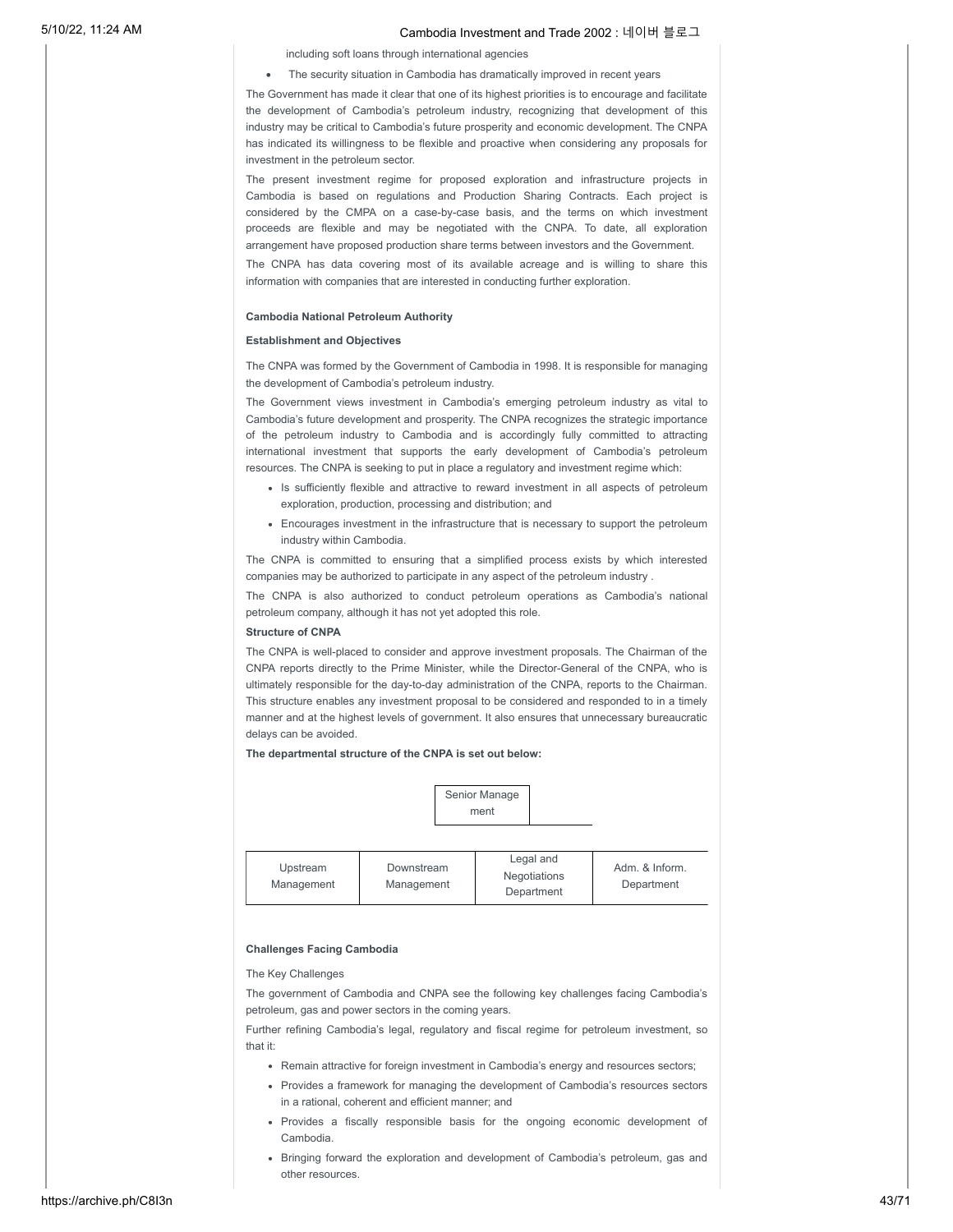Maximising the social and economic well being of Cambodia's citizens, by providing as many citizens as possible with access to affordable and reliable networked power.

The key challenge facing Cambodia is therefore to attract the investment necessary to develop the energy, gas development and resources sectors of its economy in a timely and efficient manner. The Government of Cambodia and CNPA hope that this Conference will provide further opportunities of prospective investments within which Cambodia can learn and benefit from the experiences of its neighbours in the region with respect to these matters.

Achieving Objectives

The Government of Cambodia and CNPA hope to achieve the following key objectives regarding Cambodia's petroleum, gas and power sectors within the next 5 years.

- Sign up PSCs as soon as possible with international companies to explore Cambodia's available acreage.
- Prove up petroleum and gas reserves.
- Commence development of petroleum and gas reserves.

Cambodia's oil and gas industrial development strategy will address various elements both upstream and downstream activities: exploration, development and production as well as distribution, refinery, business and trade, in the longer-term. The complimentary combination of sound policy climate and market-friendly strategy is the most encouraging lesson for public and private partnership (PPP) in the oil and gas industry.

As a conclusion, I would like to take this occasion to emphasize that the development of oil and gas industry in Cambodia has enormous potential for far-sighted and long-term investors. The promulgation of our flexible regime for oil and gas development means Cambodia now offers the best business inventive package of oil and gas industry in the Asian region. Making the Kingdom's outward-oriented economy, a very attractive place to invest.

Once again, I would like to express my congratulation and sincere admiration to the Conference Organizers and their staff whose great efforts have made this Conference possible.

Finally, on behalf of the Royal Government of Cambodia and the Cambodian National Petroleum Authority and my own behalf, I would like to convey warm regards and best wishes for Guests of honor. Excellencies, Ladies and Gentlemen to have good health, great success in particular for this Conference as well as in our further cooperation and businesses.

### **Session IV: ASEAN, AFTA, WTO, GMS and Cambodia's Competitive Advantage**

Session Chairman David Doran of DFDL opened the session. Secretary of State of Commerce, HE Sok Siphana dominated it, focusing almost exclusively on Cambodia's accession to WTO. According to him, WTO accession is a political imperative on PM Hun Sen's agenda. It is also an overarching economic imperative for Cambodia. Why? It is crucial for Cambodia to secure, protect, and maintain its only performing industry sector, the garment industry, which currently employs 200,000 people. The MFA will expire in January 2005, and China will have no quota restrictions by 2008. Without WTO membership, Cambodia will not be competitive in a quotafree world. The horizon is not clear for the garment industry, and time is short. Cambodia must be seen as a country playing by the global rule. It must undertake a series of serious legislative agenda; to make new laws. It must have deadlines to accomplish these tasks. If Cambodia does not accede by next year, it will lose a year to the political process of general elections. Cambodia has a special task force with direct horizontal access to over 100 officials in different Ministries to work on WTO accession. The task force has carte blanche to make it happen. The Donors' Conference (next month) would like to see progress on the legal reform agenda. WTO accession process is focusing on 3 areas: tariff binding, market access, and predictability and transparency. According to Sok Siphana, Cambodian accession is now one of the three most active cases at the WTO. The RGC is pushing for the next working party in July. Cambodia's submitted Memorandum of Foreign Trade Regime faced relatively few questions (in the low hundreds) as compared to more than 4000 for Vietnam. China took 15 years to join, but Cambodia hopes to be the first LDC to accede. Cambodia's WTO integration policy recommendation is outlined on www.mov.gov.kh.

Dr. Chap Sotharith of the Cambodian Institute for Cooperation and Peace discussed regional and sub-regional integration strategies. He listed the Greater Mekong Sub-region (GMS), the concept of the Growth Triangle, and bilateral arrangements with Thailand (Cham Prasidh's growth crescent) and Laos. Cambodia, benefiting the least from GSM currently, will host GMS Summit in November. He listed, as rationale for Cambodian regional integration, political security (to avoid embargoes), poverty reduction, changing negative image, and multilateral diplomacy. Cambodia has to catch up with ASEAN and compete with neighbors such as Vietnam and China. Regional integration will allow Cambodia to share in the benefits of future ASEAN-China FTA or Japan-Singapore FTA. Cambodia must be engaged to influence the process and gain benefits such as GSP from China, ASEAN+Australia summit, ASEAN+US summit. Cambodia must be part of the bigger picture in order not to be left behind. It must be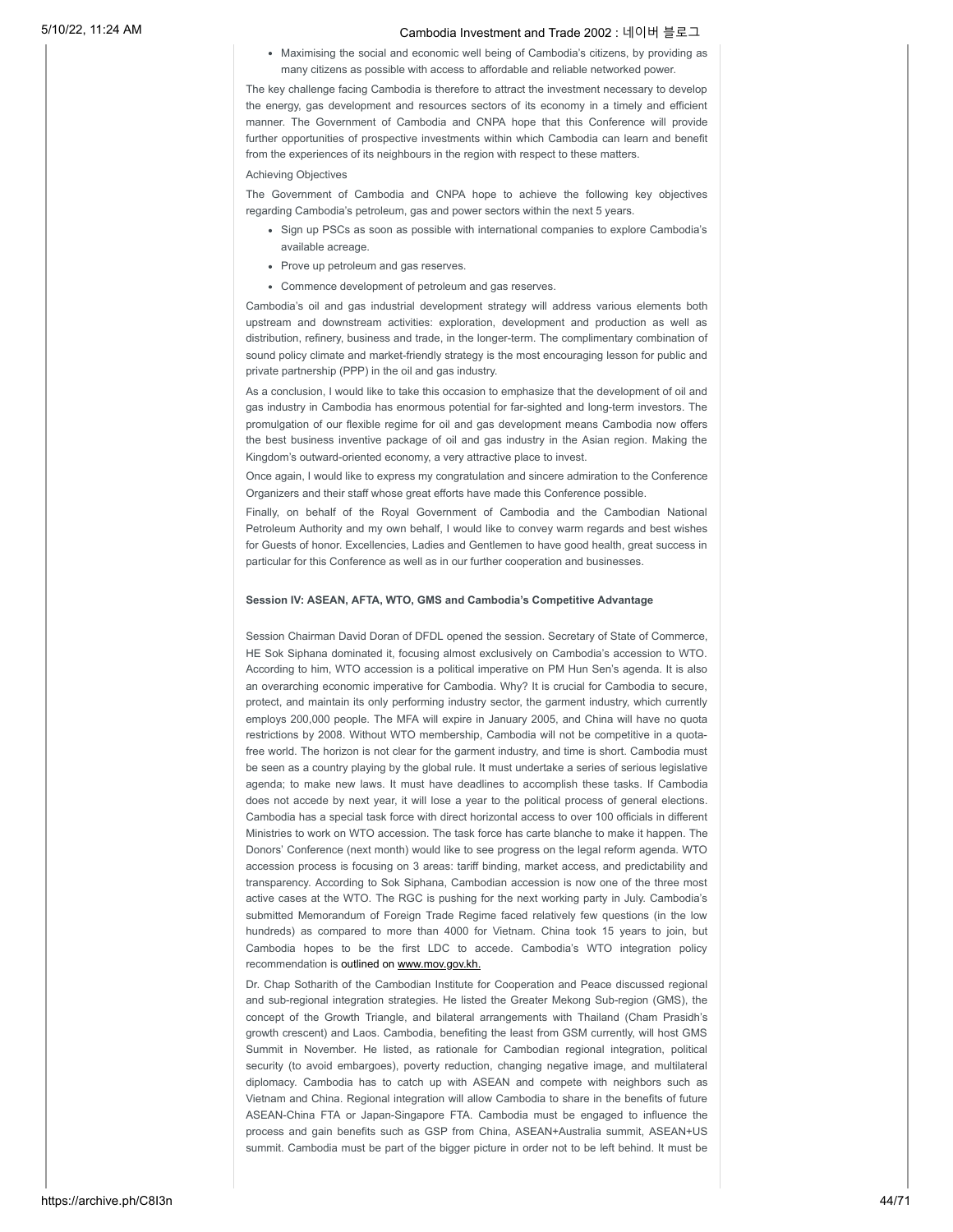good at (WTO) negotiations, must do homework, must diversify exports beyond textiles, must develop it human resources and find its competitive stance in the region.

Adam Sack of the Mekong Project Development Facility (MPDF) called Cambodia the most open economy in the region and discussed MPDF mission to promote small and domestic enterprises. He discussed the distinction between globalization and liberalization. Globalization promotes exports and is good for all domestic sectors. Liberalization opens up the domestic market and will have mixed results. Across the board removal of tariff protection will hurt small and rural communities. Certain sectors like rice and fish processing are doing well and has competitive advantages but need to be protected against huge Multinational Corporations (MNCs). MPDF has list of best sectors it can share. MPDF supports local subcontracts to foreign direct investment projects and can subsidize capacity development of local suppliers. MPDF would like to avoid the "race to the bottom" where projects have no linkages to the local economy, as seen in some EPZs. It promotes not low-cost producers, but low cost per unit producers, or high productivity.

Sok Siphana stated that Cambodia cannot avoid globalization but cannot afford full liberalization. It has a "pro-poor" trade sector strategy it wants to implement. He further mentioned that Cambodia was one of three countries selected as pilot participants in the Integrated Framework Scheme. The role of the State will become minimal/facilitation only. Ultimately business is the role of the private sector.

Asked what the RGC can do to facilitate Multinational Corporations' entry in to Cambodia, bringing with them new technologies, Sok Siphana stated the RGC helps by setting the right policies on tariff and non-tariff barriers, and industrial standards. He mentioned that both Australia and the EU provided technical assistance for setting up industrial standards.

A participant commented that the textiles industry in Cambodia is there because of favorable market access to the U.S. and the EU. Lack of financing infrastructure in country does not facilitate investment. The participant asked how aid money can be channeled more effectively to facilitate private sector development.

Adam Sack of MPDF responded that it is difficult to get money into the private sector, but that local banks are trying to find ways to get funding to the private sector.

Stuart Cioccarelli of KPMG mentioned that there are opportunities for companies looking to invest in the region to supply the region.

Sok Siphana then made a pitch for more foreign direct investment in Cambodia. Cambodia should be able to liberalize more because it doesn't have much to protect. His Ministry of Commerce already lifted restrictions on foreign ownership and foreign distribution. If there is no tariff differential, there would be little incentive for smuggling, and the problem can be fought. Cambodia cannot rely on the sympathy of neighbors to help resolve smuggling problems.

Dr. Chap Sotharith of the Cambodian Institute for Cooperation and Peace offered his view that existing anti smuggling laws must be enforced more strictly, giving the example of petrol and tobacco smuggling, implying that it is done with RGC consent. The government must give serious consideration to the private sector. Technical assistance must be allocated to benefit the private sector.

Responding to the question regarding what are Cambodia's real competitiveness in the region, given its small size, Sok Siphana stated that Cambodia must seek to benefit from GSP schemes, particularly the U.S. GSP program. He repeated Minister Cham Prasidh's development crescent concept where in Cambodia would seek Thailand's investment and cooperation in relocating manufacturing facilities across the Thai Cambodian border and use Cambodia labor in order to maintain GSP for their products.

Responding to another question regarding the status of dispute resolution legislation; how can an arbitration judgement against Cambodia be enforced, Sok Siphana mentioned that his Ministry is trying to push through a Commercial Arbitration Act. This will provide the mechanism to enforce the New York Convention. He calls this issue a core issue for Cambodia's WTO accession. He recognized that the weakness of the court system will undermine all efforts, and expressed his hope that major foreign partners will apply enough pressure for Cambodia to make necessary judicial reforms. He mentioned, in closing, that he hopes the Civil Code should/will be moved up in the National Legislative Action Plan.

**Industry Sessions, Series II: (Day two: 11:15 – 12:15)**

#### **Session V: Construction, Infrastructure and Telecommunications**

This session began with a presentation by the National Officer of the Asian Development Bank, Mr. Nida Ouk and his colleague Anthony Jude, Deputy Head of Mission on the various current and pipeline ADB-supported infrastructure projects in Cambodia.. Siemens AG Managing Director Wolfgang Kitz told the group that there are approximately, to his knowledge, 20 foreign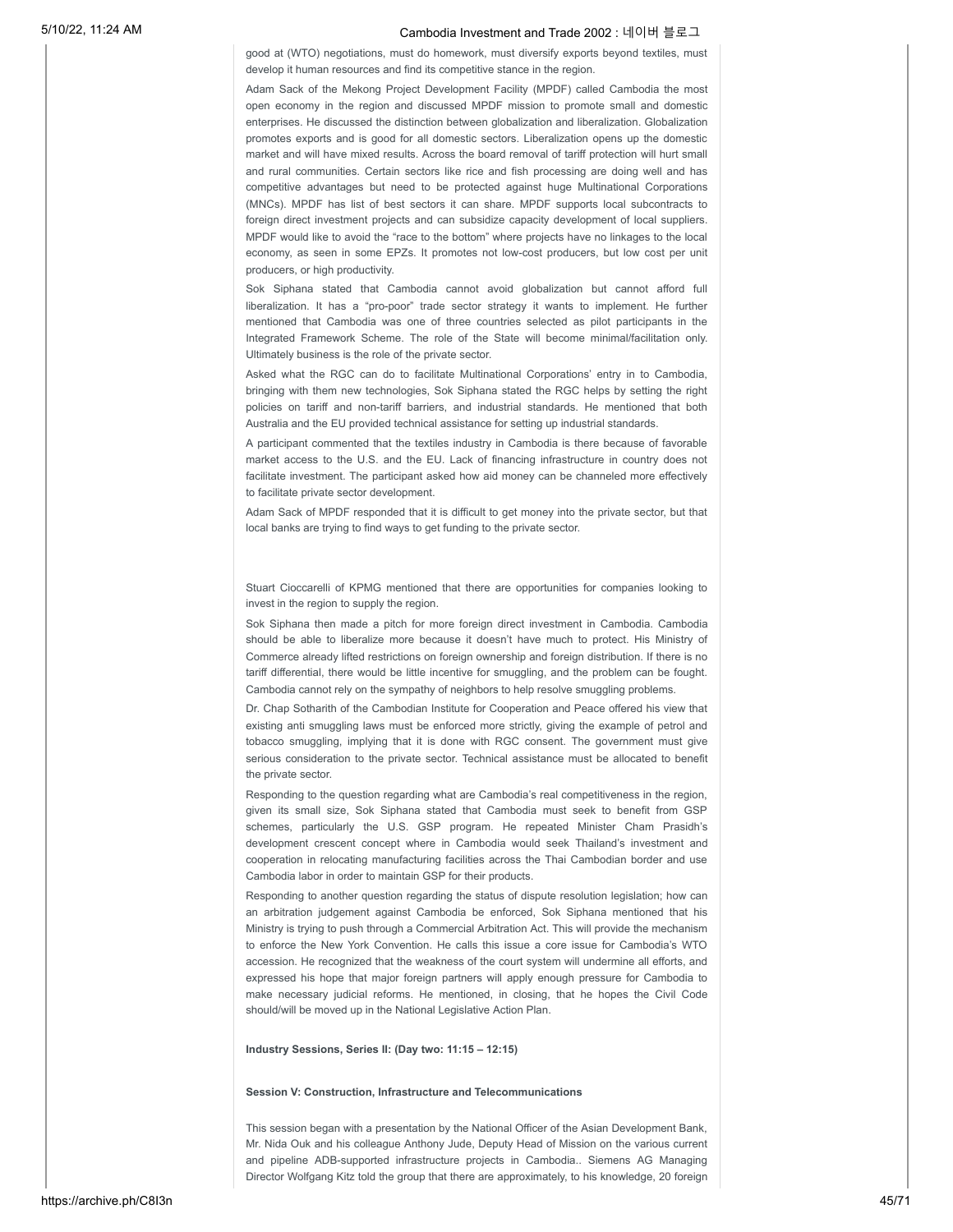companies that would like to set up or move operations to Cambodia ASAP but for very high operations costs. He cited \$1,500 - \$1,800 in monthly electric utility for an average (western) family to run their air conditioning all day. There are 28,000 small generators in Phnom Penh.

According to Mr. Kitz, Cambodia has the highest power cost in the world, and only 120 megawatt of installed capacity. He cited 21-23 cents per Kwh in Phnom Penh, 36-40 cents per Kwh in Siem Reap and 37-40 cents per Kwh for hotels (these figures were disputed by others, including a Northbridge representative). There are 550 thousand mobile phone subscribers in Cambodia, but the fixed line system is very weak and must be improved. Mr. Kitz concluded that investors will not come to Cambodia with no reliable and inexpensive power.

Anthony Jude of ADB continued the session with his presentation on the Bank's activities in GMS, the Greater Mekong Sub-region. Since 1992, there has been 10 infrastructure projects of \$2 billion, and \$46 million in co-financing. ADB does provide partial risks guarantees for these very high country risk projects. Projects must be openly bid and be very transparent.

Responding to a question on whether ADB would support an EPZ project such as proposed by the Ministry of Commerce, Mr. Jude responded that ADB has not received RGC request. Mr. Stuart Cioccarelli of KPMG mentioned that certain EPZ (Export Processing Zone) projects on the Thai border can piggy back on Thai infrastructure.

Mr. Wolfgang Kitz stated that AMATA has made some commitments to the RGC to build IPZ (Industrial Processing Zone), but only if cheaper power is available.

The discussion turned to smuggling as a problem for Cambodia. Cement was cited as an example. Power is expensive because of the 145% tax on gasoline. This also encourages smuggling, but the government has few other sources of revenue. Housing cost is very expensive in Phnom Penh.

### **Session VI:**

#### **Consumer Environment, Manufacturing and Assembly for the local market**

There were many handicaps confronting consumer marketing in Cambodia. The most significant hurdle was smuggling of products, to compete with the same goods legitimately imported into Cambodia, which had to pay duty.

Other problems included the very limited market size and low spending power, and the lack of any banking system outside Phnom Penh.

#### A positive factor was the pro-business attitude of government, which was very helpful.

However, anyone who invested in Cambodia needed to come with a view to the long-term, with adequate financing.

One advantage for legitimate suppliers was that consumers were becoming much more demanding, requiring quality and not date-expired products. That was a big change from the past, when it was possible to dump expired products on the market.

According to Secretary of State Khek Ravy, there were no longer many stores selling smuggled products. Those that did so, were well known and it was possible to intervene and set an example, which would deter stores from buying from wholesalers who specialized in smuggled products.

There was not much counterfeiting in Cambodia, because the market was too small to make this worthwhile. However it was possible that counterfeits came in from adjoining countries.

One of the best solutions to smuggling was AFTA integration. The policy of the Ministry of Commerce was to expedite AFTA integration even ahead of schedule. However the Ministry of Economy and Finance was against this, because it prejudiced revenue streams for an already tight budget.

On behalf of Indochina Research, Tim Smyth drew attention to a number of consumer trends affecting the Cambodia market. There was evidence of increasing consumer segmentation, requiring a more focused marketing effort to develop awareness and sales.

There was an emerging middle class consumer base, demanding improved product availability, quality and range.

The youth market, that defines the future of Cambodia, is split between a traditional and modern approach to home, life, work, leisure and consumer behaviour.

Phnom Penh was the dominant market for influencing and controlling the Cambodia retail scene. For any national distribution strategy, however, coverage of several key regional centers in the East and West of Cambodia was necessary. Of late more consolidated and specialized distribution channels and supply chains were emerging. They were not yet efficient, but this would come later.

The media scene was an open market although it was likely that increased regulation would emerge over the medium term. There were still many inexpensive advertising options available.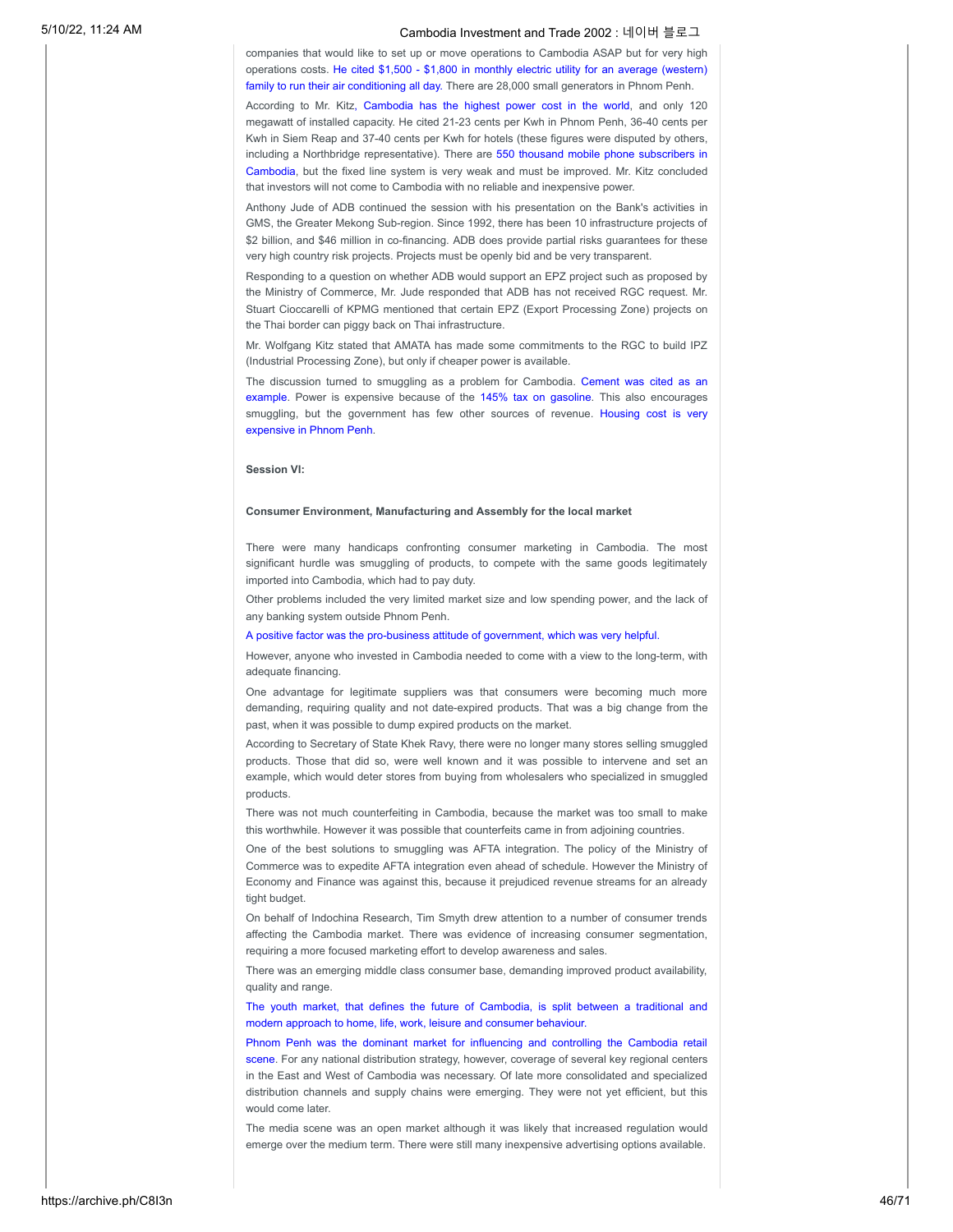### **Session VII:**

### **Tourism, Hotels, Transport and Recreational Industries**

HE Nuth Nin Doeun, Secretary of State, Ministry of Tourism, commenced the session with a speech. He explained that Cambodia has much to offer tourists, including over 1000 temples. The open skies policy has made Cambodian tourist destinations, particularly Siem Reap, accessible to travelers who find themselves in neighboring countries. He stated that in 2001, 605,000 tourists came to Cambodia, a 30% increase from the previous year. He estimated that in 2002, Cambodia would attract 800,000 visitors, and in 2003 Cambodia would reach a milestone of hosting 1 million tourists.

He further explained that the current tourism infrastructure of hotels, restaurants and travel agents will not be able to meet the estimated increased demand. He noted that the government must establish such infrastructure, including a convention hall, and called on the private sector to partner with the government to accomplish this. The government will provide incentives to the private sector for building three-star, four-star and five-star hotels. Lastly, he recognized that 2002 is the Year of Eco-tourism, and suggested that Northeastern Cambodia holds promise of developing an eco-tourism presence.

A panelist from the travel agent sector remarked that whether Cambodia attracts 1 million tourists by 2003 may depend on how rapidly the borders are opened to overland travelers. Cambodia's tourism sector must address the poor state of its road infrastructure in order to lure more overland tourists.

A panelist from the hotel sector explained that it is extremely expensive to operate a hotel in Cambodia due to high import taxes, the cost of electricity and other costs.

Panelists from the legal sector explained that investors must follow new government procedures, but that such procedures are not overly onerous and have been designed to streamline the process.

A member of the audience, the manager of a Phnom Penh hotel, stated that tourists largely ignore Phnom Penh's attractions, and instead focus on Siem Reap. He proposed that tour packages be marketed to include substantial stays in both Phnom Penh and Siem Reap.

In conclusion, HE Nuth Nin Doeun responded to concerns raised over tourist sector infrastructure, stating that new roads were being constructed. He also added that Phnom Penh and Siem Reap should be packaged in tourist marketing and that applicable laws should be amended to provide more incentives for investors in the tourist sector.

### **Session VIII:**

### **Law, Tax, Good Governance**

The session Chairman Bretton Sciaroni opened the proceedings by mentioning that the Private Sector Forum working group on law, tax and good governance was operating very well and serving as an excellent linkage between government and the private sector.

David King said that his own 14 month period with KPMG coincided with the preparation of the revised Law on Foreign Investment. At the same time, there was also a revision of the law on taxation under way. Some 23 articles of the present law had to be addressed, and a good working relationship had been developed with the taxation authorities over that time.

Many international concepts had been introduced to the tax authorities, and there was a feeling that the authorities did listen to practical and workable concepts.

Bretton Sciaroni went on to say that there were many differing public policy viewpoints. Cambodia was now facing many challenges, because although a lot of work was being done to amend the laws, there were many that still did not correspond to realities.

Entry to the WTO would require substantial legal reform. At the present time, the National Assembly and the Council of Ministers had 18 laws pending. The laws were sometimes in the Anglo – Saxon system and sometimes in the French system.

The Law on Foreign Investment had changed from time to time, with amendments from 1994 onwards. There were laws pending on bankruptcies, securities and stock exchange.

A broader tax base was needed in Cambodia. The country was poor and it was difficult to collect tax revenue.

There were Priority Mission Groups designed to improve the efficiency of public servants, but this would take a long time. Computerisation would also take a long time. Even the banking system was not fully computerized yet.

From the viewpoint of the Asian Development Bank. Rottanak Keo said that the main emphasis of the bank was in poverty reduction. The Bank was also helping to advise on the Audit Law,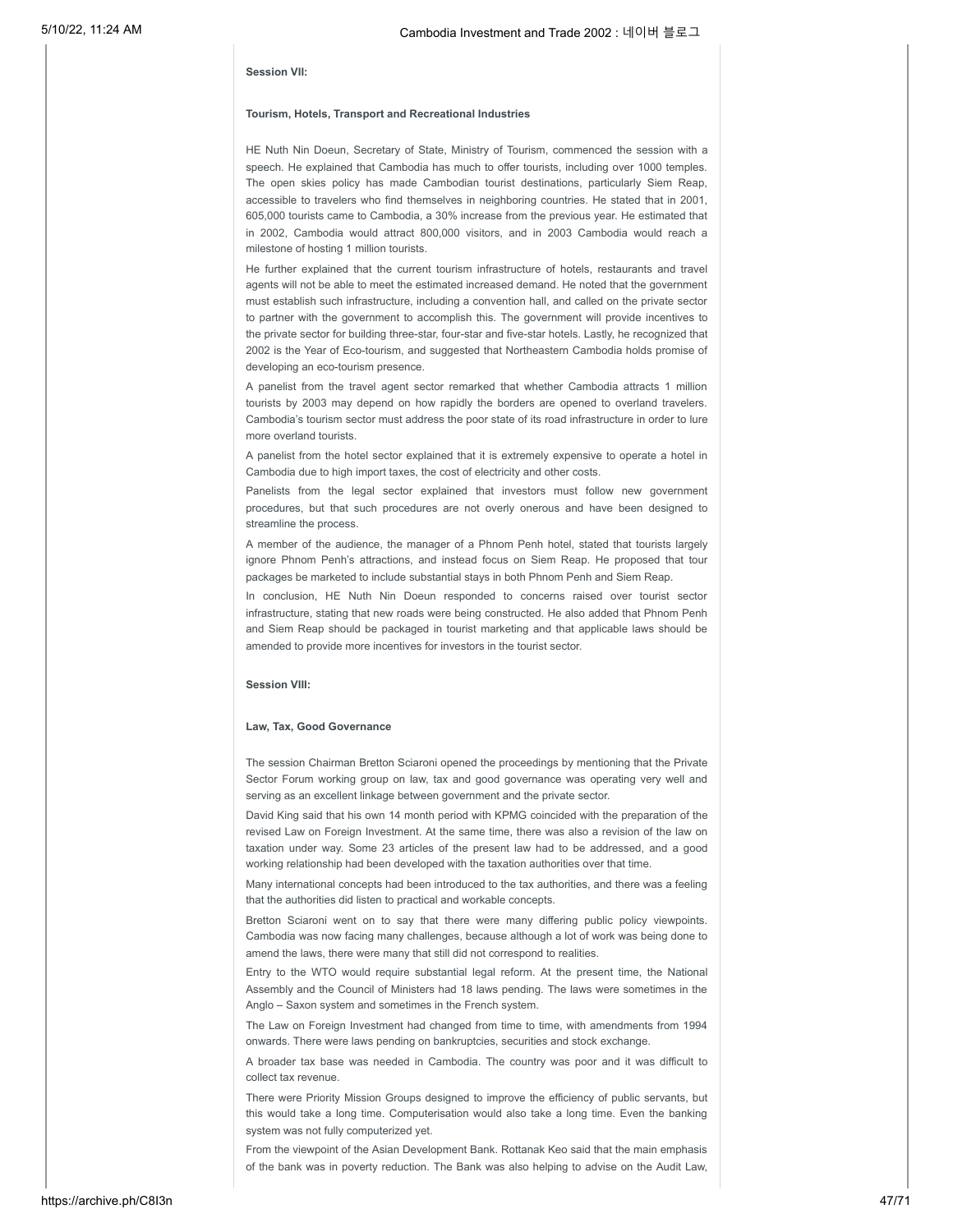establishing a National Audit Authority for Cambodia, with wider coverage for auditing, especially in the public sector. Work was being done on a Statistics Law, whereas the Banking Law had been studied in the mid – 1990's.

The Bank was actively involved with the public sector, especially public administration and had an excellent relationship in the field of good governance.

Following its annual review of operations, the Bank was increasingly inclined to work with the private sector.

Bretton Sciaroni confirmed that the Government had expressed willingness to encourage dialogue, and the private sector had a strong commitment to help Cambodia to develop its legal system.

Secretary of State Sok Siphana said that the topic of the workshop was very broad, with themes of law, and democracy, extending to the field of business. Progress in the economy depended upon upgrading of the economic laws and the establishment of a proper rule of law. The commitment to join the WTO would be a key issue to shape the legal and judicial system.

For Cambodia, the WTO had an important political dimension. In 2005, the Multi – Fibre Agreement would expire, and by then Cambodia would have to access the WTO or face restrictions. The WTO itself was a rule – based organization, and Cambodia could not meet all requirements in a short time frame. The Council of Ministers had adopted a timetable and was able to speed up preparatory work and debate. There was also strong pressure to have judicial reform, a civil procedure code and a criminal code. The Civil Code was very important because almost any dispute could result in criminal charges. There was an urgent need to create a level of assurance in the business community that legitimate business operations would not be disrupted.

The Consultancy Group meeting would emphasize poverty reduction and civil and legal reform. There was now a task force working on WTO, legal and judicial reform.

Cambodia had now acceded to the New York Convention. A draft Commercial Arbitration Law was being finalized. Dispute resolution could take place through commercial arbitration.

It was observed that the Cambodia court system was corrupt, and any kind of litigation was likely to turn into a criminal action. Many business people had been harassed and had left Cambodia as a result. Many disputes arose which were basically civil and commercial, but the device of breach of trust was used to turn the action into a criminal dispute. It was necessary to strengthen the Supreme Council of Magistracy and exercise tighter supervision of the judiciary.

HE Keat Chhon observed that the government's willingness to participate actively in private forums demonstrated their commitment to dialogue. Whenever new laws were written, the interests of the private sector were taken into account through consultation.

In many sectors, activity was now based on partnership, helping towards greater transparency and creation of a proper environment for doing business.

### **Lunchtime Presentation: (Day two: 12:15 – 13:15)**

### **Regional Cooperation and the Greater Mekong Sub-region Program**

### **Presentation by Urooj Malik, Country Director, Asian Development Bank, Cambodia**

#### **Resident Mission**

This presentation includes comments on regional cooperation, the regional character and cooperation initiatives of the Asian Development Bank, and details of the Greater Mekong Subregion Program.

### **Regional cooperation and Globalisation**

Regarding regional cooperation and globalisation, globalisation is a dominant trend including trade, capital flows, global communications, global production systems, global exchange of cultures and even cuisines. However the process needs to be maintained and managed, as there are risks of reversal.

Regional integration is a building block approach to globalisation, through cross border activities clustered in regions, Cooperation to address shared goals, with coordination better handled in a hierarchy of smaller groups, whether sub-regional, regional or global. Cross-border infrastructure initiatives and public health programs also assist the globalisation process. Regional cooperation approaches can be formal or informal. The Greater Mekong Sub-region is one example of informal regional cooperation.

Economic development is facilitated by cross border projects, drawing on economies of scale and enlarged markets for smaller countries. It is also advantageous to coordinate systems and procedures for cross-border movement of goods and people.

Social development is facilitated by cross-border health and educational initiatives. Other aspects of regional cooperation include environment and national resources management, including such issues as deforestation in one country, which causes floods downstream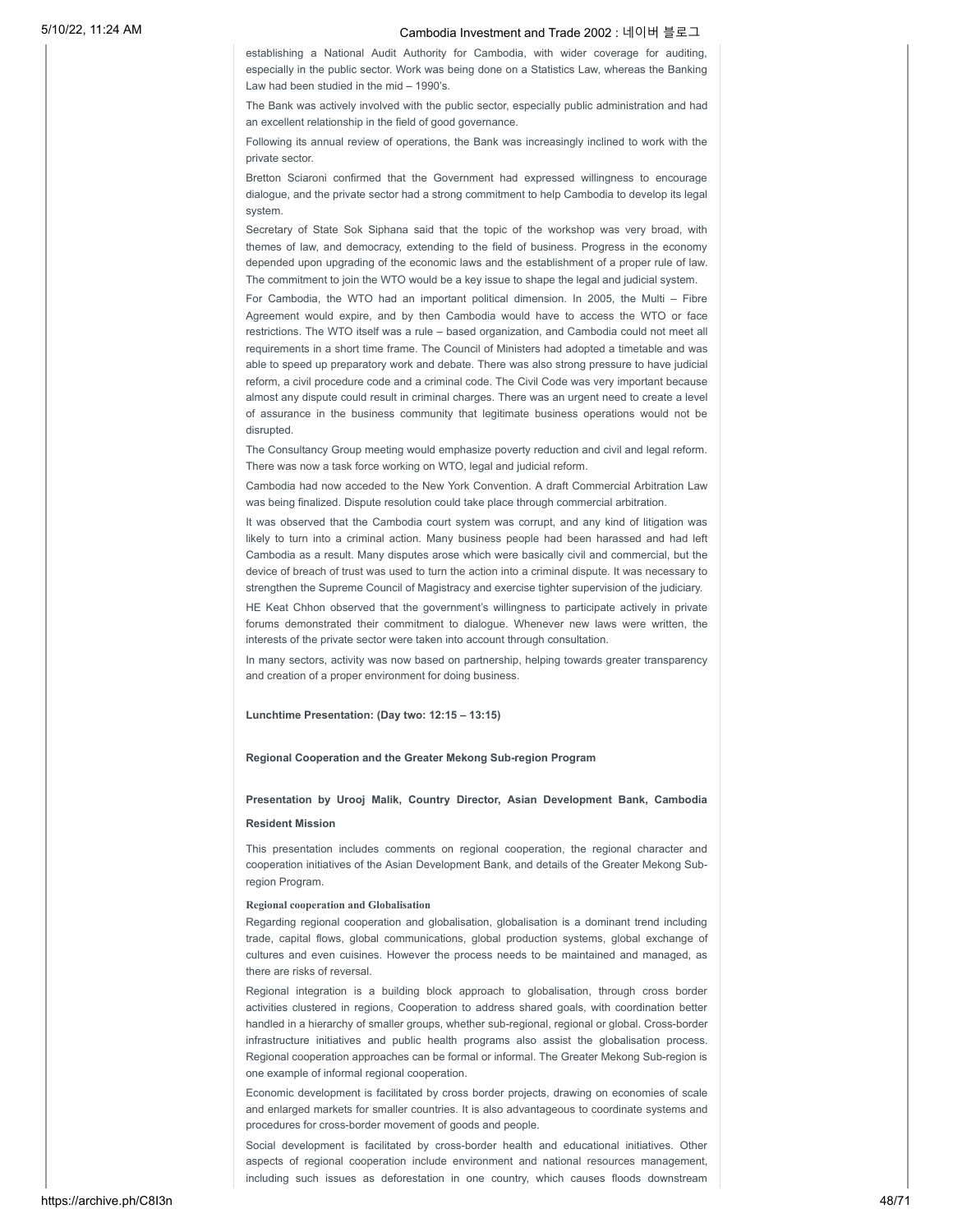elsewhere, and pollution of air and water. Crime prevention also requires cross-border initiatives to eliminate trafficking of people, drugs, arms and money-laundering.

### **Role of Asian Development Bank**

The Asian Development Bank was established to foster economic growth and cooperation in the region, and contribute to the acceleration of the process of economic development collectively and individually. The Bank is required to give priority to regional, sub-regional and national programs and projects that contribute most effectively to harmonious economic growth in the region.

Set up in 1966, the Bank now has 60 country members. Lending in 2001 included 26 loans totaling US\$3.9 billion from ordinary capital resources and 72 loans totaling US\$ 5.3 billion from the Asian Development Fund, with concessional loan rates. Technical assistance totaled US\$130 million.

The Asian Development Bank supports the Indonesia, Malaysia, Thailand Growth Triangle, the Brunei, Indonesia, Malaysia, Philippines. East Asian Growth Area, the Central Asian Republics, South Asia and Pacific Island countries, and the Greater Mekong Sub-regional Economic Cooperation Program

The role of the Asian Development Bank is to act as facilitator and catalyst, to provide a forum for dialogue, identify sub-regional projects, provide technical advice, and to mobilize resources.

### **Greater Mekong sub-region**

The Greater Mekong Sub-region Program has as its goal to promote economic and social development by strengthening economic linkages between the members: Cambodia, Laos, Myanmar, Thailand, Vietnam and Yunnan. The priority sectors are transport, telecom, energy, environment, tourism, trade facilitation, investment, and human resource development.

There is a ministerial-level conference, national coordinating committees, and working groups in each sector, with a secretariat at the ADB.

Over the past ten years, there have been 10 loan projects, with ADB financing of US\$772 million, and co financing of US\$234 million. In addition, there have been 51 technical assistance activities, with ADB financing of US\$38 million, co financing of US\$13 million with US\$15 million directed to environment and US\$6 million directed to human resource development.

### **Progress in Transport**

In transport, major corridors are being implemented or planned, with ten priority sub-regional road projects endorsed by the member governments. There include the Bangkok-Phnom Penh-Ho Chi Minh City-Vung Tau Road, the East-West Transport Corridor, the Chiang Mai-Kunming Road. Three economic corridors: north-south, east-west and southern are envisaged.

An agreement has been concluded for facilitation in the movement of goods and people, with a framework agreement signed by Cambodia, Laos, Thailand and Vietnam, with full implementation by 2005.

### **Progress in Telecommunications**

Regarding progress in telecoms, a backbone transmission network will be developed to interconnect national networks. For the first phase, there will be an integrated approach with a telecommunications sector policy study to commence in late 2002 with a support program and investment in Cambodia, Laos and Vietnam.

### **Progress in Energy**

In energy, a regional power market and transmission grid system will be developed to achieve energy efficiency and reliability. A regional indicative master plan on power interconnection has been finalized. An intergovernmental agreement on regional power trade is to be signed in late 2002.

### **Progress in Human Resource Development**

In human resource development, there is cooperation in employment promotion and training, as well as projects addressing the health and educational needs of ethnic minorities. Work is also proceeding on the prevention of spread of communicable diseases, and reduction in the production and consumption of illegal drugs.

#### **Progress in Environment**

For the environment, progress is being made towards the building of a reliable database and capacity for comprehensive environmental impact assessment. Degraded wetlands and watersheds in remote and border areas are being protected, and a framework for cumulative impact analysis, identification of fragile areas, and an early warning information system are being developed.

### **Progress in Trade and Investment Facilitation**

For trade and investment facilitation, there is pilot testing of single-stop, single window inspection mechanisms, and improvement of transparency of customs services. Assistance is also being given for building institutional capacity for investment promotion and facilitation, and provision of a channel for private sector participation.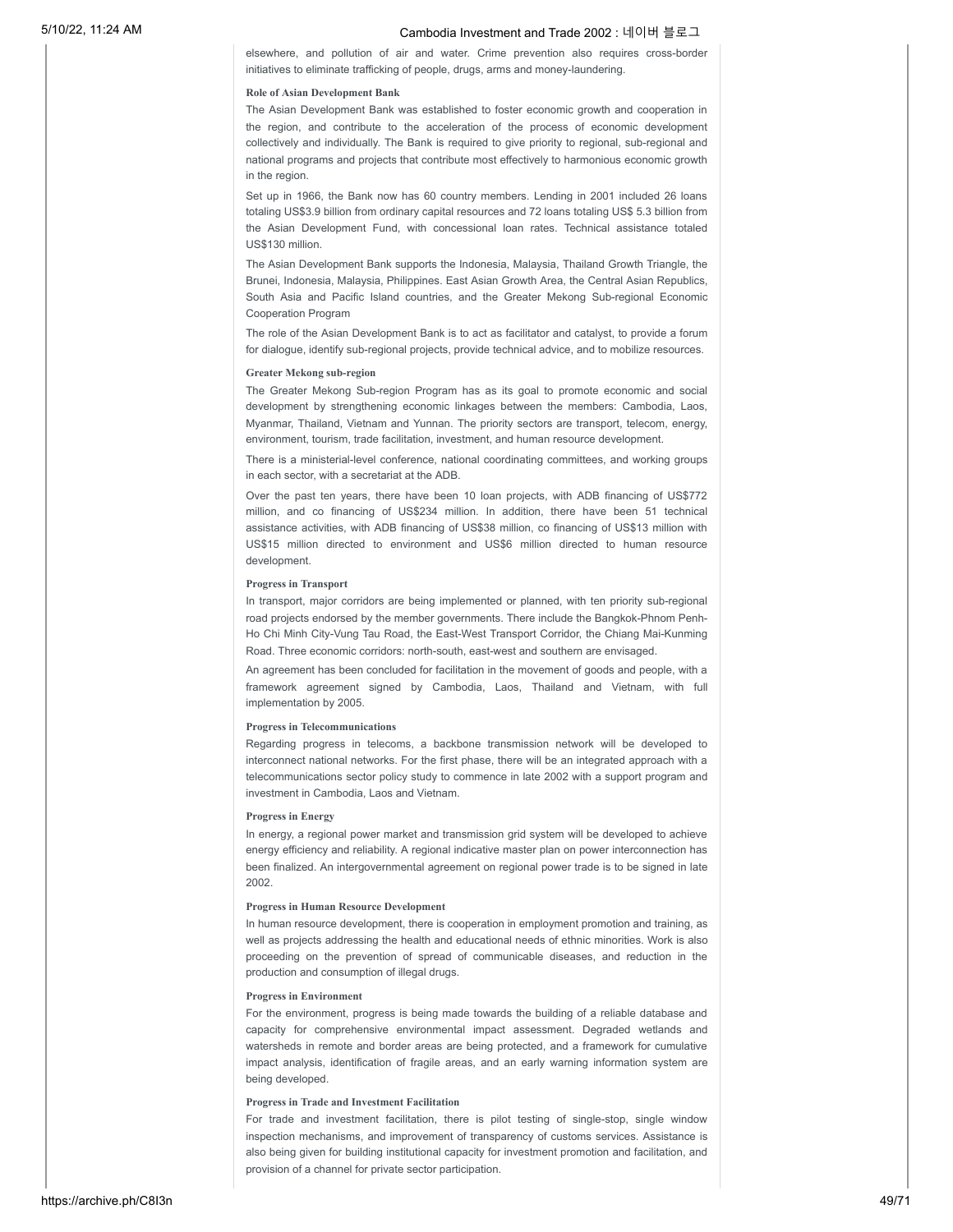### **Progress in Tourism**

For tourism, the Greater Mekong Sub-region is being promoted as a single destination, with development of tourism related infrastructure, promotion of Mekong River Tourism, and encouragement of private sector participation in tourism development.

### **Progress on Success**

Over the next ten years, the sub-region will be more integrated, prosperous and equitable, with stronger infrastructure linkages, cross-border trade and investment, and developed human resources and skills. The role of the private sector is to be enhanced and improved in competitiveness, with environmental protection and sustainable use of shared natural resources.

A financing gap remains, since, for the period 2002-2004, 19 Projects are envisaged costing US\$1 billion and technical assistance for 39 projects costing US\$30 million. So far loans have been secured of US\$245 million, and technical assistance of US\$5 million.

Projects in progress include the Boten to Houei Sai road costing US\$35 million, the Poipet-Sisophon Siem Reap road costing US\$45 million, and the tourism infrastructure project of US\$30 million.

A Greater Mekong Sub-region Summit is to be held in Phnom Penh from 3 November 2002, as agreed at the Brunei ASEAN Summit in October 2001. The ADB is the lead coordinating agency. The outcome is to be enhanced visibility of the program, a strengthened partnership, endorsement of the GMS Program Strategic Framework, and closer coordination among donors.

### **Afternoon Presentation at Northbridge Communities**

#### **Phnom Penh City Development**

**Mr. Chhay Rithisen, Director**

### **Bureau of Urban Affairs, Municipality of Phnom Penh**

### The Phnom Penh City Development and Management Plan covers the city area of 375 square kilometres, with population of 960,000.

#### The city is divided into 7 districts and 76 sangkat (or sub districts).

The intention of the City Administration is to have a well – balanced development with quality public and social service and safety. Infrastructure and economic development is designed to attract investment, with improved living conditions and poverty elimination. Environment preservation and historical preservation is intended to attract tourism and make Phnom Penh a major area of attraction:

### A number of projects are in process of implementation, including:

- Explosive weapon management and elimination
- Licensing of motorcycles
- · Implementation of Immigration Law
- Public order and traffic management
- Development and rehabilitation of public infrastructure
- Flood protection
- · Drainage improvement
- · Transport master plan 2000 2015
- · Road construction and rehabilitation
- Public lighting
- Water supply
- Poverty reduction with relocation
- City beautification with green space preservation
- Historical heritage preservation
- Tourism development
- New Mekong Convention Centre
- Social care and education

(for detailed maps, see "selected audio visual materials")

#### **Official Hosts:**

**Council for the Development of Cambodia**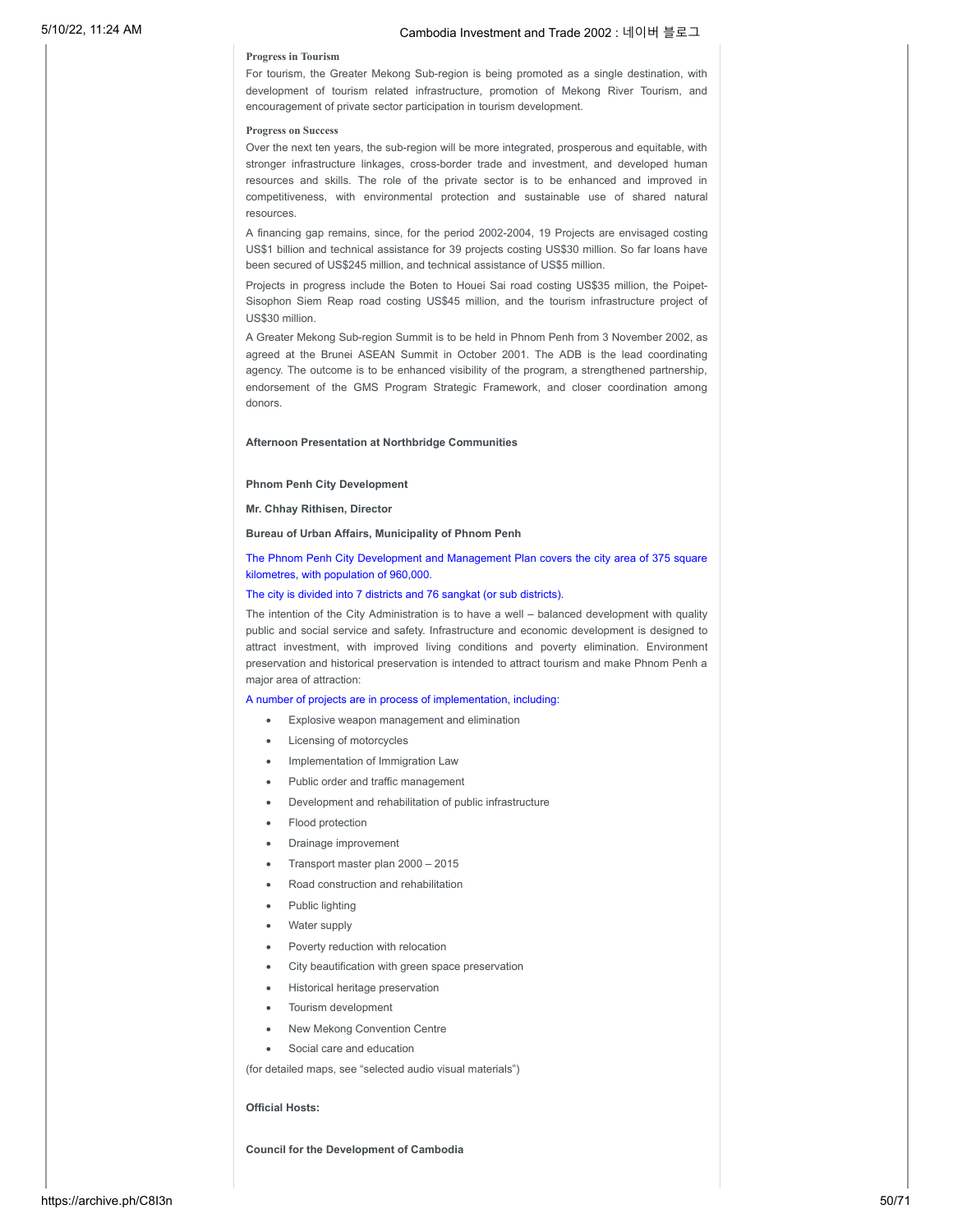Recognizing that the real economic growth necessary to achieve the country's developmental goals lies in the development of a healthy private sector, the government undertook a program of reform to promote private sector investment. As part of this reform program, the Law on Foreign Investment in the Kingdom of Cambodia of 1994 established the Council for the Development of Cambodia (CDC). This law made the CDC the highest decision-making level of the government for private and public sector investment. It is chaired by the Prime Minister and composed of senior ministers from related government agencies. The Cambodian Investment Board (CIB) is the CDC's operational arm for private sector investment. The CIB reviews investment applications and grants concessions to investors and investment projects meeting the requirements laid out in the 1994 Foreign Investment Law. This law streamlined the foreign investment regime and provided generous and competitive concessions for direct private sector investment. The government is committed to speeding up new investment project approvals and making the CDC a truly effective one-stop service. To this end, the CIB is required to give a decision regarding approval and investment incentives within 28 days of the application's submission.

### **What CDC Provides**

In addition to reviewing applications for investment incentives, the Cambodian Investment Board's (CIB) mission is to promote and facilitate foreign and local investments. In order to accomplish this goal, it is charged with several functions: to provide information to potential investors; to review investment applications and grant incentives; to monitor investment projects after implementation.

### **Reasons to Invest in Cambodia**

- Competitive investment incentives
- Pro-business government
- · One stop service-fast-track investment approval process (28 days)
- · Low labor cost
- Access to ASEAN and world markets
- Preferential trading status
- Sound macroeconomic environment
- Strategic location to serve the Mekong region

### **Spirit of the Investment Law**

- · Job creation
- Export-oriented policy
- Free market system
- Open and outward-looking economy
- Conducive environment
- Integration into regional and world economy

### **Investment Opportunities**

- · Labor intensive industries
- **Manufacturing**
- Light and electronic industries
- Agriculture & agro-industry
- · Tourism
- **Infrastructure**

For more information on the investment process please look at our website www.cambodiainvestment.gov.kh.

### **Ministry of Commerce**

The Ministry of Commerce administers and regulates both the conduct of international and of domestic trade. Ministry of Commerce key objectives are:

- · To foster the integration of the Cambodian economy into the regional and the international economy
- To establish and develop a sound legal commercial framework
- · To promote the rapid growth of Cambodian exports

The Ministry of Commerce is structured into eight functional divisions and a state-owned enterprise.

#### *These divisions are:*

**Intellectual Property Division:**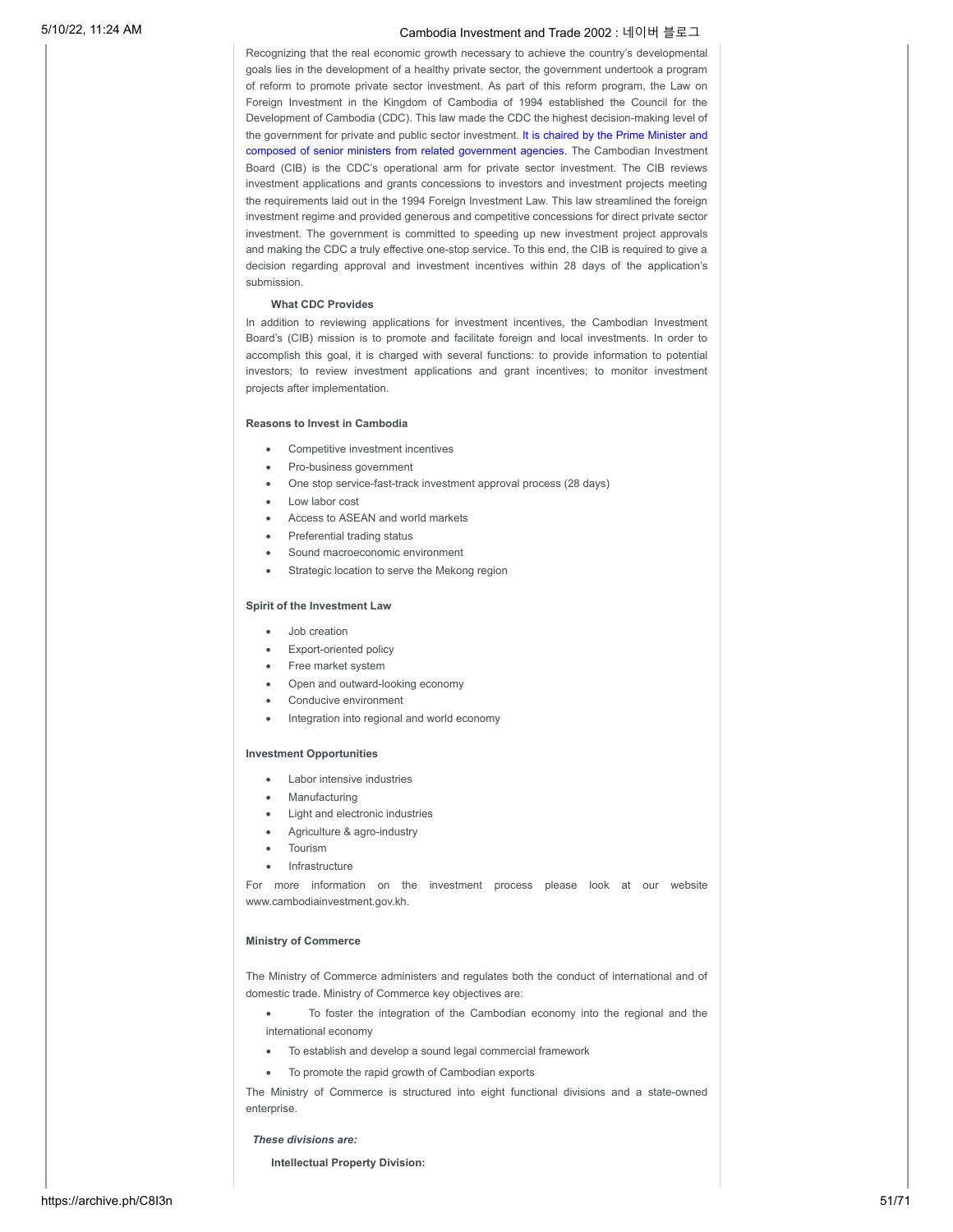The Intellectual Property Division is mandated with the task of registering and granting certificates of trademarks and service marks to domestic and foreign applicants and resolving all disputes. There is a Registration Office and a Dissemination Office.

The Registration Office is responsible for processing trademark registration applications. It also resolves disputes arising from trademark registration.

The Dissemination Office is responsible for drafting trademark laws and regulations and acts as the main counterpart with the World Intellectual Property Organisation. It prepares trademark statistics and publishes a quarterly Official Trademark Gazette.

### **Foreign Trade Division:**

The Foreign Trade Division is a technical unit under the General Directorate, composed of the Export Office, Import Office the External Relations Office and the Price and External Market Research Office.

### **The respective functions are as follows:**

· The Export Office establishes foreign trade policies and strategies, conducts market research on overseas demand, compiles export statistics and maintains a data base of trading companies, as well as issuing export licences.

· The Import Office conducts market research for domestic product demand and issues current licenses.

The External Relations Office negotiates and drafts bilateral trade and cooperation agreements with foreign countries. It acts as the contact point for overseas commercial counselors.

The Price and External Market Research Office is responsible for conducting and publishing market research on price and demand for goods on the international market.

### **Internal Trade Division:**

The Internal Trade Division had four offices, the Planning Statistics and Information Office, the Agricultural and Industrial Domestic Production Office, the Price Management Office and the Business Service and Competition Management Office. The Internal Trade Division collects data on provincial trade and prepares regular national statistical and business data published in the Ministry weekly business bulletin. It prepares details of needs for agricultural goods for domestic market consumption and import export strategies for domestic goods. It also conducts surveys on prices in domestic, markets and regulates price labeling for goods on sale. It issues business licences for merchants and encourages the establishment of business and trade associations.

#### **Export Promotion Division:**

The Export Promotion Division prepares projects for promotion of Cambodian exports, including national and internal trade exhibitions and fairs, helps identify new export markets. The Division has a Technical and Cooperation Office and an Information and Publication office.

The Technical and Cooperative Office is responsible for undertaking marketing studies, public relations, organising and participating in national and international fairs, planning of export promotion, and devising regulatory and policy affairs.

The Information and Publication Office is responsible for conducting research on trade information and publication of export related documents for overseas markets, and dissemination of export promotion information.

### **ASEAN and International Organisations Division**

The ASEAN and International Organisations Office comprises the ASEAN office, the WTO Office and the Coordination and International Organisations Office.

The ASEAN office acts as the focal point for all ASEAN matters with cooperation with other ministries. It serves as the Secretariat for the National AFTA Unit and coordinates working groups on services, e-commerce and Economic cooperation. It prepares Cambodian trade policies and strategies to benefit from implementation of ASEAN Economic Agreements, especially the Common Effective Preferential Tariff Schemes.

The WTO office is responsible for preparing the National Memorandum of Foreign Trade Regime for Cambodia's accession into the WTO. It prepares trade policies and negotiates trade matters including tariff and non-tariff barriers.

The International Organisations Office works primarily with international organisations such as UNCTAD, APEC, ESCAP, EU, UNDP, ADB, IMF, WB, and MRC.

#### **Trade Preferences Division:**

The Trade Preference Division has the responsibility to disseminate information on the Generalised System of Preferences to investors and manufacturers interested in export and the inspection and issuance of certificates of origin to exporters. The division is composed of the Information and Registration Office, the Technical Inspection Office and the Office of **Certification** 

The Information and Registration Office conducts research on duty rates of countries granting MFN and GSP preferences to Cambodia, as well as producing trade reports and maintains information on companies that use Cambodia Certificates of Origin.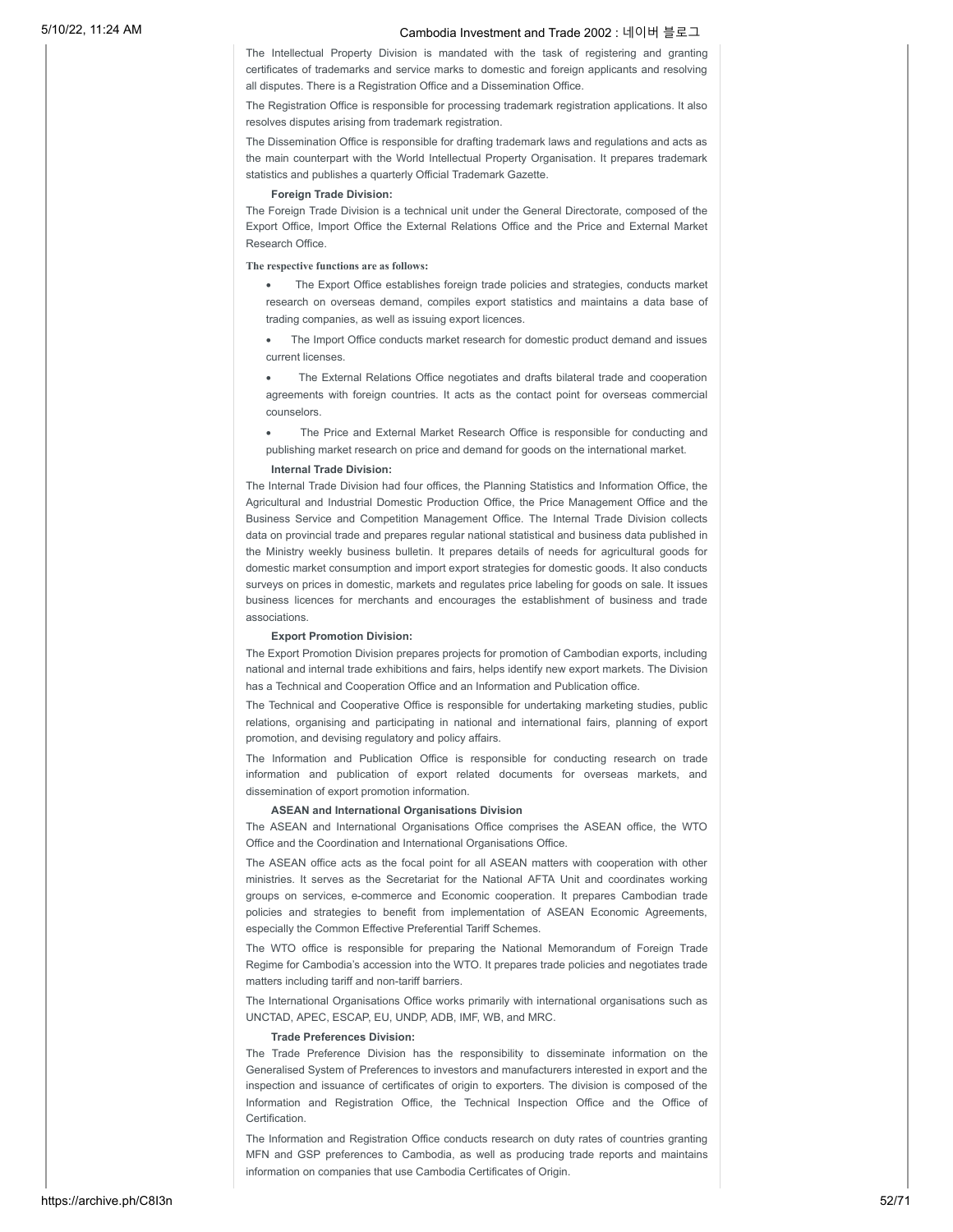The Technical Inspection Office is responsible for negotiating with countries granting GSP to Cambodia, including investigation and inspection.

The Office of Certification issues Certificates of Origin for manufacturers and investors, maintaining export statistics and maintaining quota allocation for garment factories.

### **Legal Affairs Division**

The Legal Affairs Division maintains the commercial register and governs the conduct of commercial activities. The Legal Affairs Division has three Offices, the Commercial Law Office, the Company Registration Office and the Commercial Dispute Settlement Office.

The Commercial Law Office is responsible for drafting all laws and regulations making up the Commercial Code, undertaking studies, providing regular training and providing legal advice.

The Company Registration Office registers companies and maintains the Commercial Register.

The Commercial Dispute Settlement Office settles disputes including shareholder disputes and other commercial disputes.

#### **Cambodia Import Export Inspection and Fraud Repression Division:**

Cambodian Import Export Inspection and Fraud Repression Division is responsible for controlling and suppressing the circulation of fraudulent goods. It inspects exported and imported goods and analyzes quality of food and consumption products. It supervises and certifies compliance with national standards on quality safety and trademarks of goods and consumer products with the exception of medical products. The agency is the national contact point for Codex Alimentarius and establishes standards for quality and safety of products and services. It promotes consumer awareness and can take legal action in the case of defective products.

#### **Green Trade Company:**

Green Trade Company is a public enterprise under the supervision of the Ministry of Economy and Finance and the Ministry of Commerce engaging in commercial activities in domestic and foreign trade, including trade in agricultural products, purchasing and selling rice to ensure market stability, and support production cost of farmers.

#### **Organisers:**

### **Dataconsult Ltd**

Dataconsult Ltd was established in 1982 as a wholly Thai – owned company specialising in market entry consulting, conference organisation and publishing.

The principal activities of Dataconsult in Thailand include the Thailand Regional Forum, a peer group forum operated in association with the Economist Corporate Network, and the Thailand Corporate Finance Forum, concentrating on issues of finance, treasury, tax and accounting. Both forums include regular meetings and monthly publications designed to respond to the professional needs of chief executive officers, regional managers, and senior financial and accounting directors. Publications include Thailand Corporate Alert, Thailand Corporate Finance Alert, Business Indochina and Asia Pacific Executive Brief, all produced for a client base of more than 130 multinational corporations.

In addition to peer group forums, Dataconsult has, since 1990, organized major international conferences including government – level roundtables in Bangladesh, Cambodia, Laos, Myanmar, Thailand and Vietnam, a total of more than 20 significant public – private sector gatherings designed to promote investment, trade, and economic advancement of the respective countries. The present Cambodia Investment and Trade 2002 conference is the third in the series of conferences organized in Cambodia.

Other conference activities include organisation of special conference events in the areas of healthcare, privatisation, tourism and other key sectors of business concern. In Singapore, Dataconsult has held more than twenty special meetings to promote investment, trade and business interest in the Indochina countries. Research and advisory services have included a wide range of projects in Thailand and throughout the Indochina region.

Dataconsult is the official Associate of the Economist Corporate Network covering Thailand and the Indochina Region with affiliate companies in Australia, Hong Kong, India, Indonesia, Malaysia, New Zealand, Pakistan, People's Republic of China, Philippines, Singapore, South Korea and Taiwan.

### **US-ASEAN Business Council**

### **Profile**

The US-ASEAN Business Council is the premier national organization in the United States representing U.S. private sector interests in ASEAN, the Association of Southeast Asian Nations. The ten member nations of ASEAN are: Brunei Darussalam, Cambodia, Indonesia, Laos, Malaysia, Myanmar, Philippines, Singapore, Thailand and Vietnam. ASEAN is a market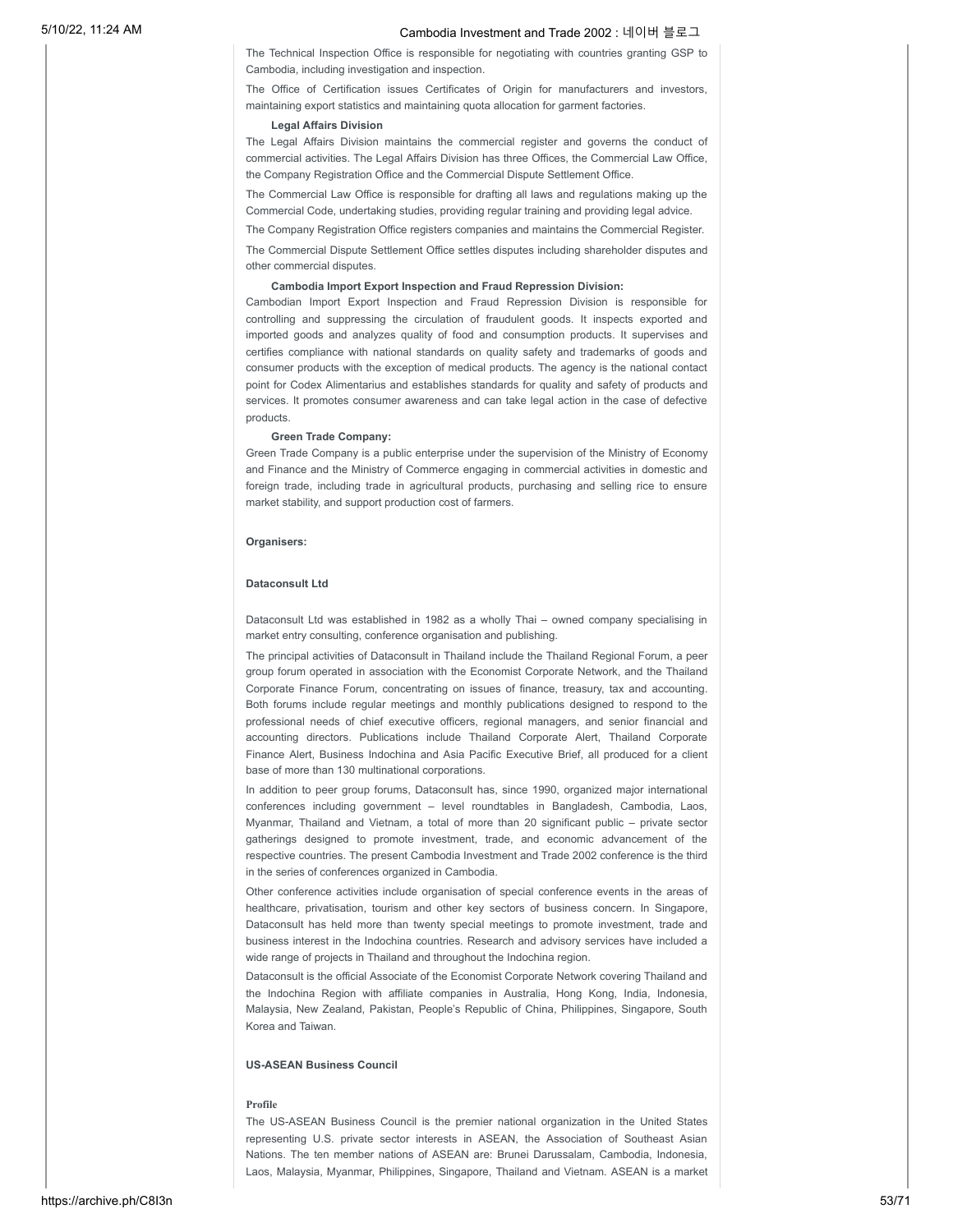comprising 500 million people, GDP approaching US\$1 trillion, and over US\$130 billion in twoway trade with the United States.

For nearly two decades, the US-ASEAN Business Council has built strategic alliances and solid working relationships with the ASEAN governments and private sector leaders. Together with its corporate membership, the Council impacts trade and investment policy-making and promotes expansion of the U.S. competitive position in the region. Through use of its powerful bilateral committees for each ASEAN nation, the Council provides timely information and strategic economic and political updates, as well as high-level programs, meetings and events, assuring members essential visibility and unparalleled access to the most significant government and private sector decision makers in the region.

#### **Mission Statement**

The US-ASEAN Business Council is dedicated to effectively strengthening bilateral and US-ASEAN relations through strong economic and commercial ties. The Council is committed to promoting U.S. competitiveness in the most dynamic global growth market - ASEAN. Our objectives are to:

- 1. Promote trade, investment and technology cooperation
- 2. Remove all barriers from the expansion of commercial relationships
- 3. Promote U.S. competitiveness in ASEAN through strong private sector participation in business-government partnerships

### **Cambodian Institute for Cooperation and Peace**

The Cambodian Institute for Cooperation and Peace (CICP) is an independent, neutral, and non-partisan research institute based in Phnom Penh, Cambodia. CICP promotes both domestic and regional dialogue between government officials, national and international organizations, scholars, and the private sector on issues of peace, democracy, civil society, security, foreign policy, conflict resolution, economics and national development.

CICP's mission statement can be defined as pursuing goals within five target areas.

In this regard, the institute endeavors to:

- Enhance the ability of government officials and the public to make informed decisions about public policy
- · Participate in and to promote regional and international cooperation
- Advocate human rights and advance democracy within civil society in Cambodia
- Promote peace and cooperation among Cambodians, as well as between Cambodians and others on a regional and international basis
- Conduct research on development issues that concern Cambodia, as well as disseminate the resulting research findings

The CICP was founded in 1994 and registered as a non-governmental organization with the Royal Government of Cambodia. At the time of CICP's formation, Cambodia was emerging from more than two decades of war, although still grappling with internal conflicts throughout the country. Cambodia was also emerging from almost twenty years of isolation from the international community. In this context, the founders of CICP foresaw a role for the institution with respect to providing various inputs into public policy formulation. Cambodia's new presence regionally and internationally, also meant that the country would be presented both with new opportunities and new complexities. A need was recognized for greater understanding of the key issues affecting Cambodia's transition process and future development. For both policy makers and the general public, it was necessary to comprehend these key issues in terms of their affect on a national basis, as well as regionally and internationally.

In this respect, CICP set out to form a mandate for itself that included conducting research, directing skills training, disseminating information, and formulating policy recommendations that could be presented to policy makers. At the end of the institute's first five years, it has become

a leading policy-oriented think-tank in Cambodia.

In 1997, CICP became affiliated with a regional association of similarly oriented think tanks known as the ASEAN Institutes of Strategic and International Studies (ASEAN-ISIS), which is now made of eight leading institutes from Southeast Asia.

### **Co – Hosts:**

#### **ChevronTexaco**

ChevronTexaco is a leading global energy company with more than 53,000 employees working in some 180 countries worldwide. The company's activities cover all sectors of the energy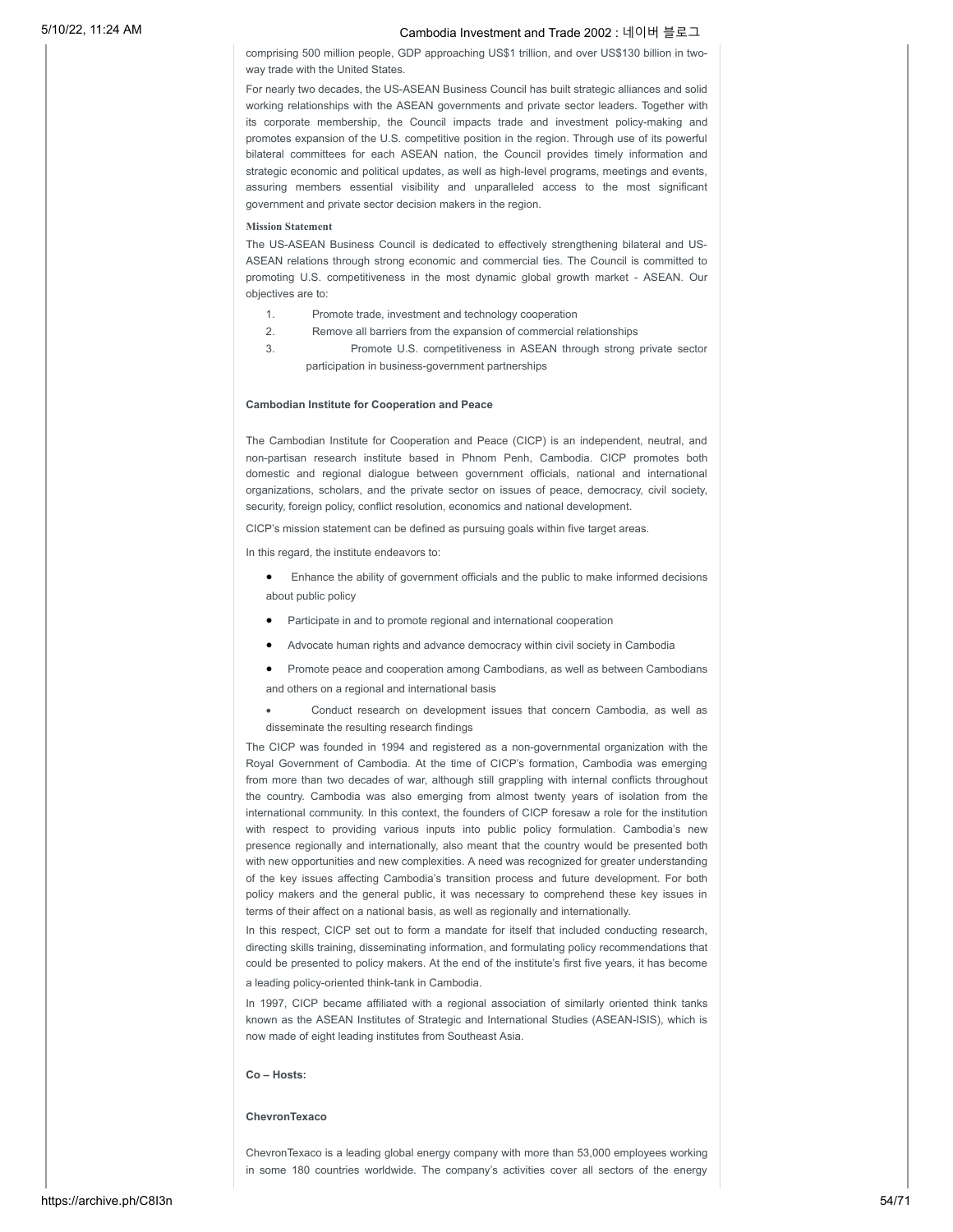business i.e. it includes exploration and production, transportation, refining, marketing, and power plants.

In Asia, ChevronTexaco has a long-term commitment dating back to 1924 when it began oil exploration in Indonesia. We have also been active in markets across the region for over 50 years under our Caltex Oil brand. ChevronTexaco is making significant investments in oil and gas exploration and production throughout Asia. We produce gas and oil in Papua New Guinea, China, and the Philippines. Our involvement in Thailand upstream started in 1972, with interests in Blocks 7, 8 and 9. In 1999, ChevronTexaco purchased its interest in Thailand Block B8/32 and Chevron Offshore (Thailand) Ltd. was formed to operate the block. In Bangladesh, ChevronTexaco was awarded Block 9 onshore in 2001. In March 2002, the Royal Government of Cambodia awarded us exploration and production rights in offshore Block A. The region has rich deposits of oil and natural gas, which now forms a significant part of the total energy picture. ChevronTexaco believes economic growth, large population and a growing gas transmission infrastructure will result in a thriving regional gas market.

In all markets, we build on our tradition of safety, environmental protection and operational excellence, while assisting the local community. It's all part of our commitment to partnership wherever we operate.

The refining and marketing activities of ChevronTexaco within Asia, Middle East, Africa, Australia and New Zealand (AMEA Region) are grouped into a fully integrated business unit of ChevronTexaco called AMEA Products. These activities are conducted through the ChevronTexaco Global Energy Inc. (formerly Caltex Corporation) group of companies. Caltex Corporation was formed in 1936 as a downstream energy company jointly owned by the former Chevron Corporation and Texaco Inc.

AMEA Products continues to offer products and services to its retail and commercial customers through the Caltex brand with operations in 60 countries throughout the AMEA Region.

AMEA Products employs more than 6,000 people and has interests in ten refineries and more than 7,800 retail-trading outlets. Its activities also include convenience store sales through its nearly 700 Star Mart outlets. In Cambodia, AMEA Products has 196 employees with 29 Caltex retail outlets, 11 Star Marts and a distribution terminal at Sihanouk Ville.

AMEA Products has an enhanced competitive position as it is now a fully integrated business unit of ChevronTexaco Corporation.

For more information about the Caltex brand, visit www.caltex.com. More information about ChevronTexaco can be found at www.chevrontexaco.com.

### **KPMG**

#### *KPMG International*

KPMG is the global network of professional service firms whose aim is to turn understanding of information, industries, and business trends into value.

With more than 100,000 people worldwide, KPMG member firms provide assurance, financial advisory, tax and legal, and consulting services from more than 760 cities in 155 countries

We offer our clients the benefits of a global delivery system and an intimate understanding of each of the markets in which our offices are located.

### *KPMG Cambodia*

KPMG Cambodia was established in September 1994 and is a member firm of KPMG International. The Cambodia office is currently staffed by over 50 expatriate and Cambodian professional staff. Our professional staff are either holding or working towards obtaining internationally recognised qualifications in their chosen fields. We have also formed strategic relationships with other professional service providers to enable us to provide a depth of expertise and understanding that allows us to form strong business partnerships with our government, non-government and commercial clients.

KPMG Cambodia forms part of the Thailand Indochina Business Unit (TIBU), a sub-region of the Asia Pacific region. TIBU comprises KPMG's practices in Thailand, Cambodia, the Lao PDR, Vietnam, and Myanmar. The five practices serve the market as a single firm, allowing us to provide our key clients with the same high standard of service wherever they operate. TIBU combines the strengths of the national practices, all of which are well-established members of the KPMG network.

KPMG Cambodia has full access to KPMG's global technical resources whenever necessary. In addition to providing world-class services to our clients, we devote international standard resources to the training and development of our Cambodian staff, Cambodia's future leaders.

**Services We Provide**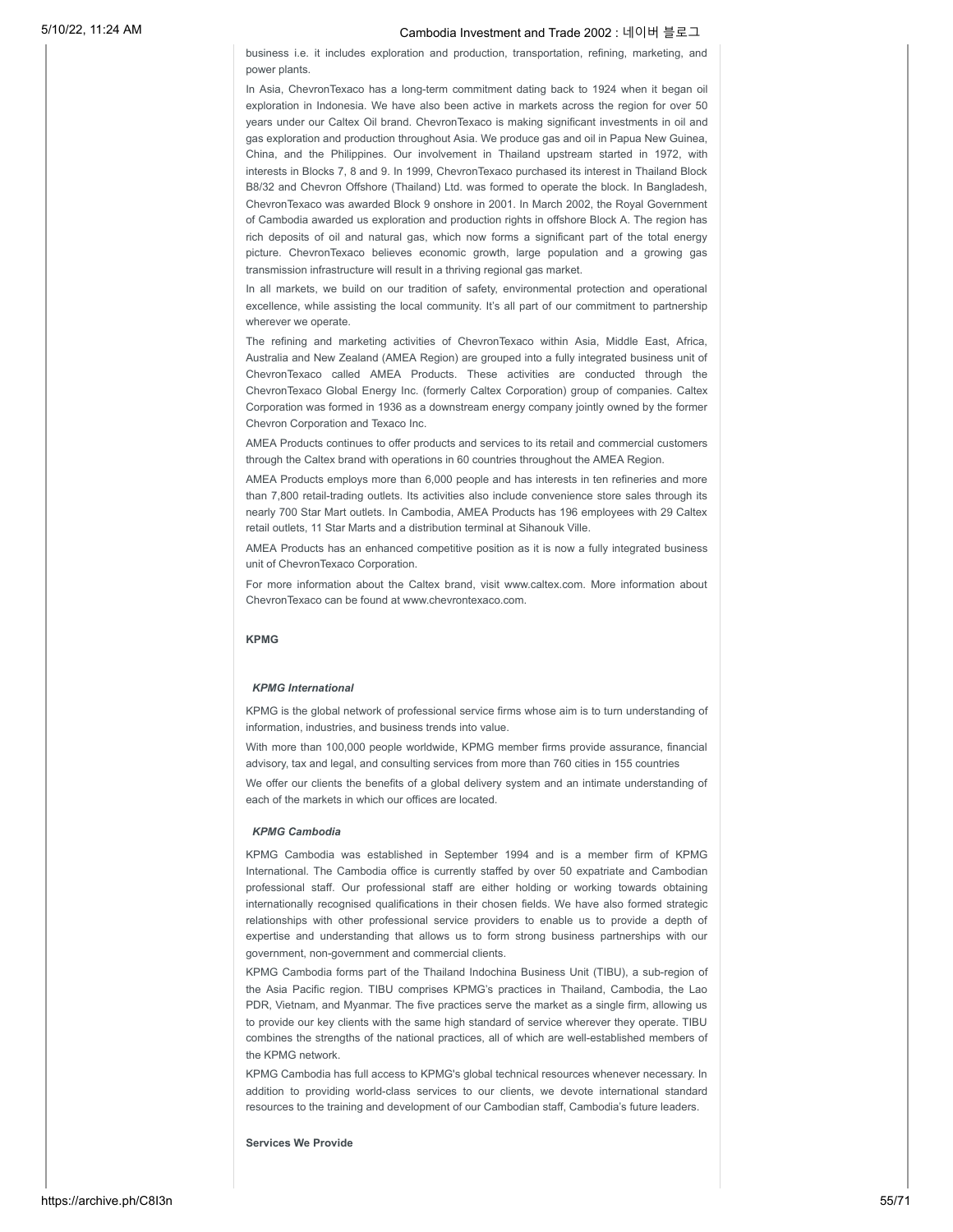KPMG is a leading global provider of assurance, tax, consulting and financial advisory services. Each day our dedicated and talented professionals stake their reputations on providing clients with superior services that enhance performance and build profitability.

#### **Assurance Taxation**

Statutory audit Internal audit function Management assurance services Information risk management Other assurance services

Corporate recovery Corporate finance Forensic services Mergers and acquisitions Due diligence

Other transaction services

## Corporate tax services Personal tax services International tax advice Tax investigation and audit support Other tax services **Financial advisory services Business advisory services**

Bookkeeping Accounting system set up Company start-up Executive search Secretarial services Payroll administration

PO Box 2352, Phnom Penh 2 Street 208 Phnom Penh 3 Phone: 855 (23) 216 899 Fax 855(23) 216 405

#### **Sponsors:**

#### **Conoco**

Conoco Inc. is an integrated oil and gas company that operates in more than 40 countries and has approximately 20,000 employees. The company is active in both the upstream and downstream segments of the global petroleum industry. In addition, three emerging businesses hold significant future potential for Conoco - carbon fibers, natural gas refining (which includes our promising natural gas-to-liquids technology) and power generation. Conoco has been active throughout Southeast Asia for nearly 40 years. Our acquisition of Gulf Canada last year elevated the region to one of Conoco's four worldwide core areas. Later this year we expect to complete a merger with Phillips Petroleum Company that will create the sixth largest energy company in the world and will serve to further strengthen out commitment to the region.

Four years ago, Conoco signed a conditional petroleum contract with the Kingdom of Cambodia covering a portion of the Gulf of Thailand that is claimed by both Thailand and Cambodia. Since this contract will not become operative until the overlapping claims have been resolved, we have been working with the Cambodian government to facilitate such a resolution. The two sides are currently engaged in an active dialogue and we are confident that they will agreed upon a fair and equitable resolution very soon.

### **Ford Motor Company**

### *Polishing the Oval*

99 years is a long time… but that's how long it has been since Henry Ford first unveiled the Model T and changed the automotive landscape forever. At Ford Motor Company, preparing for our second century means concentrating on timeless fundamental that made us great. Great products made Ford a leader in the past and great products will again lead us to greater heights in the future. The Ford F-Series is the best selling truck in the world – for an unprecedented six years in a row – while the Ford Focus is the best selling car in the world for the second year running. Still, we're not content to rest on our laurels. Over the next five years, Ford Motor Company will unveil 20 new or freshen vehicles a year across our brands as we "get back to basics".

In 2001, over 5.7million Ford vehicles were sold worldwide with Asia Pacific making up 4 percent or 280,000 units. Ford Motor Company believes that Asia Pacific region will increasingly become a core market in the 21<sup>st</sup> Century, and thus has invested over 88million to expanding its facilities in the region. From Thailand – "The Detroit of the East" – and other ASEAN countries such as Philippines and Malaysia which manufacturers complete Ford cars and trucks, to smaller direct market such as Mongolia, Brunei and Cambodia, Ford is committed to delivering quality products that are built tough and priced right.

By having solid, dependable products is just half the equation. Customer satisfaction is equally important and our consumer driven 6-Sigma vision is one of the core pillars of our revitalization strategy. Teams are assigned to address and correct the top 25 customer concerns across all vehicle lines – with special emphasis placed on high-volume models to achieve maximum impact on customer satisfaction and warranty cost.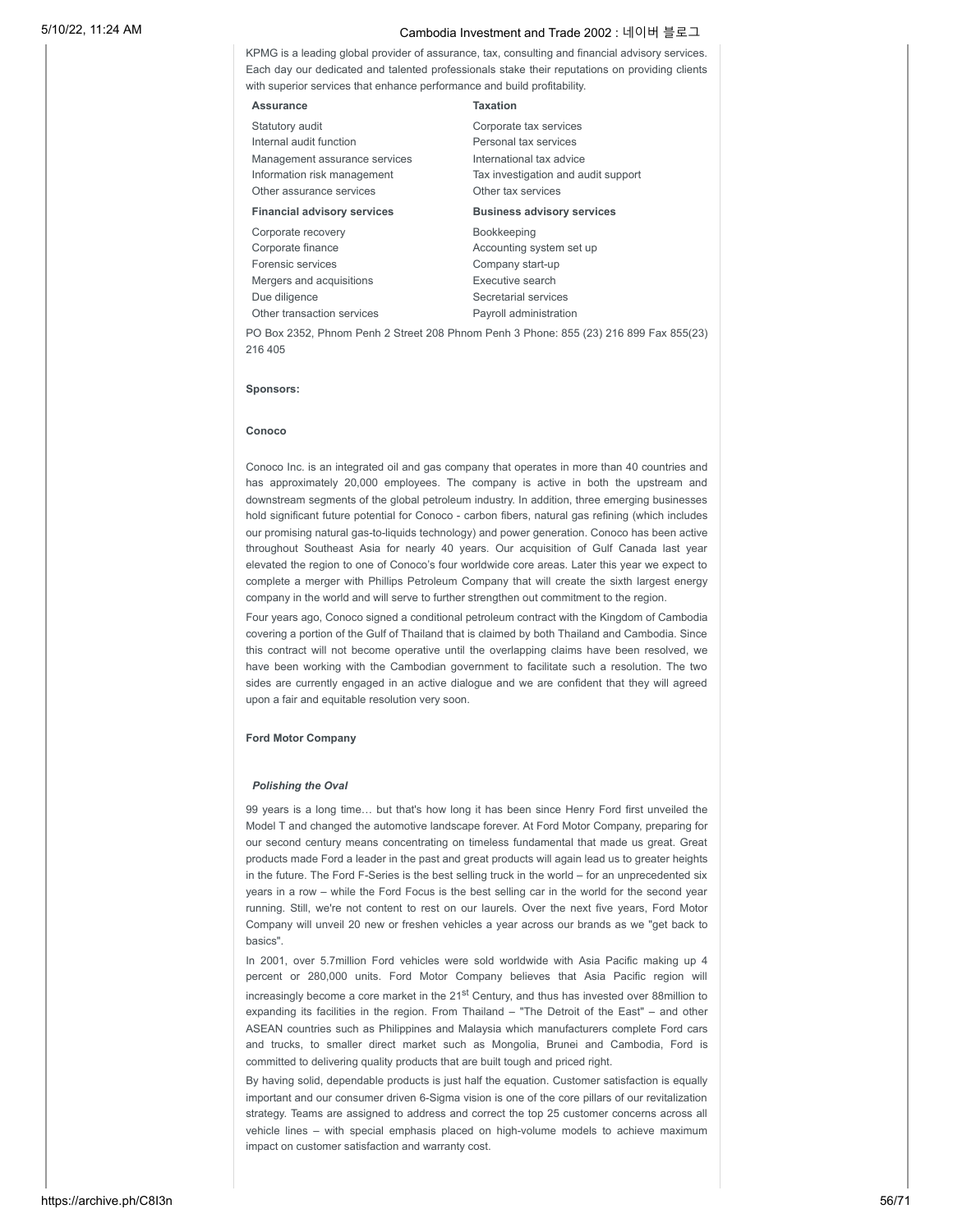Dealers have long been Ford's principal allies in finding and retaining customers – a network of independently owned and operated Ford dealerships first put the world on wheels. With 13,000 dealers worldwide in 139 markets, they are the front-line in our commitment to our customers. Our partner in Cambodia, R.M. Asia Group, is as committed to our vision as we are glad to have them on board. With a brand new showroom in Phnom Penh, RM Asia has done an outstanding job of providing potential – and existing – customers with top quality service since taking over the distributorship in 2000.

"We are very excited about the Ford brand. The Ford Ranger has been widely accepted in Cambodia and we are looking forward to introducing new and exciting models into Cambodia's growing market soon" says Kevin Whitcraft, Director of R.M. Asia.

### **RM Asia Group of Companies**

RM Asia Group is one of South East Asia's premier trading houses with offices and projects spanning the region, offering:

- · Internationally recognized products
- After sales service for long term success
- Experienced regional management & staff
- Precise local knowledge and global resources

### **Automotive Division**

Sales and Service of leading international brands of cars, trucks, specialty vehicles and related automotive accessories.

### **Engineering Division**

RM Asia represents world-renowned suppliers of equipment and technical support for Power Generation, Road and Infrastructure Construction Projects, Mining and Quarry Industries and

Heavy Transport and Materials Handling

### **Special Products Division**

Supplying a wide range of Consumer Products and Specialty Industrial Consumables

### **Trading Division**

Sale of Agricultural and Construction Commodities and Industrial Raw Materials

### **After Sales Service**

After Sales Service is a critical component for ensuring long-term business development for our Trading Partners

#### **Procurement & Logistics Division**

Supporting the Group Companies for sourcing products for procurement projects; and coordinating order processing and delivery schedules to ensure on time supply of goods and services

#### **RM Asia Co., Ltd. In Cambodia**

RM Asia Co., Ltd. boasts a long history of successful operations in the Kingdom of Cambodia. We are one of the largest Western managed trading, distribution and service companies in the Kingdom.

Working with our numerous trading partners, RM Asia delivers value added elements to projects large and small.

With the recently opened International standard Ford showroom and engineering and automotive service centers RM Asia is structured to consolidate our leadership position for its trading partners in the growing Cambodia market.

### **Indochine Insurance**

Indochine Insurance was launched in 1994 and created its market and operated without serious competition until 1998. Eventually three players managed to enter the market as Caminco's agents.

The Cambodian Parliament passed the Insurance Law in June 2000, but delays in the implementation of the corresponding sub-decree have minimised its impact. From 1998 to 2000, Indochine Insurance's activity grew by 13%. However, some lines of business have seen their premium decrease. Such was the case for Motor insurance, for the first time in 7 years, owing to the softening of premium rates in a downward rating pressured environment created by unregulated competition.

In contrast, local health (Workmen's Compensation and Hospitalization insurance) grew by 40% in 2000 over 1998. Marine cargo as well as Property have benefited from internationally funded rehabilitation programs, with an increase of 30% in number of covers taken from Indochine Insurance. Expatriate presence in the country is still strong with 230 such individauls covering emergency evacuation and medical expense in 2000.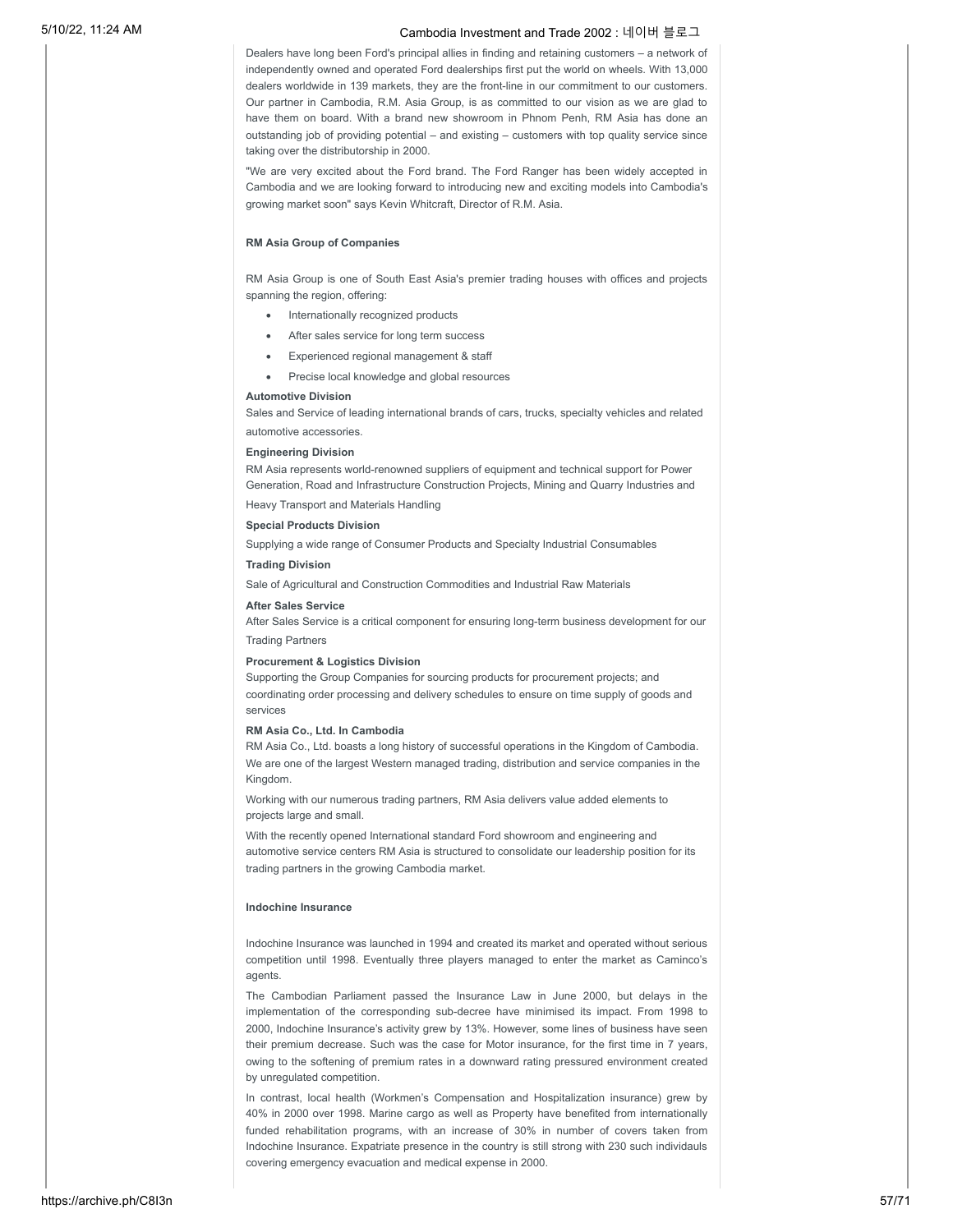### **Motor Insurance**

Indochine Insurance is the largest motor insurer in the Kingdom of Cambodia, covering over 4,000 vehicles out of 80,000 total. As a result of this considerable market share, Indochine has also suffered its share of claims: 450 have been settled in 2000. In response to clients' need, we launched the first 24-hour emergency center on 1<sup>st</sup> September 1999 in order to settle motor claims in minimum time.

#### **Workmen Compensation**

We sold the first Cambodian Workman's Compensation policy in September 1994 and, since then, the demand for workmen's compensation insurance has soared. In 2000, Indochine covered 28,700 workers from the perils of bodily injury at the workplace. The cost savings in spreading the risk have been passed on to the buyers and this insurance is considerably more affordable today than it was in earlier times.

### **Health Insurance:**

### · **Expatriates**

Indochine Insurance represents three Underwriters for Health and Travel Insurance products. Goodhealth, William Russell and Journeymen Services offer a variety of health and evacuation policies to our expatriate clients. By utilising different options, we are sure that we can provide the policy that best meets their needs.

### · **Cambodian Nationals traveling abroad**

Cambodian Nationals who travel abroad are also taken care of with a range of travel plans backed by Europe Assistance.

### · **Cambodian Nationals in Cambodia**

Indochine created the first Health Insurance Policy for Cambodian Nationals. We used our knowledge of the market, to meet the needs of Cambodian nationals. As a result, we were able create an affordable tailor-made product. This has been designed to cover all serious medical conditions leading to in-patient or day-patient treatment without the costly and additions designed for foreigners' policies (evacuation etc). This product has been extremely popular with responsible employers in the Kingdom for some time.

### **Property Insurance:**

Because of the long absence of an Insurance law in Cambodia, many investors used to insure their property with Insurers based outside Cambodia. However, in 1998, Indochine Insurance experienced a substantial increase in activity in this field. For the first time since 1975, The Cambodian insurance industry has been supported by a pool of reinsurers led by Swiss Re, the largest reinsurer in the world. These reinsurers gave their support to Indochine Insurance in order to show their commitment to supporting the new domestic insurance market. The result of creating the necessary environment where real benefit can be given, to both the buyers and for the Cambodian Insurance industry as a whole.

#### **Other lines:**

London is one of the key centers of the worldwide insurance market, and in order to access this and other markets in some specialist field (Aviation or Kidnap and Ransom Insurance), we use our close relationships with major global broking houses to help market our business. Cargo Insurance in 2000 experienced a three-fold increase over the previous year, reflecting the recovery of the economies in the region.

1999 saw a breakthrough when Indochine added a domestic airline to its list of clients. This was a proud moment for us as it was evidence of our clients' confidence in our ability to deal with larger and more complex risks.

### **MobiTel**

MobiTel is Cambodia's leading provider of telecommunications services. The company's principal activities include local, long distance and international telecommunication services, mobile communications and Internet services.

Commencing operations in March 1997, MobiTel has established a strong and positive reputation for delivering superior telecommunications service and has more than 230,000 mobile customers nationwide. Geographically, MobiTel's network coverage extends to all Cambodian provinces. The cornerstone of the network's continued popularity and superiority is the company's commitment to the ongoing expansion and improvement of coverage area and signal strength.

MobiTel aims to provide affordable, high quality communication services and, as a corporate citizen, support the development and growth of Cambodian business and society.

As Cambodia's most successful telecommunications provider, MobiTel offers an extensive product and services portfolio.

MobiTel's key areas of expertise cover mobile communication, Internet capabilities and local and international telecommunications services. Under each service area exists a range of products specifically designed to serve individual customer needs and requirements.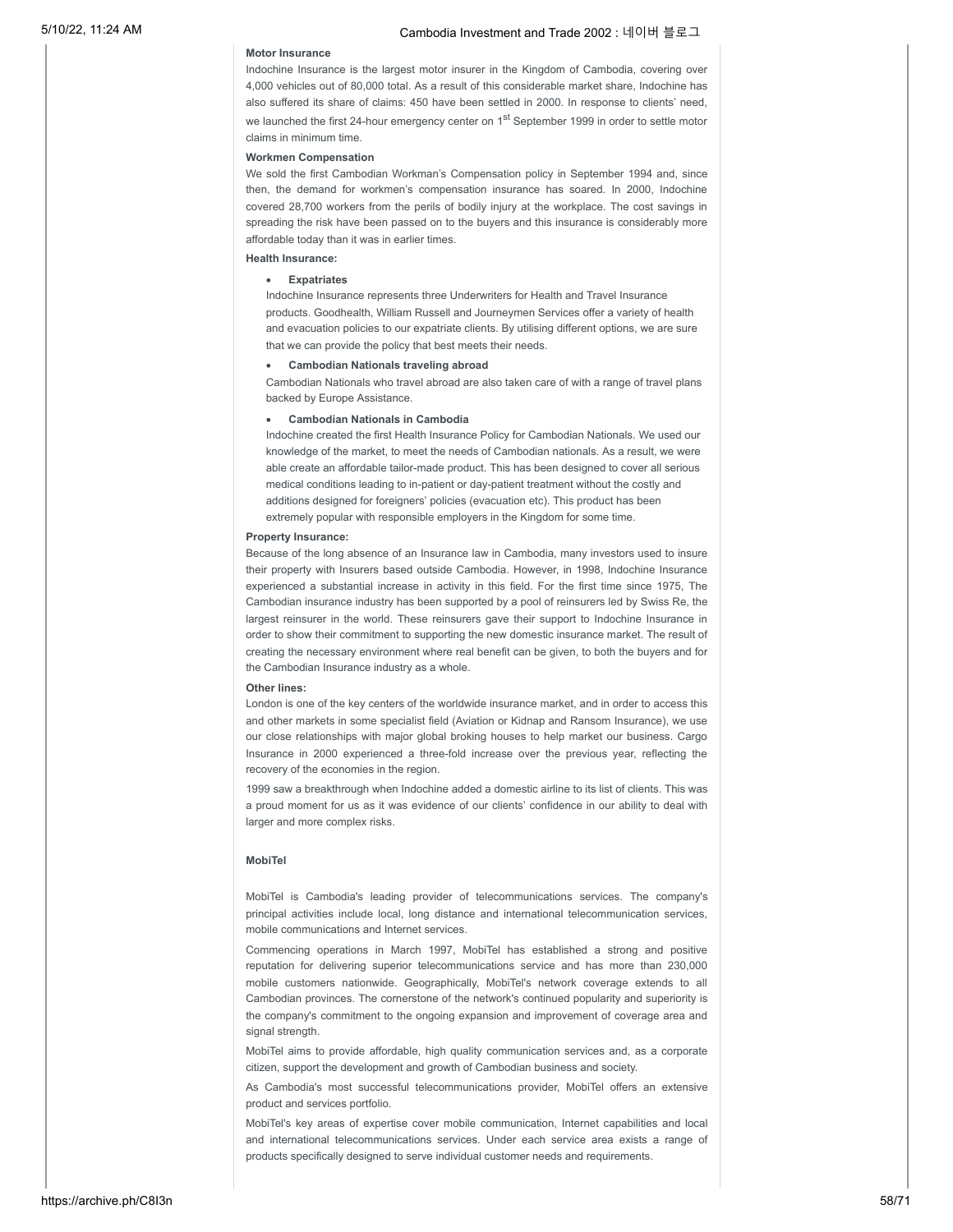The company's three mobile products are CELLcard, MobiTel First and Tango. Full Internet capabilities are available through the ISP, Everyday and the company's wireless BROADBAND network, TeleSURF. MobiTel's international services, CamPlus and Roaming, offer comprehensive coverage across the globe and ensure customers remain connected anywhere, anytime.

More recently MobiTel has expanded its range of services both within the field of mobile telecommunications and beyond.

Customers now has access to the latest innovations and can take advantage of features inherent to digital technology like voicemail and caller line identification. In addition they can also utilise value added services like SMS and WAP.

MobiTel is proud to lead the mobile communications revolution in Cambodia. Through the provision of an extensive range of total communications, MobiTel can continue to deliver its promise which is to put customers always ahead.

### **Northbridge Communities Cambodia**

Northbridge Communities Limited (NCL) was established in 1994 for the purpose of developing school based residential communities in Asian cities experiencing an increased demand for international standard housing and schools. From 1994 to 2002 NCL has founded developments in Eastern Thailand, Phnom Penh and Hanoi. After the economic decline in 1997-1999, Northbridge has refocused its initiatives and will continue to develop communities in major cities in East Asia experiencing social development and economic growth.

Certainly one key to supporting economic growth will be foreign investment accompanied by technological assistance. This will require a substantial presence of resident expatriates in private business, diplomatic posts, and development agencies. By developing integrated communities, Northbridge Communities will support the presence of expatriate staff and promote the full and permanent commitment of multinational companies and international organizations that send staff overseas.

In keeping with its primary objective Northbridge opened the Northbridge International School Cambodia (NISC) since September 1997. This top-quality international school offers an American curriculum and is fully accredited by the Western Association of Schools and Colleges (WASC).

Northbridge Cambodia focuses on the NISC as the core of the community. The community currently includes: **Accredited International School (NISC), Apartments and Single Family Homes, Recreational Facilities & Sports Center (The Club & The Shop)**

**NISC**- The school has grown to enroll 200 students from ages 3 to 18. The teaching staff is highly trained and experienced in teaching students from a variety of different cultural and language backgrounds. The school buildings were designed specifically to support an international school program. The well-supplied classrooms allow the students to spend their school days in a clean and safe environment as they learn.

**Northbridge Homes**- The first two apartment buildings are fully leased to a variety of clients. Families with children, couples and single residents are all a part of the Northbridge Community. The first 14 single family homes have been sold or leased and are currently under construction. The next phase of the homes and apartments will be available early next year.

**The Club**- The Club opened in September 2000 and since that time has expanded its membership and services offered. What started as a small sports club for the expatriate community in Phnom Penh has grown into a larger recreation – catering business. The Club offers a full range of sporting activities; such as swimming, tennis, and a fitness room as well as team, group and individual activities. Many people in Phnom Penh find our football and softball fields an attractive place to practice their game. Not only does The Club provide a healthful lunch for the NISC students and staff, but it offers a poolside restaurant with an international menu. The Shop opened in central Phnom Penh to much acclaim in November 2001. The fresh baked goods, sandwiches and snacks have become a part of the daily life of many in the city. Our bakery and outside catering service supplies companies functions and private parties each week.

In the near future the community will be expanded to include: **Additional Multi-family and Single Family dwellings, Medical Center, Commercial Area, Office Park.** We look forward to your visit to the Northbridge Cambodia community.

### **Northbridge Cambodia**

Northbridge Road and International School Street, Tak Thla Commune, Russei Keo District Tel: 855-23-886-000 - Fax: 855-23-886-009, Email: [info@NorthbridgeCommunities.com](mailto:info@NorthbridgeCommunities.com) www.northbridgecommunities.com

**Philips Electronics (Thailand) Ltd.**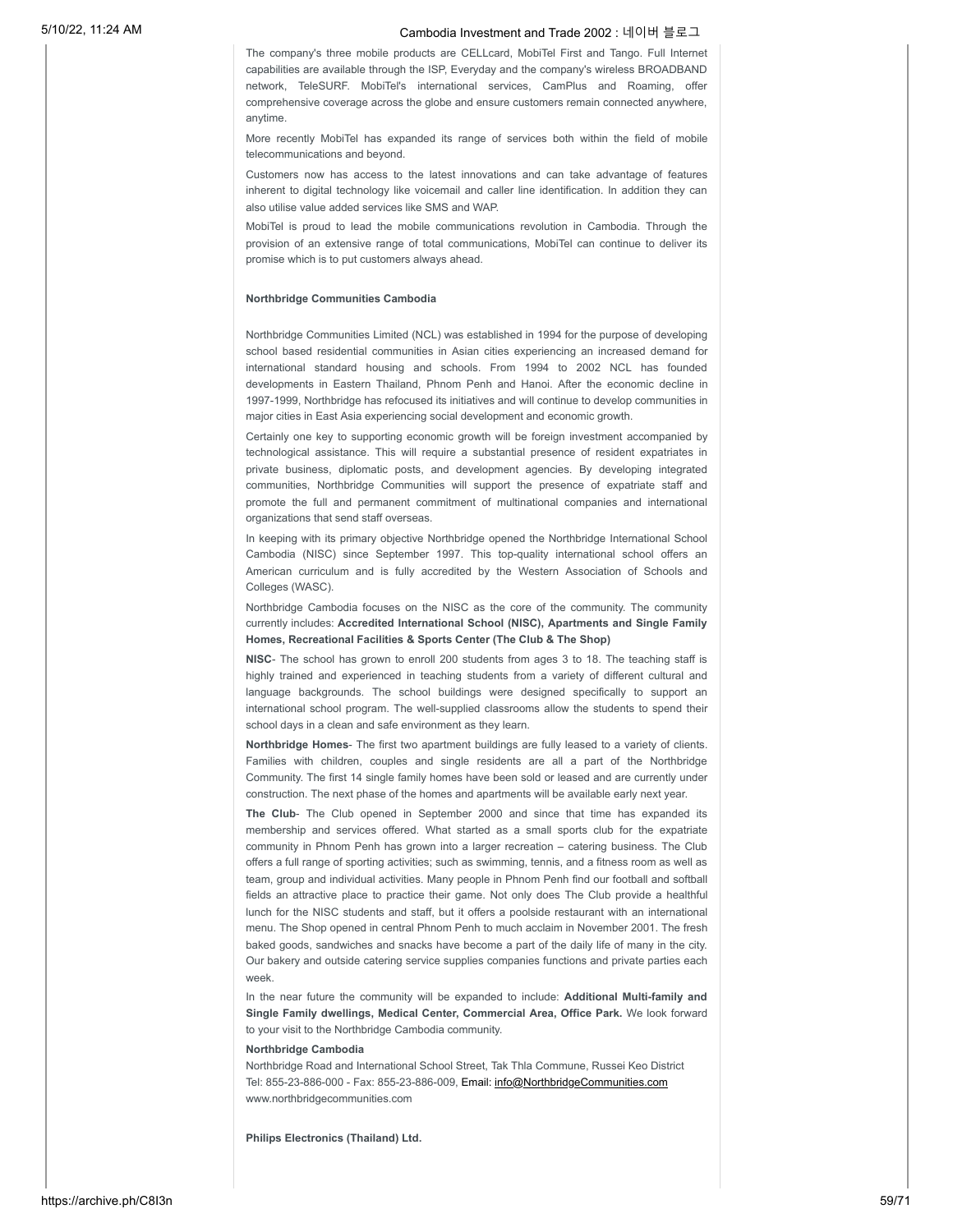### *Business Activities*

Manufacturing, distributing, importing and servicing consumer electronics, lighting, domestic appliances and personal care, medical systems, business electronics, semiconductors and components.

### *Background*

Philips Thailand was founded in 1952, a branch of The Royal Philips Electronics of the Netherlands, one of the world's biggest and Europe's largest diversified electronics companies. Its business is creating and delivering products that are advanced and of high quality to the Thai community.

Philips Thailand is comprised of both commercial and manufacturing operations employing more than 5,000 people. The commercial operations consists of a marketing division whose activities are focused on lighting, consumer electronics, domestic appliances and personal care, and professional products and services.

Philips started manufacturing in Thailand in 1960 with an incandescent lamp factory. Today Philips has diversified its production facilities to include a lamp factory, a luminaries factory and a semiconductors factory.

Philips' commitment to Thailand is defined as one of the country's largest corporate investors and as one of its largest exporters.

**Company Ownership**

100% Royal Philips Electronics of the Netherlands

### **Chairman & CEO: Mr. Victor George Tee**

60/14 Moo 11 Bangna-Trad Road KM.3, Khwang Bangna, Khet Bangna, Bangkok 10260 Telephone number: 66 02 399 3280-9 Fax number: 66 02 399 2417

### **Tilleke & Gibbins and Associates**

Tilleke & Gibbins and Associates was established in Cambodia in 1995 as a partnership between Bretton G. Sciaroni, an American lawyer who had worked in Phnom Penh since 1993, and Tilleke & Gibbins International, the largest independent law firm in Thailand. The firm utilizes its valuable experience to best serve a variety of clients, including domestic and international companies, banks, insurance companies, members of the diplomatic community, international organizations, multilateral lending institutions, non-governmental organizations, and various ministries and agencies of the Royal Cambodian Government.

Tilleke & Gibbins and Associates offers a wide variety of commercial and investment services to its clients. The firm can offer advice on a variety of subjects critical to doing business in Cambodia, including tax, labor, contracts, company creation, investment, joint ventures, intellectual property, financing, and land.

In a rapidly developing country like Cambodia, experience in dealing with the private and public sectors, knowledge of the legal structure, and an understanding of the political and social climate are necessary if a client's interests are to be well served. Using both U.S. and Khmer staff, Tilleke & Gibbins and Associates is capable of serving both national and international clients.

Of particular importance for an investor in an emerging economy is the establishment and maintenance of good government relations. Tilleke & Gibbins and Associates enjoys excellent working relations with the major ministries and governmental institutions. For example, acknowledging his expertise, Mr. Sciaroni was appointed Legal Adviser to the Royal Government by a Royal Decree signed on August 31, 1996 by His Majesty King Norodom Sihanouk. He was reappointed to this position on December 17, 1999. The position carries the rank of Minister.

In a dynamic economic environment such as Cambodia, numerous opportunities exist for investment. However, the prudent investor will look for a well-established firm in order to assist him in understanding the local situation. With its considerable experience in Cambodia, Tilleke & Gibbins and Associates can provide the knowledge and judgment which will best serve each client.

### **Unocal Corporation**

Unocal is one of the world's leading independent natural gas and crude oil exploration and production companies. It is a US company with principle oil and gas activities in North America, Asia, Latin America, the North Sea, and West Africa. Unocal is one of the world's largest producers of geothermal energy with operations in the Philippines and Indonesia.

The company also focuses on pipeline and power plant projects in Asia and the Americas. At year-end 2001, Unocal had worldwide natural gas reserves of 6.67 Tcf (188.7 billion cubic meters), representing two-thirds of the company's overall hydrocarbon reserves. Unocal's net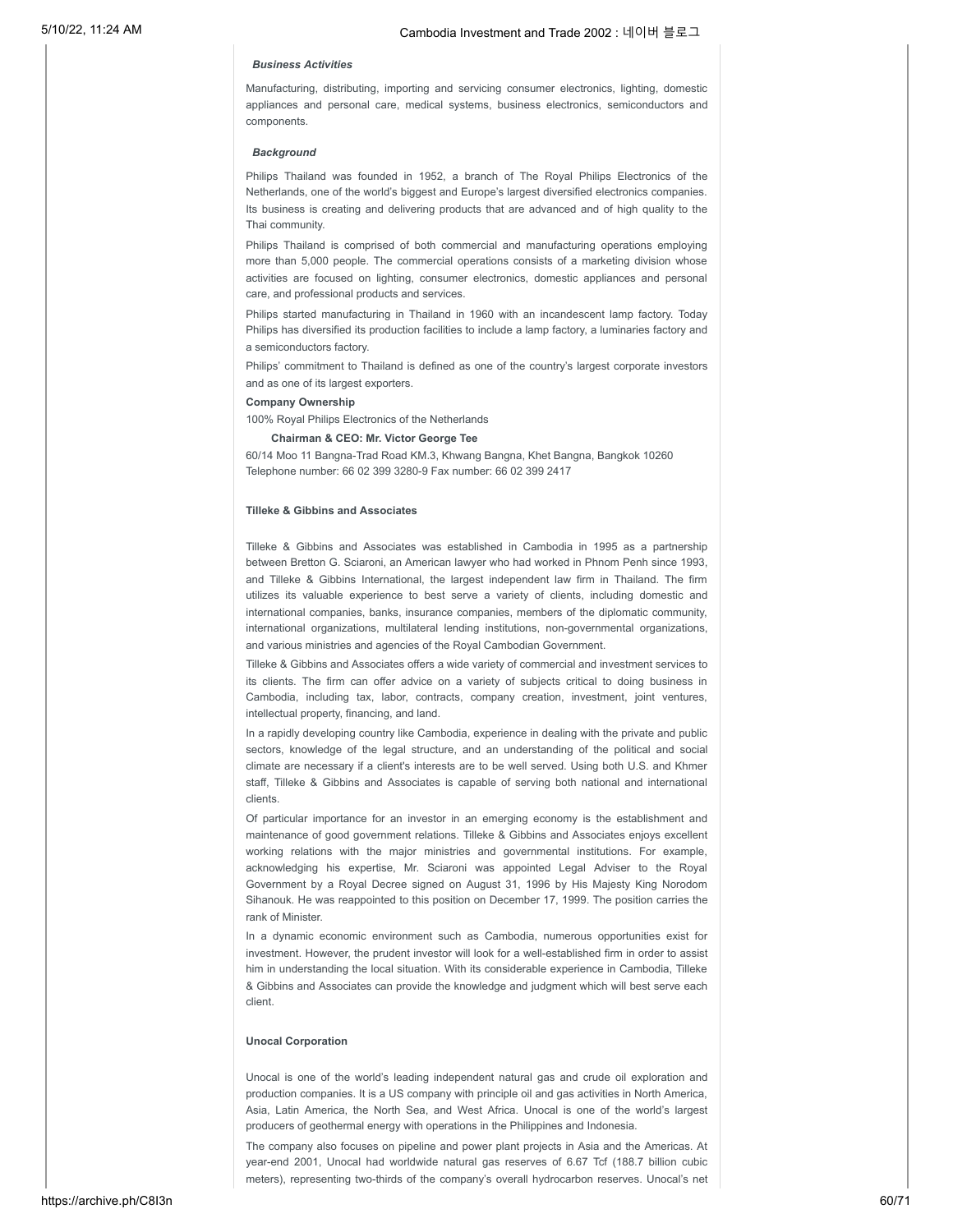worldwide natural gas production averaged more than 2 billion cubic feet per day (57 million cubic meters per day).

#### *International Energy Operations*

Unocal's operations in Indonesia, Thailand and Myanmar accounted for nearly half of the company's worldwide production in 2000. We continue to build on international growth with deepwater exploration in Brazil, Gabon and Indonesia, and significant gas-to-power opportunities in Bangladesh, China, India, Thailand and Vietnam. We also participate in production operations in Azerbaijan, the Democratic Republic of the Congo, and the Netherlands.

### *North America Energy Operations*

Unocal is a leading natural gas producer in North America with a reputation for being a low-cost driller. The company holds solid positions in oil and gas exploration and production in the Gulf of Mexico, Permian Basin, Rocky Mountain and southern Alaska regions of the United States, and in western Canada.

### *Deepwater Development*

Since Unocal first ventured into deeper offshore waters five years ago, the company has positioned itself in four key basins -Brazil, Gulf of Mexico, Indonesia and West Africa. Unocal have made several discoveries in the Gulf of Mexico and, as operator, offshore Indonesia. The first deepwater development in Indonesia is now progressing.

#### *Geothermal Resources and Power Projects*

Unocal has more than 6,000 megawatts in existing and proposed power generation projects in the Philippines, Indonesia, Thailand, India and China.

#### *Midstream and Trade*

The company's Midstream and Trade segment is responsible for the marketing, trading and risk management of the majority of the company's energy resources and management of its growing base of natural gas storage assets. The group also manages interests in more than 14,000 miles (22,500 kilometers) of oil, gas and product pipelines, and associated terminals.

### *Real Estate, Remediation Services, Carbon and Minerals*

Unocal produces and markets petroleum coke, molybdenum and specialty minerals; manages an equity interest in a Brazilian niobium producer.

### **Supporting Sponsors:**

### **Asian Development Bank**

The **Asian Development Bank (ADB)**, established in 1966 with its headquarters in Manila, is a multilateral development finance institution owned by 60 members, mostly from Asia and the Pacific. ADB's overarching goal is to reduce poverty. Its projects and programs, whether direct poverty interventions or otherwise, emphasize one or more of the following priorities: economic growth, human development, gender and development, good governance, environmental protection, private sector development, and regional cooperation. ADB's principal tools are loans and technical assistance, which it provides to governments for specific projects and programs. ADB's lending volume in 2001 was US\$5.3 billion. Technical assistance grants, amounting to US\$146.4 million in 2001, are provided for preparing and executing projects, supporting advisory activities, and undertaking regional activities.

### **Association of Banks in Cambodia**

The Association of Banks in Cambodia was founded in 2001 with the following objectives:

- · To promote the development of the Cambodian financial system, working in close cooperation with the National Bank in Cambodia (NBC) and serve as a channel of communication between the NBC and the banking community
- · To carry out all of its function and activities related to banking and finance and those, which promote the good name of the Association.
- To render where possible such advice or assistance as may be deemed necessary and expedient to its Members

To promote the education, research and training in all aspects of banking so as to upgrade banking expertise in Cambodia including the establishment of a professional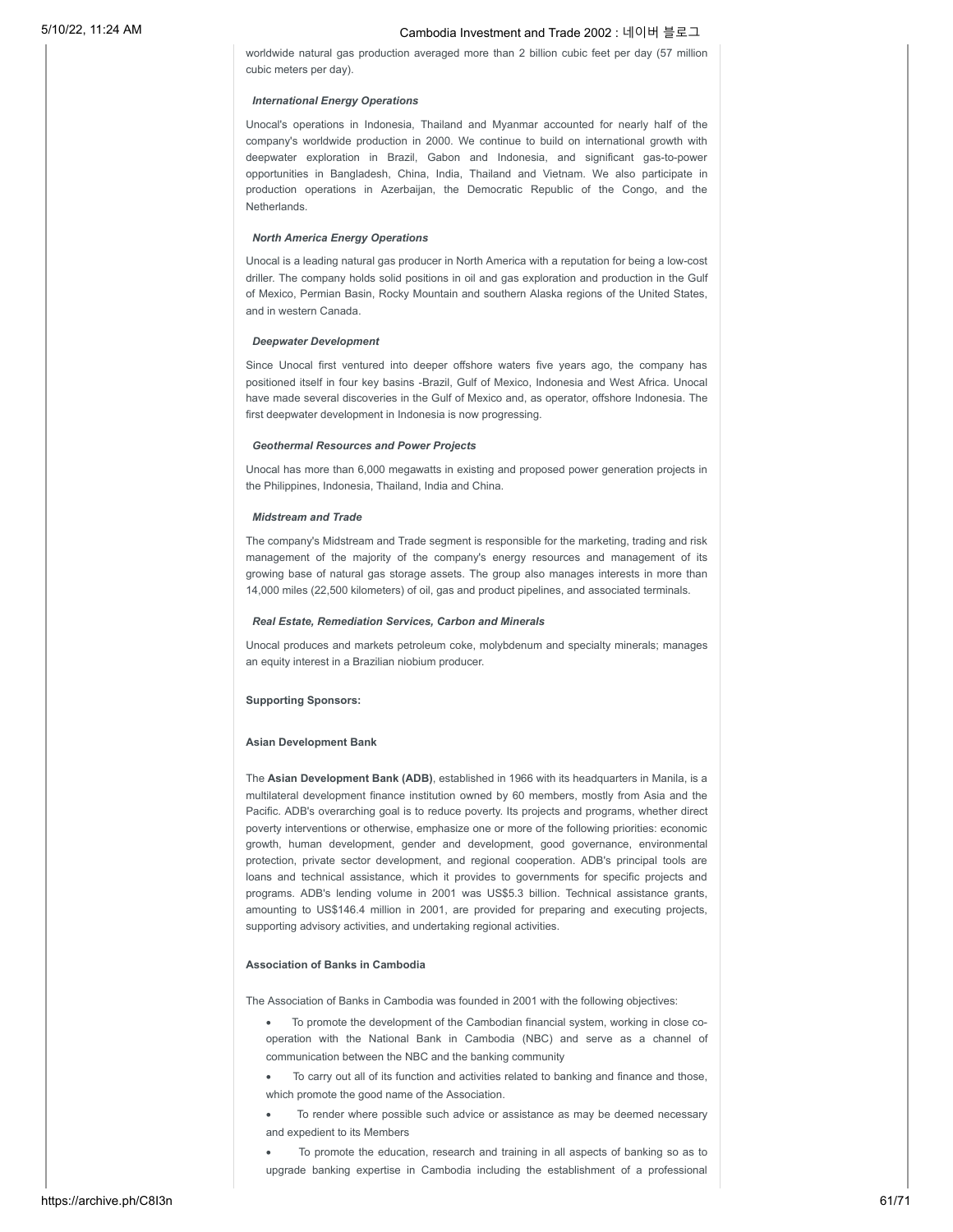training institute of bankers, if deemed necessary

To promote the modernization of the Cambodian banking system by organizing, managing and participating in all inter-bank activities, including the organization and development of inter-bank markets and arrangements for sharing credit information among the Members of the Association.

To represent the collective interests of the Members in relations with the NBC and other government and official bodies including Chambers of Commerce and other business associations, and where appropriate international agencies and other organizations whose activities are either directly or indirectly related to the promotion and improvement of banking services in Cambodia.

### **DFDL**

Dirksen Flipse Doran & Le ("DFDL") was founded in 1994 by five lawyers, four of whom had significant experience working as Indochina specialists with major law firms in Bangkok. DFDL began operating in Vientiane, Laos in early 1994 as the first recognized law firm. In January 1995, DFDL became the first officially authorized foreign legal consultancy in Cambodia.

The founders of DFDL recognized that while substantial investment was moving into the Mekong countries, law firms were still attempting to service their clients from major business centers outside these countries such as Hong Kong, Singapore and Bangkok. DFDL believes legal services cannot be given on a "fly-in" basis, and has established a full service presence of local and foreign legal experts in Cambodia.

DFDL provides a full range of commercial and corporate legal services to foreign and local investors operating in the Mekong Region. The firm provides local legal expertise for every phase of an investment - from initial contacts, licensing, negotiations with the government and joint venture partners, land purchasing, leasing and financing, to operational issues such as labor, taxation, corporate governance and other contractual matters. DFDL's clients include many of the major investors in Laos and Cambodia.

#### **Power Investment Group**

Power Investment Group commenced operations in March 1993 as investment consultants and moved onto representing multinationals in Cambodia. Power Investment Group, whose corporate mission is to provide direction and support through dynamic and innovative management, teamwork and a commitment to excellence, has become a major player in the Cambodia infrastructure, energy and natural resource development scene with strategic alliances and joint - ventures with well-established multinational conglomerates from across the globe.

Power Investment Group's strength is in identifying investment opportunities for clients, facilitating Government access and coordinating a close professional working relationship with the civil servants in all sectors and levels.

Power Investment Group has maintained a strong presence in its core sector, namely providing consultancy services and joint-venture access to corporations which are involved in the rebuilding and rehabilitation of infrastructure and developing key areas in the Cambodian economy such as natural resource development and energy generation.

In order to undertake its professional commitment to its multinational client, Power Investment Group relies in and draws on the expertise of its resources here in Cambodia, Canada, Australia and North America.

Its capability to provide turnkey services to all of its clients and any other interested party, makes Power Investment Group an ideal joint-venture partner and investment consultant. The changing investment environment in Cambodia leads to constant upgrading and diversification of our range of services.

### **Power Investment Group's**

#### **Corporate Mission**

- · To generate consistently profitable returns for its clients and Power Investment Group from investment in core business activities:
- By providing direction, financial advice and management support for each operating unit and client;
- · Through establishing a major market presence for each activity and client;
- Through dynamic and innovative management, teamwork and a commitment to excellence
- By striving for client satisfaction through high quality and consistent provision of professional advice and services.

Within Power Investment Group, 3 divisions have been created: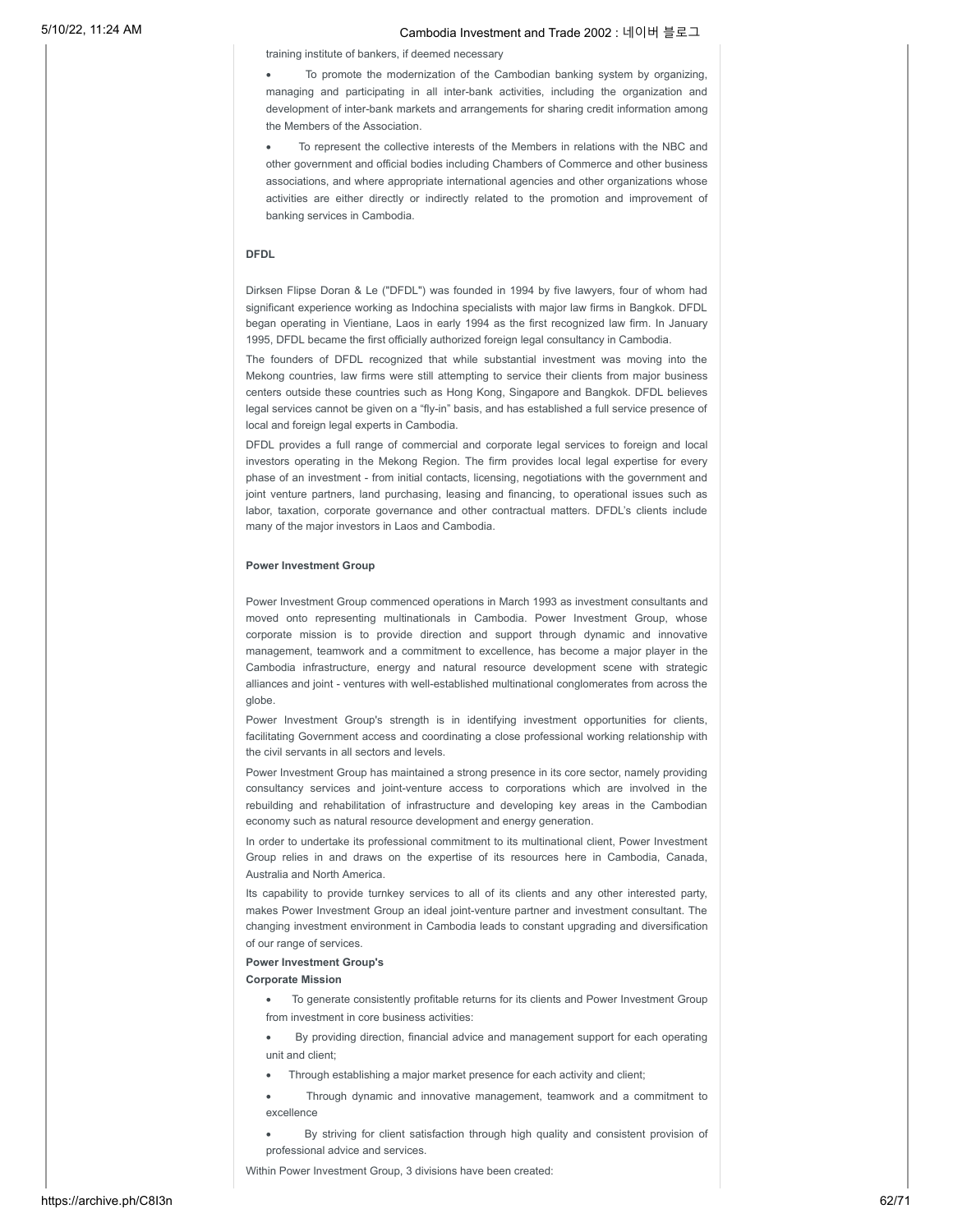**Power International Trading Co., Ltd.** is a division based in Phnom Penh, Kingdom of Cambodia. This division handles import/export trading and has acquired great success during the last three years in exporting to Europe and Canada. Specialises in the import/export of Khmer arts and crafts and is the exclusive distributor of Angkor Beer to Canada.

**R. Tep Enterprises Cambodia Co., Ltd.** is a division specialising in public works activities such as roads, governmental building renovations, hospitals, etc. Canadian engineers and a team of highly professional designers represent a major asset for this construction division.

**Law and Associates Co., Ltd.** is an auditing and accounting firm specialising in services for Non – Governmental Organisations. Law and Associates has offices in Phnom Penh and Kuala Lumpur.

### **Media Sponsors**

#### **Bates Advertising, 141 Cambodia**

Bates Advertising first began operations in Cambodia in 1992 and has become the country's premier full-service advertising agency.

Owned by Cordiant Communications Group, Bates Cambodia is part of a worldwide network providing creative innovation and premium execution across all advertising disciplines. With a dedicated team of advertising specialists, Bates Cambodia develops and implements targeted and well-conceived campaigns for all clients.

Expanding the scope of communication services in Cambodia, 141 Worldwide commenced operations in 1999. Also under the Cordiant Communications Group umbrella, 141 offers fullservice integrated marketing communications.

With 93 agencies operating in 54 countries and more than 500 clients worldwide, 141 provides comprehensive sales promotion consultancy from strategic planning and concept development to strategy implementation and evaluation.

141 Cambodia's specific integrated marketing and communications services include public relations, event management, sponsorship management, premium sourcing, direct marketing, and design and production of point of sales advertising materials.

Properly executed, advertising and integrated marketing communications are very powerful image-building tools for any corporation, organisation or individual. Bates Advertising and 141 Cambodia work in partnership with all clients to create and establish desired profiles and deliver successful communication programs.

The Bates Advertising and 141 Cambodia client base includes British American Tobacco, Caltex Cambodia, CamGSM (MobiTel), Heineken, Comin Khmer and the European Commission.

### **Interquess Enterprises**

Interquess Enterprises is a proudly Cambodian organisation providing a unique, quality database service on Cambodia's private sector business. In 2000, Interquess published its "Cambodia Complete Guide 2000," and expanded in 2001 to become "Cambodia Yellow Pages" under contract to the Ministry of Posts and Telecommunications. The 2002 edition is now being finalized for publication.

In addition to publishing high – quality directories and maps, Interquess has been active in developing business advertising and promotions in Cambodia since 1995. Our professional marketing and design personnel have created some of the most effective promotion material in Cambodia and we stand ready to assist new advertisers.

### **Phnom Penh Post**

The Phnom Penh Post is Cambodia's oldest independent newspaper published in any language, approaching ten years of operations in July 2002. It has long been the "newspaper of record," with a reputation for the most analytical and authoritative information on current issues in the country. The Post has developed a loyal readership among foreigners interested in the country and Cambodians seeking accurate and objective reporting on local events.

The Post is distributed primarily in Cambodia. Approximately 12% of copies are sent to international subscribers in 30 countries. In Cambodia and abroad, the Post is considered by Cambodia-watchers including government policy-makers, aid agencies, businesses, international lenders such as the World Bank, ADB, and the IMF, journalists, and overseas Cambodians as the most important publication for keeping abreast of events in the country.

The Post has been on-line with a website (www.phnompenhpost.com) which has grown rapidly since its introduction in April 1998. The site includes both a free limited edition, and a full edition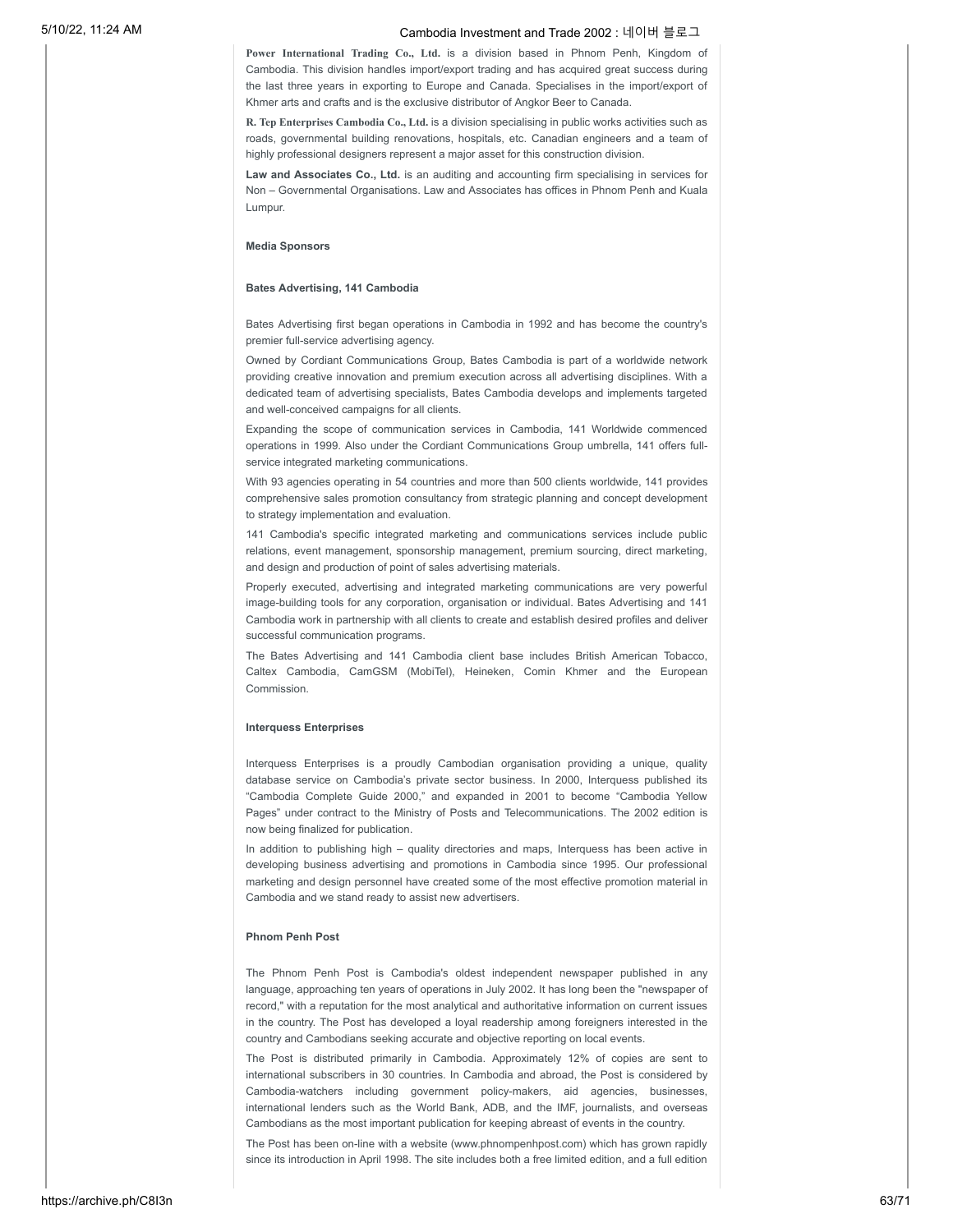available by subscription. There are currently more than 8,000 visitors per month from over 80 countries.

### **Official Airline**

### **Bangkok Airways**

Bangkok Airways has been appointed as an official airline of Cambodia Investment and Trade 2002 Conference, which to be held in Phnom Penh on May 15 – 16, 2002, concerning the development of interest in Cambodia as an investment and trade location.

Bangkok Airways now operates 3 flights daily between Bangkok and Phnom Penh. The flights depart Bangkok at 07.40 hrs, 11.20 hrs., and 18.30 hrs., then arrive in Phnom Penh at 08.50 hrs, 12.30 hrs, and 19.40 hrs. respectively. The return flights depart Phnom Penh at 09.30 hrs., 13.10 hrs., and 20.20 hrs., then arrive in Bangkok at 10.40 hrs, 14.20 hrs, and 21.30 hrs. The flight time is 50 minutes using Boeing 717-200 jet aircraft.

In addition to Phnom Penh and Siem Reap in Cambodia, the airline now offers tourists to several fascinating destinations in Thailand, Cambodia, and neighboring countries, including Samui, Phuket, Hua Hin, Pattaya, Chiang Mai, Sukhothai in Thailand, Singapore, Luang Prabang in Laos, Jing Hong and Xi'an in China.

To promote cultural tourism and draw tourists from all over the world to visit the historical sites in the Mekong Regions, Bangkok Airways will launch its new campaign "Mekong World Heritage Network" linking 4 UNESCO World Heritage Sites, starting from July 2, 2002. This new travel network will create a direct connection from each of these destinations and will facilitate more convenient and faster travelling time to the tourists.

The flight will start from Bangkok to Sukhothai in Thailand, to Luang Prabang in Laos, to Danang proceeding on to Hoi An and transfer to Hue in Vietnam and visit Siem Reap (Angkor Wat) in Cambodia, then returns to Bangkok. On this circle trip, Bangkok Airways will join with Siem Reap Airways International, the private airline of Cambodia which will operate routes from Luang Prabang to Danang and Danang to Siem Reap.

As of the year 2002, Bangkok Airways will continue to expand its network to include tourist destinations in Thailand, the Mekong Region, and in China. For more information, please visit Bangkok Airways' website at www.bangkokair.com.

### **Ministerial and official Speakers**

#### **(in order of agenda appearance)**

- · HE Samdech Hun Sen, Prime Minister of the Kingdom of Cambodia
- HE Keat Chhon, Senior Minister of Economy and Finance
- · Mr. Urooj Malik, Country Director, Asian Development Bank
- · HE Sok Chenda, Secretary General, Council for the Development of Cambodia
- · Mr. Robert Hagemann, Resident Representative, International Monetary Fund
- · HE Cham Prasidh, Minister of Commerce

· HE Chhieng Yanara, Secretary General, Cambodia Reconstruction and Development Board

· HE Sok An, Senior Minister, Office of the Council of Ministers

· HRH Krom Preah Norodom Ranariddh, President of the National Assembly of the Kingdom of Cambodia

- HE Khek Ravy, Secretary of State, Ministry of Commerce
- HE Ith Prang, Secretary of State, Ministry of Industry, Mines and Energy
- HE Te Duong Tara, Director General, Cambodian National Petroleum Authority
- HE Sok Siphana, Secretary of State, Ministry of Commerce

· Mr. Chhin Kong Hean, General Director, Public Works, Ministry of Public Works and **Transport** 

- HE Nuth Nin Doeun, Secretary of State, Ministry of Tourism
- · HE Chhay Rithisen, Director, Bureau of Urban Affairs, Municipality of Phnom Penh

### **Participant List**

*Company Delegate Position*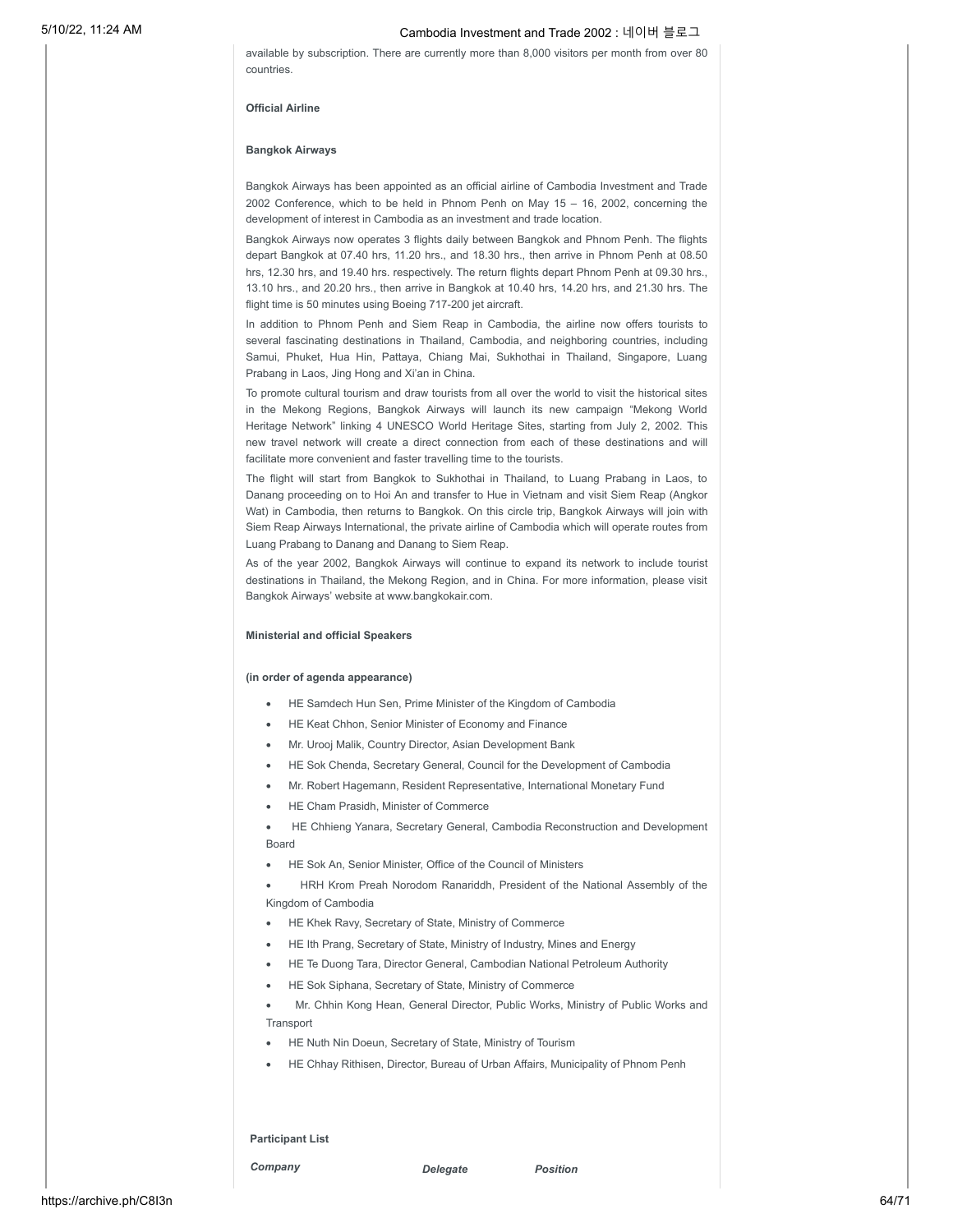| Company                                                                                          | Delegate                                          | <b>Position</b>                                                                            |
|--------------------------------------------------------------------------------------------------|---------------------------------------------------|--------------------------------------------------------------------------------------------|
| Acleda Bank Ltd.                                                                                 | Brinsden, John                                    | Vice Chairman                                                                              |
| ADW (Arbeitskreis Deutsche Wirtschaf Thomas, Paul<br>t) German Business Group                    |                                                   |                                                                                            |
| Agfa (ASEAN) Sdn Bhd                                                                             | Buytaert, Peter                                   | Managing Director-ASEAN                                                                    |
| Allens Arthur Robinson International La Crouch, Ewen<br>wyers                                    |                                                   | <b>Executive Partner Asia Pacific</b>                                                      |
| APL Cambodia Co., Ltd.                                                                           | Basilla, Waldo C,                                 | <b>Managing Director</b>                                                                   |
| Apsara Tours                                                                                     | Chansophea Chun                                   | President                                                                                  |
| Aragon Ltd.                                                                                      | Maire, Stephen                                    | <b>Director</b>                                                                            |
| Asia Insurance (Cambodia) Ltd.                                                                   | Brandt-Gagnon, Pascal General Manager             |                                                                                            |
| Asian Development Bank                                                                           | Jude, Anthony J.,                                 | Portfolio Management Specialist/Dep<br>uty Head Cambodia Resident Mission                  |
| Asian Development Bank                                                                           | Malik, Urooj                                      | Country Director, Cambodia Resident<br>Mission                                             |
| Asian Development Bank                                                                           | Rottanak, Keo                                     | <b>National Officer</b>                                                                    |
| Asian Development Bank                                                                           | Ouk, Nida                                         | <b>National Officer</b>                                                                    |
| Asian Development Bank                                                                           | Piseth Long                                       | Assistant Program/Operations Assista<br>nt                                                 |
| Association of Banks in Cambodia                                                                 | Khov Boun Chhay                                   | Chairman                                                                                   |
| Association of Banks in Cambodia                                                                 | Chan Kok Choy                                     | Vice - Chairman                                                                            |
| Australian Embassy                                                                               | Whyatt, Justin                                    | Third Secretary (Political/Economic) T<br>rade and Investment Representative<br>(Austrade) |
| <b>Australian Trade Commission</b>                                                               |                                                   | Rambhavathana, Mukda Business Development Manager Grea<br>ter Mekong Region                |
| <b>Australian Trade Commission</b>                                                               | Karnasuta, Mallee                                 | <b>Business Development Manager Grea</b><br>ter Mekong Region                              |
| Australian Trade Commission                                                                      | MacMillan Cameron                                 | Senior Trade Commission                                                                    |
| AZ Group of Companies                                                                            | Hoaw, Oknha Ing Bun                               | Chairman & CEO                                                                             |
| Baker & McKenzie International Lawye Muessel, Christopher A., Internatioal Attorney at Law<br>rs |                                                   |                                                                                            |
| Bangkok Airways Co., Ltd.                                                                        | Thavatvong Thanasumit Senior Vice-President<br>ra |                                                                                            |
| Bangkok Airways Co., Ltd.                                                                        | a,                                                | Varavarn, M. L. Nandhik Senior Corporate Communication Dire<br>ctor                        |
| Bangkok Airways Co., Ltd.                                                                        | Theekakul, Pradit                                 | Senior Vice President                                                                      |
| Bangkok Airways Co., Ltd.                                                                        | pong                                              | Prasarttong-Osoth, Putti Senior Vice President Operations                                  |
| Bangkok Airways Co., Ltd.                                                                        | ong                                               | Thanasumitra, Thavatw Senior Vice President Finance                                        |
| Bangkok Airways Co., Ltd.                                                                        | Wiesner, Peter                                    | Vice President-Marketing                                                                   |
| Bangkok Airways Co., Ltd.                                                                        | Kongsawat, Amornrat                               | Sales Manager                                                                              |
| Bankworld Incorporated                                                                           | Googins, Robert                                   | Senior Insurance Advisor                                                                   |
| Bates Cambodia Ltd.                                                                              | Neri, Blitz                                       | <b>Account Director</b>                                                                    |
| Bellwater (Thailand) Ltd.                                                                        | Smith, Graham A.,                                 | <b>Operations Manager</b>                                                                  |
| BMW Asia Pte Ltd.                                                                                | Haririan, Christian                               | Area Manager                                                                               |
| BP South East Asia Ltd.                                                                          | Dong, Vu Tam,                                     | Retail Development Manager                                                                 |
| British Embassy                                                                                  | Bridges, Stephen, J                               | Ambassador                                                                                 |
| C H Williams Talhar & Wong Sdn Bhd                                                               | Yeo Kian Aun, Hansen Assistant Manager            |                                                                                            |
| C H Williams Talhar & Wong Sdn Bhd                                                               | Loh, John S C,                                    | <b>Managing Director</b>                                                                   |
| C H Williams Talhar & Wong Sdn Bhd                                                               | Leong, Tan Ka,                                    | Senior Assistant Manager-Valuation<br>Senior Manager Distribution                          |
| Caltex Cambodia Ltd.                                                                             | Mondigo, Edgar C.,                                |                                                                                            |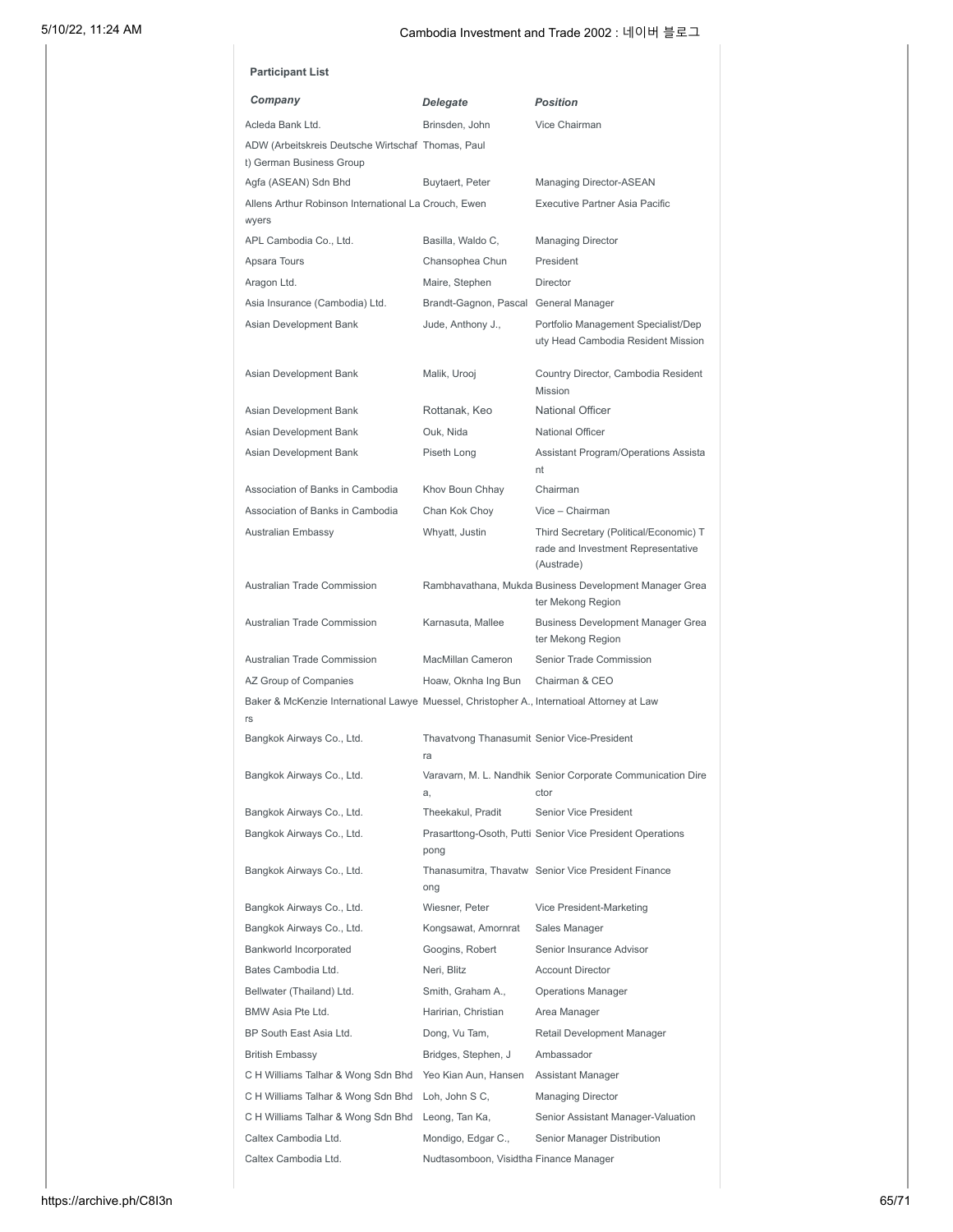| <b>Participant List</b>                                                         |                                                |                                                                                                   |
|---------------------------------------------------------------------------------|------------------------------------------------|---------------------------------------------------------------------------------------------------|
| Company                                                                         | Delegate                                       | <b>Position</b>                                                                                   |
| Caltex Cambodia Ltd.                                                            | Seong, Ng Peng,                                | General Manager                                                                                   |
| Caltex Cambodia Ltd.                                                            | Saravuth, Rath                                 | Assistant Commercial Manager                                                                      |
| Cambodia Airport Management Servic Wahab, Rosli Abdul,                          |                                                | Finance and Administration Manager                                                                |
| es Ltd.                                                                         |                                                |                                                                                                   |
| Cambodia Commercial Bank                                                        | Mean, Khy                                      | Manager Administration Department                                                                 |
| Cambodia Mekong Bank Public Ltd.                                                | Stephen, Michael C.,                           | Chairman                                                                                          |
| Cambodia Mekong Bank Public Ltd.                                                | Chhay, Khov Boun,                              | President & CEO                                                                                   |
| Cambodia Samart Co., Ltd.                                                       | Lertwisettheeraku, Som General Manager<br>chai |                                                                                                   |
| Cambodian Association of Travel Agen Hieng, Meng<br>ts                          |                                                | President                                                                                         |
| Cambodian Craft Cooperation                                                     | Kimyonn, Seung                                 | <b>Executive Director</b>                                                                         |
| Cambodian Institute for Cooperation an Sotharith, Dr. Chap<br>d Peace           |                                                | <b>Assistant Director</b>                                                                         |
| Cambodian Institute for Cooperation an Vanderth, Dr. Cheah<br>d Peace           |                                                | Economist                                                                                         |
| Cambodian Institute for Cooperation an HRH Norodom Sirivudh Chairman<br>d Peace |                                                |                                                                                                   |
| Cambodian Institute for Cooperation an Hourn, Kao Kim,<br>d Peace               |                                                | <b>Director</b>                                                                                   |
| Cambodian Public Bank Ltd.                                                      | Chan Kok,Choy                                  | General Manager                                                                                   |
| Cambrew Ltd.                                                                    | Sing, Teh                                      | <b>Chief Operating Officer</b>                                                                    |
| Canadia Bank Ltd.                                                               | Ng, M. K.,                                     | Adviser to C.E.O. & Project Planning                                                              |
| Canadia Bank Ltd.                                                               | Yee Con, Long                                  | <b>Financial Controller</b>                                                                       |
| Canadia Bank Ltd.                                                               | Hoa, Khinh, Phuong                             | Deputy General Manager                                                                            |
| Canadian Embassy                                                                | San Sarana,                                    | Commercial Officer/ Agent Commerci<br>al                                                          |
| CB Richard Ellis (Thailand) Co., Ltd.                                           | Simister, David                                | <b>Managing Director</b>                                                                          |
| <b>CDC Capital Partners</b>                                                     | Seller, Charles                                | <b>Investment Director</b>                                                                        |
| Chevron Offshore (Thailand) Ltd.                                                | Isikeli R. Taureka                             | <b>Managing Director</b>                                                                          |
| Chevron Offshore (Thailand) Ltd.                                                | E.S. Johnson                                   | Director, Strategic Planning                                                                      |
| Chevron Offshore (Thailand) Ltd.                                                | Rattikan Chaiwanit                             | Government Relations and Public Affa<br>irs Manager                                               |
| Chevron Overseas Petroleum (Cambo Mattingly, G. A. (Georg Asset Manager<br>dia) | e),                                            |                                                                                                   |
| Chevron Overseas Petrolium                                                      | A.T. (Trem) Smith                              | Director, Reservoir Management, New<br>Ventures and Technology Asia South<br><b>Business Unit</b> |
| Chevron Texaco E & P Technology Co. Robert McElrath                             |                                                | <b>Technology Manager</b>                                                                         |
| ChevronTexaco Oversea                                                           | James Powers                                   | New Ventures Leader                                                                               |
| ChevronTexaco Cambodia                                                          | Luu, Simon M. T.,                              | <b>Country Manager lubricants</b>                                                                 |
| Chuchawal de Weger International Ltd. Willemse, Kees                            |                                                | President                                                                                         |
| Chuchawal de Weger International Ltd. Ivan Keogh                                |                                                | <b>Resident Engineer</b>                                                                          |
| CIE Chimex Import-Export                                                        | Chheang, Srey Leang,                           | <b>General Director</b>                                                                           |
| Cintri (Cambodia)                                                               | Pacetti, Franco                                | Director                                                                                          |
| Clifford Chance Wirot Ltd.                                                      | Bargery, Christopher                           | Lawyer                                                                                            |
| Comin Khmere                                                                    | Catry, Dominique                               | Chairman                                                                                          |
| Conoco                                                                          | Lafferrandre, William                          | Regional Business Development Man<br>ager Upstream Ventures                                       |
| Conoco Asia Sdn. Berhad.                                                        | Sing, Wong Kuan,                               | General Manager Conoco Cambodia                                                                   |
| Conoco Inc.                                                                     | Liu, E. Daisy,                                 | Manager, S.E. Asia Affairs, Governme<br>nt Affairs                                                |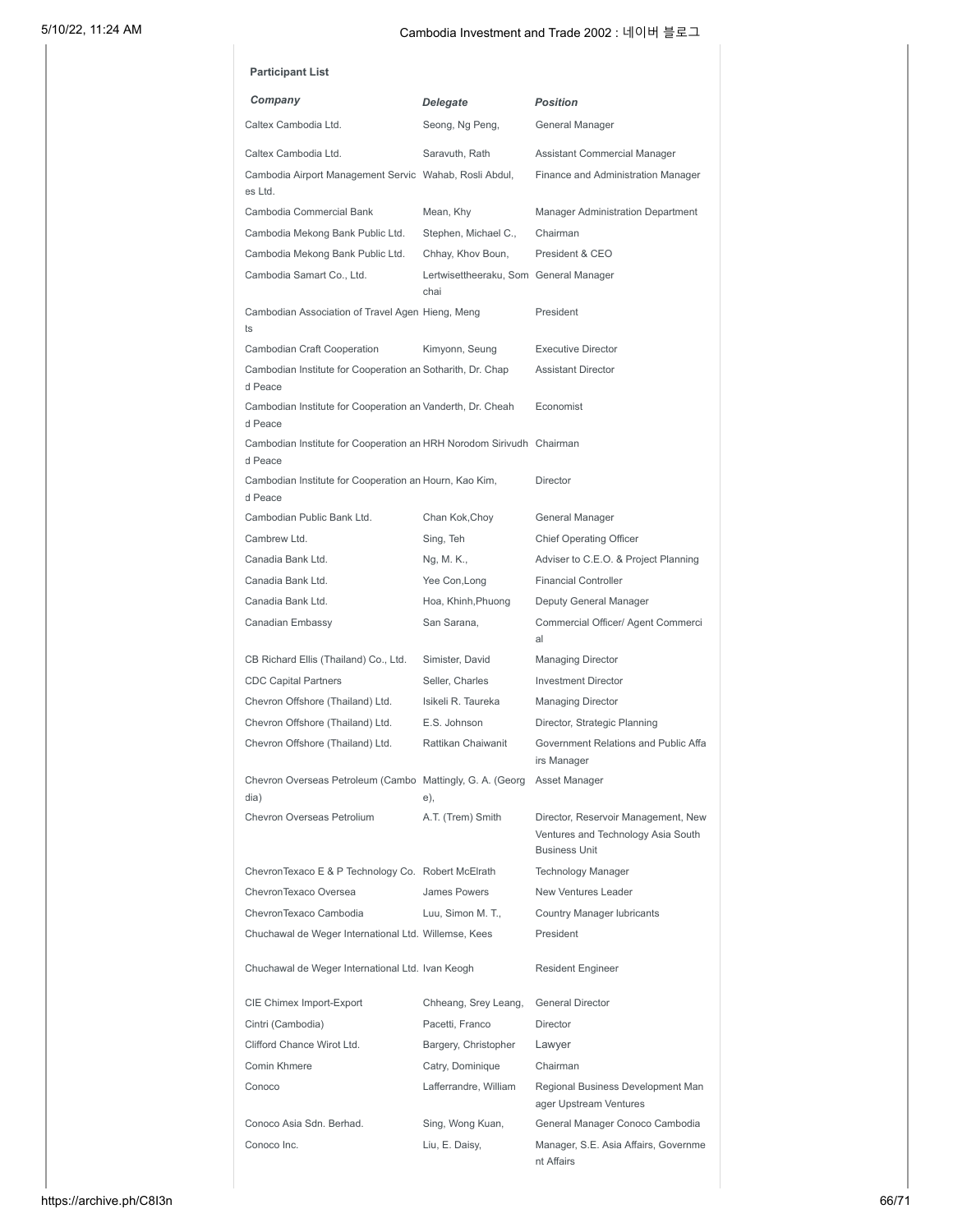| Company                                                                                      | Delegate                                  | <b>Position</b>                                                                      |
|----------------------------------------------------------------------------------------------|-------------------------------------------|--------------------------------------------------------------------------------------|
| Conoco Inc.                                                                                  | Berman, Elizabeth                         | Director, Business Development Pow<br>er, Water & Midstream Gas                      |
| Council for Development of Cambodia Vannara, Chhieng                                         |                                           | Deputy Secretary General of the Cou<br>ncil for The Development of Cambodi<br>a      |
| Council for Development of Cambodia Sitthy, Suon                                             |                                           | Deputy Secretary General of The Cou<br>ncil for the Development of Cambodia<br>(CDC) |
| Council for Development of Cambodia Vuthy, Chea                                              |                                           | Director of Public Relations and Prom<br>otion Cambodia Investment Board             |
| Council for Development of Cambodia Thoraxy, Hing                                            |                                           | Director Project Monitoring Departme<br>nt                                           |
| Dataconsult Ltd                                                                              | Bruton, Christopher F.                    | <b>Director</b>                                                                      |
| De Leuw. Cather International                                                                | Thomsen, Jorgen                           | Vice President and General Manager                                                   |
| Dirksen Flipse Doran & Le                                                                    | Firth, Charlie                            | Lawyer                                                                               |
| Dirksen Flipse Doran & Le                                                                    | Doran, David                              | <b>Managing Director</b>                                                             |
| Eastern Steel Industry Corporation                                                           | Tairaku, Frank                            | Vice President                                                                       |
| Embassy of the Lao People's Democra Vorasarn, Thouane<br>tic Republic                        |                                           | Ambassador                                                                           |
| Embassy of the Union of Myanmar                                                              | Wai, Maung                                | Counsellor                                                                           |
| EPC Solution Co., Ltd.                                                                       | Tabtimtes, Pairat                         | Managing Director                                                                    |
| ERM-Siam Co., Ltd.                                                                           | Kritiporn, Phanu                          | <b>Managing Director</b>                                                             |
| European Trend Fashion (Cambodia) L Young, Elain<br>td.                                      |                                           | <b>Director</b>                                                                      |
| Exel (Thailand) Ltd.                                                                         | Khaou, Michel                             | Regional Business Development Man<br>ager, Indochina                                 |
| Ferrostaal (Thailand) Co., Ltd.                                                              | Schmittmann, Andre                        | <b>Managing Director</b>                                                             |
| Finansa Ltd.                                                                                 | Marshall, James                           | Director of Research                                                                 |
| Finansa I td                                                                                 | Pokachaiyapat, Vorasit Executive Director |                                                                                      |
| First Travel Cambodia, Representative Rutten, Tui<br>Luthansa                                |                                           | <b>Managing Director</b>                                                             |
| Fluor Daniel Company                                                                         | Gable, Steven Lee,                        | Director, South East Asia Operations                                                 |
| Fluor Daniel Engineers & Constructors Daily, Jack<br>Ltd.                                    |                                           | Director Business Development South<br>East Asia                                     |
| Ford Motor Company                                                                           | Grakul, Carol B.,                         | District Manager Ford Asia Pacific                                                   |
| Ford Motor Company                                                                           | Lau, Terence J.,                          | Director, ASEAN Government Affaires                                                  |
| Forte Insurance                                                                              | Hioeng, Bob Yap Seh,                      | <b>Executive Director</b>                                                            |
| Foster Wheeler International Corporati Wongsinphaiboon, Kitti<br>on                          |                                           | <b>Business Development Manager</b>                                                  |
| Garment Manufacturers Association in Van Sou leng,<br>Cambodia                               |                                           | Chairman                                                                             |
| German Embassy                                                                               | Dr. Rueckert, Frank                       | Deputy Head of Mission                                                               |
| German Technical Cooperation                                                                 |                                           | Dr. Engelhardt, Thomas Director (GTZ Office Phnom Penh)                              |
| German Technical Cooperation                                                                 | Mamier, Simone                            | <b>Chief Administrator</b>                                                           |
| German-Thai Chamber of Commerce                                                              | Buerkle, Stefan                           | <b>Chief Business Economics and Advis</b><br>ory Division                            |
| Gide Loyrette Nouel                                                                          | Desautels, L-Martin                       | Attorney at Law                                                                      |
| Glaverbel Asia-Pacific Pte. Ltd.                                                             | Zhang, Michael                            | <b>Managing Director</b>                                                             |
| GlaxoSmithKline (Thailand) Ltd                                                               | Du Bui, Thu                               | Senior Brand Manager                                                                 |
| Goetz Trading Ltd                                                                            | Kent, Linus                               | <b>Director</b>                                                                      |
|                                                                                              |                                           | General Manager                                                                      |
|                                                                                              | Treloar, Kevin                            |                                                                                      |
|                                                                                              | Lek, Steven S. T.,                        | Chairman                                                                             |
| Helicopters Cambodia Ltd.<br>Hiap Huat Holding Pte Ltd.<br>Hill & Associates (Thailand) Ltd. | Dougherty, Brian                          | General manager, Indochina                                                           |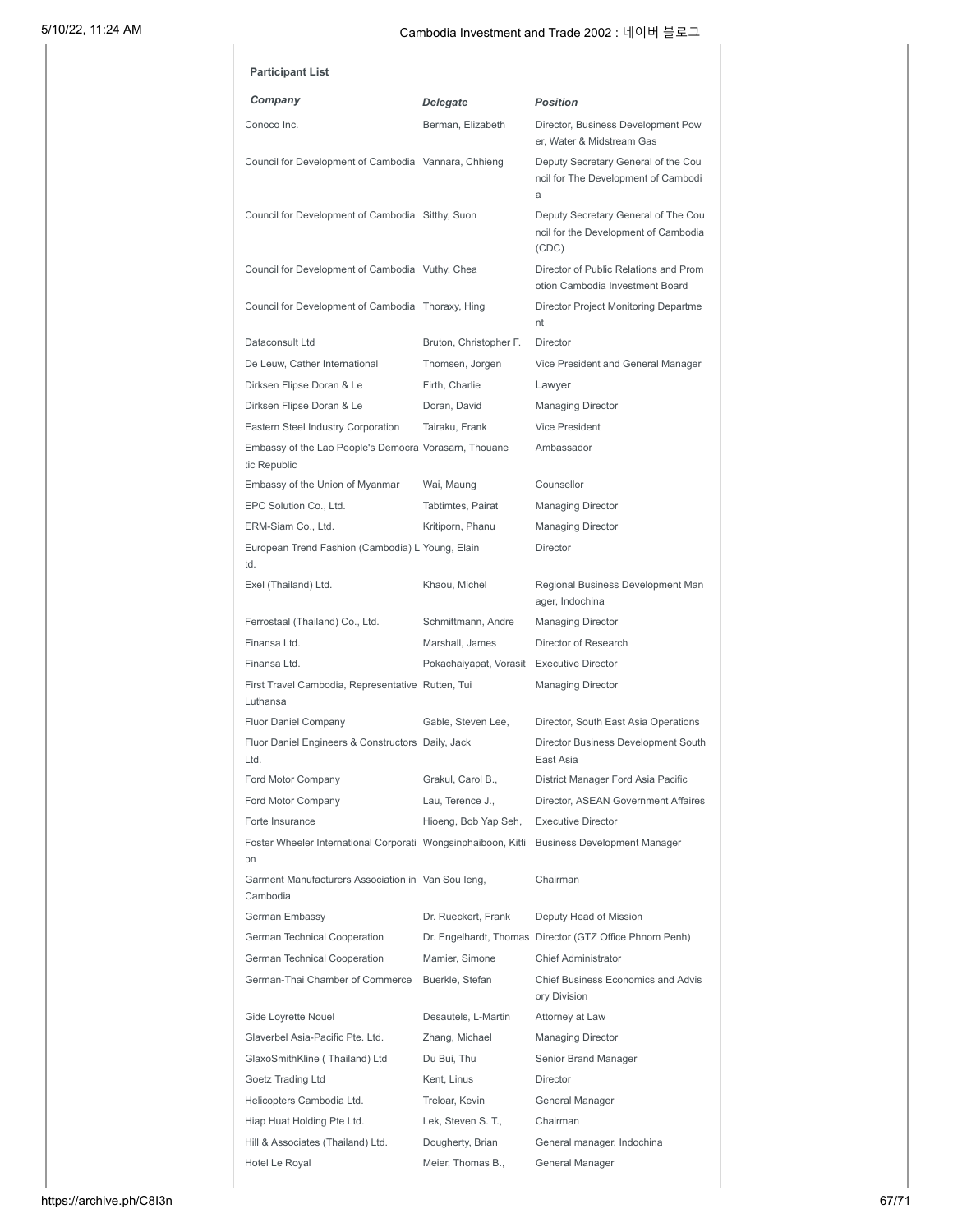| Company                                                                             | Delegate                                     | <b>Position</b>                                                                               |
|-------------------------------------------------------------------------------------|----------------------------------------------|-----------------------------------------------------------------------------------------------|
| Indochina Research                                                                  | Smyth, Tim                                   | <b>Managing Director</b>                                                                      |
| Indochine Insurance                                                                 | Lenain, Phillipe                             | <b>Managing Director</b>                                                                      |
| International Finance Corporation                                                   | Brew, James P.,                              |                                                                                               |
| International Logistics Management (Vi Lyons, Stuart S.,<br>etnam), Ltd.            |                                              | <b>Station Manager</b>                                                                        |
| International Lottery & Totalizator Syste Nock, Paul R.,<br>ms, Inc.                |                                              | Business Development, Asia                                                                    |
| International Monetary Fund                                                         | Hagemann, Robert P.,                         | Resident Representative                                                                       |
| Interquess Enterprises                                                              | Gjemmestad, Kim                              | <b>Director</b>                                                                               |
| Interquess Enterprises                                                              | Geraud, Mario                                | Director                                                                                      |
| Investment & Trade Promotion Centre Le Cong Giau,                                   |                                              | President                                                                                     |
| Jalaprathan Cement Public Co., Ltd.                                                 | Callieri, Roberto                            | <b>Managing Director</b>                                                                      |
| Jardine Matheson ( Thailand)Ltd.                                                    | Smiley, Philip                               | Chairman Thailand Myanmar, Indochi<br>na                                                      |
| Jupiter Power (Cambodia)                                                            | Parry, Jason                                 | <b>Managing Operations</b>                                                                    |
| Jupiter Power (Cambodia)                                                            | Kondrat, Jo-Anne                             | General Manager                                                                               |
| Jupiter Power (Cambodia)                                                            | Sok. Seila                                   | President & CEO                                                                               |
| Khaou Chuly Group                                                                   | Phallaboth Oknha' Khao President<br>u        |                                                                                               |
| <b>KLM Royal Dutch Airlines</b>                                                     | Oliver, Richard                              | General Manager South East Asia II                                                            |
| <b>KPMG</b>                                                                         | Leow, Jimmy M F,                             | Partner                                                                                       |
| <b>KPMG</b>                                                                         | King, David                                  | Director-Tax & Consulting Services                                                            |
| <b>KPMG</b>                                                                         | McCullough, Cameron<br>D.                    | Partner                                                                                       |
| KPMG Advisory (Thailand) Ltd.                                                       | Cioccarelli, Stuart                          | Partner                                                                                       |
| Kurnia Insurans (Malaysia) Berhad                                                   | San Chee Kit.                                | GM Corporate Planning & Finanace                                                              |
| Kurnia Insurans (Malaysia) Berhad                                                   |                                              | Moo, Dato' Quah Teong, General Manager Central Region                                         |
| Kurnia Insurans (Malaysia) Berhad                                                   | Loh. Adrian                                  | Managing Director/Chief Excecutive O<br>fficer                                                |
| Law & Associates Co., Ltd.                                                          | Law. Arthur                                  | Partner                                                                                       |
| MAA Engineering Consultants Internati Newell, Michael B.,<br>onal Ltd.              |                                              | Vice President for Business Develop<br>ment Mekong Region                                     |
| Malayan Banking Berhad                                                              | Khair, Abdul Malek Moh General Manager<br>d. |                                                                                               |
| <b>MCC Transport</b>                                                                | ng,                                          | Anderson, Preben Hartvi Owners Representative                                                 |
| Mekong Law Group                                                                    | Chhung, Kong                                 | Lawyer                                                                                        |
| Mekong Law Group                                                                    | Ouk, Ry                                      | Lawyer                                                                                        |
| Mekong Project Development Facility                                                 | Sack, Adam                                   | Regional Manager                                                                              |
| Metro Group                                                                         | Sambo, Ly                                    | <b>Director</b>                                                                               |
| Micasa Cambodian Hotels & Apartmen Seng, Tan Eng<br>t Ltd.                          |                                              | <b>Financial Controller</b>                                                                   |
| Micasa Cambodian Hotels & Apartmen Siang, Mike Lee Kheng, General Manager<br>t Ltd. |                                              |                                                                                               |
| Micros-Fidelio Singapore Pte Ltd.                                                   | Chong, Robert                                | <b>Managing Director</b>                                                                      |
| Microsoft                                                                           | Hieu, Phan Trung,                            | Channel Manager                                                                               |
| Microsoft                                                                           | Cuong, Ngo Phuc,                             | Chief Representative, General Manag<br>er                                                     |
| Ministry of Commerce                                                                | Ravy, Khek                                   | Secretary of State                                                                            |
| Ministry of Commerce                                                                | McNaughton, Andrew                           | Pro-Poor Trade Strategy                                                                       |
| Ministry of Economy and Finance Depa Mey, Vann<br>rtment of Financial Industry      |                                              | <b>Director</b>                                                                               |
|                                                                                     |                                              | Ministry of Economy and Finance Depa Naron, Hang Chuon, Ph. Deputy Secretary General Economic |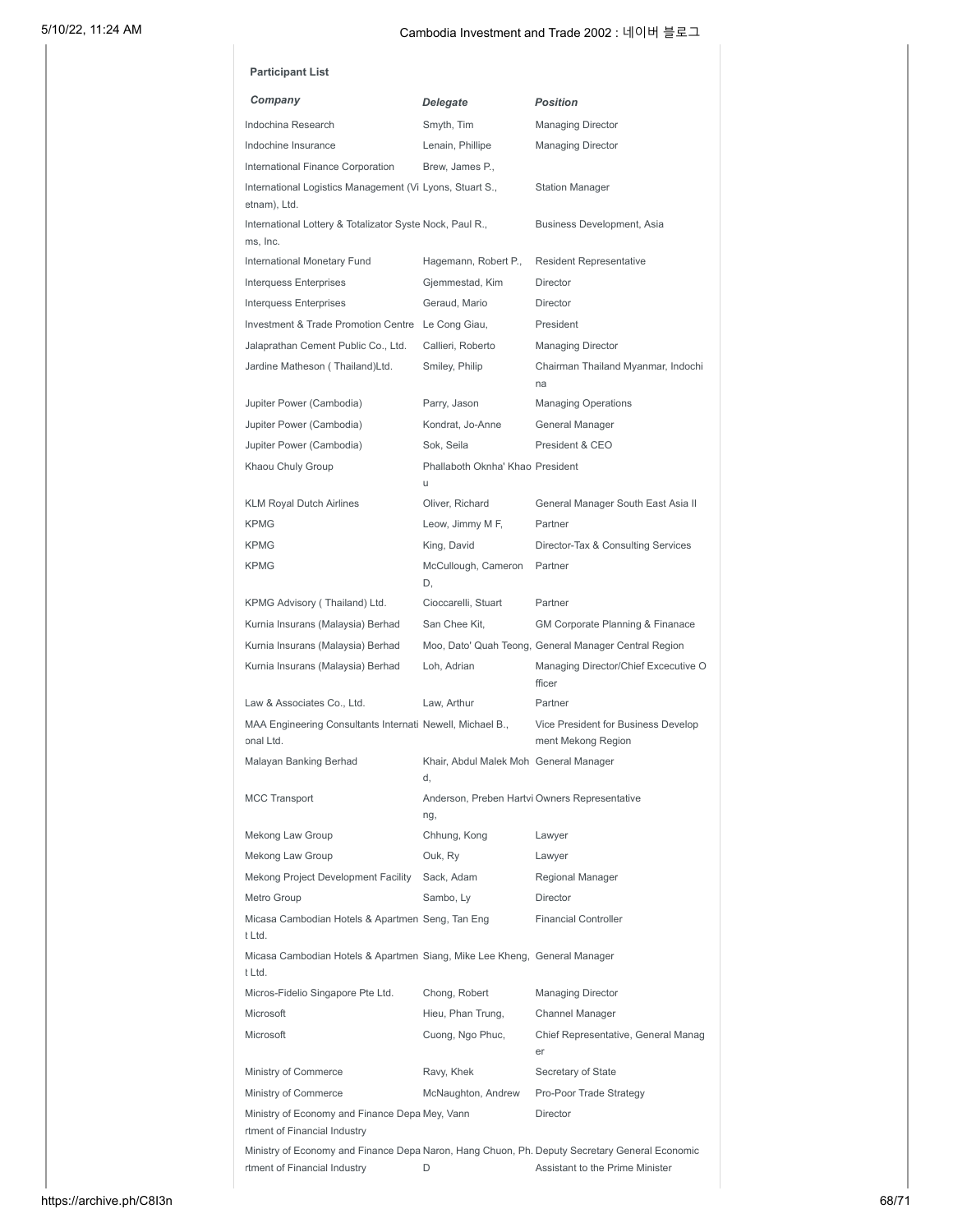| <b>Participant List</b>                                                          |                                                              |                                                |
|----------------------------------------------------------------------------------|--------------------------------------------------------------|------------------------------------------------|
| Company                                                                          | <b>Delegate</b>                                              | <b>Position</b>                                |
| Ministry of Economy and Finance Depa Popeak, Kim<br>rtment of Financial Industry |                                                              | Assistant to General Secretary                 |
| Ministry of Tourism                                                              | Doeurn, Nuth Nin,                                            | Secretary of State                             |
| Mitsubishi Corporation                                                           | Nishihara, Michio                                            | General Manager                                |
| Mitsui Oil Exploration Co., Ltd                                                  | Kuwauchi, Yusuke                                             | Deputy General Manager Petroleum<br>Engineer   |
| Mitsui Oil Exploration Co., Ltd.                                                 | Sato, Tomoaki                                                | Project Manager                                |
| Mitsui Oil Exploration Co., Ltd.                                                 | Kuwavichi, Yusuke                                            | Deputy General Manager                         |
| Motorola Electronics Pte.Ltd.                                                    | Thaker, Aktar H.,                                            | Director of Distribution                       |
| Motorola Electronics Pte.Ltd.                                                    | Sake, Ramaakanth                                             | Regional Sales Manager                         |
| MSAS Global Logistics (Cambodia) C<br>o., Ltd.                                   | Huykieu, Khau                                                | Sales Manager                                  |
| Muhibbah Engineering (Cambodia) C<br>o., Ltd.                                    | Tan, K. M.,                                                  | Finance & Admin Manager                        |
| Muhibbah Engineering (Cambodia) C<br>o., Ltd.                                    | Lye, Cheah Soon,                                             | General Manager                                |
| <b>Nestle Dairy</b>                                                              | Sigwalt, Bertrand J.,                                        | General Manager                                |
| New Island Clothing (Cambodia) Ltd.                                              | Ross, Adrian                                                 | General Manager                                |
| Northbridge Communities Ltd.                                                     | Gonzales, Ruperto                                            | Senior Manager                                 |
| Northbridge-KC Development Co., Ltd. Brewitt, Dr. Robert                         |                                                              | <b>Managing Director</b>                       |
| Northbridge-KC Development Co., Ltd. Takahashi, Tomio                            |                                                              | <b>Director</b>                                |
| Northbridge-KC Development Co., Ltd. Eaton, David                                |                                                              | School Head                                    |
| Office of the Prime Minister                                                     | Thamarong, Sry                                               | Advisor to Samdech Prime Minister              |
| Pacific Region Syndicate Co., Ltd.                                               | Phouma, Prince Panya<br>Souvanna,                            |                                                |
| Parsons Oversea Company                                                          | Beeson, Douglas H.,                                          | Vice-President                                 |
| Parsons Oversea Company                                                          | Clay, Roger                                                  | <b>Vice President</b>                          |
| Parsons Transportation Group                                                     | Thomsen, Jorgen                                              | Vice President & General Manager               |
| Petronas Cambodia Co., Ltd                                                       | Bohari, Suhaimi                                              | <b>Country Manager</b>                         |
| Philips Electronics (Thailand) Ltd.                                              | Tee, Vic                                                     | Chairman & CEO                                 |
| Philips Electronics (Thailand) Ltd.                                              | Sapsiri, Sukanes                                             | Sales Executive-Communication                  |
| Philips Electronics (Thailand)Ltd.                                               | Somsaman, Tul                                                | Business Unit Manager Lighting Electr<br>onics |
| Phnom Penh Post                                                                  | Hayes, Michael                                               | Publisher & Editor-in Chief                    |
| Piat I td                                                                        | Park, Harrison                                               | <b>Managing Director</b>                       |
| Power Investment Group                                                           | Tep, Nivit                                                   | Corporate Affair Director                      |
| Power Investment Group                                                           | Long, Rathmony                                               |                                                |
| Power Investment Group                                                           | Tep, Kithivit                                                | Chairman & CEO                                 |
| Power Investment Group                                                           | Lim, Tang                                                    |                                                |
| PPG Industries (Singapore) Pte Ltd.                                              | Tan, Mae                                                     | Marketing Manager                              |
| PTT Exploration and Production Public Chinoroje, Owas                            |                                                              | Senior Manager, New Business                   |
|                                                                                  |                                                              |                                                |
| Company Ltd.                                                                     |                                                              |                                                |
| R.M. Asia Cambodia                                                               | Voeung, Seng                                                 | National Sales Manager                         |
| R.M. Asia Cambodia                                                               | Saing, Ngorn                                                 | Accounting & Finance Manager                   |
| R.M. Asia Group                                                                  | Whitcraft, Kevin                                             | <b>Director</b>                                |
| R.M. Asia Group                                                                  | Whitcraft, Mark I.,                                          | <b>Managing Director</b>                       |
| Raytheon International, inc.                                                     | Holewa, Joe                                                  | Vice President & Country Manager               |
| <b>RMIT University Vietnam</b>                                                   | Roessler, Patricia<br>Miller, Steve                          | Deputy General Director                        |
| Rolls-Royce International Ltd.                                                   |                                                              | Regional Executive<br>President                |
| Royal Group<br>Royal Group                                                       | Thieng, Oknha Kith,<br>Meng, Neak Oknha Kith, Chairman & CEO |                                                |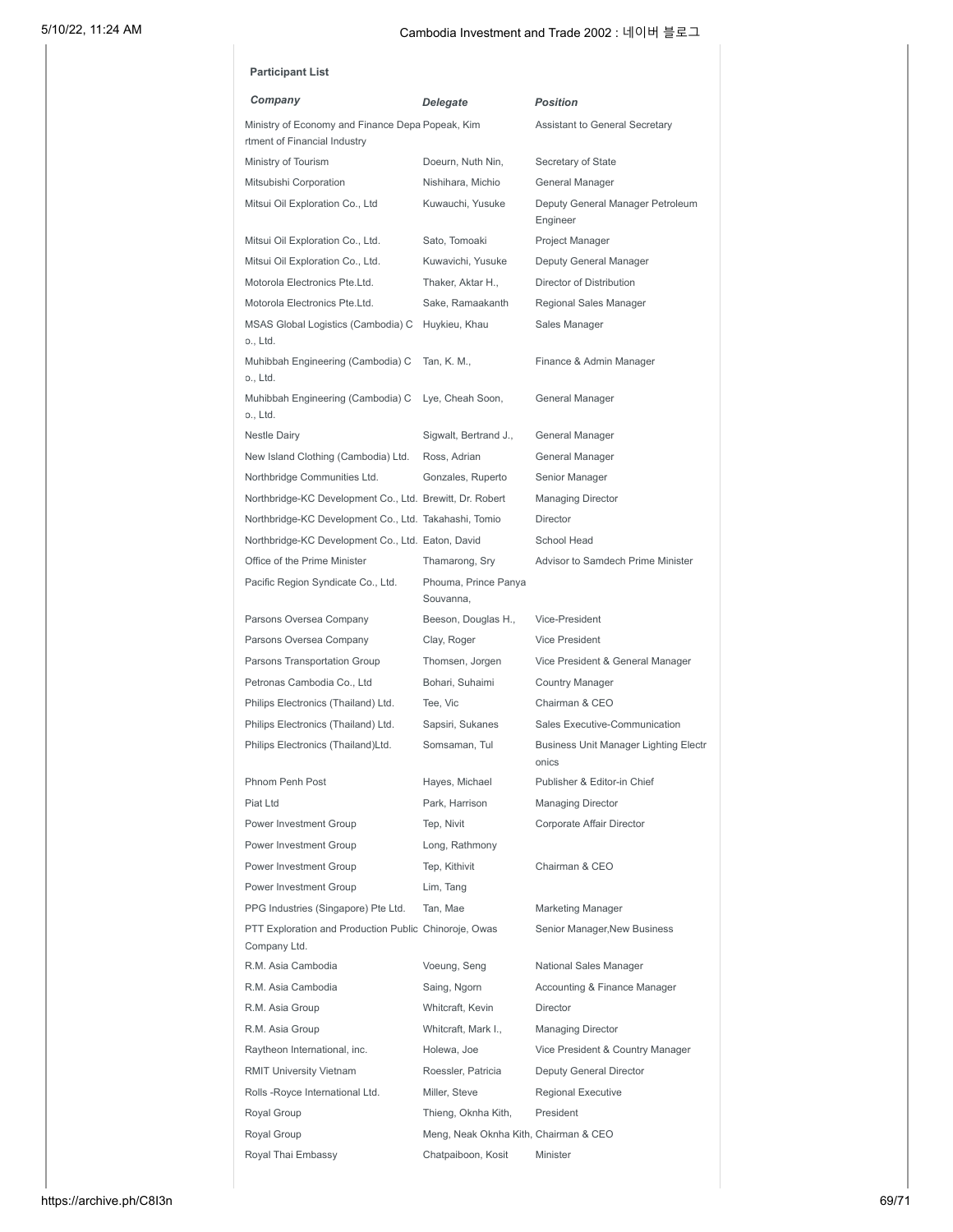| <b>Participant List</b>                                                                 |                                                      |                                     |
|-----------------------------------------------------------------------------------------|------------------------------------------------------|-------------------------------------|
| Company                                                                                 | Delegate                                             | <b>Position</b>                     |
| Sarin & Associates Attorneys & Legal<br>Consultants                                     | Denora, Sarin                                        | Senior & Managing Partner           |
| <b>SC</b> Investments                                                                   | Sun, Chanthol                                        | President                           |
| Siemens AG Representatio Cambodia Kitz, Wolfgang                                        |                                                      | <b>Managing Director</b>            |
| Singapore Banking Corporation Ltd.                                                      | Kun, Andy                                            | President & CEO                     |
| Singapore Banking Corporation Ltd.                                                      | Wing, Ow Soon,                                       | Vice President                      |
| SmithKline Beecham (Singapore) Pte.<br>Ltd.                                             | Thu, Bui Dieu,                                       | Senior Brand Manager                |
| Societe Concessionnaire de l'Aeroport- Blanc-Fontenille, Bruno General Manager<br>Vinci |                                                      |                                     |
| Societe Khmere de Distillerie (SKD)                                                     | Sun, Lay Meng,                                       | <b>Managing Director</b>            |
| <b>SRP</b> Internatioal Group                                                           | Mitchell, Daniel K.,                                 | President                           |
| <b>Strategic Management Solutions</b>                                                   | Eddy, Trent                                          | <b>Managing Director</b>            |
| Sunway Hotel                                                                            | Haeger, Manfred                                      | General Manager                     |
| Telstra Cambodia                                                                        | Blanche-Horgan, Paul                                 | <b>Country Manager</b>              |
| Thai Photovoltaics Ltd.                                                                 | Imray, Denis                                         | Manager                             |
| The Louis Berger Group Inc                                                              | Draycott, Roy                                        | Director of Engineering             |
| The Louis Berger Group Inc                                                              | McGovern, Ian                                        | Project Manager                     |
| The Louis Berger Group Inc                                                              | Hamann, James                                        | <b>Senior Vice President</b>        |
| Tilleke & Gibbins and Associates Ltd.                                                   | Sciaroni, Bretton G,                                 | Partner                             |
| Tilleke & Gibbins and Associates Ltd.                                                   | Jahnvibol, TIP Ph. D.                                | Legal Adviser                       |
| Tilleke & Gibbins and Associates Ltd.                                                   | Beirne, Greg Owen,                                   | Counsel                             |
| <b>TNT Express</b>                                                                      | Te, Jenny                                            | General Manager                     |
| TNT Express Worldwide (Thailand) C<br>o., Ltd.                                          | Tusanasonvijan, Chaisit Agent Sales Manager          |                                     |
| Toll (Thailand) Ltd.                                                                    | Cody, Eugene                                         | General Manager                     |
| Total Cambodge Ltd.                                                                     | Sanyal, Debadhish                                    | Manager Finance & Administration    |
| Transpo Int'l Cambodia                                                                  | Ladian, Marc                                         | Country Manager                     |
| U.S. Department of Commerce Internat Pho, Hong-Phong B.,<br>ional Trade Administration  |                                                      | <b>Country Desk Officer</b>         |
| Union Commercial Bank Ltd.                                                              | Sang, Yum Sui,                                       | Director & General Manager          |
| <b>United States Embassy</b>                                                            | Ly, Kim Chhay,                                       | Economic/Commercial Assistant       |
| Unocal Cambodia Ltd.                                                                    | Sorasak Pan                                          |                                     |
| Unocal North Asia Region                                                                | Jiranek, Marlin                                      | Vice President Business Development |
| <b>Unocal Thailand</b>                                                                  | Visanuvimol, Vithes                                  | Vice President, Public Affairs      |
| Unocal Thailand Ltd.                                                                    | Pongsiri, Nutavoot                                   | Deputy Director                     |
| US Embassy-Phnom Penh                                                                   | Arvizu, Alexander                                    | Deputy Chief of Mission             |
| US Embassy-Phnom Penh                                                                   | Levine, Bruce                                        | Political Office                    |
| US Embassy-Phnom Penh                                                                   | Wiedermann, Kent                                     | Ambassador                          |
| US Embassy-Phnom Penh                                                                   | Moy, Wesley R. Lieut. C Assistant Army Attache<br>ol |                                     |
| US Embassy-Phnom Penh                                                                   | Druzak, Steve A                                      | Economic and Commercial Officer     |
| US-ASEAN Business Council, Inc.                                                         | Zwenig, Frances A.,                                  | Senior Country Director             |
| Vovan & Associes                                                                        | Sheridan, Philip                                     | Lawyer                              |
| Vy Cambodia Development Agency                                                          | Todd, Bruce H.,                                      |                                     |
|                                                                                         |                                                      |                                     |

 $\left\langle \cdot \right\rangle$ 

 $\mathbb{R}^d$